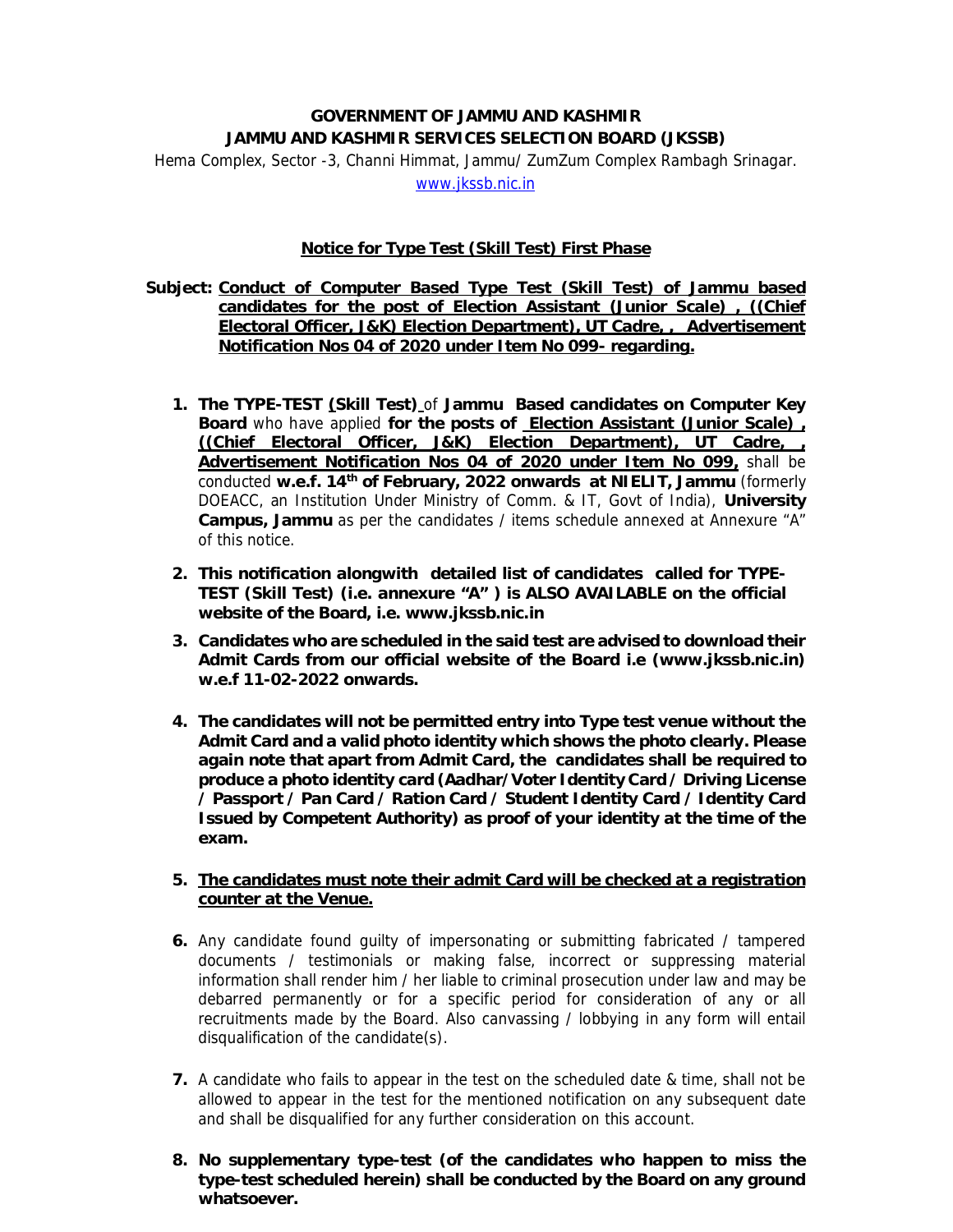- **9. Only those candidates who achieve an accuracy of typing of 90% or above and a type-speed of minimum 35 words per minute shall be considered qualified for second stage.**
- **10.**No TA/DA shall be paid for participation in the interview.

**Note:-** 

- **1. The candidates are advised to bring two recent photographs.**
- **2. The candidate(s) who fail to appear in the Type Test on the given date shall forfeit his right of consideration.**
- **3. The candidates are hereby directed that Wearing of masks is mandatory during type test and also advised to carry hand sanitizer for their personal use.**
- **4. Mobile phone is not allowed in the office premises.**
- **5. The Second phase schedule of Type Test (Skill Test) shall be issued separately.**

 **(Ashok Kumar) JKAS**  Controller of Examinations J&K Services Selection Board Jammu **No. SSB/COE/2022/1141-52 Dated: 09-02-2022** 

Copy to the:

- 1. Principal Secretary to Hon'ble Lieutenant Governor, Civil Secretariat, Jammu.
- 2. Principal Secretary to Government, General Administration Department, Civil Secretariat, Jammu.
- 3. Divisional Commissioner, Jammu/Kashmir.
- 4. Director, Information and Public Relations, J&K for publication of notice in all leading dailies of J&K for three consecutive days.
- 5. Members (All), J&K Services Selection Board.
- 6. Additional Resident Commissioner, J&K Government, 5-Prithvi Raj Road, New Delhi for information.
- 7. Director, NIELIT, Jammu /Kashmir for information.
- 8. Special Secretary Law, Services Selection Board, J&K.
- 9. Administrative Officer, Services Selection Board, Jammu/Srinagar.
- 10. Private Secretary to Chief Secretary, UT of J&K for the information of Chief Secretary.
- 11. Private Secretary to Chairman, J&K Services Selection Board, Jammu.
- 12. In-charge Website, Services Selection Board, Jammu.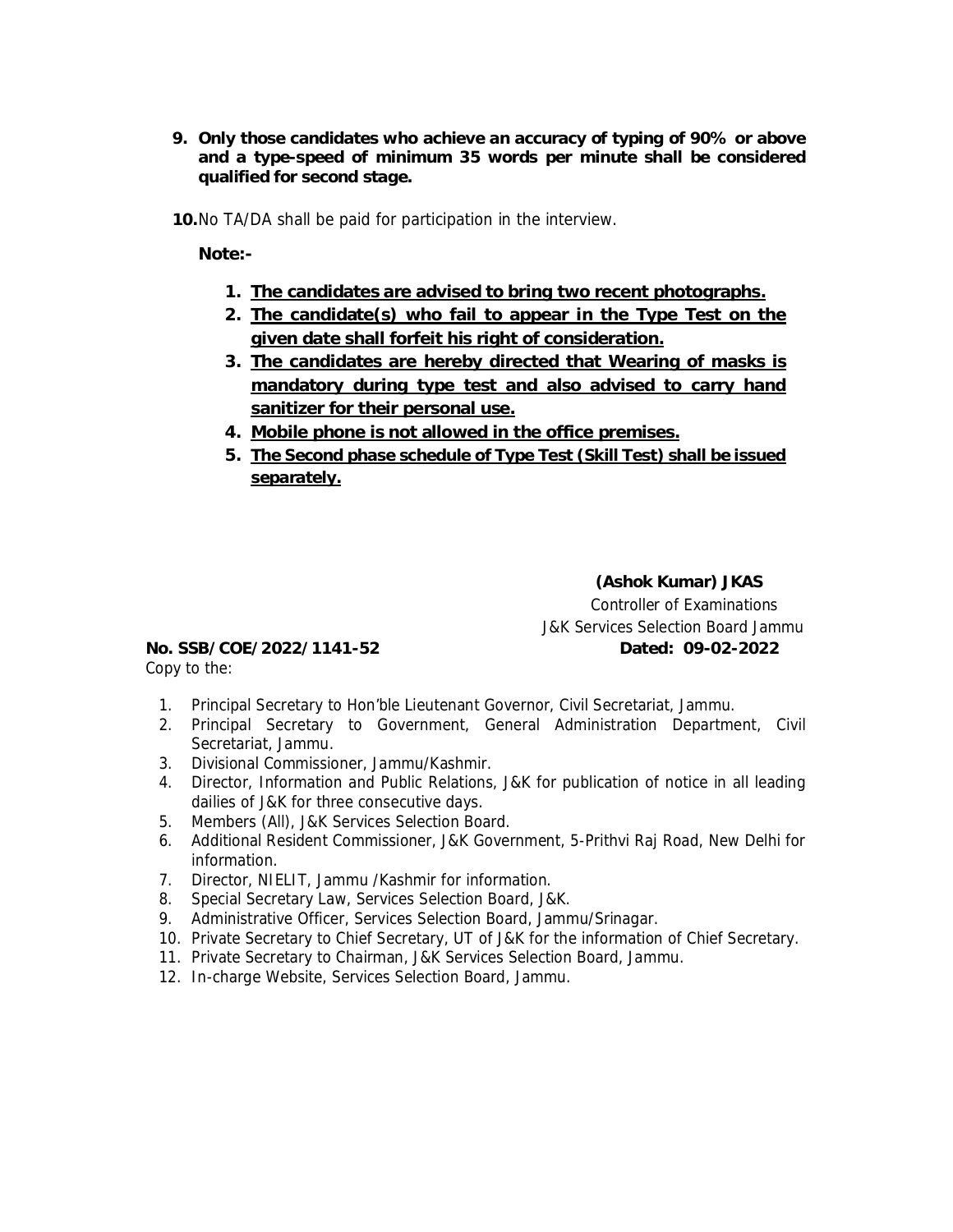|           |        |                                |                                                                                                                                                                                                                                                                                       | Annexure "A"        |            |              |                   |                  |                  |                     |
|-----------|--------|--------------------------------|---------------------------------------------------------------------------------------------------------------------------------------------------------------------------------------------------------------------------------------------------------------------------------------|---------------------|------------|--------------|-------------------|------------------|------------------|---------------------|
|           |        |                                | List of candidates called for Computer Based Type Test (Skill Test) (Jammu based centre candidates) for the post of Election Assistant (Junior Scale), ((Chief Electoral<br>Officer, J&K) Election Department), UT Cadre, Advertisement Notification Nos 04 of 2020 under Item No 099 |                     |            |              |                   |                  |                  |                     |
| T.S.No    | App no | Name                           | <b>Father Name</b>                                                                                                                                                                                                                                                                    | Mother Name         | Cat        | Batch<br>No. | Reporting<br>Time | <b>Test Time</b> | <b>Test Date</b> | Floor               |
| 60001 JMU | 137587 | ARJUN SHARMA                   | <b>JUGDUTT SHARMA</b>                                                                                                                                                                                                                                                                 | NEELAM DEVI         | 0M         | 1            | 8:30 AM           | 9:30 AM          | 14-Feb-22        | <b>Ground Floor</b> |
| 60002 JMU | 366248 | Aaadil Majeed                  | Abdul Majeed Lone                                                                                                                                                                                                                                                                     | Haleema Begum       | 0M         | 1            | 8:30 AM           | 9:30 AM          | 14-Feb-22        | <b>Ground Floor</b> |
| 60003 JMU | 279702 | Aabid Hussain Wani             | Bashir Ahmad wani                                                                                                                                                                                                                                                                     | Taja bano           | <b>OM</b>  | 1            | 8:30 AM           | 9:30 AM          | 14-Feb-22        | <b>Ground Floor</b> |
| 60004 JMU | 437865 | Aabid Majeed Ganie             | Abdul Majeed Ganie                                                                                                                                                                                                                                                                    | Jamsheeda Bagum     | 0M         | 1            | 8:30 AM           | 9:30 AM          | 14-Feb-22        | Ground Floor        |
| 60005 JMU | 150331 | AABID QADIR                    | <b>GHULAM QADIR</b>                                                                                                                                                                                                                                                                   | SHAKEELA BEGUM      | 0M         | 1            | 8:30 AM           | 9:30 AM          | 14-Feb-22        | <b>Ground Floor</b> |
| 60006 JMU | 379452 | Aadil Ahmad Ganie              | Habib ulla ganie                                                                                                                                                                                                                                                                      | Haleema             | RBA        | 1            | 8:30 AM           | 9:30 AM          | 14-Feb-22        | <b>Ground Floor</b> |
| 60007 JMU | 154695 | AADIL AHSAN NAIK               | Mohammad Ahsan Naik                                                                                                                                                                                                                                                                   | <b>FATIMA BEGUM</b> | 0M         | $\mathbf{1}$ | 8:30 AM           | 9:30 AM          | 14-Feb-22        | <b>Ground Floor</b> |
| 60008 JMU | 333092 | AADIL MOHI UD DIN              | <b>GULAM MOHI UD DIN</b><br><b>KHANDAY</b>                                                                                                                                                                                                                                            | SHAMEEMA            | 0M         | 1            | 8:30 AM           | 9:30 AM          | 14-Feb-22        | Ground Floor        |
| 60009 JMU | 279101 | AADIL RASHID SHEIKH            | ABDUL RASHID SHEIKH                                                                                                                                                                                                                                                                   | MUBEENA BANOO       | 0M         | 1            | 8:30 AM           | 9:30 AM          | 14-Feb-22        | Ground Floor        |
| 60010 JMU | 101523 | AAFAQ AHMAD BHAT               | AB GANI BHAT                                                                                                                                                                                                                                                                          | <b>HAJIRA BEGUM</b> | 0M         | 1            | 8:30 AM           | 9:30 AM          | 14-Feb-22        | <b>Ground Floor</b> |
| 60011 JMU | 527499 | AAKASH SHARMA                  | Kewal Krishan Sharma                                                                                                                                                                                                                                                                  | Sunita Sharma       | 0M         | 1            | 8:30 AM           | 9:30 AM          | 14-Feb-22        | <b>Ground Floor</b> |
| 60012 JMU | 283355 | AALIA MAQBOOL                  | MOHAMMAD<br>MAQBOOL SOFI                                                                                                                                                                                                                                                              | RAFIQA BANOO        | <b>RBA</b> | 1            | 8:30 AM           | 9:30 AM          | 14-Feb-22        | Ground Floor        |
| 60013 JMU | 131983 | AALIYA SALEEM                  | MOHD SALEEM BHAT                                                                                                                                                                                                                                                                      | NAFEESA             | 0M         | 1            | 8:30 AM           | 9:30 AM          | 14-Feb-22        | Ground Floor        |
| 60014 JMU | 438214 | AAMAR SULTAN ARIF              | <b>MOHD ARIF</b>                                                                                                                                                                                                                                                                      | <b>NARGIS BEGUM</b> | <b>PSP</b> | $\mathbf{1}$ | 8:30 AM           | 9:30 AM          | 14-Feb-22        | Ground Floor        |
| 60015 JMU | 558041 | <b>AAMeR Yousuf</b>            | Mohamad Yousuf<br>Ganie                                                                                                                                                                                                                                                               | Aameena             | <b>OM</b>  | 1            | 8:30 AM           | 9:30 AM          | 14-Feb-22        | Ground Floor        |
| 60016 JMU | 222928 | AAMINA YOUSUF                  | MOHAMMAD YOUSUF<br>DAR                                                                                                                                                                                                                                                                | <b>HAFIZA</b>       | 0M         | $\mathbf{1}$ | 8:30 AM           | 9:30 AM          | 14-Feb-22        | Ground Floor        |
| 60017 JMU | 496371 | Aamir Ali Khan                 | Ali Mohmad Khan                                                                                                                                                                                                                                                                       | Mymoona Akhter      | <b>OM</b>  | $\mathbf{1}$ | 8:30 AM           | 9:30 AM          | 14-Feb-22        | <b>Ground Floor</b> |
| 60018 JMU | 491512 | AAMIR AYOUB BHAT               | FIDA MOHD AYOUB<br>BHAT                                                                                                                                                                                                                                                               | NAYEEMA AKHTER      | OM         | 1            | 8:30 AM           | 9:30 AM          | 14-Feb-22        | Ground Floor        |
| 60019 JMU | 337359 | AAMIR AYOUB MALLA              | MOHAMMAD AYOUB<br>MALLA                                                                                                                                                                                                                                                               | DILSHADAH BEIGUM    | <b>OM</b>  | $\mathbf{1}$ | 8:30 AM           | 9:30 AM          | 14-Feb-22        | Ground Floor        |
| 60020 JMU | 546456 | Aamir Farooq                   | FAROOQ AHMAD DAR                                                                                                                                                                                                                                                                      | RIFAT ARA           | OM         | 1            | 8:30 AM           | 9:30 AM          | 14-Feb-22        | Ground Floor        |
| 60021 JMU | 433053 | Aamir Hamid Lone               | Abdul Hamid Lone                                                                                                                                                                                                                                                                      | ATTIQA HAMID        | 0M         | $\mathbf{1}$ | 8:30 AM           | 9:30 AM          | 14-Feb-22        | Ground Floor        |
| 60022 JMU | 508359 | AAMIR HUSSAIN                  | <b>TALIB HUSSAIN</b>                                                                                                                                                                                                                                                                  | SHAMIM AKHTER       | <b>PSP</b> | 1            | 8:30 AM           | 9:30 AM          | 14-Feb-22        | Ground Floor        |
| 60023 JMU | 467974 | AAMIR HUSSAIN MIR              | Abdul Ahad Mir                                                                                                                                                                                                                                                                        | Raja Akhter         | RBA        | $\mathbf{1}$ | 8:30 AM           | 9:30 AM          | 14-Feb-22        | Ground Floor        |
| 60024 JMU | 386411 | Aamir Mohi U Din Bhat          | GHULAM MOHI U DIN<br><b>BHAT</b>                                                                                                                                                                                                                                                      | <b>FATIMA BEGUM</b> | RBA        | $\mathbf{1}$ | 8:30 AM           | 9:30 AM          | 14-Feb-22        | Ground Floor        |
| 60025 JMU | 294251 | Aamir Nazir Shah               | NAZIR AHMADS SHAH                                                                                                                                                                                                                                                                     | SHAMIMA BANOO       | RBA        | $\mathbf{1}$ | 8:30 AM           | 9:30 AM          | 14-Feb-22        | Ground Floor        |
| 60026 JMU | 289898 | AAMIR RASHID KOKA              | AB RASHID KOKA                                                                                                                                                                                                                                                                        | RAYHANA RASHID      | RBA        | $\mathbf{1}$ | 8:30 AM           | 9:30 AM          | 14-Feb-22        | Ground Floor        |
| 60027 JMU | 317879 | AAMIR SUHAIL MIR               | <b>GH NABI MIR</b>                                                                                                                                                                                                                                                                    | HAJRA               | 0M         | 1            | 8:30 AM           | 9:30 AM          | 14-Feb-22        | <b>Ground Floor</b> |
| 60028 JMU | 140163 | <b>AAMIR SUHAIL</b><br>PANDITH | ABDUL REHMAN<br>PANDITH                                                                                                                                                                                                                                                               | RAFEEQA BANO        | RBA        | $\mathbf{1}$ | 8:30 AM           | 9:30 AM          | 14-Feb-22        | Ground Floor        |
| 60029 JMU | 440919 | Aanika Nazir Baba              | Nazir Ahmad Baba                                                                                                                                                                                                                                                                      | Sumaira             | 0M         | 1            | 8:30 AM           | 9:30 AM          | 14-Feb-22        | Ground Floor        |
| 60030 JMU | 269041 | Aanisa Samreen                 | Abdul Ahad Dar                                                                                                                                                                                                                                                                        | Masooda             | 0M         | 1            | 8:30 AM           | 9:30 AM          | 14-Feb-22        | Ground Floor        |
| 60031 JMU | 109612 | AAQIB AHMAD BHAT               | <b>BASHIR AHMAD BHAT</b>                                                                                                                                                                                                                                                              | ATEEQA BANO         | OM         | 2            | 9:30 AM           | 10:30 AM         | 14-Feb-22        | Ground Floor        |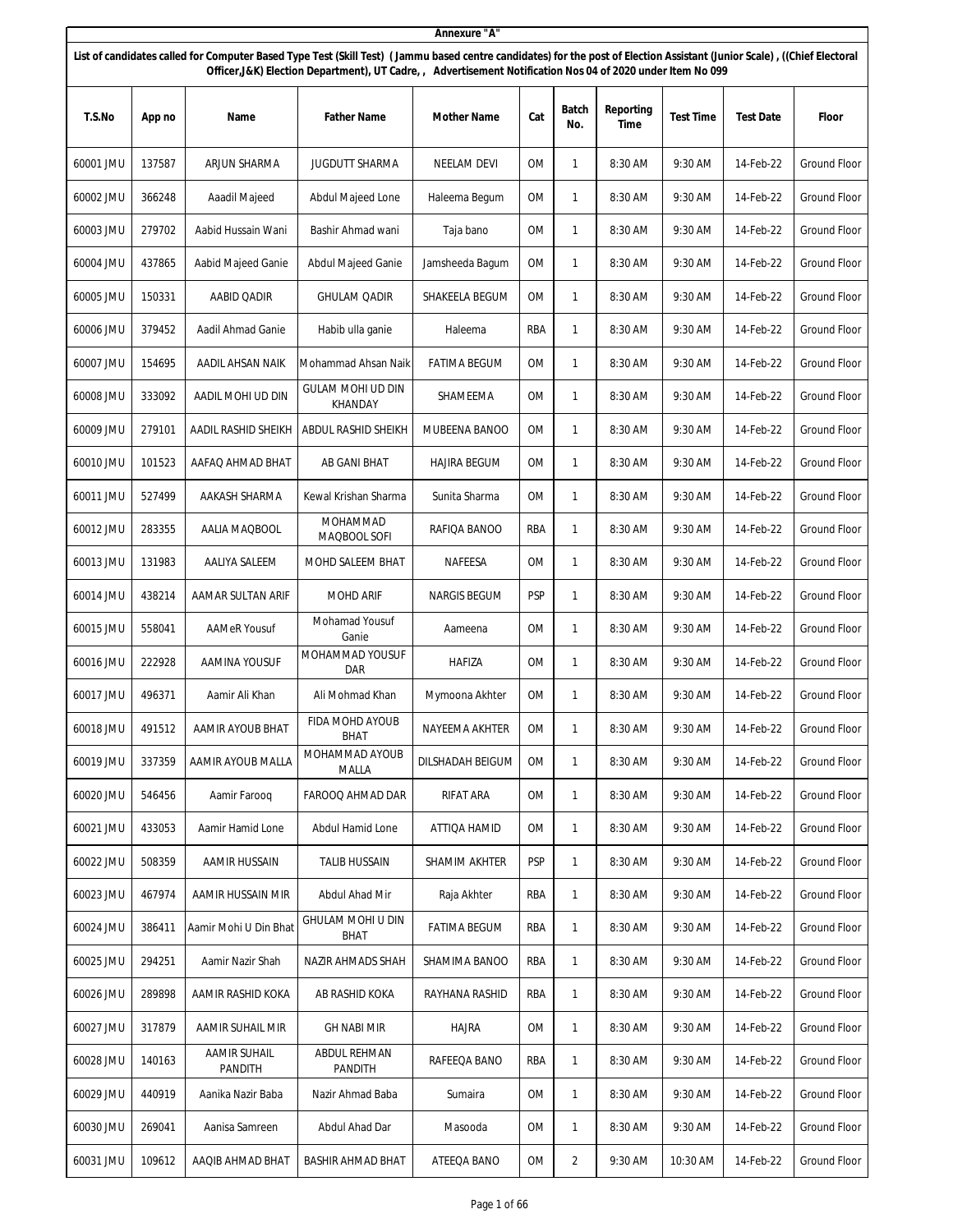| T.S.No    | App no | Name                           | <b>Father Name</b>           | Mother Name           | Cat        | Batch<br>No.   | Reporting<br>Time | <b>Test Time</b> | <b>Test Date</b> | Floor        |
|-----------|--------|--------------------------------|------------------------------|-----------------------|------------|----------------|-------------------|------------------|------------------|--------------|
| 60032 JMU | 307016 | AAQIB JAVID                    | <b>JAVID AHMAD SHAH</b>      | HASEENA BANO          | 0M         | $\overline{2}$ | 9:30 AM           | 10:30 AM         | 14-Feb-22        | Ground Floor |
| 60033 JMU | 615515 | AAQIB MAQBOOL                  | MOHD MAQBOOL<br>LONE         | MUBEENA               | RBA        | 2              | 9:30 AM           | 10:30 AM         | 14-Feb-22        | Ground Floor |
| 60034 JMU | 460381 | AAQIB NAZIR KHAN               | NAZIR AHMAD KHAN             | SHAHZADA              | 0M         | 2              | 9:30 AM           | 10:30 AM         | 14-Feb-22        | Ground Floor |
| 60035 JMU | 343011 | Aaqib Salam                    | Abdul salam bhat             | Nigeena banoo         | RBA        | 2              | 9:30 AM           | 10:30 AM         | 14-Feb-22        | Ground Floor |
| 60036 JMU | 495791 | AARIF HUSSAIN BHAT             | ABDUL AHAD BHAT              | <b>KULSUMA</b>        | RBA        | 2              | 9:30 AM           | 10:30 AM         | 14-Feb-22        | Ground Floor |
| 60037 JMU | 397952 | Aarif Hussain Wani             | Gh. Nabi wani                | Farooqa Akhter        | OM         | 2              | 9:30 AM           | 10:30 AM         | 14-Feb-22        | Ground Floor |
| 60038 JMU | 242435 | AARIS RAFIQ NAIK               | RAFIQ AHMED NAIK             | SHAHZADA AKHTER       | 0M         | 2              | 9:30 AM           | 10:30 AM         | 14-Feb-22        | Ground Floor |
| 60039 JMU | 644662 | AASHAQ HUSSAIN<br><b>GANIE</b> | AB RAHMAN GANIE              | RAJA AKHTER           | 0M         | $\overline{2}$ | 9:30 AM           | 10:30 AM         | 14-Feb-22        | Ground Floor |
| 60040 JMU | 197497 | Aashag Rafig Bhat              | Rafiq Ahmad Bhat             | Raja Banoo            | 0M         | 2              | 9:30 AM           | 10:30 AM         | 14-Feb-22        | Ground Floor |
| 60041 JMU | 200947 | AASHAQ RASHID                  | AB RSHID MIR                 | <b>HAJRA BEGAM</b>    | 0M         | $\overline{2}$ | 9:30 AM           | 10:30 AM         | 14-Feb-22        | Ground Floor |
| 60042 JMU | 571202 | AASHIQ HASSAN<br>MALIK         | GULAM HASSAN MALIK           | <b>HANEEFA BEGUM</b>  | <b>OM</b>  | 2              | 9:30 AM           | 10:30 AM         | 14-Feb-22        | Ground Floor |
| 60043 JMU | 313676 | AASHIQ HUSSAIN DAR             | <b>GULAM HASSAN DAR</b>      | SAJA BANO             | RBA        | 2              | 9:30 AM           | 10:30 AM         | 14-Feb-22        | Ground Floor |
| 60044 JMU | 294044 | aashig manzoor dar             | Manzoor ahmad dar            | dilshada akhtar       | <b>OM</b>  | 2              | 9:30 AM           | 10:30 AM         | 14-Feb-22        | Ground Floor |
| 60045 JMU | 410290 | Aasif Ali                      | Ali Mohmad Kuchay            | Muneera Akhter        | <b>OM</b>  | $\overline{2}$ | 9:30 AM           | 10:30 AM         | 14-Feb-22        | Ground Floor |
| 60046 JMU | 606380 | Aasif Ali                      | ALI MOHAMMAD<br><b>GANIE</b> | MAHMOODA BANOO        | 0M         | $\overline{2}$ | 9:30 AM           | 10:30 AM         | 14-Feb-22        | Ground Floor |
| 60047 JMU | 127487 | <b>AASIF NAZIR</b>             | NAZIR AHMAD WANI             | SHAKEELA BANO         | ОM         | 2              | 9:30 AM           | 10:30 AM         | 14-Feb-22        | Ground Floor |
| 60048 JMU | 649177 | Aasif Un Nabi                  | Ghulam Nabi Parray           | Hajira                | <b>OM</b>  | $\overline{2}$ | 9:30 AM           | 10:30 AM         | 14-Feb-22        | Ground Floor |
| 60049 JMU | 275632 | Aasif Yousuf Shawl             | Mohammad yousuf<br>shawl     | Aamina yousuf shawl   | <b>OM</b>  | $\overline{2}$ | 9:30 AM           | 10:30 AM         | 14-Feb-22        | Ground Floor |
| 60050 JMU | 603913 | aasim qamar shah               | qamar ud din shah            | mehmooda              | 0M         | $\overline{2}$ | 9:30 AM           | 10:30 AM         | 14-Feb-22        | Ground Floor |
| 60051 JMU | 596102 | Aasiya Khan                    | Niyaz ahmad khan             | Mubina begum          | OM         | 2              | 9:30 AM           | 10:30 AM         | 14-Feb-22        | Ground Floor |
| 60052 JMU | 225337 | Aatif Altaf                    | Altaf Ahmad Zargar           | Afroza Altaf          | 0M         | 2              | 9:30 AM           | 10:30 AM         | 14-Feb-22        | Ground Floor |
| 60053 JMU | 384073 | AB BASIT BHAT                  | AB MAJEED BHAT               | <b>FAHMEEDA BEGUM</b> | 0M         | $\overline{2}$ | 9:30 AM           | 10:30 AM         | 14-Feb-22        | Ground Floor |
| 60054 JMU | 179872 | Ab Basit Samoon                | Mohd Yaqube Samoon           | Shamale Bagum         | ST         | 2              | 9:30 AM           | 10:30 AM         | 14-Feb-22        | Ground Floor |
| 60055 JMU | 261665 | AB HAMEED BHAT                 | <b>GH QADIR BHAT</b>         | TASLEEMA              | OM         | $\overline{2}$ | 9:30 AM           | 10:30 AM         | 14-Feb-22        | Ground Floor |
| 60056 JMU | 573246 | AB HAMEED MIR                  | AB RAHMAN MIR                | ZEBA BEGUM            | RBA        | 2              | 9:30 AM           | 10:30 AM         | 14-Feb-22        | Ground Floor |
| 60057 JMU | 100351 | AB HAMID DAR                   | MOHD ABDULLAH DAR            | RAJA BEGUM            | RBA        | $\overline{2}$ | 9:30 AM           | 10:30 AM         | 14-Feb-22        | Ground Floor |
| 60058 JMU | 631139 | AB HAMID LONE                  | <b>GULZAR AHMAD LONE</b>     | RAJA BEGUM            | 0M         | 2              | 9:30 AM           | 10:30 AM         | 14-Feb-22        | Ground Floor |
| 60059 JMU | 642017 | AB MAJEED GOJREE               | <b>GH AHMAD GOJREE</b>       | ZOONA BEGUM           | <b>OSC</b> | $\overline{2}$ | 9:30 AM           | 10:30 AM         | 14-Feb-22        | Ground Floor |
| 60060 JMU | 570851 | AB QAYOOM KUMAR                | mohd yousuf kumar            | RAFIQA                | <b>OSC</b> | $\overline{2}$ | 9:30 AM           | 10:30 AM         | 14-Feb-22        | Ground Floor |
| 60061 JMU | 506048 | Ab Rahman Kumar                | Ab Rahim Kumar               | Rahti                 | <b>OSC</b> | 3              | 10:30 AM          | 11:15 AM         | 14-Feb-22        | Ground Floor |
| 60062 JMU | 431443 | AB RASHID CHEACHY              | <b>GULL MOHD CHEACHY</b>     | <b>JANA BEGUM</b>     | ST         | 3              | 10:30 AM          | 11:15 AM         | 14-Feb-22        | Ground Floor |
| 60063 JMU | 626482 | AB RASHID MALLA                | <b>GH NABI MALLA</b>         | <b>BAKTH BEGUM</b>    | RBA        | 3              | 10:30 AM          | 11:15 AM         | 14-Feb-22        | Ground Floor |
| 60064 JMU | 632778 | AB RASHIED KUMAR               | HABIB ULLAH KUMAR            | SARA BANOO            | OM         | 3              | 10:30 AM          | 11:15 AM         | 14-Feb-22        | Ground Floor |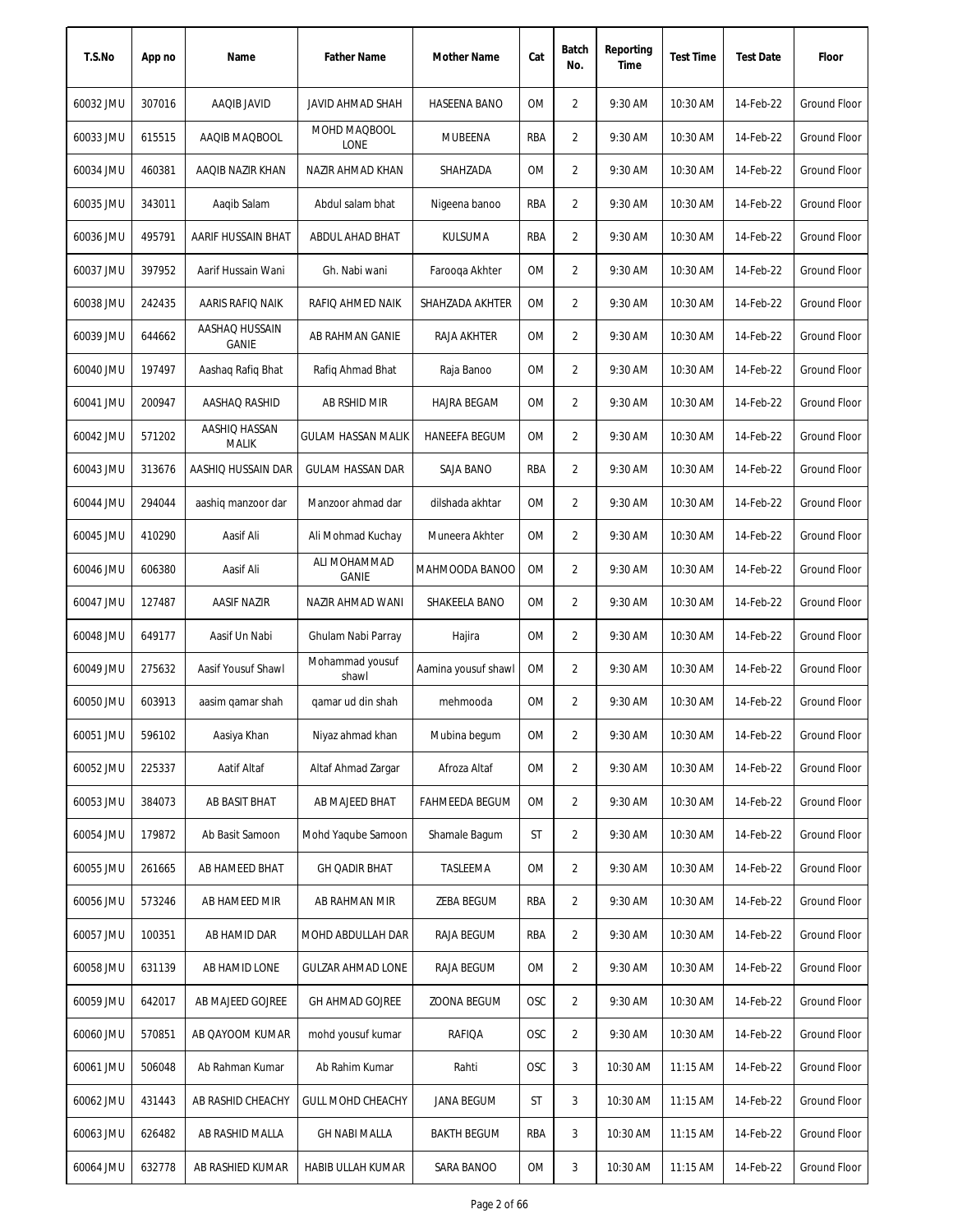| T.S.No    | App no | Name                                 | <b>Father Name</b>                 | Mother Name          | Cat        | Batch<br>No.   | Reporting<br>Time | <b>Test Time</b> | <b>Test Date</b> | Floor               |
|-----------|--------|--------------------------------------|------------------------------------|----------------------|------------|----------------|-------------------|------------------|------------------|---------------------|
| 60065 JMU | 404821 | Ab Rouf Kara                         | Nisar ahmad kara                   | shamima begum        | ОM         | 3              | 10:30 AM          | $11:15$ AM       | 14-Feb-22        | <b>Ground Floor</b> |
| 60066 JMU | 290000 | Ab Waheed Reshie                     | <b>Gh Mohd Reshie</b>              | Shahzada             | 0M         | 3              | 10:30 AM          | 11:15 AM         | 14-Feb-22        | <b>Ground Floor</b> |
| 60067 JMU | 559511 | ABAS AHMAD WAGAY                     | <b>GULZAR AHMAD</b><br>WAGAY       | <b>HAFIZA</b>        | 0M         | 3              | 10:30 AM          | 11:15 AM         | 14-Feb-22        | Ground Floor        |
| 60068 JMU | 484897 | <b>ABASS AHMAD TEELI</b>             | MOHMAD YOUSUF<br>TEELI             | <b>ZANIA BAGUM</b>   | RBA        | 3              | 10:30 AM          | 11:15 AM         | 14-Feb-22        | <b>Ground Floor</b> |
| 60069 JMU | 622373 | <b>ABDUL GANI</b>                    | <b>GHULAM RASOOL</b>               | <b>FARZANA BEGUM</b> | RBA        | 3              | 10:30 AM          | 11:15 AM         | 14-Feb-22        | <b>Ground Floor</b> |
| 60070 JMU | 495824 | Abdul Hadi                           | Tariq Ahmed gurgani                | Safiya begum         | ОM         | 3              | 10:30 AM          | 11:15 AM         | 14-Feb-22        | Ground Floor        |
| 60071 JMU | 103297 | ABDUL HAFIZ                          | ABDUL KARIM                        | JABEENA BEGUM        | RBA        | 3              | 10:30 AM          | $11:15$ AM       | 14-Feb-22        | <b>Ground Floor</b> |
| 60072 JMU | 601204 | Abdul Hanan Shakeel                  | Shakeel ul ajaz                    | Tasleema             | OM         | 3              | 10:30 AM          | 11:15 AM         | 14-Feb-22        | <b>Ground Floor</b> |
| 60073 JMU | 292242 | Abdul Haseeb                         | Mohammad Amin<br>Zargar            | Masarat Buchh        | OM         | 3              | 10:30 AM          | 11:15 AM         | 14-Feb-22        | <b>Ground Floor</b> |
| 60074 JMU | 238777 | ABDUL KABIR BALI                     | AHMADULLAHA BALI                   | <b>FAZLI BEGUM</b>   | RBA        | 3              | 10:30 AM          | $11:15$ AM       | 14-Feb-22        | <b>Ground Floor</b> |
| 60075 JMU | 266175 | abdul khalid khan                    | ab qayoom khan                     | hanifa bano          | 0M         | 3              | 10:30 AM          | 11:15 AM         | 14-Feb-22        | <b>Ground Floor</b> |
| 60076 JMU | 407115 | ABDUL KHALIQ                         | <b>MOHD KHALIL</b>                 | <b>SHAHMALI</b>      | RBA        | 3              | 10:30 AM          | 11:15 AM         | 14-Feb-22        | <b>Ground Floor</b> |
| 60077 JMU | 237218 | ABDUL KHALIQ                         | LIAQAT ALI                         | KHURSHEED BIBI       | ST         | 3              | 10:30 AM          | 11:15 AM         | 14-Feb-22        | <b>Ground Floor</b> |
| 60078 JMU | 563455 | Abdul Mahmood                        | Abdul Ghani                        | Zabaida Bi           | ST         | 3              | 10:30 AM          | $11:15$ AM       | 14-Feb-22        | <b>Ground Floor</b> |
| 60079 JMU | 307156 | <b>ABDUL MAHROOF</b>                 | MOHD AZEEM                         | <b>GULZAR BEGUM</b>  | OM         | 3              | 10:30 AM          | 11:15 AM         | 14-Feb-22        | <b>Ground Floor</b> |
| 60080 JMU | 562065 | <b>ABDUL MAJEED</b><br><b>GANAIE</b> | GULAM MOHI UD DIN<br><b>GANAIE</b> | SHAREEFA BEGUM       | <b>OM</b>  | 3              | 10:30 AM          | 11:15 AM         | 14-Feb-22        | <b>Ground Floor</b> |
| 60081 JMU | 275962 | Abdul Majid                          | Saif UI Malook                     | Rano Begum           | RBA        | 3              | 10:30 AM          | 11:15 AM         | 14-Feb-22        | Ground Floor        |
| 60082 JMU | 207898 | Abdul Majid                          | Sadiq                              | Kulsoom Begum        | <b>PSP</b> | 3              | 10:30 AM          | $11:15$ AM       | 14-Feb-22        | <b>Ground Floor</b> |
| 60083 JMU | 363104 | Abdul Mateen Malla                   | Abdul Hamid Malla                  | Hajra Bano           | 0M         | 3              | 10:30 AM          | 11:15 AM         | 14-Feb-22        | <b>Ground Floor</b> |
| 60084 JMU | 503982 | Abdul Qadeem                         | Shakar ud din                      | Raisham jan          | <b>PSP</b> | 3              | 10:30 AM          | 11:15 AM         | 14-Feb-22        | Ground Floor        |
| 60085 JMU | 408888 | Abdul Qadeer                         | Ghulam Mohd Bali                   | Zaitona Begum        | RBA        | 3              | 10:30 AM          | 11:15 AM         | 14-Feb-22        | Ground Floor        |
| 60086 JMU | 245453 | Abdul Qadir                          | <b>ALI MOHD</b>                    | RAISHIMA BEGUM       | ST         | 3              | 10:30 AM          | 11:15 AM         | 14-Feb-22        | Ground Floor        |
| 60087 JMU | 627600 | ABDUL QAYOOM BHAT                    | ABDUL RASHID BHAT                  | <b>HASEENA BEGUM</b> | OM         | 3              | 10:30 AM          | 11:15 AM         | 14-Feb-22        | Ground Floor        |
| 60088 JMU | 367112 | abdul qayoom bhat                    | fayaz ahmed                        | sharifa bano         | 0M         | 3              | 10:30 AM          | 11:15 AM         | 14-Feb-22        | Ground Floor        |
| 60089 JMU | 479427 | abdul quyoom mir                     | Ghulam Rasool Mir                  | sara                 | OM         | 3              | 10:30 AM          | 11:15 AM         | 14-Feb-22        | Ground Floor        |
| 60090 JMU | 639778 | ABDUL RAFIA Bhat                     | abdul gadoos bhat                  | hameeda akhter       | <b>EWS</b> | 3              | 10:30 AM          | $11:15$ AM       | 14-Feb-22        | Ground Floor        |
| 60091 JMU | 163382 | ABDUL RAHEEM                         | ABDUL KAREEM                       | SHAMIM AKHTER        | RBA        | $\overline{4}$ | 11:15 AM          | 12:00 Noon       | 14-Feb-22        | Ground Floor        |
| 60092 JMU | 137528 | Abdul Raouf Rather                   | Gulam Hassan Rather                | Hajra Banoo          | OM         | $\overline{4}$ | $11:15$ AM        | 12:00 Noon       | 14-Feb-22        | Ground Floor        |
| 60093 JMU | 651327 | ABDUL RASHID GANIEE                  | <b>GULZAR AHMAD</b><br>GANIEE      | <b>ZAIBA BANO</b>    | OM         | $\overline{4}$ | 11:15 AM          | 12:00 Noon       | 14-Feb-22        | <b>Ground Floor</b> |
| 60094 JMU | 277191 | <b>ABDUL RAZAK</b>                   | <b>NOOR DIN</b>                    | SAKINA BI            | RBA        | 4              | $11:15$ AM        | 12:00 Noon       | 14-Feb-22        | Ground Floor        |
| 60095 JMU | 500761 | Abdul Razaq                          | Faiz ali                           | Meer jan             | ST         | 4              | 11:15 AM          | 12:00 Noon       | 14-Feb-22        | Ground Floor        |
| 60096 JMU | 491574 | Abdul Rouf Bhat                      | Gh Nabi Bhat                       | Naseema Akhter       | RBA        | 4              | $11:15$ AM        | 12:00 Noon       | 14-Feb-22        | Ground Floor        |
| 60097 JMU | 105522 | ABDUL ROUF LONE                      | <b>BASHIR AHMAD LONE</b>           | <b>HANEEFA</b>       | EWS        | 4              | 11:15 AM          | 12:00 Noon       | 14-Feb-22        | Ground Floor        |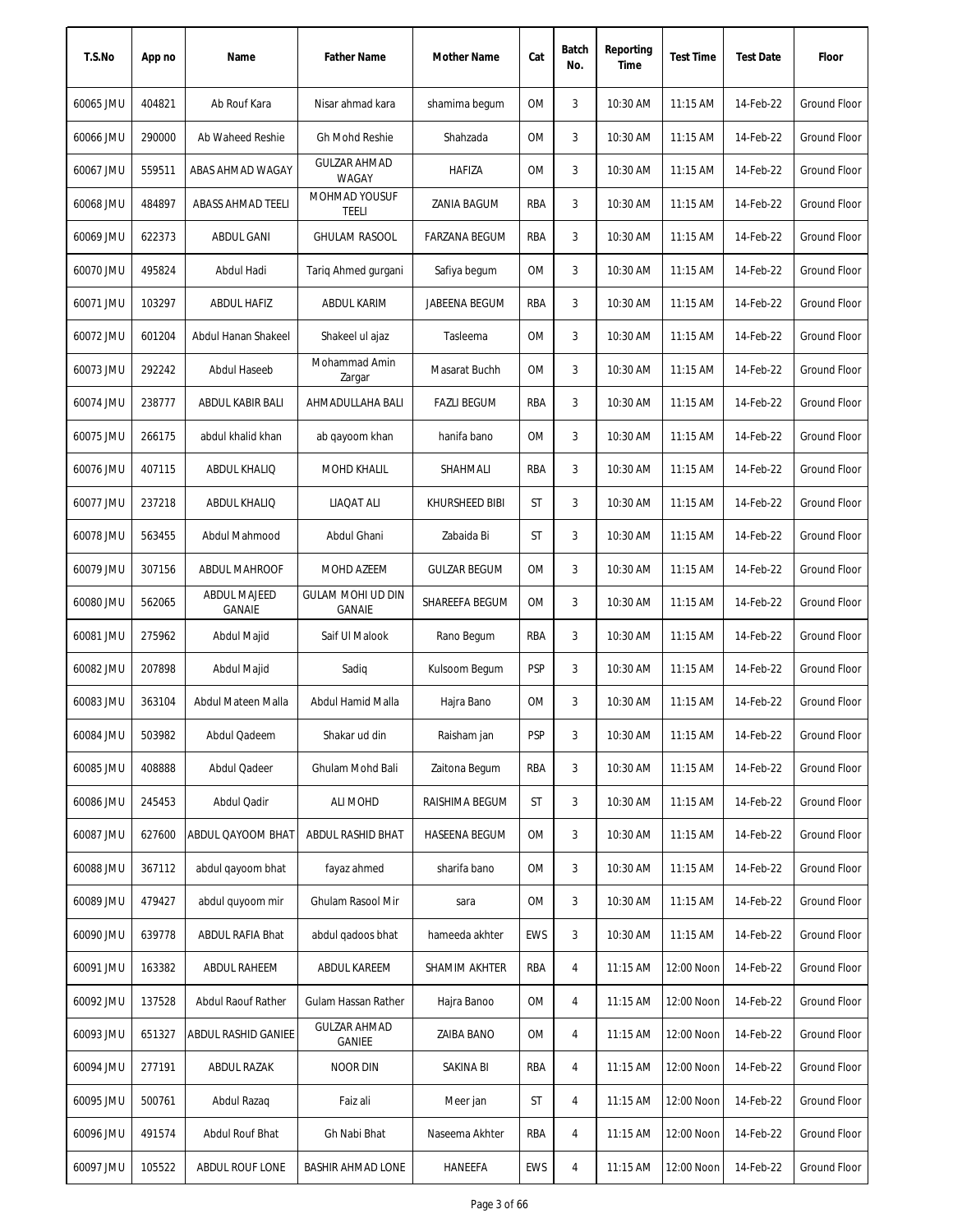| T.S.No    | App no | Name                   | <b>Father Name</b>          | Mother Name         | Cat        | Batch<br>No. | Reporting<br>Time | <b>Test Time</b> | <b>Test Date</b> | Floor               |
|-----------|--------|------------------------|-----------------------------|---------------------|------------|--------------|-------------------|------------------|------------------|---------------------|
| 60098 JMU | 582472 | Abdul Waheed           | Abdul Haq                   | Sakina Bibi         | RBA        | 4            | 11:15 AM          | 12:00 Noon       | 14-Feb-22        | <b>Ground Floor</b> |
| 60099 JMU | 556056 | Abdul Waheed Bhat      | Ghulam Mohi Ud Din<br>Bhat  | Ameena Bano         | OM         | 4            | 11:15 AM          | 12:00 Noon       | 14-Feb-22        | Ground Floor        |
| 60100 JMU | 317032 | Abdul Wahid Yatoo      | Habib Ullah Yatoo           | Haleema Begum       | ОM         | 4            | $11:15$ AM        | 12:00 Noon       | 14-Feb-22        | <b>Ground Floor</b> |
| 60101 JMU | 235946 | Abdur raqeeb dar       | qulam mohammad dar          | tasleema begum      | OM         | 4            | 11:15 AM          | 12:00 Noon       | 14-Feb-22        | <b>Ground Floor</b> |
| 60102 JMU | 460325 | Abhay Singh Jamwal     | Shivjyoti Singh Jamwal      | Babita Rani         | OM         | 4            | 11:15 AM          | 12:00 Noon       | 14-Feb-22        | <b>Ground Floor</b> |
| 60103 JMU | 219815 | ABHILASHA SHARMA       | ROMESH CHANDER              | SHAKUNTLA DEVI      | ALC/I<br>B | 4            | 11:15 AM          | 12:00 Noon       | 14-Feb-22        | <b>Ground Floor</b> |
| 60104 JMU | 345635 | ABHIMANYU ARORA        | MANJIT ARORA                | PAWAN ARORA         | OM         | 4            | 11:15 AM          | 12:00 Noon       | 14-Feb-22        | Ground Floor        |
| 60105 JMU | 490224 | ABHINANDAN<br>PANGOTRA | Ashok Kumar                 | Sudesh Devi         | OM         | 4            | 11:15 AM          | 12:00 Noon       | 14-Feb-22        | <b>Ground Floor</b> |
| 60106 JMU | 507613 | Abhinandan Singh       | Dilbagh Singh               | Susheela Devi       | <b>OM</b>  | 4            | 11:15 AM          | 12:00 Noon       | 14-Feb-22        | <b>Ground Floor</b> |
| 60107 JMU | 112017 | Abhinav Prasher        | Chander Kant Prasher        | Mohini Devi         | <b>OM</b>  | 4            | 11:15 AM          | 12:00 Noon       | 14-Feb-22        | <b>Ground Floor</b> |
| 60108 JMU | 423789 | Abhinav Sharma         | NARENDER KUMAR<br>SHARMA    | NEELAM SHARMA       | OM         | 4            | $11:15$ AM        | 12:00 Noon       | 14-Feb-22        | <b>Ground Floor</b> |
| 60109 JMU | 248349 | Abhishake Bargotra     | <b>VIJAY KUMAR</b>          | <b>VIJAY KUMARI</b> | ОM         | 4            | $11:15$ AM        | 12:00 Noon       | 14-Feb-22        | <b>Ground Floor</b> |
| 60110 JMU | 331467 | ABHISHEK               | SUBASH CHANDER              | SATYA               | <b>OM</b>  | 4            | 11:15 AM          | 12:00 Noon       | 14-Feb-22        | <b>Ground Floor</b> |
| 60111 JMU | 607524 | Abhishek Jamwal        | Shiv Dev Singh Jamwal       | Neelam Kumari       | ALC/I<br>B | 4            | 11:15 AM          | 12:00 Noon       | 14-Feb-22        | <b>Ground Floor</b> |
| 60112 JMU | 571062 | ABHISHEK KUMAR         | <b>GIRDHARI LAL</b>         | <b>NEELAM DEVI</b>  | ALC/I<br>B | 4            | 11:15 AM          | 12:00 Noon       | 14-Feb-22        | Ground Floor        |
| 60113 JMU | 239626 | ABHISHEK MALHOTRA      | Vinod kumar Malhotra        | Sanjeev Kumari      | 0M         | 4            | 11:15 AM          | 12:00 Noon       | 14-Feb-22        | <b>Ground Floor</b> |
| 60114 JMU | 651513 | Abhishek Sharma        | Ramesh Chander              | Ajay sharma         | <b>OM</b>  | 4            | 11:15 AM          | 12:00 Noon       | 14-Feb-22        | <b>Ground Floor</b> |
| 60115 JMU | 402986 | Abhishek Sharma        | Suresh Kumar Sharma         | Deeptee Sharma      | 0M         | 4            | 11:15 AM          | 12:00 Noon       | 14-Feb-22        | <b>Ground Floor</b> |
| 60116 JMU | 197340 | Abhishek Sudan         | Yogesh Kumar Sudan          | Champa Devi         | <b>OM</b>  | 4            | 11:15 AM          | 12:00 Noon       | 14-Feb-22        | Ground Floor        |
| 60117 JMU | 259416 | Abid Ahmad Ganai       | Ghulam Jeelani Ganai        | Naseema             | 0M         | 4            | 11:15 AM          | 12:00 Noon       | 14-Feb-22        | Ground Floor        |
| 60118 JMU | 635292 | ABID AHMAD MIR         | MOHMAD RAMZAN<br><b>MIR</b> | KULSUMA BANOO       | RBA        | 4            | 11:15 AM          | 12:00 Noon       | 14-Feb-22        | <b>Ground Floor</b> |
| 60119 JMU | 606739 | Abid Anayat            | Anayatullah                 | Shakeela begum      | ОM         | 4            | 11:15 AM          | 12:00 Noon       | 14-Feb-22        | <b>Ground Floor</b> |
| 60120 JMU | 206227 | <b>ABID AYOUB</b>      | Mohammad Ayoub<br>bhat      | Dilshada akhter     | OM         | 4            | 11:15 AM          | 12:00 Noon       | 14-Feb-22        | <b>Ground Floor</b> |
| 60121 JMU | 563242 | <b>ABID Hussain</b>    | Mushtag Ahmed Lone          | Amina Begum         | RBA        | 5            | 12:00 Noon        | 1:00 PM          | 14-Feb-22        | Ground Floor        |
| 60122 JMU | 204919 | Abid Hussain Khandi    | Sanu Ullah Khandi           | Saja Banu           | 0M         | 5            | 12:00 Noon        | 1:00 PM          | 14-Feb-22        | Ground Floor        |
| 60123 JMU | 487014 | Abid Hussain Paray     | Mohd Yousuf Paray           | Late. Jameela Banoo | RBA        | 5            | 12:00 Noon        | 1:00 PM          | 14-Feb-22        | Ground Floor        |
| 60124 JMU | 590293 | Abid Karmani           | Shokat hussain              | Naseem akhter       | <b>PSP</b> | 5            | 12:00 Noon        | 1:00 PM          | 14-Feb-22        | Ground Floor        |
| 60125 JMU | 113382 | Abid Nabi              | Ghulam Nabi kaloo           | Aisha               | 0M         | 5            | 12:00 Noon        | 1:00 PM          | 14-Feb-22        | Ground Floor        |
| 60126 JMU | 406885 | ABIDA MALIK            | MOHD ALTAF MALIK            | VIQAR UL NISA       | 0M         | 5            | 12:00 Noon        | 1:00 PM          | 14-Feb-22        | Ground Floor        |
| 60127 JMU | 634813 | <b>ABIDA PERVEEN</b>   | <b>MOHD SHARIEF</b>         | PERVEEN AKHTER      | ST         | 5            | 12:00 Noon        | 1:00 PM          | 14-Feb-22        | Ground Floor        |
| 60128 JMU | 292368 | <b>ABIDA QURESHI</b>   | MOHD ASLAM                  | SABZA BEGUM         | OSC        | 5            | 12:00 Noon        | 1:00 PM          | 14-Feb-22        | <b>Ground Floor</b> |
| 60129 JMU | 184987 | ABIDA QUYOOM           | ABDUL QUYOOM                | SHAMIMA BEGUM       | RBA        | 5            | 12:00 Noon        | 1:00 PM          | 14-Feb-22        | <b>Ground Floor</b> |
| 60130 JMU | 327577 | Abida Yousuf           | Mohd Yousuf reshi           | Hajira bano         | 0M         | 5            | 12:00 Noon        | 1:00 PM          | 14-Feb-22        | Ground Floor        |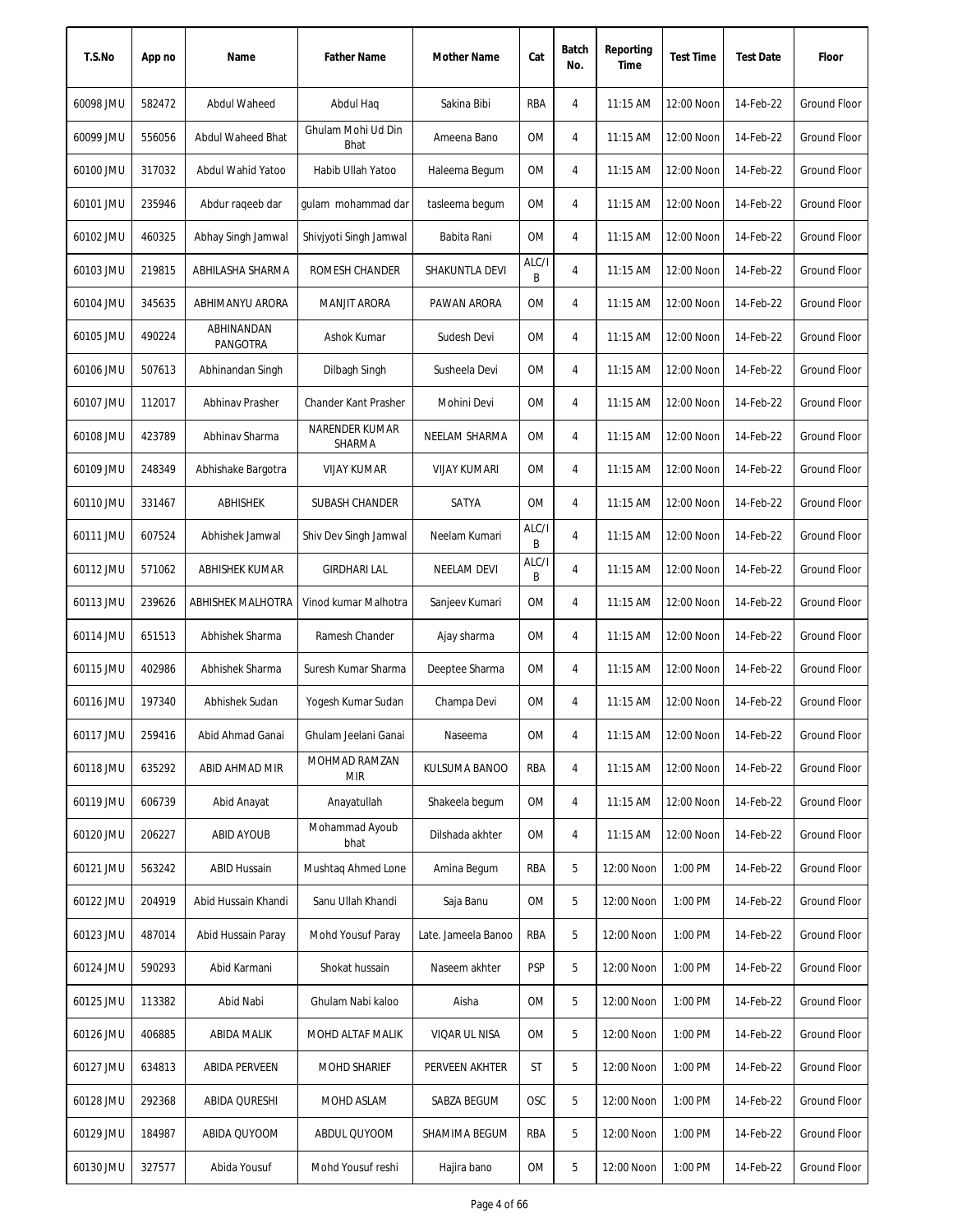| T.S.No    | App no | Name                                 | <b>Father Name</b>             | Mother Name        | Cat        | Batch<br>No. | Reporting<br>Time | <b>Test Time</b> | <b>Test Date</b> | Floor               |
|-----------|--------|--------------------------------------|--------------------------------|--------------------|------------|--------------|-------------------|------------------|------------------|---------------------|
| 60131 JMU | 542334 | ABINAV SHARMA                        | NARINDER BARGOTRA              | NEELAM KUMARI      | 0M         | 5            | 12:00 Noon        | 1:00 PM          | 14-Feb-22        | Ground Floor        |
| 60132 JMU | 225696 | ABRAIZ HASSAN                        | <b>GH HASSAN RATHER</b>        | <b>TAHIRA</b>      | 0M         | 5            | 12:00 Noon        | 1:00 PM          | 14-Feb-22        | <b>Ground Floor</b> |
| 60133 JMU | 341653 | Abrar Ahamed                         | Mohd Akbar Sheikh              | Fatima Begum       | RBA        | 5            | 12:00 Noon        | 1:00 PM          | 14-Feb-22        | Ground Floor        |
| 60134 JMU | 522400 | Abrar Ahmad Khan                     | Ghulam Mohi ud din<br>khan     | Saleema Begum      | <b>RBA</b> | 5            | 12:00 Noon        | 1:00 PM          | 14-Feb-22        | <b>Ground Floor</b> |
| 60135 JMU | 497831 | Abrar Ahmad shah                     | MUSHTAQ AHMAD<br>SHAH          | AMINA BANO         | RBA        | 5            | 12:00 Noon        | 1:00 PM          | 14-Feb-22        | <b>Ground Floor</b> |
| 60136 JMU | 103907 | ABRAR AHMED                          | ABDUL SALAM                    | Shaheen Akhter     | ALC/I<br>В | 5            | 12:00 Noon        | 1:00 PM          | 14-Feb-22        | Ground Floor        |
| 60137 JMU | 271204 | ABRAR AHMED                          | <b>MOHD RIAZ</b>               | SHAMIM AKHTER      | ST         | 5            | 12:00 Noon        | 1:00 PM          | 14-Feb-22        | <b>Ground Floor</b> |
| 60138 JMU | 270974 | Abrar Ahmed                          | Mohammad Yousif                | Razia Begum        | <b>PSP</b> | 5            | 12:00 Noon        | 1:00 PM          | 14-Feb-22        | Ground Floor        |
| 60139 JMU | 623059 | Abrar Ahmed                          | Mohd Igbal                     | Farida Begum       | ST         | 5            | 12:00 Noon        | 1:00 PM          | 14-Feb-22        | <b>Ground Floor</b> |
| 60140 JMU | 288142 | Abrar Ahmed Ahanger                  | Gh Rasool Ahanger              | Naseema Begum      | <b>OSC</b> | 5            | 12:00 Noon        | 1:00 PM          | 14-Feb-22        | Ground Floor        |
| 60141 JMU | 644242 | ABRAR HUSSAIN                        | MOHD HUSSAIN                   | <b>KARAMAT BI</b>  | RBA        | 5            | 12:00 Noon        | 1:00 PM          | 14-Feb-22        | <b>Ground Floor</b> |
| 60142 JMU | 346690 | <b>ABRAR HUSSAIN</b><br><b>GATOO</b> | MOHD HUSSAIN<br><b>GATOO</b>   | MEHBOOBA AKHTAR    | <b>EWS</b> | 5            | 12:00 Noon        | 1:00 PM          | 14-Feb-22        | Ground Floor        |
| 60143 JMU | 303413 | Abrar Rashid                         | <b>AB RASHID</b>               | Zareefa            | 0M         | 5            | 12:00 Noon        | 1:00 PM          | 14-Feb-22        | Ground Floor        |
| 60144 JMU | 193760 | Absar Yaseen                         | Chaudhary Mohd<br>Yaseen       | Nashad             | ST         | 5            | 12:00 Noon        | 1:00 PM          | 14-Feb-22        | <b>Ground Floor</b> |
| 60145 JMU | 246676 | ABU BAKR GULZAR<br>AHMAD             | <b>GULZAR AHMAD</b>            | KHALIDA GULZAR     | 0M         | 5            | 12:00 Noon        | 1:00 PM          | 14-Feb-22        | <b>Ground Floor</b> |
| 60146 JMU | 302876 | Adarsh Raina                         | Deva Karan                     | Amrit Bala         | <b>EWS</b> | 5            | 12:00 Noon        | 1:00 PM          | 14-Feb-22        | Ground Floor        |
| 60147 JMU | 509985 | ADEETI ANTEHAL                       | <b>BHARAT ANTEHAL</b>          | NEELAM ANTEHAL     | 0M         | 5            | 12:00 Noon        | 1:00 PM          | 14-Feb-22        | Ground Floor        |
| 60148 JMU | 234098 | ADIL ABBAS KHAN                      | BASHIR AHMAD KHAN              | AMINA              | 0M         | 5            | 12:00 Noon        | 1:00 PM          | 14-Feb-22        | Ground Floor        |
| 60149 JMU | 608238 | ADIL AHMAD BHAT                      | ALI MOHD BHAT                  | AMINA BANO         | 0M         | 5            | 12:00 Noon        | 1:00 PM          | 14-Feb-22        | <b>Ground Floor</b> |
| 60150 JMU | 266284 | ADIL AHMAD MEER                      | MOHAMMAD<br>MUNAWAR MEER       | <b>HABLA BEGUM</b> | RBA        | 5            | 12:00 Noon        | 1:00 PM          | 14-Feb-22        | Ground Floor        |
| 60151 JMU | 616125 | ADIL AMIN NAZKI                      | MOHD AMIN NAZKI                | SHUGFTA            | 0M         | 6            | 1:15 PM           | 2:00 PM          | 14-Feb-22        | <b>Ground Floor</b> |
| 60152 JMU | 397413 | <b>ADIL FAROOQ</b>                   | FAROOQ AHMAD DAR               | MISRA BANO         | 0M         | 6            | 1:15 PM           | 2:00 PM          | 14-Feb-22        | Ground Floor        |
| 60153 JMU | 503189 | <b>ADIL FAROOQ</b>                   | Faroog Ahmed Bhat              | Jawahira           | 0M         | 6            | 1:15 PM           | 2:00 PM          | 14-Feb-22        | Ground Floor        |
| 60154 JMU | 387900 | <b>ADIL HABIB</b>                    | HABIB ULLAH WANI               | DILSHADA AKHTER    | 0M         | 6            | 1:15 PM           | 2:00 PM          | 14-Feb-22        | <b>Ground Floor</b> |
| 60155 JMU | 335997 | ADIL HUSSAIN BHAT                    | AB RAZAQ BHAT                  | SALEEMA            | RBA        | 6            | 1:15 PM           | 2:00 PM          | 14-Feb-22        | Ground Floor        |
| 60156 JMU | 520495 | Adil HUSSAIN RATHER                  | HABIB ULLAH RATHER             | SHAKEELAH          | 0M         | 6            | $1:15$ PM         | 2:00 PM          | 14-Feb-22        | Ground Floor        |
| 60157 JMU | 631235 | ADIL HUSSAIN ZARGAR                  | <b>GHULAM HASSAN</b><br>ZARGAR | <b>HAJRA BEGUM</b> | EWS        | 6            | 1:15 PM           | 2:00 PM          | 14-Feb-22        | Ground Floor        |
| 60158 JMU | 265044 | Adil Majeed Bhat                     | Abdul Majeed Bhat              | Mubeena Bano       | OM         | 6            | 1:15 PM           | 2:00 PM          | 14-Feb-22        | Ground Floor        |
| 60159 JMU | 609144 | Adil Mohi ud din Khan                | Ghulam Mohi Ud Din<br>Khan     | Saleema Begum      | OM         | 6            | 1:15 PM           | 2:00 PM          | 14-Feb-22        | Ground Floor        |
| 60160 JMU | 356695 | Adil Nizami Mir                      | Nizam Din Mir                  | Amina Begum        | 0M         | 6            | 1:15 PM           | 2:00 PM          | 14-Feb-22        | Ground Floor        |
| 60161 JMU | 242784 | ADIL SHAFI KAR                       | Mohd shafi kar                 | Misra banoo        | 0M         | 6            | $1:15$ PM         | 2:00 PM          | 14-Feb-22        | Ground Floor        |
| 60162 JMU | 195403 | adil Yousuf                          | Mohd Yousuf Sheikh             | Niginah            | EWS        | 6            | $1:15$ PM         | 2:00 PM          | 14-Feb-22        | Ground Floor        |
| 60163 JMU | 335590 | <b>ADIT GOSWAMI</b>                  | <b>JUGAL KISHORE</b>           | KAMLESH KUMARI     | 0M         | 6            | 1:15 PM           | 2:00 PM          | 14-Feb-22        | Ground Floor        |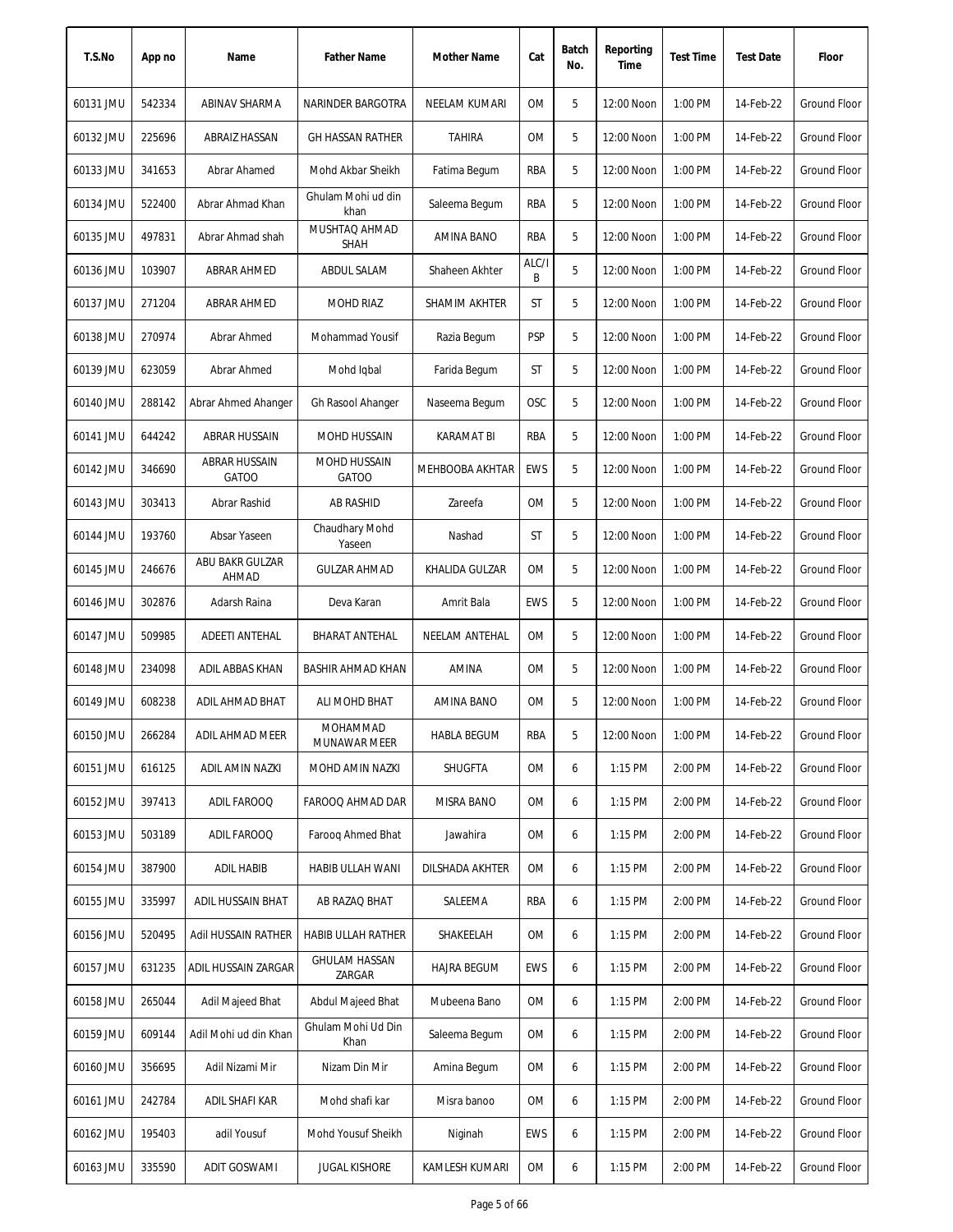| T.S.No    | App no | Name                               | <b>Father Name</b>                    | Mother Name         | Cat        | Batch<br>No.   | Reporting<br>Time | <b>Test Time</b> | <b>Test Date</b> | Floor               |
|-----------|--------|------------------------------------|---------------------------------------|---------------------|------------|----------------|-------------------|------------------|------------------|---------------------|
| 60164 JMU | 453967 | Aditi Sharma                       | Banarsi lal sharma                    | sunita kumari       | OM         | 6              | 1:15 PM           | 2:00 PM          | 14-Feb-22        | <b>Ground Floor</b> |
| 60165 JMU | 511936 | ADITYA BHANOTRA                    | <b>BHARAT BHUSHAN</b>                 | PREM LATA           | ΟM         | 6              | 1:15 PM           | 2:00 PM          | 14-Feb-22        | <b>Ground Floor</b> |
| 60166 JMU | 550160 | Aditya Prasher                     | SUSHIL KUMAR                          | NIRMAL RANI         | ΟM         | 6              | 1:15 PM           | 2:00 PM          | 14-Feb-22        | Ground Floor        |
| 60167 JMU | 448650 | Adnan Ahmad Magloo                 | Noor Mohd Magloo                      | Sharifa Akther      | OM         | 6              | 1:15 PM           | 2:00 PM          | 14-Feb-22        | <b>Ground Floor</b> |
| 60168 JMU | 455417 | Adnan Ahmad Paul                   | Khurshid Ahmad Paul                   | Towheeda            | OM         | 6              | 1:15 PM           | 2:00 PM          | 14-Feb-22        | Ground Floor        |
| 60169 JMU | 589057 | ADNAN UL ISLAM                     | MUSHTAQ AHMAD<br><b>BHAT</b>          | SHAMEEMA BEGUM      | OM         | 6              | 1:15 PM           | 2:00 PM          | 14-Feb-22        | Ground Floor        |
| 60170 JMU | 592605 | AEJAZ AHMAD GANIE                  | ABDUL HAMEED GANIE                    | MUBEENA BANOO       | ΟM         | 6              | $1:15$ PM         | 2:00 PM          | 14-Feb-22        | <b>Ground Floor</b> |
| 60171 JMU | 144288 | AFEEFA KHURSHEED<br><b>ANDRABI</b> | KHURSHEED AHMAD<br><b>ANDRABI</b>     | SYED SAMI JAN       | OM         | 6              | $1:15$ PM         | 2:00 PM          | 14-Feb-22        | <b>Ground Floor</b> |
| 60172 JMU | 368496 | AFIYA KHALIL                       | MOHD KHALIL FARASH                    | RAFIOA BEGUM        | <b>OM</b>  | 6              | 1:15 PM           | 2:00 PM          | 14-Feb-22        | <b>Ground Floor</b> |
| 60173 JMU | 231491 | Afnan Khan                         | Imtiaz Ahmad Khan                     | Snober Khan         | 0M         | 6              | 1:15 PM           | 2:00 PM          | 14-Feb-22        | Ground Floor        |
| 60174 JMU | 311239 | Afrar Nazir                        | Nazir Ahmad Sheikh                    | Masooda Begum       | RBA        | 6              | 1:15 PM           | 2:00 PM          | 14-Feb-22        | <b>Ground Floor</b> |
| 60175 JMU | 132082 | Afraz Ahmed Khan                   | Mohd Iqbal Khan                       | Tazeem Akhter       | <b>PSP</b> | 6              | 1:15 PM           | 2:00 PM          | 14-Feb-22        | <b>Ground Floor</b> |
| 60176 JMU | 376336 | AFREEN JAN                         | MIR BAZ BUTT                          | SHAHEENA BEGUM      | <b>OM</b>  | 6              | 1:15 PM           | 2:00 PM          | 14-Feb-22        | <b>Ground Floor</b> |
| 60177 JMU | 255783 | Afreen Wani                        | Mushtaq Ahmad wani                    | Tahira Mushtaq      | 0M         | 6              | 1:15 PM           | 2:00 PM          | 14-Feb-22        | Ground Floor        |
| 60178 JMU | 330740 | AFROOZA JAN                        | <b>GHULAM RASOOL</b><br><b>KUNDOO</b> | <b>HAJRA</b>        | 0M         | 6              | $1:15$ PM         | 2:00 PM          | 14-Feb-22        | Ground Floor        |
| 60179 JMU | 602753 | Afroz Haider Mir                   | Araf Hussain Mir                      | Kousar Parveen      | <b>OM</b>  | 6              | 1:15 PM           | 2:00 PM          | 14-Feb-22        | <b>Ground Floor</b> |
| 60180 JMU | 249169 | AFROZA AKHTAR                      | AB MAJID SOFI                         | RAFIQA              | RBA        | 6              | 1:15 PM           | 2:00 PM          | 14-Feb-22        | <b>Ground Floor</b> |
| 60181 JMU | 327665 | Afroza ANGUM                       | ABDUL KARIEM                          | NAVIA BAGUM         | RBA        | $\overline{7}$ | 2:00 PM           | 3:00 PM          | 14-Feb-22        | Ground Floor        |
| 60182 JMU | 329133 | AFSHAN                             | ALI MOHAMMAD BHAT                     | NAZIMA BEGUM        | 0M         | $\overline{7}$ | 2:00 PM           | 3:00 PM          | 14-Feb-22        | <b>Ground Floor</b> |
| 60183 JMU | 560154 | AFSHAN DAR                         | MUSHTAQ DAR                           | TABASSUM ARA        | <b>PSP</b> | 7              | 2:00 PM           | 3:00 PM          | 14-Feb-22        | <b>Ground Floor</b> |
| 60184 JMU | 640225 | Afshana                            | Reyaz Ahmad Bala                      | Kaisar              | 0M         | $\overline{7}$ | 2:00 PM           | 3:00 PM          | 14-Feb-22        | Ground Floor        |
| 60185 JMU | 649076 | Afshana Akbar                      | Mohd Akbar parrey                     | Hafeeza             | 0M         | $\overline{7}$ | 2:00 PM           | 3:00 PM          | 14-Feb-22        | <b>Ground Floor</b> |
| 60186 JMU | 440355 | Afshana Jan                        | Ghulam Hassan Sheikh                  | Kulsum              | ОM         | 7              | 2:00 PM           | 3:00 PM          | 14-Feb-22        | <b>Ground Floor</b> |
| 60187 JMU | 464058 | AFSHANA YOUSUF                     | MOHAMMAD YOUSUF<br>KHANDAY            | HASEENA BANOO       | 0M         | $\overline{7}$ | 2:00 PM           | 3:00 PM          | 14-Feb-22        | <b>Ground Floor</b> |
| 60188 JMU | 347465 | Afshanda Bintul Ayoub              | Mohd Ayoub Rather                     | Shamshada Akhter    | 0M         | $\overline{7}$ | 2:00 PM           | 3:00 PM          | 14-Feb-22        | <b>Ground Floor</b> |
| 60189 JMU | 403796 | Aftab Ahmad                        | Mohd Yousaf                           | Hashim Jan          | <b>PSP</b> | $\overline{7}$ | 2:00 PM           | 3:00 PM          | 14-Feb-22        | Ground Floor        |
| 60190 JMU | 375204 | Aftab Ahmed                        | Mohammed Aziz                         | Sadeeg Bano         | RBA        | 7              | 2:00 PM           | 3:00 PM          | 14-Feb-22        | <b>Ground Floor</b> |
| 60191 JMU | 645045 | Aftab Ahmed Dar                    | Abdul Hamid dar                       | Ghulam Fatima       | OM         | $\overline{7}$ | 2:00 PM           | 3:00 PM          | 14-Feb-22        | Ground Floor        |
| 60192 JMU | 403225 | Aftab Ahmed Malik                  | Mohd Shafi Malik                      | Sayra Begum         | RBA        | 7              | 2:00 PM           | 3:00 PM          | 14-Feb-22        | <b>Ground Floor</b> |
| 60193 JMU | 200252 | Aftab Alam Wani                    | Mohd Afzal Wani                       | Fatima Begum        | ST         | 7              | 2:00 PM           | 3:00 PM          | 14-Feb-22        | Ground Floor        |
| 60194 JMU | 597798 | Aftab Hussain Shah                 | <b>HAKAM SHAH</b>                     | ZAMEERA BEGUM       | RBA        | $\overline{7}$ | 2:00 PM           | 3:00 PM          | 14-Feb-22        | Ground Floor        |
| 60195 JMU | 297471 | Aftab Younis                       | Mohd Younis                           | Farmeed Akhter      | PSP        | $\overline{7}$ | 2:00 PM           | 3:00 PM          | 14-Feb-22        | Ground Floor        |
| 60196 JMU | 106123 | AHRAZ IQBAL                        | MOHD IQBAL                            | <b>AKHTER BEGUM</b> | OSC        | $\overline{7}$ | 2:00 PM           | 3:00 PM          | 14-Feb-22        | <b>Ground Floor</b> |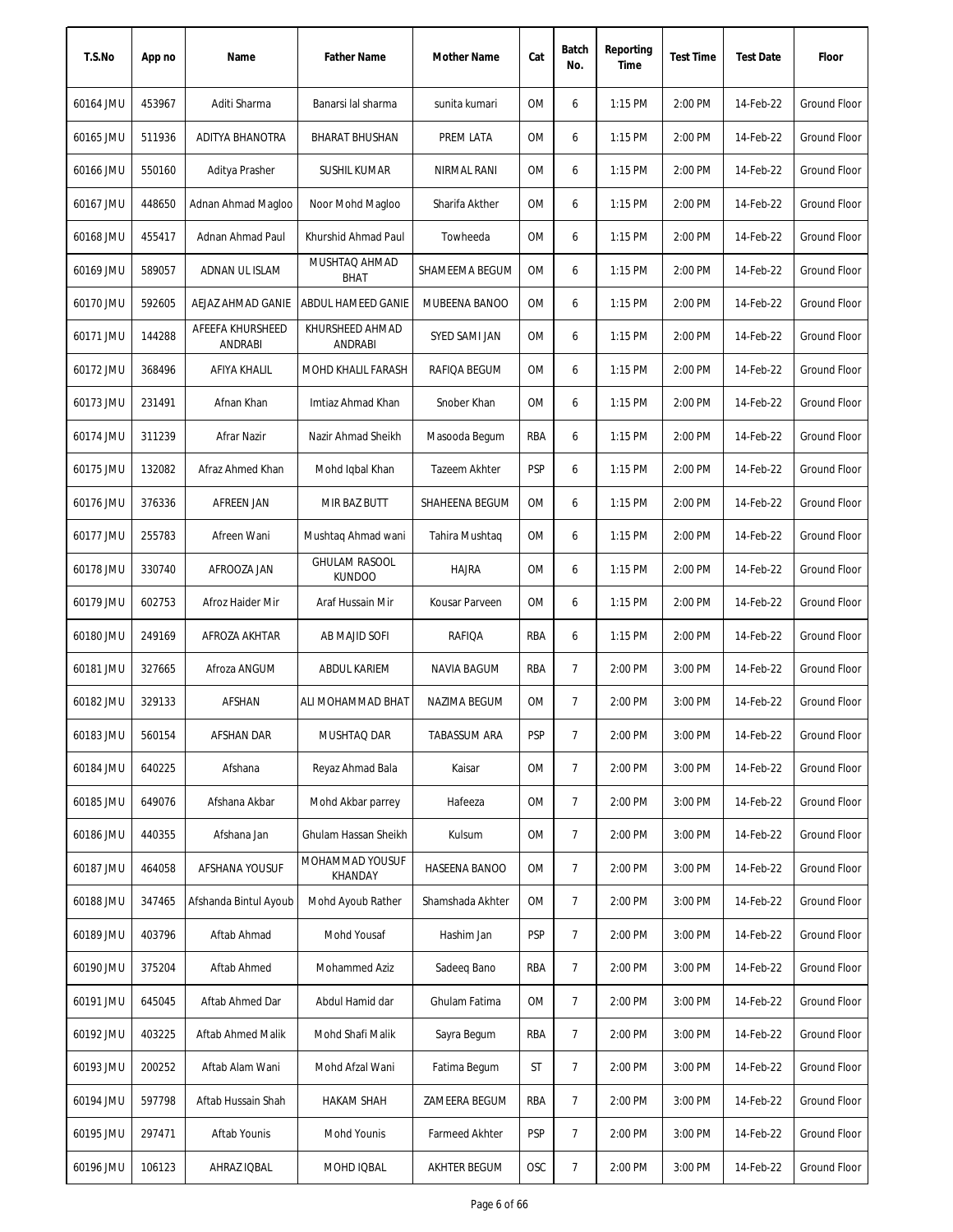| T.S.No    | App no | Name                 | <b>Father Name</b>              | Mother Name         | Cat        | Batch<br>No.   | Reporting<br>Time | <b>Test Time</b> | <b>Test Date</b> | Floor               |
|-----------|--------|----------------------|---------------------------------|---------------------|------------|----------------|-------------------|------------------|------------------|---------------------|
| 60197 JMU | 107182 | Ahsan Danish Shah    | Sharief ud Din Shah             | Nigeena Bano        | RBA        | $\overline{7}$ | 2:00 PM           | 3:00 PM          | 14-Feb-22        | Ground Floor        |
| 60198 JMU | 166156 | AHSAN SHAFI SHAH     | MOHAMMAD SHAFI<br><b>SHAH</b>   | SALEEMA BEGUM       | 0M         | 7              | 2:00 PM           | 3:00 PM          | 14-Feb-22        | Ground Floor        |
| 60199 JMU | 543134 | Ahsan UI Haq         | Amir Ullah Shah                 | Magnoona Bano       | 0M         | $\overline{7}$ | 2:00 PM           | 3:00 PM          | 14-Feb-22        | <b>Ground Floor</b> |
| 60200 JMU | 234727 | AHSAN UL HAQ         | <b>GHULAM QADIR BHAT</b>        | HASEENA BANOO       | RBA        | $\overline{7}$ | 2:00 PM           | 3:00 PM          | 14-Feb-22        | <b>Ground Floor</b> |
| 60201 JMU | 514397 | AHSSAN RAJA MALIK    | IRSHAD AHMED MALIK              | <b>HANIFA BEGUM</b> | EWS        | $\overline{7}$ | 2:00 PM           | 3:00 PM          | 14-Feb-22        | <b>Ground Floor</b> |
| 60202 JMU | 105093 | AHTISAB UL HAQ       | RASHID AHMAD DAR                | <b>HAJRA AKTHER</b> | 0M         | $\overline{7}$ | 2:00 PM           | 3:00 PM          | 14-Feb-22        | Ground Floor        |
| 60203 JMU | 272103 | AIJAZ AHMAD BHAT     | MUHAMMAD SHABAN<br><b>BHAT</b>  | <b>GULZARA BANO</b> | EWS        | $\overline{7}$ | 2:00 PM           | 3:00 PM          | 14-Feb-22        | <b>Ground Floor</b> |
| 60204 JMU | 624415 | Aijaz Ahmad Dar      | Ab Rashid Dar                   | Fareeda Bagum       | <b>OM</b>  | $\overline{7}$ | 2:00 PM           | 3:00 PM          | 14-Feb-22        | <b>Ground Floor</b> |
| 60205 JMU | 465201 | Aijaz Ahmad Gojri    | Jalal Ud Din Gojri              | Tahira Bano         | 0M         | 7              | 2:00 PM           | 3:00 PM          | 14-Feb-22        | <b>Ground Floor</b> |
| 60206 JMU | 310143 | aijaz ahmad khan     | <b>GH NABI KHAN</b>             | AISHA BEGUM         | RBA        | $\overline{7}$ | 2:00 PM           | 3:00 PM          | 14-Feb-22        | <b>Ground Floor</b> |
| 60207 JMU | 482710 | Aijaz Ahmad Khan     | Mohd zareef khan                | Zainab bagum        | <b>PSP</b> | 7              | 2:00 PM           | 3:00 PM          | 14-Feb-22        | <b>Ground Floor</b> |
| 60208 JMU | 614332 | AIJAZ AHMAD KUMAR    | GH MOHI UD DIN<br><b>KUMAR</b>  | NASEEMA             | <b>OSC</b> | $\overline{7}$ | 2:00 PM           | 3:00 PM          | 14-Feb-22        | Ground Floor        |
| 60209 JMU | 170153 | Aijaz Ahmad Lone     | Ghulam Rasool Lone              | Rehmati Begum       | <b>RBA</b> | $\overline{7}$ | 2:00 PM           | 3:00 PM          | 14-Feb-22        | Ground Floor        |
| 60210 JMU | 352314 | Aijaz Ahmad Malik    | Abdul Majeed Malik              | Rafeeqa Bano        | <b>OM</b>  | $\overline{7}$ | 2:00 PM           | 3:00 PM          | 14-Feb-22        | Ground Floor        |
| 60211 JMU | 256382 | AIJAZ AHMAD SHAH     | ABDUL REHMAN SHAH               | MEHBOOBA BANO       | 0M         | 8              | 3:00 PM           | 4:00 PM          | 14-Feb-22        | <b>Ground Floor</b> |
| 60212 JMU | 128619 | AIJAZ AHMAD SHEIKH   | NAZIR AHMAD SHEIKH              | SHAREEFA BEGUM      | 0M         | 8              | 3:00 PM           | 4:00 PM          | 14-Feb-22        | <b>Ground Floor</b> |
| 60213 JMU | 200879 | Aijaz Ahmed          | Ghulam Rasool                   | Lal John            | ST         | 8              | 3:00 PM           | 4:00 PM          | 14-Feb-22        | <b>Ground Floor</b> |
| 60214 JMU | 339623 | Aijaz Ahmed Bamba    | Hissam Ud Dn Bamba              | Abdul Begum         | RBA        | 8              | 3:00 PM           | 4:00 PM          | 14-Feb-22        | Ground Floor        |
| 60215 JMU | 449059 | AIJAZ HUSSAIN SHAH   | MOHD ALI SHAH                   | MUNEERA BEGUM       | <b>PSP</b> | 8              | 3:00 PM           | 4:00 PM          | 14-Feb-22        | Ground Floor        |
| 60216 JMU | 552619 | AIJAZ KHALIQ PAYER   | AB KHALIQ PAYER                 | JAMEELA BEGUM       | 0M         | 8              | 3:00 PM           | 4:00 PM          | 14-Feb-22        | Ground Floor        |
| 60217 JMU | 608272 | Aijaziul Akram Akram | Mohd Akram wani                 | Sakeena             | 0M         | 8              | 3:00 PM           | 4:00 PM          | 14-Feb-22        | Ground Floor        |
| 60218 JMU | 641209 | Aiman Faroog         | Faroog Ahmad                    | Shaheen             | 0M         | 8              | 3:00 PM           | 4:00 PM          | 14-Feb-22        | Ground Floor        |
| 60219 JMU | 144407 | <b>AIMAN JAN</b>     | JOHN MOHAMMAD<br><b>GOJWARI</b> | MASARAT             | 0M         | 8              | 3:00 PM           | 4:00 PM          | 14-Feb-22        | Ground Floor        |
| 60220 JMU | 112904 | Aiman Younis         | Mohd Younis                     | Naseema             | 0M         | 8              | 3:00 PM           | 4:00 PM          | 14-Feb-22        | Ground Floor        |
| 60221 JMU | 482525 | <b>AINA PANDITH</b>  | MUZAFFAR AHMED<br>PANDITH       | SABIYA              | 0M         | 8              | 3:00 PM           | 4:00 PM          | 14-Feb-22        | Ground Floor        |
| 60222 JMU | 345720 | AISHAQ HUSSAIN DAR   | GH AHMAD DAR                    | <b>TAJA BANO</b>    | 0M         | 8              | 3:00 PM           | 4:00 PM          | 14-Feb-22        | Ground Floor        |
| 60223 JMU | 168151 | Ajay Kumar           | chander parkash                 | utma devi           | SC         | 8              | 3:00 PM           | 4:00 PM          | 14-Feb-22        | Ground Floor        |
| 60224 JMU | 516865 | AJAY KUMAR           | GIRDHARI LAL                    | ASHA RANI           | <b>OSC</b> | 8              | 3:00 PM           | 4:00 PM          | 14-Feb-22        | Ground Floor        |
| 60225 JMU | 650297 | AJAY KUMAR           | <b>GURDIAL HANS</b>             | SUDESH KUMARI       | SC         | 8              | 3:00 PM           | 4:00 PM          | 14-Feb-22        | Ground Floor        |
| 60226 JMU | 482628 | <b>AJAY KUMAR</b>    | NANAK CHAND                     | SUSHMA DEVI         | SC         | 8              | 3:00 PM           | 4:00 PM          | 14-Feb-22        | Ground Floor        |
| 60227 JMU | 517389 | <b>AJAY KUMAR</b>    | RATTAN CHAND                    | <b>ASHOK KUMARI</b> | 0M         | 8              | 3:00 PM           | 4:00 PM          | 14-Feb-22        | Ground Floor        |
| 60228 JMU | 606802 | Ajay Kumar           | Rattan Chand                    | Sita Devi           | SC         | 8              | 3:00 PM           | 4:00 PM          | 14-Feb-22        | Ground Floor        |
| 60229 JMU | 452656 | ajay kumar           | romesh chander                  | rama devi           | OM         | 8              | 3:00 PM           | 4:00 PM          | 14-Feb-22        | Ground Floor        |
|           |        |                      |                                 |                     |            |                |                   |                  |                  |                     |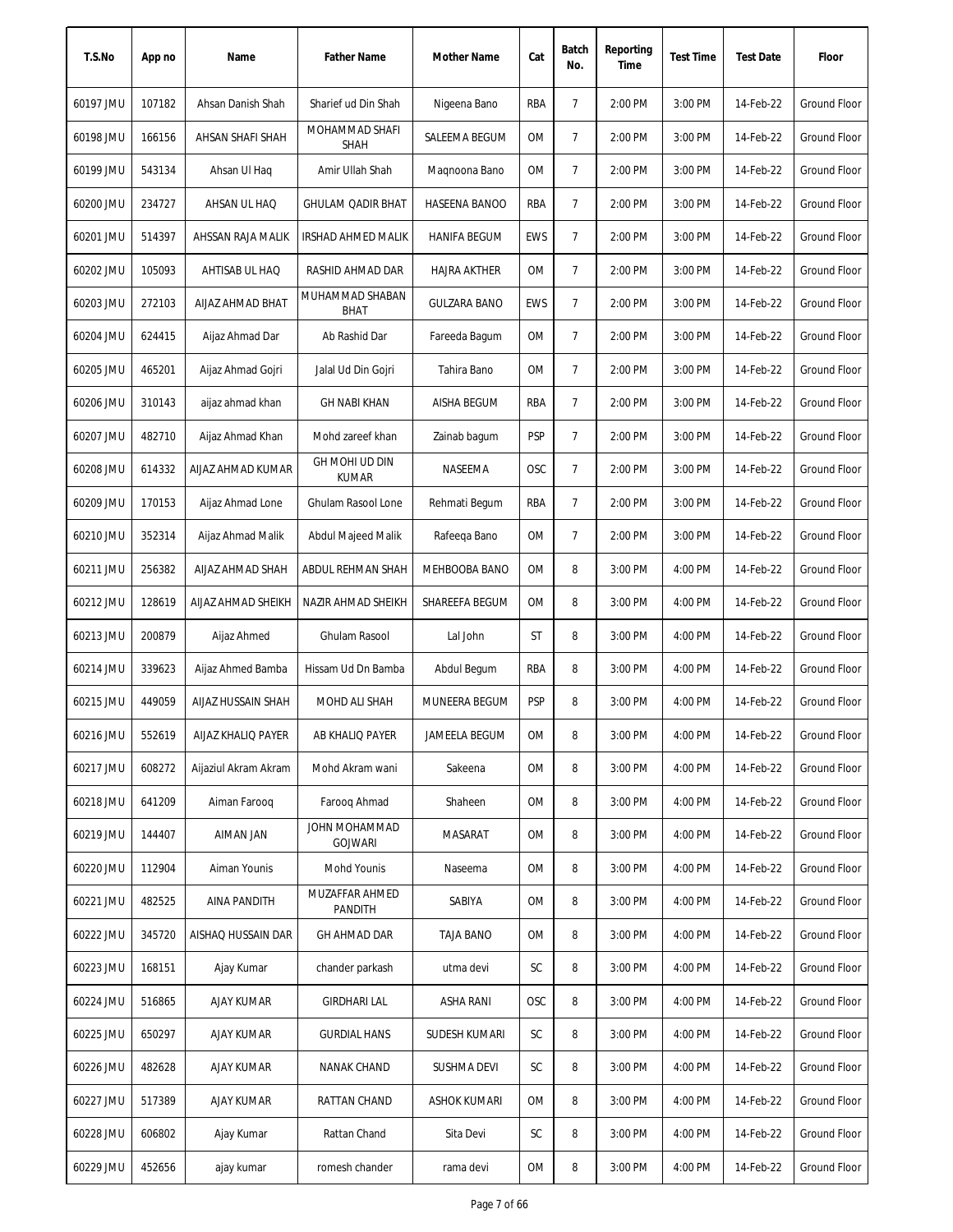| T.S.No    | App no | Name                            | <b>Father Name</b>                   | <b>Mother Name</b> | Cat       | Batch<br>No. | Reporting<br>Time | <b>Test Time</b> | <b>Test Date</b> | Floor               |
|-----------|--------|---------------------------------|--------------------------------------|--------------------|-----------|--------------|-------------------|------------------|------------------|---------------------|
| 60230 JMU | 312972 | <b>AJAY KUMAR</b>               | ROMESH KUMAR                         | KAMLESHA DEVI      | RBA       | 8            | 3:00 PM           | 4:00 PM          | 14-Feb-22        | <b>Ground Floor</b> |
| 60231 JMU | 200061 | Ajay Kumar                      | Sat Paul                             | Darshana Devi      | ОM        | 8            | 3:00 PM           | 4:00 PM          | 14-Feb-22        | Ground Floor        |
| 60232 JMU | 409721 | AJAY KUMAR                      | Judhbir Singh                        | Sumitra Devi       | SC        | 8            | 3:00 PM           | 4:00 PM          | 14-Feb-22        | Ground Floor        |
| 60233 JMU | 548770 | Ajay Kumar Sharma               | SAT PAUL SHARMA                      | <b>SHAKTI DEVI</b> | OM        | 8            | 3:00 PM           | 4:00 PM          | 14-Feb-22        | <b>Ground Floor</b> |
| 60234 JMU | 145711 | Ajay Sharma                     | <b>BAL Krishan Sharma</b>            | Kailash Devi       | OM        | 8            | 3:00 PM           | 4:00 PM          | 14-Feb-22        | <b>Ground Floor</b> |
| 60235 JMU | 578668 | <b>AJAY SHARMA</b>              | CHOWDHARY MAL<br>SHARMA              | SHAKUNTLA SHARMA   | 0M        | 8            | 3:00 PM           | 4:00 PM          | 14-Feb-22        | <b>Ground Floor</b> |
| 60236 JMU | 133654 | Ajay Sharma                     | Hans Raj                             | Meena Devi         | RBA       | 8            | 3:00 PM           | 4:00 PM          | 14-Feb-22        | Ground Floor        |
| 60237 JMU | 151473 | <b>AJAY SHARMA</b>              | MAHESH CHANDER                       | <b>KANTA DEVI</b>  | 0M        | 8            | 3:00 PM           | 4:00 PM          | 14-Feb-22        | <b>Ground Floor</b> |
| 60238 JMU | 311793 | <b>AJAY SHARMA</b>              | <b>OMKAR</b>                         | <b>TRIPTA DEVI</b> | <b>OM</b> | 8            | 3:00 PM           | 4:00 PM          | 14-Feb-22        | <b>Ground Floor</b> |
| 60239 JMU | 148296 | <b>AJAY SINGH</b>               | <b>BALWAN SINGH</b>                  | <b>SUDESH DEVI</b> | 0M        | 8            | 3:00 PM           | 4:00 PM          | 14-Feb-22        | <b>Ground Floor</b> |
| 60240 JMU | 196173 | Ajay Singh                      | Dhian Singh                          | Kanta Devi         | 0M        | 8            | 3:00 PM           | 4:00 PM          | 14-Feb-22        | Ground Floor        |
| 60241 JMU | 126397 | <b>AJAY SINGH</b>               | <b>KARAN SINGH</b>                   | ASHA KUMARI        | ОM        | 9            | 8:30 AM           | 9:30 AM          | 15-Feb-22        | Ground Floor        |
| 60242 JMU | 375085 | Ajay Singh                      | Laher Singh                          | Sarla Devi         | RBA       | 9            | 8:30 AM           | 9:30 AM          | 15-Feb-22        | <b>Ground Floor</b> |
| 60243 JMU | 243724 | Ajaz Ahammed Tanki              | Muneer Ahammed<br>Tanki              | Farooqa Jan        | 0M        | 9            | 8:30 AM           | 9:30 AM          | 15-Feb-22        | <b>Ground Floor</b> |
| 60244 JMU | 562199 | Ajaz Ahmad                      | MOHMAD JAMAL BHAT                    | JANA BEGUM         | 0M        | 9            | 8:30 AM           | 9:30 AM          | 15-Feb-22        | Ground Floor        |
| 60245 JMU | 602095 | AJAZ AHMAD BHAT                 | <b>GH MOHD BHAT</b>                  | NASEEMA AKHTER     | RBA       | 9            | 8:30 AM           | 9:30 AM          | 15-Feb-22        | Ground Floor        |
| 60246 JMU | 133158 | AJAZ AHMAD DAR                  | <b>GH NABI DAR</b>                   | HALEEMA            | <b>OM</b> | 9            | 8:30 AM           | 9:30 AM          | 15-Feb-22        | <b>Ground Floor</b> |
| 60247 JMU | 314363 | AJAZ AHMAD DAR                  | <b>GULAM RASOOL DAR</b>              | SARA BANO          | <b>OM</b> | 9            | 8:30 AM           | 9:30 AM          | 15-Feb-22        | Ground Floor        |
| 60248 JMU | 435715 | AJAZ AHMAD GANIE                | <b>GHULAM</b><br>MOHAMMAD GANIE      | SHAHZADA BEGUM     | <b>OM</b> | 9            | 8:30 AM           | 9:30 AM          | 15-Feb-22        | Ground Floor        |
| 60249 JMU | 183343 | AJAZ AHMAD HURRAH               | <b>GH QADIR HURRAH</b>               | <b>HAJRA BANO</b>  | OM        | 9            | 8:30 AM           | 9:30 AM          | 15-Feb-22        | Ground Floor        |
| 60250 JMU | 210570 | AJAZ AHMAD LONE                 | ABDUL RAHIM LONE                     | <b>HAJRA</b>       | RBA       | 9            | 8:30 AM           | 9:30 AM          | 15-Feb-22        | Ground Floor        |
| 60251 JMU | 608363 | AJAZ AHMAD<br><b>MANDOO</b>     | NISSAR AHMAD<br><b>MANDOO</b>        | NASEEMA AKHTER     | RBA       | 9            | 8:30 AM           | 9:30 AM          | 15-Feb-22        | Ground Floor        |
| 60252 JMU | 636404 | AJAZ AHMAD MIR                  | AB AZIZ MIR                          | SAIDA BEGUM        | OM        | 9            | 8:30 AM           | 9:30 AM          | 15-Feb-22        | Ground Floor        |
| 60253 JMU | 581721 | Ajaz Ahmad Mir                  | Gulam Faroog Mir                     | Shahzada Banu      | 0M        | 9            | 8:30 AM           | 9:30 AM          | 15-Feb-22        | <b>Ground Floor</b> |
| 60254 JMU | 160842 | AJAZ AHMAD MIR                  | MUSHTAQ AHMAD MIR                    | RAFIQA             | RBA       | 9            | 8:30 AM           | 9:30 AM          | 15-Feb-22        | <b>Ground Floor</b> |
| 60255 JMU | 416912 | Ajaz Ahmad Parray               | Gh Hassan parray                     | Haleema Banoo      | ОM        | 9            | 8:30 AM           | 9:30 AM          | 15-Feb-22        | Ground Floor        |
| 60256 JMU | 622592 | ajaz AHMAD Shah                 | ali mohd shah                        | farooga begam      | RBA       | 9            | 8:30 AM           | 9:30 AM          | 15-Feb-22        | Ground Floor        |
| 60257 JMU | 379467 | Ajaz Ahmad shah syed<br>bukhari | khursheed ahmad shah<br>syed bukhari | afrooza            | RBA       | 9            | 8:30 AM           | 9:30 AM          | 15-Feb-22        | Ground Floor        |
| 60258 JMU | 633476 | AJAZ AHMAD WAGAY                | <b>BASHIR AHMAD</b><br>WAGAY         | FAZI               | ОM        | 9            | 8:30 AM           | 9:30 AM          | 15-Feb-22        | Ground Floor        |
| 60259 JMU | 604174 | Ajaz Ahmad Wani                 | Gh Nabi wani                         | Zaina              | 0M        | 9            | 8:30 AM           | 9:30 AM          | 15-Feb-22        | Ground Floor        |
| 60260 JMU | 500449 | Ajaz Ahmad Wani                 | Mohd Sidiq Wani                      | Misra Bano         | 0M        | 9            | 8:30 AM           | 9:30 AM          | 15-Feb-22        | Ground Floor        |
| 60261 JMU | 607927 | Ajaz Ahmed                      | Abdul Hafiz                          | Rukhsana Tazeem    | ST        | 9            | 8:30 AM           | 9:30 AM          | 15-Feb-22        | Ground Floor        |
| 60262 JMU | 311020 | Ajaz Ahmed                      | Sain Khan                            | Gulzair Begum      | RBA       | 9            | 8:30 AM           | 9:30 AM          | 15-Feb-22        | Ground Floor        |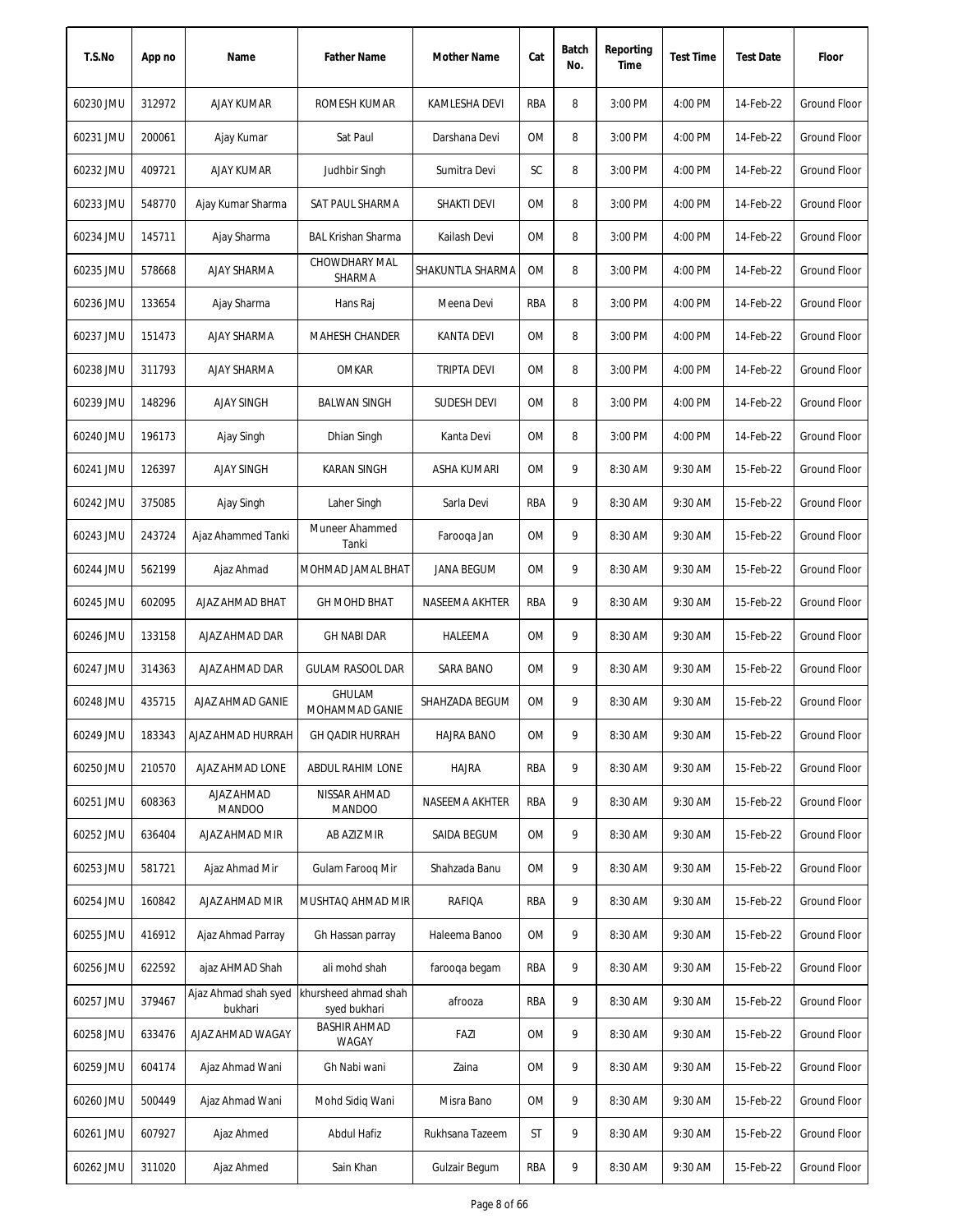| T.S.No    | App no | Name                | <b>Father Name</b>                   | Mother Name           | Cat        | Batch<br>No. | Reporting<br>Time | <b>Test Time</b> | <b>Test Date</b> | Floor               |
|-----------|--------|---------------------|--------------------------------------|-----------------------|------------|--------------|-------------------|------------------|------------------|---------------------|
| 60263 JMU | 393688 | Ajaz Ahmed Katoch   | <b>Fareed Ahmed Katoch</b>           | Saleema Begum         | RBA        | 9            | 8:30 AM           | 9:30 AM          | 15-Feb-22        | <b>Ground Floor</b> |
| 60264 JMU | 514022 | Ajaz Ahmed Rana     | Aftab ahmed rana                     | Nafia bi              | SC         | 9            | 8:30 AM           | 9:30 AM          | 15-Feb-22        | <b>Ground Floor</b> |
| 60265 JMU | 593554 | Ajaz Ahmed Rather   | Mohmad afzal rather                  | Rafeega               | 0M         | 9            | 8:30 AM           | 9:30 AM          | 15-Feb-22        | Ground Floor        |
| 60266 JMU | 360237 | <b>AJAZ HUSSAIN</b> | MOHD ABDUALLAH<br><b>WANI</b>        | <b>JAWAHIRA BEGUM</b> | RBA        | 9            | 8:30 AM           | 9:30 AM          | 15-Feb-22        | <b>Ground Floor</b> |
| 60267 JMU | 486780 | AJAZ IRSHAD         | <b>IRSHAD AHMAD</b><br><b>GANAIE</b> | <b>HANIEFA BEGUM</b>  | OM         | 9            | 8:30 AM           | 9:30 AM          | 15-Feb-22        | <b>Ground Floor</b> |
| 60268 JMU | 623986 | Ajaz Wali Rather    | Wali Mohammad<br>Rather              | Naseema               | OM         | 9            | 8:30 AM           | 9:30 AM          | 15-Feb-22        | <b>Ground Floor</b> |
| 60269 JMU | 132121 | AJEET SINGH         | <b>HARI CHAND</b>                    | <b>GALLO DEVI</b>     | RBA        | 9            | 8:30 AM           | 9:30 AM          | 15-Feb-22        | <b>Ground Floor</b> |
| 60270 JMU | 504269 | AJEET SINGH         | <b>KRISHAN SINGH</b>                 | <b>CHANCHLO DEVI</b>  | RBA        | 9            | 8:30 AM           | 9:30 AM          | 15-Feb-22        | <b>Ground Floor</b> |
| 60271 JMU | 261834 | ajeet thakur        | <b>GIAN CHAND</b>                    | KALYANA DEVI          | RBA        | 10           | 9:30 AM           | 10:30 AM         | 15-Feb-22        | <b>Ground Floor</b> |
| 60272 JMU | 299882 | <b>AJIT SINGH</b>   | <b>KARAN SINGH</b>                   | ASHA DEVI             | <b>EWS</b> | 10           | 9:30 AM           | 10:30 AM         | 15-Feb-22        | <b>Ground Floor</b> |
| 60273 JMU | 341766 | <b>AJIT SINGH</b>   | YOUG RAJ                             | <b>BANTA DEVI</b>     | SC         | 10           | 9:30 AM           | 10:30 AM         | 15-Feb-22        | <b>Ground Floor</b> |
| 60274 JMU | 640698 | AJIZ AHMAD MALIK    | <b>GH ALI MALIK</b>                  | <b>ZOONA</b>          | RBA        | 10           | 9:30 AM           | 10:30 AM         | 15-Feb-22        | <b>Ground Floor</b> |
| 60275 JMU | 489012 | Ajmal Abas          | Mohd Din                             | Rafeeza Bi            | <b>ST</b>  | 10           | 9:30 AM           | 10:30 AM         | 15-Feb-22        | <b>Ground Floor</b> |
| 60276 JMU | 325555 | ajmal humayun       | mohd hussain                         | asia begum            | ALC/I<br>B | 10           | 9:30 AM           | 10:30 AM         | 15-Feb-22        | <b>Ground Floor</b> |
| 60277 JMU | 578386 | AJMAL MANSOOR       | MANSOOR AHMAD<br><b>WANI</b>         | <b>HASEENA AKHTER</b> | RBA        | 10           | 9:30 AM           | 10:30 AM         | 15-Feb-22        | <b>Ground Floor</b> |
| 60278 JMU | 627156 | Akanksha Rajput     | <b>Bishan Singh</b>                  | Vaishno Devi          | <b>OM</b>  | 10           | 9:30 AM           | 10:30 AM         | 15-Feb-22        | <b>Ground Floor</b> |
| 60279 JMU | 354610 | Akarshan Rampal     | Parmod Kumar                         | Rita Sharma           | <b>EWS</b> | 10           | 9:30 AM           | 10:30 AM         | 15-Feb-22        | Ground Floor        |
| 60280 JMU | 419748 | AKASH AHMAD KUTAY   | <b>GH MOHAMMAD</b><br><b>KUTAY</b>   | AMINA AKTHER          | <b>OM</b>  | 10           | 9:30 AM           | 10:30 AM         | 15-Feb-22        | <b>Ground Floor</b> |
| 60281 JMU | 289123 | Akash Deep          | MILKHI RAM                           | Santosh kumari        | RBA        | 10           | 9:30 AM           | 10:30 AM         | 15-Feb-22        | <b>Ground Floor</b> |
| 60282 JMU | 625854 | AKASH DEEP SINGH    | KARNAIL SINGH                        | <b>ANITA DEVI</b>     | OM         | 10           | 9:30 AM           | 10:30 AM         | 15-Feb-22        | Ground Floor        |
| 60283 JMU | 365421 | akash dubey         | bharat bhushan                       | usha devi             | <b>EWS</b> | 10           | 9:30 AM           | 10:30 AM         | 15-Feb-22        | <b>Ground Floor</b> |
| 60284 JMU | 242656 | Akash Nathyal       | Rajinder Singh Nathyal               | Sarishta Kumari       | 0M         | 10           | 9:30 AM           | 10:30 AM         | 15-Feb-22        | Ground Floor        |
| 60285 JMU | 239991 | AKASH SHARMA        | Prem chand sharma                    | Urmila sharma         | ALC/I<br>В | 10           | 9:30 AM           | 10:30 AM         | 15-Feb-22        | <b>Ground Floor</b> |
| 60286 JMU | 499419 | AKASHDEEP SHARMA    | KEWAL KRISHAN<br>SHARMA              | SANTOSH KUMARI        | 0M         | 10           | 9:30 AM           | 10:30 AM         | 15-Feb-22        | <b>Ground Floor</b> |
| 60287 JMU | 601115 | Akashdeep Verma     | <b>BASANT LAL</b>                    | SANTOSH KUMARI        | OSC        | 10           | 9:30 AM           | 10:30 AM         | 15-Feb-22        | Ground Floor        |
| 60288 JMU | 572271 | AKEEL AHMED         | MOHD SADIQ                           | SHAHEEDA BEGUM        | <b>PSP</b> | 10           | 9:30 AM           | 10:30 AM         | 15-Feb-22        | Ground Floor        |
| 60289 JMU | 314564 | AKEEL ARIF KHAN     | <b>BASHIR AHMAD KHAN</b>             | ARIFA AKHTAR          | ОM         | 10           | 9:30 AM           | 10:30 AM         | 15-Feb-22        | Ground Floor        |
| 60290 JMU | 644832 | Akeel Fayaz Shah    | Fayaz Ahmad Shah                     | Gulshana Bagum        | OM         | 10           | 9:30 AM           | 10:30 AM         | 15-Feb-22        | Ground Floor        |
| 60291 JMU | 490996 | AKEEL NAZIR SHEIKH  | NAZIR AHMAD SHEIKH                   | HAFEEZA AKHTER        | OM         | 10           | 9:30 AM           | 10:30 AM         | 15-Feb-22        | Ground Floor        |
| 60292 JMU | 551126 | AKHIL CHOWDHARY     | <b>BALWANT SINGH</b><br>NATHYAL      | ANJU CHOWDHARY        | 0M         | 10           | 9:30 AM           | 10:30 AM         | 15-Feb-22        | Ground Floor        |
| 60293 JMU | 293190 | akhil kanathia      | ashok kumar kanathia                 | raj rani thappa       | SC         | 10           | 9:30 AM           | 10:30 AM         | 15-Feb-22        | Ground Floor        |
| 60294 JMU | 421986 | AKHIL KUMAR BHAGAT  | SUBASH CHANDER                       | ANJU BALA             | SC         | 10           | 9:30 AM           | 10:30 AM         | 15-Feb-22        | Ground Floor        |
| 60295 JMU | 393756 | Akhil Kumar Sharma  | Virender Sharma                      | Persino Devi          | OM         | 10           | 9:30 AM           | 10:30 AM         | 15-Feb-22        | <b>Ground Floor</b> |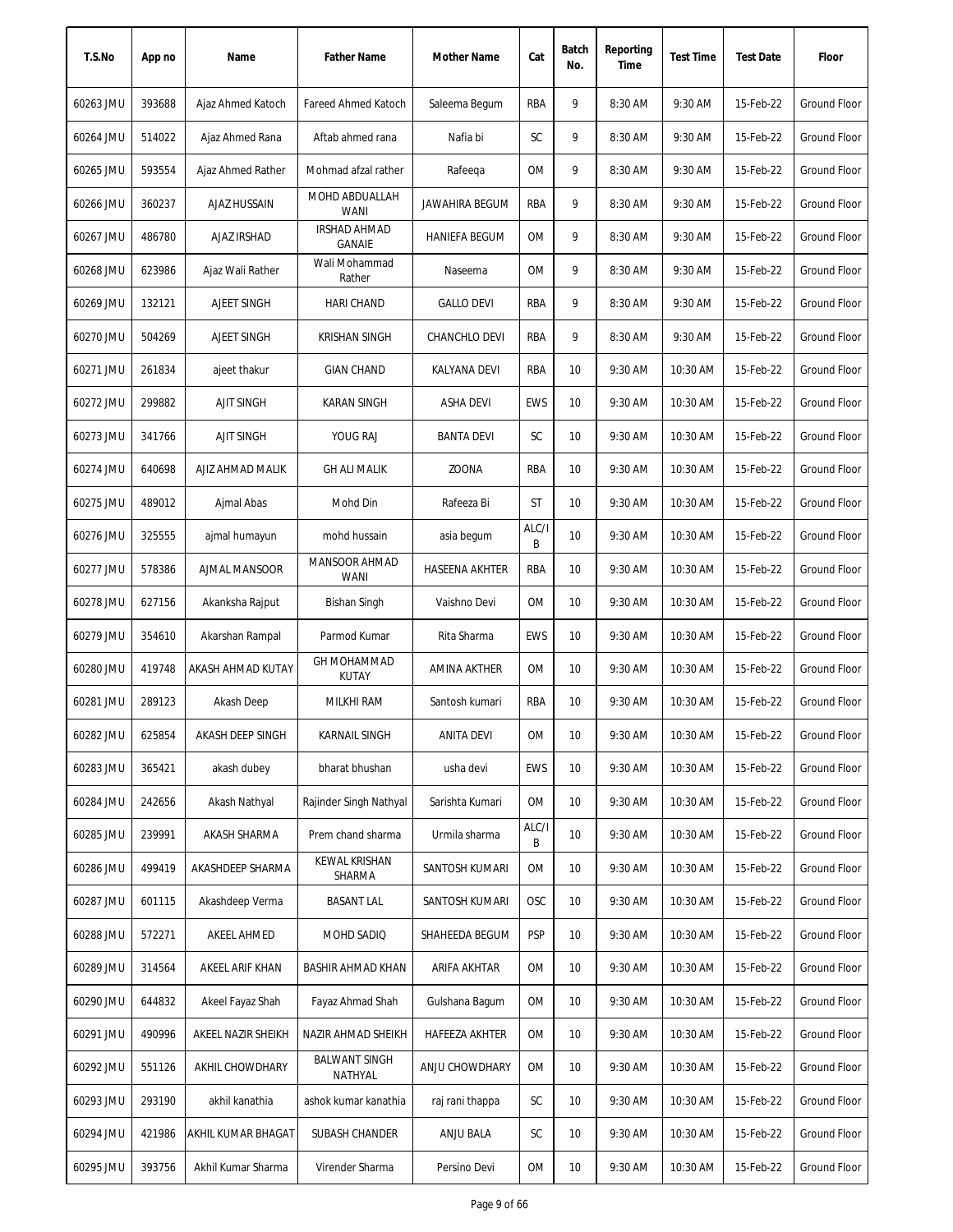| T.S.No    | App no | Name                  | <b>Father Name</b>               | Mother Name           | Cat        | Batch<br>No. | Reporting<br>Time | <b>Test Time</b> | <b>Test Date</b> | Floor               |
|-----------|--------|-----------------------|----------------------------------|-----------------------|------------|--------------|-------------------|------------------|------------------|---------------------|
| 60296 JMU | 607929 | Akhil Sharma          | Kuldeep Raj Sharma               | Shashi Prabha Sharma  | <b>OM</b>  | 10           | 9:30 AM           | 10:30 AM         | 15-Feb-22        | <b>Ground Floor</b> |
| 60297 JMU | 509949 | Akhil Sharma          | Madan lal Sharma                 | Veena Devi            | 0M         | 10           | 9:30 AM           | 10:30 AM         | 15-Feb-22        | Ground Floor        |
| 60298 JMU | 634598 | Akhlag Ahmad Wani     | Shahzad ahmad wani               | Budeerah begum        | 0M         | 10           | 9:30 AM           | 10:30 AM         | 15-Feb-22        | Ground Floor        |
| 60299 JMU | 119726 | Akhtar Rasool         | <b>GH RASOOL LONE</b>            | <b>TAJA BANOO</b>     | RBA        | 10           | 9:30 AM           | 10:30 AM         | 15-Feb-22        | <b>Ground Floor</b> |
| 60300 JMU | 417772 | Akhter Hussain        | Noor hussain                     | Pathi begum           | ST         | 10           | 9:30 AM           | 10:30 AM         | 15-Feb-22        | <b>Ground Floor</b> |
| 60301 JMU | 503229 | AKHTER HUSSAIN        | <b>GH NABI SOFI</b>              | SHAMIMA AKHTER        | <b>OM</b>  | 11           | 10:30 AM          | 11:15 AM         | 15-Feb-22        | Ground Floor        |
| 60302 JMU | 324009 | AKIEB MANZOOR         | MANZOOR AHMAD<br><b>BHAT</b>     | SAFIYA BANOO          | RBA        | 11           | 10:30 AM          | $11:15$ AM       | 15-Feb-22        | Ground Floor        |
| 60303 JMU | 636615 | AKRAM RAZA            | <b>GULSHER</b>                   | KHURSHEED BEGUM       | RBA        | 11           | 10:30 AM          | 11:15 AM         | 15-Feb-22        | Ground Floor        |
| 60304 JMU | 512495 | Aksa Jan              | Mohd Ashraf Bhat                 | <b>Tahira Nusrat</b>  | 0M         | 11           | 10:30 AM          | 11:15 AM         | 15-Feb-22        | Ground Floor        |
| 60305 JMU | 462634 | aksa wahid beg        | abdul wahid beg                  | tasleema begum        | RBA        | 11           | 10:30 AM          | 11:15 AM         | 15-Feb-22        | Ground Floor        |
| 60306 JMU | 466672 | AKSEER AHMED          | <b>MOHD RASHID</b>               | <b>BARKET BI</b>      | ST         | 11           | 10:30 AM          | $11:15$ AM       | 15-Feb-22        | <b>Ground Floor</b> |
| 60307 JMU | 205576 | Akshay Guleria        | Om Parkash Guleria               | Jyoti Guleria         | <b>OM</b>  | 11           | 10:30 AM          | 11:15 AM         | 15-Feb-22        | <b>Ground Floor</b> |
| 60308 JMU | 108853 | AKSHAY KHAJURIA       | KEWAL KRISHAN<br><b>KHAJURIA</b> | <b>GEETA KHAJURIA</b> | <b>OM</b>  | 11           | 10:30 AM          | 11:15 AM         | 15-Feb-22        | <b>Ground Floor</b> |
| 60309 JMU | 200538 | Akshay Koul           | Ravi Kumar                       | Rajni Koul            | 0M         | 11           | 10:30 AM          | 11:15 AM         | 15-Feb-22        | <b>Ground Floor</b> |
| 60310 JMU | 568900 | Akshay Kumar          | Jag Dev                          | Veena Devi            | SC         | 11           | 10:30 AM          | 11:15 AM         | 15-Feb-22        | <b>Ground Floor</b> |
| 60311 JMU | 155578 | Akshay Kumar          | Lt Bansi Lal                     | Pushpa Devi           | 0M         | 11           | 10:30 AM          | 11:15 AM         | 15-Feb-22        | <b>Ground Floor</b> |
| 60312 JMU | 496478 | <b>AKSHAY KUMAR</b>   | RATTAN DEEP                      | PARVEEN KUMARI        | <b>OM</b>  | 11           | 10:30 AM          | 11:15 AM         | 15-Feb-22        | <b>Ground Floor</b> |
| 60313 JMU | 135296 | Akshay Kumar          | Shashi pal sharma                | Suman kumari          | <b>OM</b>  | 11           | 10:30 AM          | 11:15 AM         | 15-Feb-22        | <b>Ground Floor</b> |
| 60314 JMU | 182624 | Akshay Parihar        | Naresh Kumar                     | Ganesha Devi          | RBA        | 11           | 10:30 AM          | 11:15 AM         | 15-Feb-22        | <b>Ground Floor</b> |
| 60315 JMU | 644121 | Akshay Sharma         | Bhagwan dass                     | Urmila devi           | ALC/I<br>B | 11           | 10:30 AM          | 11:15 AM         | 15-Feb-22        | <b>Ground Floor</b> |
| 60316 JMU | 172204 | AKSHAY SHARMA         | KHUSHI NAND                      | SHARDA DEVI           | 0M         | 11           | 10:30 AM          | 11:15 AM         | 15-Feb-22        | <b>Ground Floor</b> |
| 60317 JMU | 353545 | Akshit Anand          | Ajay anand                       | Dali anand            | 0M         | 11           | 10:30 AM          | 11:15 AM         | 15-Feb-22        | Ground Floor        |
| 60318 JMU | 524798 | <b>AKSHIT GUPTA</b>   | RAKESH KUMAR GUPTA               | ANJANA GUPTA          | 0M         | 11           | 10:30 AM          | 11:15 AM         | 15-Feb-22        | Ground Floor        |
| 60319 JMU | 110702 | ALEEM MUSHTAQ<br>KHAN | Mushtaq Ahmad Khan               | Fatima Mehtab         | 0M         | 11           | 10:30 AM          | 11:15 AM         | 15-Feb-22        | Ground Floor        |
| 60320 JMU | 334765 | Ali Jan               | Salam Din                        | Khurshed              | ST         | 11           | 10:30 AM          | 11:15 AM         | 15-Feb-22        | Ground Floor        |
| 60321 JMU | 576108 | Ali Mohammad Dar      | Mohd Akbar Dar                   | Haneefa Bano          | 0M         | 11           | 10:30 AM          | 11:15 AM         | 15-Feb-22        | Ground Floor        |
| 60322 JMU | 638409 | Ali Mohd Rather       | Mohd Ishaq Rather                | Fatima Begum          | 0M         | 11           | 10:30 AM          | 11:15 AM         | 15-Feb-22        | Ground Floor        |
| 60323 JMU | 481716 | ALI MOHD SOFI         | JALAL-Ud-Din Sofi                | KHATIJA               | 0M         | 11           | 10:30 AM          | 11:15 AM         | 15-Feb-22        | Ground Floor        |
| 60324 JMU | 380299 | <b>ALIA Sidig</b>     | Mohammad Sidiq<br>Sheikh         | Shameema              | 0M         | 11           | 10:30 AM          | 11:15 AM         | 15-Feb-22        | Ground Floor        |
| 60325 JMU | 455312 | alka sharma           | Jagdish Raj                      | sawita devi           | ALC/I<br>B | 11           | 10:30 AM          | 11:15 AM         | 15-Feb-22        | Ground Floor        |
| 60326 JMU | 295290 | ALKA SHARMA           | SHAM LAL SHARMA                  | RAJ KUMARI            | ALC/I<br>B | 11           | 10:30 AM          | 11:15 AM         | 15-Feb-22        | Ground Floor        |
| 60327 JMU | 471120 | Altaf Ahmad           | Mangta Khatana                   | Gulab Jan             | ST         | 11           | 10:30 AM          | 11:15 AM         | 15-Feb-22        | Ground Floor        |
| 60328 JMU | 142426 | ALTAF AHMAD BHAT      | AB KHALIQ BHAT                   | SAIDA BEGUM           | 0M         | 11           | 10:30 AM          | 11:15 AM         | 15-Feb-22        | Ground Floor        |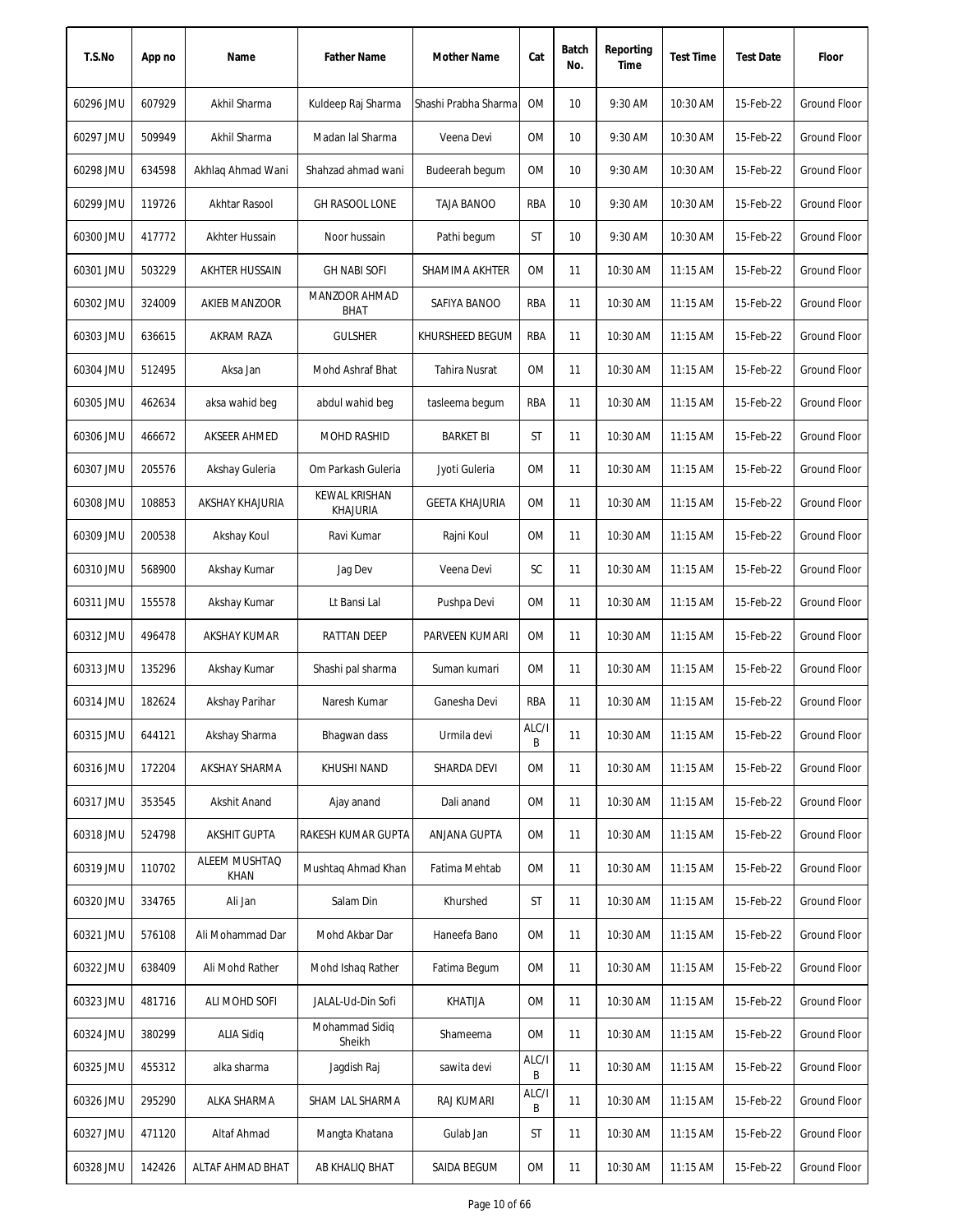| T.S.No    | App no | Name                             | <b>Father Name</b>       | Mother Name           | Cat        | Batch<br>No. | Reporting<br>Time | <b>Test Time</b> | <b>Test Date</b> | Floor               |
|-----------|--------|----------------------------------|--------------------------|-----------------------|------------|--------------|-------------------|------------------|------------------|---------------------|
| 60329 JMU | 171814 | Altaf Ahmad Lone                 | Mohd Abdullah Lone       | Fatima                | RBA        | 11           | 10:30 AM          | 11:15 AM         | 15-Feb-22        | <b>Ground Floor</b> |
| 60330 JMU | 274312 | Altaf Bin Shafi                  | Mohd Shafi Hajam         | Shaheena Begum        | <b>OSC</b> | 11           | 10:30 AM          | 11:15 AM         | 15-Feb-22        | <b>Ground Floor</b> |
| 60331 JMU | 527109 | ALTAF HUSSAIN                    | <b>GHULAM MOHD</b>       | ZANIB BEGUM           | ST         | 12           | 11:15 AM          | 12:00 Noon       | 15-Feb-22        | Ground Floor        |
| 60332 JMU | 118190 | ALTAF HUSSAIN                    | LIAQUAT ALI              | <b>KARIM BIBI</b>     | ST         | 12           | 11:15 AM          | 12:00 Noon       | 15-Feb-22        | Ground Floor        |
| 60333 JMU | 562056 | Altaf Hussain                    | Mohd Qasim               | Amina Begum           | ST         | 12           | 11:15 AM          | 12:00 Noon       | 15-Feb-22        | <b>Ground Floor</b> |
| 60334 JMU | 502016 | <b>ALTAF HUSSAIN</b>             | <b>ZAKAR HUSSAIN</b>     | <b>JAMSHAID BEGUM</b> | RBA        | 12           | 11:15 AM          | 12:00 Noon       | 15-Feb-22        | <b>Ground Floor</b> |
| 60335 JMU | 629506 | altaf Hussain Chopan             | Gh Hassan Chopan         | Amina Begum           | RBA        | 12           | 11:15 AM          | 12:00 Noon       | 15-Feb-22        | Ground Floor        |
| 60336 JMU | 423512 | Altaf Hussain Kutay              | Ghulam Mohd Kutay        | Taja Begum            | RBA        | 12           | 11:15 AM          | 12:00 Noon       | 15-Feb-22        | Ground Floor        |
| 60337 JMU | 132900 | Altaf ur Rahim                   | Abdul Rahim Lone         | Bakhti Begum          | ST         | 12           | 11:15 AM          | 12:00 Noon       | 15-Feb-22        | <b>Ground Floor</b> |
| 60338 JMU | 201046 | <b>ALYAS AHMED</b>               | <b>MOHD BASHIR</b>       | SALEEMA AKHTER        | ST         | 12           | 11:15 AM          | 12:00 Noon       | 15-Feb-22        | <b>Ground Floor</b> |
| 60339 JMU | 559132 | Alyas Ahmed                      | Naik mohd                | Hanifa begum          | RBA        | 12           | 11:15 AM          | 12:00 Noon       | 15-Feb-22        | Ground Floor        |
| 60340 JMU | 104382 | Alyas Ahmed Wani                 | Bashir Ahmed Wani        | Marina Begum          | RBA        | 12           | 11:15 AM          | 12:00 Noon       | 15-Feb-22        | <b>Ground Floor</b> |
| 60341 JMU | 240960 | <b>AMAN BHARTI</b>               | <b>KASTURI LAL</b>       | <b>REETA DEVI</b>     | SC         | 12           | 11:15 AM          | 12:00 Noon       | 15-Feb-22        | <b>Ground Floor</b> |
| 60342 JMU | 592162 | AMAN CHOUDHARY                   | <b>SHAM LAL</b>          | <b>KANTA DEVI</b>     | <b>EWS</b> | 12           | 11:15 AM          | 12:00 Noon       | 15-Feb-22        | Ground Floor        |
| 60343 JMU | 455644 | Aman Deep Singh                  | Harmohinder Singh        | Shami Kour            | <b>RBA</b> | 12           | 11:15 AM          | 12:00 Noon       | 15-Feb-22        | <b>Ground Floor</b> |
| 60344 JMU | 510048 | Aman Gupta                       | Sudershan Kumar<br>Gupta | Satya Devi            | 0M         | 12           | $11:15$ AM        | 12:00 Noon       | 15-Feb-22        | Ground Floor        |
| 60345 JMU | 131855 | aman jyot                        | papinder paul sharma     | sheela devi           | <b>OM</b>  | 12           | 11:15 AM          | 12:00 Noon       | 15-Feb-22        | Ground Floor        |
| 60346 JMU | 593118 | Aman Khajuria                    | Krishan dutt             | Kunti devi            | ALC/I<br>В | 12           | 11:15 AM          | 12:00 Noon       | 15-Feb-22        | Ground Floor        |
| 60347 JMU | 632085 | Aman Kumar                       | Santokh Chand            | Raja Devi             | 0M         | 12           | 11:15 AM          | 12:00 Noon       | 15-Feb-22        | Ground Floor        |
| 60348 JMU | 620354 | Aman Kumar                       | Sh. Om parkash           | Latta Devi            | ST         | 12           | 11:15 AM          | 12:00 Noon       | 15-Feb-22        | <b>Ground Floor</b> |
| 60349 JMU | 579708 | Aman Sharma                      | Ashwani Kumar            | Phoola Sharma         | 0M         | 12           | 11:15 AM          | 12:00 Noon       | 15-Feb-22        | Ground Floor        |
| 60350 JMU | 419225 | AMAN SHARMA                      | MADAN GOPAL              | <b>SUNITA DEVI</b>    | 0M         | 12           | 11:15 AM          | 12:00 Noon       | 15-Feb-22        | <b>Ground Floor</b> |
| 60351 JMU | 363980 | aman sharma                      | satpal sharma            | arti sharma           | 0M         | 12           | 11:15 AM          | 12:00 Noon       | 15-Feb-22        | <b>Ground Floor</b> |
| 60352 JMU | 625185 | AMANAT ALI SHAH                  | FAZAL HUSSAIN SHAH       | ZUBADA FATIMA         | <b>PSP</b> | 12           | 11:15 AM          | 12:00 Noon       | 15-Feb-22        | <b>Ground Floor</b> |
| 60353 JMU | 456954 | AMANDEEP SINGH                   | Harjeet Singh            | Narinder Kour         | 0M         | 12           | 11:15 AM          | 12:00 Noon       | 15-Feb-22        | <b>Ground Floor</b> |
| 60354 JMU | 248618 | AMANDEEP SINGH                   | KULDEEP SINGH            | <b>MANJEET KOUR</b>   | 0M         | 12           | 11:15 AM          | 12:00 Noon       | 15-Feb-22        | Ground Floor        |
| 60355 JMU | 246301 | amandeep singh                   | ronak singh              | rajinder kour         | 0M         | 12           | $11:15$ AM        | 12:00 Noon       | 15-Feb-22        | Ground Floor        |
| 60356 JMU | 282769 | Amandeep Singh                   | Gandharab Singh          | Sharda Devi           | RBA        | 12           | $11:15$ AM        | 12:00 Noon       | 15-Feb-22        | Ground Floor        |
| 60357 JMU | 504076 | AMANPREET KOUR                   | SURINDER SINGH           | <b>MANJEET KOUR</b>   | <b>PSP</b> | 12           | 11:15 AM          | 12:00 Noon       | 15-Feb-22        | Ground Floor        |
| 60358 JMU | 431755 | AMANPREET KOUR<br>BALI           | <b>GURMEET SINGH</b>     | <b>BALBIR KOUR</b>    | 0M         | 12           | 11:15 AM          | 12:00 Noon       | 15-Feb-22        | Ground Floor        |
| 60359 JMU | 641860 | AMANPREET SINGH<br><b>OBEROI</b> | <b>GURMEET SINGH</b>     | <b>GURVINDER KOUR</b> | 0M         | 12           | 11:15 AM          | 12:00 Noon       | 15-Feb-22        | <b>Ground Floor</b> |
| 60360 JMU | 172983 | Amanullah Dar                    | Mohd Yousuf Dar          | Sitara Yousuf         | RBA        | 12           | $11:15$ AM        | 12:00 Noon       | 15-Feb-22        | Ground Floor        |
| 60361 JMU | 634730 | Amara Zahoor Farooqi             | Zahoor Ahmad Farooqi     | Gulshan               | OM         | 13           | 12:00 Noon        | 1:00 PM          | 15-Feb-22        | Ground Floor        |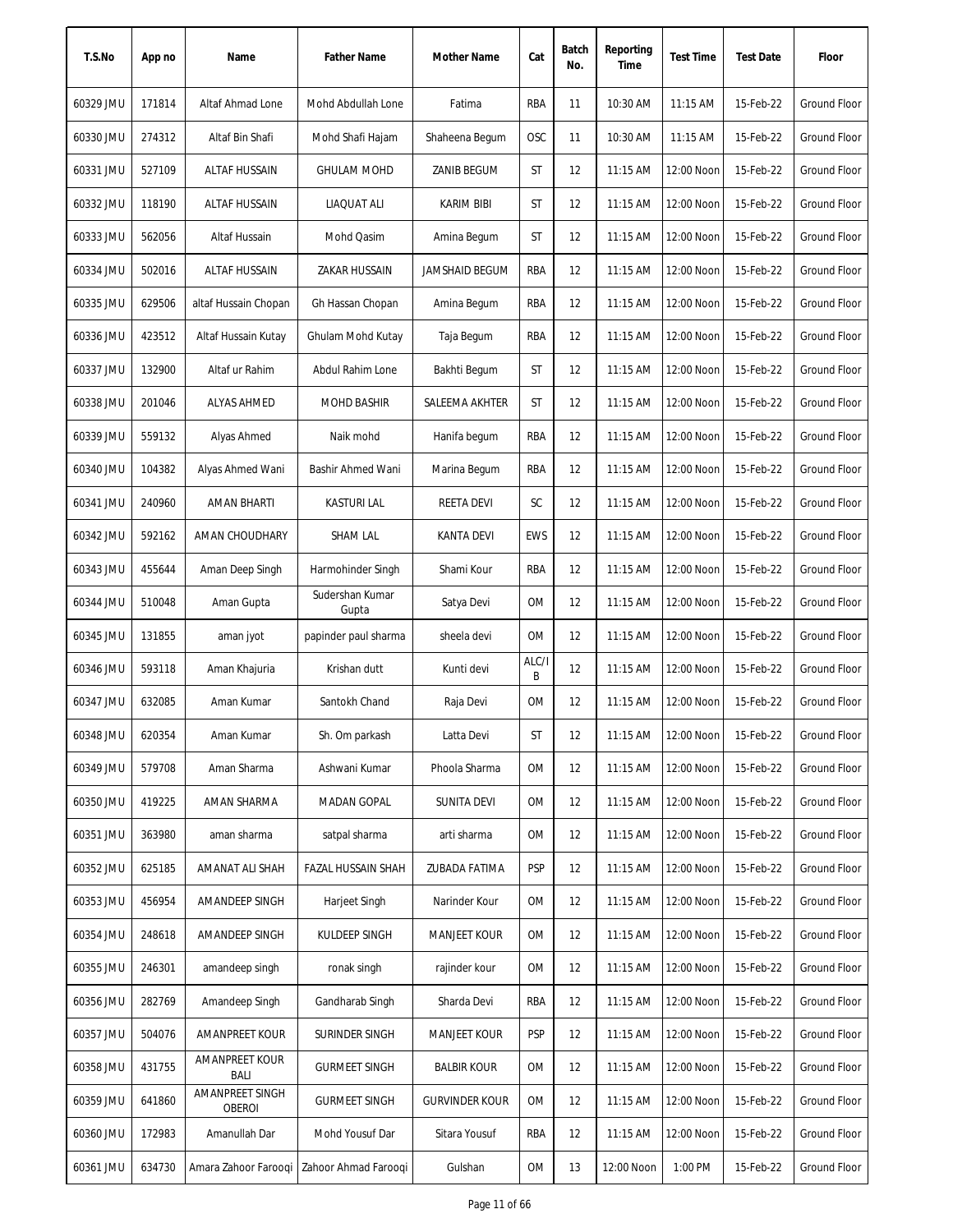| T.S.No    | App no | Name               | <b>Father Name</b>          | Mother Name                     | Cat        | Batch<br>No. | Reporting<br>Time | <b>Test Time</b> | <b>Test Date</b> | Floor               |
|-----------|--------|--------------------|-----------------------------|---------------------------------|------------|--------------|-------------------|------------------|------------------|---------------------|
| 60362 JMU | 295311 | Amarjeet bhau      | Bharat singh                | anita devi                      | 0M         | 13           | 12:00 Noon        | 1:00 PM          | 15-Feb-22        | <b>Ground Floor</b> |
| 60363 JMU | 358737 | Ambreena Muneer    | Muneer Ahmad Sofi           | Tasleema Akhtar                 | 0M         | 13           | 12:00 Noon        | 1:00 PM          | 15-Feb-22        | <b>Ground Floor</b> |
| 60364 JMU | 611480 | Amina Qadir        | Peer Ghulam Qadir           | Rafeeqa begum                   | RBA        | 13           | 12:00 Noon        | 1:00 PM          | 15-Feb-22        | Ground Floor        |
| 60365 JMU | 321084 | AMIR AHMAD LONE    | MOHD AYOUB LONE             | HALEEMA BANOO                   | 0M         | 13           | 12:00 Noon        | 1:00 PM          | 15-Feb-22        | <b>Ground Floor</b> |
| 60366 JMU | 501234 | Amir Ahmad Malla   | Ghulam Mohammad<br>Malla    | Tahira                          | OM         | 13           | 12:00 Noon        | 1:00 PM          | 15-Feb-22        | <b>Ground Floor</b> |
| 60367 JMU | 102629 | AMIR AMIN KANUE    | MOHD AMIN KANUE             | JAMEELA BANOO                   | OM         | 13           | 12:00 Noon        | 1:00 PM          | 15-Feb-22        | <b>Ground Floor</b> |
| 60368 JMU | 553849 | <b>AMIR ASHAQ</b>  | MOHD ASHAQ SOFI             | RAFIQA BANO                     | <b>EWS</b> | 13           | 12:00 Noon        | 1:00 PM          | 15-Feb-22        | <b>Ground Floor</b> |
| 60369 JMU | 184933 | Amir Gani khosa    | Abdul Gani Khosa            | Haneefa                         | <b>EWS</b> | 13           | 12:00 Noon        | 1:00 PM          | 15-Feb-22        | <b>Ground Floor</b> |
| 60370 JMU | 626793 | Amir Hamid         | Ab Hamid Sofi               | Hameeda Banu                    | 0M         | 13           | 12:00 Noon        | 1:00 PM          | 15-Feb-22        | <b>Ground Floor</b> |
| 60371 JMU | 643760 | Amir Hussain Wagay | Abdul Rahim Wagay           | Sara bano                       | RBA        | 13           | 12:00 Noon        | 1:00 PM          | 15-Feb-22        | <b>Ground Floor</b> |
| 60372 JMU | 528446 | amir iqbal bhat    | Mohd iqbal bhat             | <b>HASSENA BEGUM</b>            | RBA        | 13           | 12:00 Noon        | 1:00 PM          | 15-Feb-22        | <b>Ground Floor</b> |
| 60373 JMU | 262183 | <b>AMIR KHAN</b>   | <b>MOHD ISHAQ KHAN</b>      | SHAKEELA BANOO                  | <b>OM</b>  | 13           | 12:00 Noon        | 1:00 PM          | 15-Feb-22        | Ground Floor        |
| 60374 JMU | 284896 | Amir Mushtaq Palla | Mushtaq palla               | Asha akhter                     | <b>OM</b>  | 13           | 12:00 Noon        | 1:00 PM          | 15-Feb-22        | <b>Ground Floor</b> |
| 60375 JMU | 469641 | Amir Rajab Dar     | MOHD RAJAB DAR              | AMINA BANOO                     | <b>OM</b>  | 13           | 12:00 Noon        | 1:00 PM          | 15-Feb-22        | <b>Ground Floor</b> |
| 60376 JMU | 472799 | AMIR YASSIN BHAT   | MOHD YASSIN BHAT            | RAFEEQA YASEEN                  | RBA        | 13           | 12:00 Noon        | 1:00 PM          | 15-Feb-22        | <b>Ground Floor</b> |
| 60377 JMU | 145722 | Amirul Islam       | Gh Qadir Dar                | Mehbooba                        | ОM         | 13           | 12:00 Noon        | 1:00 PM          | 15-Feb-22        | Ground Floor        |
| 60378 JMU | 601706 | amit babouria      | gurpal                      | garo devi                       | SC         | 13           | 12:00 Noon        | 1:00 PM          | 15-Feb-22        | Ground Floor        |
| 60379 JMU | 204669 | <b>AMIT BASSAN</b> | <b>Gopal Dass</b>           | Neelam Kumari                   | SC         | 13           | 12:00 Noon        | 1:00 PM          | 15-Feb-22        | <b>Ground Floor</b> |
| 60380 JMU | 594199 | <b>AMIT GHAS</b>   | SHOBAN JI                   | SEEMA DEVI                      | <b>EWS</b> | 13           | 12:00 Noon        | 1:00 PM          | 15-Feb-22        | Ground Floor        |
| 60381 JMU | 388311 | Amit Jallundari    | Bodh Raj Jallundari         | Prabha Kumari                   | <b>OSC</b> | 13           | 12:00 Noon        | 1:00 PM          | 15-Feb-22        | Ground Floor        |
| 60382 JMU | 167982 | AMIT KHAJURIA      | SUDERSHAN KUMAR<br>KHAJURIA | SAROJ BALA                      | 0M         | 13           | 12:00 Noon        | 1:00 PM          | 15-Feb-22        | Ground Floor        |
| 60383 JMU | 129726 | <b>AMIT KOUR</b>   | <b>AMRIK SINGH</b>          | <b>JASBIR KOUR</b>              | <b>EWS</b> | 13           | 12:00 Noon        | 1:00 PM          | 15-Feb-22        | <b>Ground Floor</b> |
| 60384 JMU | 439719 | amit kumar         | Balak ram                   | Kamla devi                      | <b>SC</b>  | 13           | 12:00 Noon        | 1:00 PM          | 15-Feb-22        | Ground Floor        |
| 60385 JMU | 597723 | <b>AMIT KUMAR</b>  | <b>MADAN LAL</b>            | KAMLA DEVI                      | <b>SC</b>  | 13           | 12:00 Noon        | 1:00 PM          | 15-Feb-22        | Ground Floor        |
| 60386 JMU | 650145 | amit kumar         | manohar lal                 | sunita sharma                   | 0M         | 13           | 12:00 Noon        | 1:00 PM          | 15-Feb-22        | <b>Ground Floor</b> |
| 60387 JMU | 371505 | Amit Kumar         | Som raj                     | Sudharshan devi                 | <b>PSP</b> | 13           | 12:00 Noon        | 1:00 PM          | 15-Feb-22        | <b>Ground Floor</b> |
| 60388 JMU | 351123 | AMIT KUMAR SHARMA  | KAILASH KUMAR               | SUSHMA KUMARI                   | RBA        | 13           | 12:00 Noon        | 1:00 PM          | 15-Feb-22        | <b>Ground Floor</b> |
| 60389 JMU | 650713 | amit kumar sharma  | khem raj                    | gita rani                       | <b>PSP</b> | 13           | 12:00 Noon        | 1:00 PM          | 15-Feb-22        | <b>Ground Floor</b> |
| 60390 JMU | 638650 | Amit Kumar Sharma  | Prem Lal Sharma             | Pushpa Sharma                   | 0M         | 13           | 12:00 Noon        | 1:00 PM          | 15-Feb-22        | Ground Floor        |
| 60391 JMU | 526289 | Amit Kumar Sharma  | Sat Paul sharma             | Vaishno devi                    | ОM         | 14           | 1:15 PM           | 2:00 PM          | 15-Feb-22        | Ground Floor        |
| 60392 JMU | 184761 | AMIT SHARMA        | MADAN LAL SHARMA            | SHAKUNTLA DEVI                  | ОM         | 14           | 1:15 PM           | 2:00 PM          | 15-Feb-22        | <b>Ground Floor</b> |
| 60393 JMU | 559724 | AMIT SHARMA        | RACHHPAL SHARMA             | <b>CHANDER PRABHA</b><br>SHARMA | ОM         | 14           | 1:15 PM           | 2:00 PM          | 15-Feb-22        | Ground Floor        |
| 60394 JMU | 118643 | Amit Singh         | KABAL SINGH                 | SUDESH RANI                     | 0M         | 14           | 1:15 PM           | 2:00 PM          | 15-Feb-22        | Ground Floor        |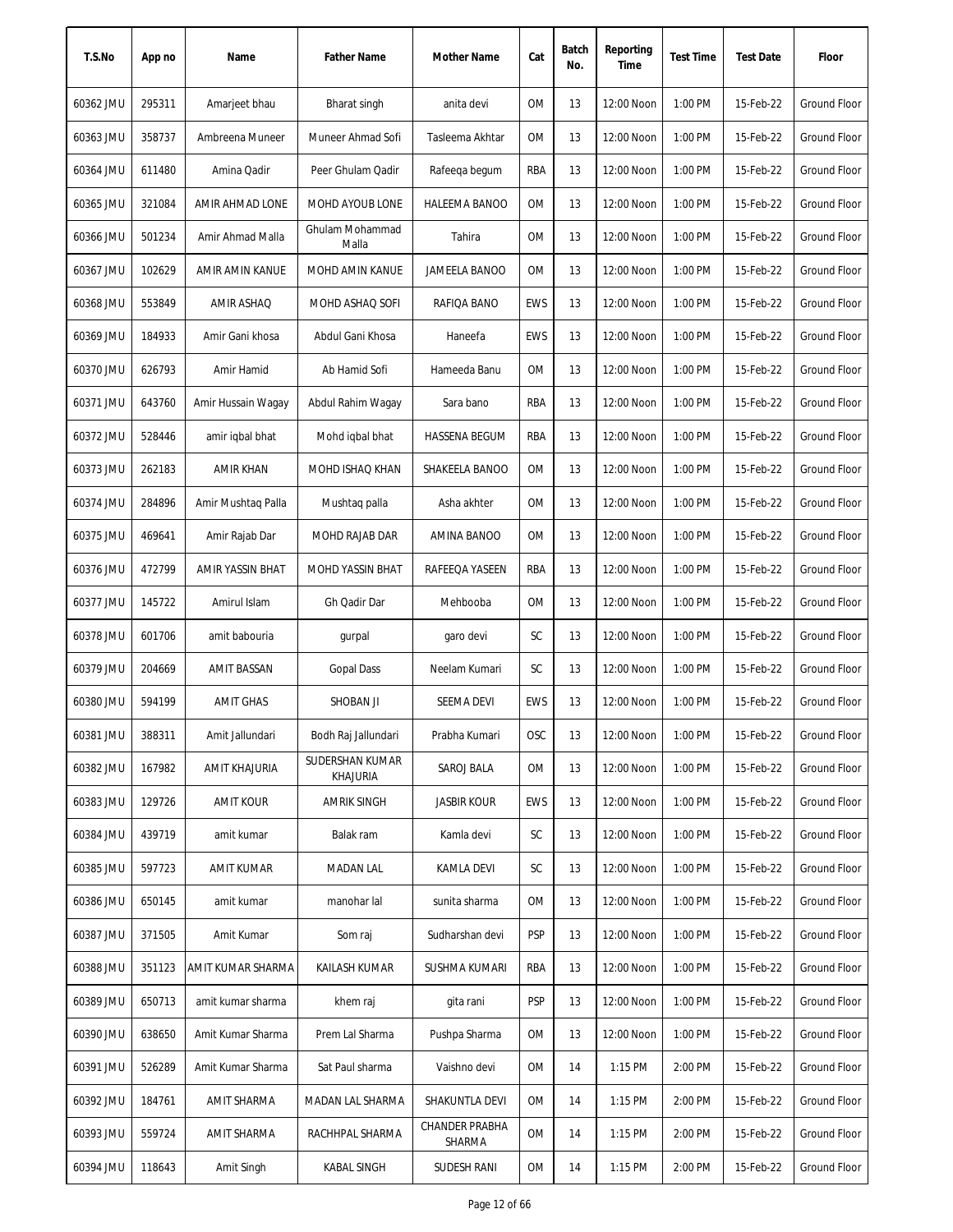| T.S.No    | App no | Name                      | <b>Father Name</b>        | <b>Mother Name</b>          | Cat        | Batch<br>No. | Reporting<br>Time | <b>Test Time</b> | <b>Test Date</b> | Floor               |
|-----------|--------|---------------------------|---------------------------|-----------------------------|------------|--------------|-------------------|------------------|------------------|---------------------|
| 60395 JMU | 633838 | Amit Singh                | <b>KARNAIL SINGH</b>      | <b>ANITA DEVI</b>           | <b>OM</b>  | 14           | 1:15 PM           | 2:00 PM          | 15-Feb-22        | Ground Floor        |
| 60396 JMU | 175651 | <b>AMIT SINGH</b>         | <b>KULBIR SINGH</b>       | RAMO DEVI                   | <b>PSP</b> | 14           | 1:15 PM           | 2:00 PM          | 15-Feb-22        | Ground Floor        |
| 60397 JMU | 507668 | Amit Verma                | sat paul                  | bimla devi                  | ALC/I<br>B | 14           | 1:15 PM           | 2:00 PM          | 15-Feb-22        | <b>Ground Floor</b> |
| 60398 JMU | 140659 | Amita Devi                | Kuldeep Singh             | Andesha Devi                | <b>RBA</b> | 14           | 1:15 PM           | 2:00 PM          | 15-Feb-22        | <b>Ground Floor</b> |
| 60399 JMU | 534588 | <b>AMITA DEVI</b>         | <b>MOHINDER SINGH</b>     | KIRNA DEVI                  | <b>OM</b>  | 14           | 1:15 PM           | 2:00 PM          | 15-Feb-22        | <b>Ground Floor</b> |
| 60400 JMU | 579381 | Amjad Hussain Qazi        | Shoket Ali Qazi           | Sakina begum                | RBA        | 14           | 1:15 PM           | 2:00 PM          | 15-Feb-22        | <b>Ground Floor</b> |
| 60401 JMU | 273332 | Amjad Hussain<br>Qurishee | Zahoor Ahmad<br>Qurishee  | Showkat Ara                 | 0M         | 14           | $1:15$ PM         | 2:00 PM          | 15-Feb-22        | <b>Ground Floor</b> |
| 60402 JMU | 345803 | AMJAD KHAN                | <b>ASLAM KHAN</b>         | <b>SEEMA BIBI</b>           | ST         | 14           | 1:15 PM           | 2:00 PM          | 15-Feb-22        | <b>Ground Floor</b> |
| 60403 JMU | 423685 | Amjad Khan                | Nazir Mohd                | Guzala Begum                | ST         | 14           | 1:15 PM           | 2:00 PM          | 15-Feb-22        | <b>Ground Floor</b> |
| 60404 JMU | 116894 | AMJAD SHAWL               | MOHD SHAWL                | SHAMIM AKHTER               | OSC        | 14           | $1:15$ PM         | 2:00 PM          | 15-Feb-22        | Ground Floor        |
| 60405 JMU | 389913 | Amjed Khan                | Karim.ullah               | Phool begum                 | RBA        | 14           | $1:15$ PM         | 2:00 PM          | 15-Feb-22        | Ground Floor        |
| 60406 JMU | 639377 | amjid ali khan            | ghulam nabi khan          | nazira begum                | ST         | 14           | 1:15 PM           | 2:00 PM          | 15-Feb-22        | Ground Floor        |
| 60407 JMU | 378580 | Ammar Haidar Mir          | Araf Hussain Mir          | kousar parveen              | 0M         | 14           | 1:15 PM           | 2:00 PM          | 15-Feb-22        | <b>Ground Floor</b> |
| 60408 JMU | 591025 | Amna Jaan                 | Javed Iqbal Mattoo        | Parveena Begum              | RBA        | 14           | 1:15 PM           | 2:00 PM          | 15-Feb-22        | <b>Ground Floor</b> |
| 60409 JMU | 420774 | Amreena Khursheed         | Khursheed Ahmad<br>Zargar | Kulsuma                     | <b>OM</b>  | 14           | 1:15 PM           | 2:00 PM          | 15-Feb-22        | <b>Ground Floor</b> |
| 60410 JMU | 489643 | AMRINA RIYAZ FAZILI       | RIYAZ AHMAD FAZILI        | SHAKEELA RIYAZ<br>FAZILI    | 0M         | 14           | 1:15 PM           | 2:00 PM          | 15-Feb-22        | Ground Floor        |
| 60411 JMU | 217573 | Anam Gulzar               | Gulzar Ahmad Ahangar      | Shakeela                    | <b>OM</b>  | 14           | 1:15 PM           | 2:00 PM          | 15-Feb-22        | <b>Ground Floor</b> |
| 60412 JMU | 436660 | Anam Naqashbandi          | Mohd Yousuf<br>Nagshbandi | Naseema                     | 0M         | 14           | 1:15 PM           | 2:00 PM          | 15-Feb-22        | <b>Ground Floor</b> |
| 60413 JMU | 534458 | ANAM NAZ                  | <b>MOHD BASHIR</b>        | SALEEMA AKHTER              | <b>RBA</b> | 14           | 1:15 PM           | 2:00 PM          | 15-Feb-22        | <b>Ground Floor</b> |
| 60414 JMU | 546468 | Anam UI Haq               | Gh Nabi Lone              | Taja Begum                  | 0M         | 14           | 1:15 PM           | 2:00 PM          | 15-Feb-22        | <b>Ground Floor</b> |
| 60415 JMU | 135818 | ANANT SINGH SLATHIA       | DINESH SINGH SLATHIA      | ANURADHA                    | 0M         | 14           | 1:15 PM           | 2:00 PM          | 15-Feb-22        | Ground Floor        |
| 60416 JMU | 625293 | <b>ANAR SINGH</b>         | <b>CHATTER SINGH</b>      | <b>SURAM DEVI</b>           | RBA        | 14           | 1:15 PM           | 2:00 PM          | 15-Feb-22        | Ground Floor        |
| 60417 JMU | 178018 | Anar Singh                | <b>JASWANT SINGH</b>      | <b>GAIN DEVI</b>            | RBA        | 14           | 1:15 PM           | 2:00 PM          | 15-Feb-22        | Ground Floor        |
| 60418 JMU | 627028 | Anayat Ali                | Mohd Ramzan               | Fatima Bagum                | ST         | 14           | 1:15 PM           | 2:00 PM          | 15-Feb-22        | Ground Floor        |
| 60419 JMU | 144024 | Anayat Rafi Qurishee      | RAFI AHMAD QURISHEE       | <b>MAQSOODA</b><br>QURISHEE | 0M         | 14           | 1:15 PM           | 2:00 PM          | 15-Feb-22        | <b>Ground Floor</b> |
| 60420 JMU | 433474 | Anbreen                   | Ghulam mohammad<br>zargar | Nasreen jan                 | 0M         | 14           | 1:15 PM           | 2:00 PM          | 15-Feb-22        | Ground Floor        |
| 60421 JMU | 325750 | ANCHAL SINGH              | PAWAN KUMAR               | DARSHNO DEVI                | RBA        | 15           | 2:00 PM           | 3:00 PM          | 15-Feb-22        | <b>Ground Floor</b> |
| 60422 JMU | 117514 | ANCHAL SINGH              | <b>TIRATH SINGH</b>       | SHISHAN DEVI                | 0M         | 15           | 2:00 PM           | 3:00 PM          | 15-Feb-22        | Ground Floor        |
| 60423 JMU | 156708 | ANEEQA ALTAF              | ALTAF HUSSAIN JAN         | NAZIA ALTAF                 | OM         | 15           | 2:00 PM           | 3:00 PM          | 15-Feb-22        | Ground Floor        |
| 60424 JMU | 251918 | Anees Ahmad Malik         | Abdul Hamid Malik         | Hafeeza Akhter              | OM         | 15           | 2:00 PM           | 3:00 PM          | 15-Feb-22        | Ground Floor        |
| 60425 JMU | 357616 | Anees Ahmad Mir           | Mohammad Shafi Mir        | Sitara Banoo                | OM         | 15           | 2:00 PM           | 3:00 PM          | 15-Feb-22        | Ground Floor        |
| 60426 JMU | 355094 | ANEES UL HAQ              | ASHRAF HUSSAIN SHAH       | NIAZ FATIMA                 | <b>PSP</b> | 15           | 2:00 PM           | 3:00 PM          | 15-Feb-22        | Ground Floor        |
| 60427 JMU | 316441 | Aneeta Manhas             | Rajinder Singh Manhas     | Bipna Devi                  | RBA        | 15           | 2:00 PM           | 3:00 PM          | 15-Feb-22        | Ground Floor        |
|           |        |                           |                           |                             |            |              |                   |                  |                  |                     |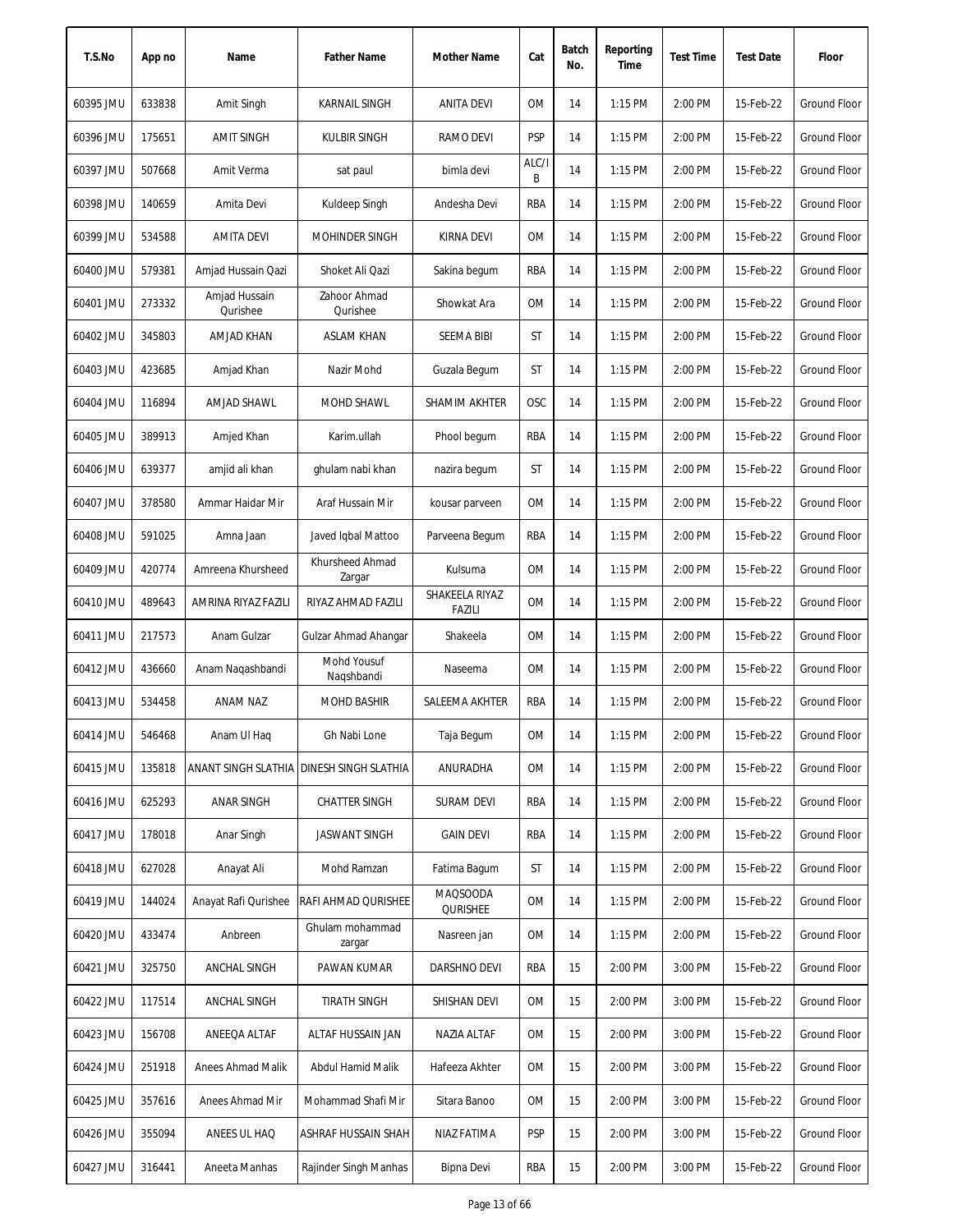| T.S.No    | App no | Name                  | <b>Father Name</b>               | Mother Name         | Cat        | Batch<br>No. | Reporting<br>Time | <b>Test Time</b> | <b>Test Date</b> | Floor               |
|-----------|--------|-----------------------|----------------------------------|---------------------|------------|--------------|-------------------|------------------|------------------|---------------------|
| 60428 JMU | 520971 | Aneeza Mir            | Mohd Akhtar Mir                  | Hafiza Bano         | RBA        | 15           | 2:00 PM           | 3:00 PM          | 15-Feb-22        | Ground Floor        |
| 60429 JMU | 610896 | ANGREZ SINGH          | <b>Balwant Singh</b>             | billo devi          | EWS        | 15           | 2:00 PM           | 3:00 PM          | 15-Feb-22        | Ground Floor        |
| 60430 JMU | 385531 | ANIECE IQBAL          | RAJ MOHD                         | <b>ZATOON BIBI</b>  | 0M         | 15           | 2:00 PM           | 3:00 PM          | 15-Feb-22        | Ground Floor        |
| 60431 JMU | 649675 | ANIES AHMAD MIR       | SHAKEEL AHMAD MIR                | RAFIQA BANO         | 0M         | 15           | 2:00 PM           | 3:00 PM          | 15-Feb-22        | <b>Ground Floor</b> |
| 60432 JMU | 344130 | <b>ANIL BHAGAT</b>    | <b>SUBHASH CHANDER</b>           | SITA DEVI           | SC         | 15           | 2:00 PM           | 3:00 PM          | 15-Feb-22        | <b>Ground Floor</b> |
| 60433 JMU | 583001 | Anil Kumar            | Mohinder Kumar                   | Leelo Devi          | ST         | 15           | 2:00 PM           | 3:00 PM          | 15-Feb-22        | Ground Floor        |
| 60434 JMU | 578121 | ANIL KUMAR            | <b>VED PARKASH</b>               | KANTA DEVI          | <b>EWS</b> | 15           | 2:00 PM           | 3:00 PM          | 15-Feb-22        | <b>Ground Floor</b> |
| 60435 JMU | 628023 | <b>ANIL KUMAR</b>     | SHYAM LAL                        | PUSHPA DEVI         | RBA        | 15           | 2:00 PM           | 3:00 PM          | 15-Feb-22        | <b>Ground Floor</b> |
| 60436 JMU | 130118 | ANIL KUMAR BHAT       | MAHARAJ KRISHAN<br><b>BHAT</b>   | SANTOSH BHAT        | 0M         | 15           | 2:00 PM           | 3:00 PM          | 15-Feb-22        | <b>Ground Floor</b> |
| 60437 JMU | 427685 | Anil Kumar Kumar      | <b>GIRDHARI LAL</b>              | SARDA DEVI          | ALC/I<br>B | 15           | 2:00 PM           | 3:00 PM          | 15-Feb-22        | <b>Ground Floor</b> |
| 60438 JMU | 534968 | ANIL KUMAR SHARMA     | DARBARI LAL SHARMA               | NIRMAL SHARMA       | 0M         | 15           | 2:00 PM           | 3:00 PM          | 15-Feb-22        | Ground Floor        |
| 60439 JMU | 210631 | ANIL KUMAR SHARMA     | <b>HARI SARAN</b>                | <b>KUNTA DEVI</b>   | RBA        | 15           | 2:00 PM           | 3:00 PM          | 15-Feb-22        | Ground Floor        |
| 60440 JMU | 206576 | ANIL KUMAR SHARMA     | PARSHOTAM KUMAR                  | KAMLESH KUMARI      | <b>OM</b>  | 15           | 2:00 PM           | 3:00 PM          | 15-Feb-22        | <b>Ground Floor</b> |
| 60441 JMU | 465306 | Anil Pikhan           | Romesh Chander                   | Rano devi           | OSC        | 15           | 2:00 PM           | 3:00 PM          | 15-Feb-22        | Ground Floor        |
| 60442 JMU | 581506 | ANIL SHARMA           | DHARAM CHAND<br>SHARMA           | <b>SUSHILA DEVI</b> | 0M         | 15           | 2:00 PM           | 3:00 PM          | 15-Feb-22        | Ground Floor        |
| 60443 JMU | 154934 | ANIL SHARMA           | <b>MADAN LAL</b>                 | SHAKUNTLA DEVI      | 0M         | 15           | 2:00 PM           | 3:00 PM          | 15-Feb-22        | Ground Floor        |
| 60444 JMU | 617375 | ANIL SHARMA           | <b>MADAN LAL</b>                 | <b>GEETA DEVI</b>   | <b>OM</b>  | 15           | 2:00 PM           | 3:00 PM          | 15-Feb-22        | Ground Floor        |
| 60445 JMU | 577334 | ANIL SHARMA           | <b>MANGA RAM</b>                 | SUNITA SHARMA       | ALC/I<br>B | 15           | 2:00 PM           | 3:00 PM          | 15-Feb-22        | Ground Floor        |
| 60446 JMU | 259616 | ANIL SHARMA           | Satya paul Sharma                | Sarita Devi         | RBA        | 15           | 2:00 PM           | 3:00 PM          | 15-Feb-22        | Ground Floor        |
| 60447 JMU | 351235 | ANIL SHARMA<br>SHARMA | MAHESH CHANDER                   | RAJ KUMARI          | RBA        | 15           | 2:00 PM           | 3:00 PM          | 15-Feb-22        | Ground Floor        |
| 60448 JMU | 277112 | ANIL SINGH            | <b>DURGA SINGH</b>               | <b>VIDHYA DEVI</b>  | RBA        | 15           | 2:00 PM           | 3:00 PM          | 15-Feb-22        | Ground Floor        |
| 60449 JMU | 386749 | anil singh charak     | swarn singh                      | neelam devi         | 0M         | 15           | 2:00 PM           | 3:00 PM          | 15-Feb-22        | Ground Floor        |
| 60450 JMU | 300857 | ANIL SINGH JAMWAL     | ROMESH SINGH<br>JAMWAL           | SARITA DEVI         | ALC/I<br>B | 15           | 2:00 PM           | 3:00 PM          | 15-Feb-22        | Ground Floor        |
| 60451 JMU | 192192 | ANIRUDH BHARDWAJ      | <b>AVTAR KRISHAN</b><br>BHARDWAJ | RACHNA SHARMA       | 0M         | 16           | 3:00 PM           | 4:00 PM          | 15-Feb-22        | Ground Floor        |
| 60452 JMU | 163795 | Anis Mushtag          | Mushtag Ahmad Malik              | Posha Begum         | 0M         | 16           | 3:00 PM           | 4:00 PM          | 15-Feb-22        | <b>Ground Floor</b> |
| 60453 JMU | 362176 | ANISA NABI            | <b>GHULAM NABI WANI</b>          | ZARINA              | 0M         | 16           | 3:00 PM           | 4:00 PM          | 15-Feb-22        | Ground Floor        |
| 60454 JMU | 348637 | Anisa Nazir           | Nazir Ahmad sofi                 | Muneera             | OM         | 16           | 3:00 PM           | 4:00 PM          | 15-Feb-22        | Ground Floor        |
| 60455 JMU | 291871 | ANISA PARVEEN         | <b>FAQIR ULLAH</b>               | PARVEEN AKHTER      | RBA        | 16           | 3:00 PM           | 4:00 PM          | 15-Feb-22        | Ground Floor        |
| 60456 JMU | 314425 | <b>ANITA DEVI</b>     | <b>BALWAN SINGH</b>              | SHAKUNDLA DEVI      | OM         | 16           | 3:00 PM           | 4:00 PM          | 15-Feb-22        | Ground Floor        |
| 60457 JMU | 333870 | ANITA KUMARI          | SHAM SUNDER                      | JEETO DEVI          | <b>PSP</b> | 16           | 3:00 PM           | 4:00 PM          | 15-Feb-22        | Ground Floor        |
| 60458 JMU | 151983 | ANITA RANI            | <b>JAGDISH LAL</b>               | <b>VEENA KUMARI</b> | EWS        | 16           | 3:00 PM           | 4:00 PM          | 15-Feb-22        | Ground Floor        |
| 60459 JMU | 520601 | Anita Rani Dhown      | Rattan chand Dhown               | Raj karni           | OM         | 16           | 3:00 PM           | 4:00 PM          | 15-Feb-22        | Ground Floor        |
| 60460 JMU | 551440 | <b>ANJALI DEVI</b>    | SANSAR CHAND                     | VEENA DEVI          | OM         | 16           | 3:00 PM           | 4:00 PM          | 15-Feb-22        | Ground Floor        |
|           |        |                       |                                  |                     |            |              |                   |                  |                  |                     |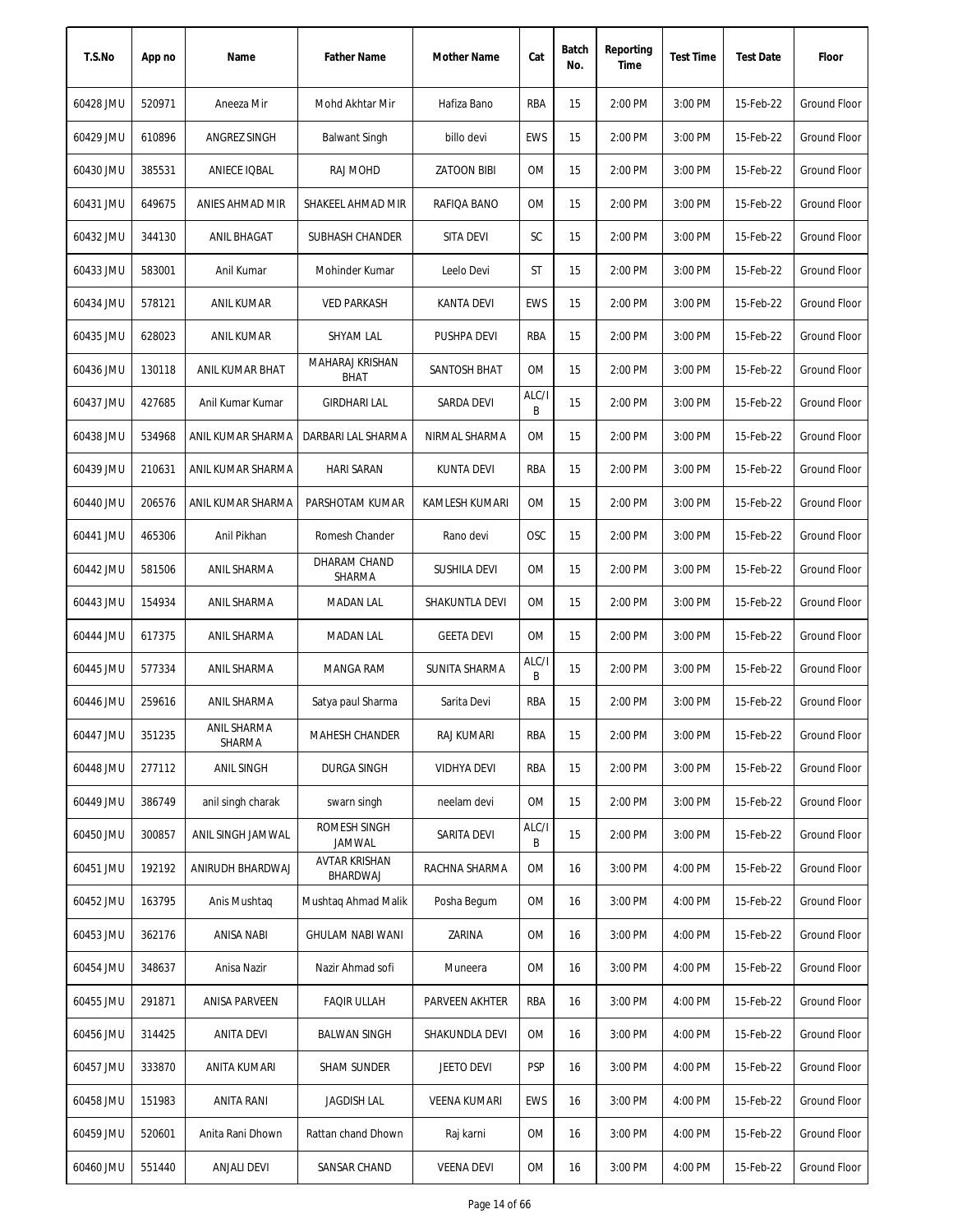| T.S.No    | App no | Name                | <b>Father Name</b>                    | <b>Mother Name</b>   | Cat        | Batch<br>No. | Reporting<br>Time | <b>Test Time</b> | <b>Test Date</b> | Floor               |
|-----------|--------|---------------------|---------------------------------------|----------------------|------------|--------------|-------------------|------------------|------------------|---------------------|
| 60461 JMU | 129675 | ANJALI KUMARI       | ASHOK KUMAR                           | RAJNI KUMARI         | <b>OM</b>  | 16           | 3:00 PM           | 4:00 PM          | 15-Feb-22        | <b>Ground Floor</b> |
| 60462 JMU | 292797 | ANJALI SHARMA       | <b>GANGA SAGAR</b>                    | NEELAM SHARMA        | ОM         | 16           | 3:00 PM           | 4:00 PM          | 15-Feb-22        | Ground Floor        |
| 60463 JMU | 622318 | ANJAM SHAKEEL       | SHAKEEL AHMED                         | SAIDA TABBSUM        | ОM         | 16           | 3:00 PM           | 4:00 PM          | 15-Feb-22        | Ground Floor        |
| 60464 JMU | 287004 | anjana sharma       | Ramesh sharma                         | seema sharma         | OM         | 16           | 3:00 PM           | 4:00 PM          | 15-Feb-22        | <b>Ground Floor</b> |
| 60465 JMU | 364448 | ANJEEL KUMAR        | <b>SURJEET SINGH</b>                  | <b>VIDYA DEVI</b>    | RBA        | 16           | 3:00 PM           | 4:00 PM          | 15-Feb-22        | <b>Ground Floor</b> |
| 60466 JMU | 537929 | ANJEEL SINGH        | <b>RAJ KUMAR</b>                      | RATTNA DEVI          | OM         | 16           | 3:00 PM           | 4:00 PM          | 15-Feb-22        | <b>Ground Floor</b> |
| 60467 JMU | 208875 | ANJEET BAIRAIN      | CHAMBAIL SINGH                        | NEELMA DEVI          | ST         | 16           | 3:00 PM           | 4:00 PM          | 15-Feb-22        | <b>Ground Floor</b> |
| 60468 JMU | 342063 | Anjeeta Devi        | <b>Firoze Chand</b>                   | Narayani Devi        | <b>OM</b>  | 16           | 3:00 PM           | 4:00 PM          | 15-Feb-22        | <b>Ground Floor</b> |
| 60469 JMU | 127519 | ANJU BALA           | ROMESH LAL                            | DAYWANTI             | SC         | 16           | 3:00 PM           | 4:00 PM          | 15-Feb-22        | <b>Ground Floor</b> |
| 60470 JMU | 292079 | ANJU DEVI           | <b>BISHAN DASS</b>                    | <b>KUNTI DEVI</b>    | SC         | 16           | 3:00 PM           | 4:00 PM          | 15-Feb-22        | Ground Floor        |
| 60471 JMU | 186000 | Anju Rani           | Hans Raj                              | Satya Devi           | <b>OM</b>  | 16           | 3:00 PM           | 4:00 PM          | 15-Feb-22        | <b>Ground Floor</b> |
| 60472 JMU | 387501 | Anju Sharma         | Ramesh Chander                        | Kailash Devi         | ОM         | 16           | 3:00 PM           | 4:00 PM          | 15-Feb-22        | <b>Ground Floor</b> |
| 60473 JMU | 583535 | <b>ANJUM</b>        | <b>MOHD YASEEN</b>                    | RUKSANA              | <b>OM</b>  | 16           | 3:00 PM           | 4:00 PM          | 15-Feb-22        | <b>Ground Floor</b> |
| 60474 JMU | 117287 | anjum bilquees      | wali mohd ganai                       | Rafiqa               | RBA        | 16           | 3:00 PM           | 4:00 PM          | 15-Feb-22        | <b>Ground Floor</b> |
| 60475 JMU | 527740 | <b>ANJUM RASHID</b> | <b>ABDUL RASHID LISSERY</b>           | SHAMAL BEGUM         | RBA        | 16           | 3:00 PM           | 4:00 PM          | 15-Feb-22        | Ground Floor        |
| 60476 JMU | 475807 | <b>ANJUM TAJ</b>    | MOHAMMAD TAJ<br><b>KHAN</b>           | <b>JAMILA BEGUM</b>  | <b>PSP</b> | 16           | 3:00 PM           | 4:00 PM          | 15-Feb-22        | <b>Ground Floor</b> |
| 60477 JMU | 226920 | ANJUMAN NISA        | <b>NASIR AHMED</b>                    | SHAHEEN AKHTER       | RBA        | 16           | 3:00 PM           | 4:00 PM          | 15-Feb-22        | <b>Ground Floor</b> |
| 60478 JMU | 270948 | ANJUMAN RAHIMAN     | AB RAHIMAN MALIK                      | <b>AMEENA AKHTER</b> | 0M         | 16           | 3:00 PM           | 4:00 PM          | 15-Feb-22        | <b>Ground Floor</b> |
| 60479 JMU | 416820 | ANKESH ANTHAL       | RATTAN CHAND                          | SANTOSH DEVI         | <b>OM</b>  | 16           | 3:00 PM           | 4:00 PM          | 15-Feb-22        | Ground Floor        |
| 60480 JMU | 265267 | ankesh anthal       | RATTAN CHAND                          | SANTOSH DEVI         | 0M         | 16           | 3:00 PM           | 4:00 PM          | 15-Feb-22        | Ground Floor        |
| 60481 JMU | 431215 | Ankit Arora         | Arun Kumar Arora                      | Indu Arora           | 0M         | 17           | 8:30 AM           | 9:30 AM          | 17-Feb-22        | Ground Floor        |
| 60482 JMU | 441317 | ankit sharma        | Manmohan Krishan                      | Raj Kumari           | OM         | 17           | 8:30 AM           | 9:30 AM          | 17-Feb-22        | Ground Floor        |
| 60483 JMU | 620177 | ANKUSH BALGOTRA     | <b>ASHOK KUMAR</b><br><b>BALGOTRA</b> | SARITA BALGOTRA      | ОM         | 17           | 8:30 AM           | 9:30 AM          | 17-Feb-22        | Ground Floor        |
| 60484 JMU | 573596 | ANKUSH CHAMBYAL     | KULBUSHAN<br>CHAMBYAL                 | RAJNI BALA           | 0M         | 17           | 8:30 AM           | 9:30 AM          | 17-Feb-22        | Ground Floor        |
| 60485 JMU | 160384 | ANKUSH GUPTA        | RISHI KUMAR                           | LAKSHMI DEVI         | ОM         | 17           | 8:30 AM           | 9:30 AM          | 17-Feb-22        | <b>Ground Floor</b> |
| 60486 JMU | 646159 | Ankush Kohli        | <b>Gopal Dass</b>                     | Santosh Kumari       | <b>EWS</b> | 17           | 8:30 AM           | 9:30 AM          | 17-Feb-22        | Ground Floor        |
| 60487 JMU | 386669 | ANKUSH KUMAR        | JOGINDER KUMAR<br><b>MEHRA</b>        | <b>SUNITA DEVI</b>   | <b>OSC</b> | 17           | 8:30 AM           | 9:30 AM          | 17-Feb-22        | Ground Floor        |
| 60488 JMU | 423799 | Ankush Kumar        | RATTAN CHAND                          | MEEMA DEVI           | ST         | 17           | 8:30 AM           | 9:30 AM          | 17-Feb-22        | Ground Floor        |
| 60489 JMU | 598035 | Ankush Kumar        | Shakti kumar                          | Guddi devi           | RBA        | 17           | 8:30 AM           | 9:30 AM          | 17-Feb-22        | <b>Ground Floor</b> |
| 60490 JMU | 190023 | ANKUSH KUMAR        | <b>VIJAY KUMAR</b>                    | SAROJ KUMARI         | <b>PSP</b> | 17           | 8:30 AM           | 9:30 AM          | 17-Feb-22        | Ground Floor        |
| 60491 JMU | 642556 | Ankush Sharma       | Madan lal                             | Krishna Devi         | 0M         | 17           | 8:30 AM           | 9:30 AM          | 17-Feb-22        | Ground Floor        |
| 60492 JMU | 328000 | Ankush Sharma       | Satpal sharma                         | Rekha sharma         | ОM         | 17           | 8:30 AM           | 9:30 AM          | 17-Feb-22        | Ground Floor        |
| 60493 JMU | 647510 | Ankush Sharma       | Ved Prakash                           | Usha Sharma          | <b>PSP</b> | 17           | 8:30 AM           | 9:30 AM          | 17-Feb-22        | Ground Floor        |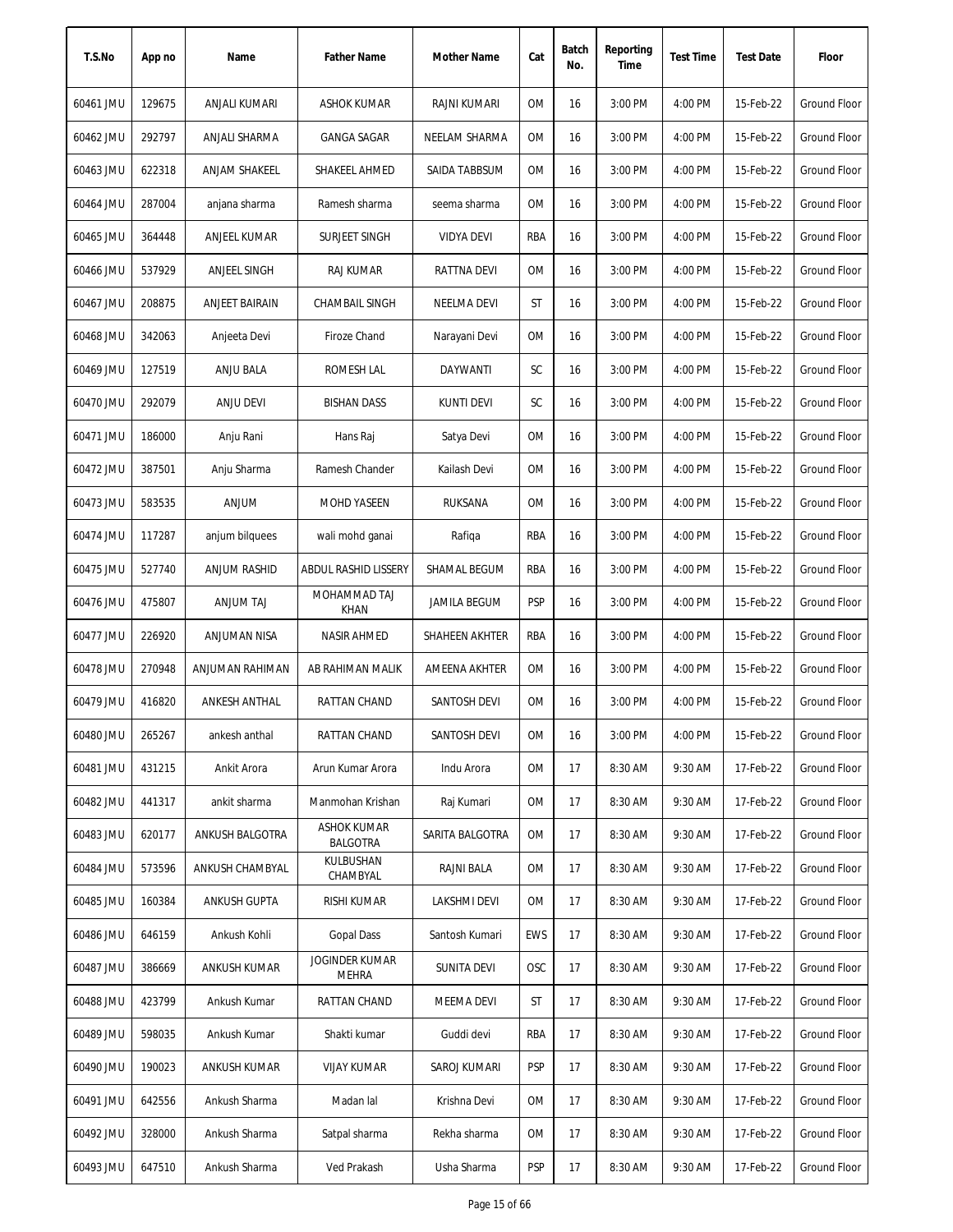| T.S.No    | App no | Name                      | <b>Father Name</b>           | Mother Name        | Cat        | Batch<br>No. | Reporting<br>Time | <b>Test Time</b> | <b>Test Date</b> | Floor               |
|-----------|--------|---------------------------|------------------------------|--------------------|------------|--------------|-------------------|------------------|------------------|---------------------|
| 60494 JMU | 533949 | Anmol Khajuria            | Ravi Khajuria                | Sarita Khajuria    | 0M         | 17           | 8:30 AM           | 9:30 AM          | 17-Feb-22        | <b>Ground Floor</b> |
| 60495 JMU | 157139 | ANMOL SINGH               | SADHU RAM                    | KAMLESH DEVI       | RBA        | 17           | 8:30 AM           | 9:30 AM          | 17-Feb-22        | <b>Ground Floor</b> |
| 60496 JMU | 277983 | Anoupa Devi               | Magh singh                   | Chanderkali        | ST         | 17           | 8:30 AM           | 9:30 AM          | 17-Feb-22        | <b>Ground Floor</b> |
| 60497 JMU | 299002 | ANSAR HASSAN DAR          | <b>GH HASSAN DAR</b>         | SARAH              | RBA        | 17           | 8:30 AM           | 9:30 AM          | 17-Feb-22        | <b>Ground Floor</b> |
| 60498 JMU | 634001 | ANSHU BALA                | <b>BISHAN DASS VERMA</b>     | PUSHPA DEVI        | RBA        | 17           | 8:30 AM           | 9:30 AM          | 17-Feb-22        | Ground Floor        |
| 60499 JMU | 107289 | ANSHU SEN                 | Shadi Lal Sen                | Shakuntla Devi     | RBA        | 17           | 8:30 AM           | 9:30 AM          | 17-Feb-22        | Ground Floor        |
| 60500 JMU | 563272 | ANSHUMAN SHARMA           | <b>HARBANS LAL</b>           | SNEH LATA          | ALC/I<br>B | 17           | 8:30 AM           | 9:30 AM          | 17-Feb-22        | <b>Ground Floor</b> |
| 60501 JMU | 586992 | ANSHUMAN SINGH            | <b>M R THAKUR</b>            | <b>BIMLA DEVI</b>  | EWS        | 17           | 8:30 AM           | 9:30 AM          | 17-Feb-22        | <b>Ground Floor</b> |
| 60502 JMU | 397853 | <b>ANTIMA CHIB</b>        | <b>BALWAN SINGH</b>          | KALMESH KUMARI     | <b>OM</b>  | 17           | 8:30 AM           | 9:30 AM          | 17-Feb-22        | <b>Ground Floor</b> |
| 60503 JMU | 522860 | ANTU RANI                 | <b>BUA DITTA</b>             | SUDESH KUMARI      | 0M         | 17           | 8:30 AM           | 9:30 AM          | 17-Feb-22        | Ground Floor        |
| 60504 JMU | 214132 | ANU RADHA                 | <b>DURGA DASS</b>            | <b>VEENA DEVI</b>  | SC         | 17           | 8:30 AM           | 9:30 AM          | 17-Feb-22        | <b>Ground Floor</b> |
| 60505 JMU | 542620 | Anu Radha                 | Yash Pal                     | Geeta Devi         | <b>EWS</b> | 17           | 8:30 AM           | 9:30 AM          | 17-Feb-22        | <b>Ground Floor</b> |
| 60506 JMU | 567376 | Anu Radha Manhas          | Hans Raj Manhas              | Naresha Devi       | <b>OM</b>  | 17           | 8:30 AM           | 9:30 AM          | 17-Feb-22        | <b>Ground Floor</b> |
| 60507 JMU | 363596 | ANU SHARMA                | PARMANAND SHARMA             | VAISHNO            | <b>OM</b>  | 17           | 8:30 AM           | 9:30 AM          | 17-Feb-22        | Ground Floor        |
| 60508 JMU | 160282 | ANUBHAV SHARMA            | <b>KAMAL KUMAR</b><br>SHARMA | ABHILASH SHARMA    | 0M         | 17           | 8:30 AM           | 9:30 AM          | 17-Feb-22        | <b>Ground Floor</b> |
| 60509 JMU | 234572 | ANUJ GUPTA                | Bhavnesh kumar gupta         | Sunita kumari      | <b>OM</b>  | 17           | 8:30 AM           | 9:30 AM          | 17-Feb-22        | <b>Ground Floor</b> |
| 60510 JMU | 357514 | Anuj Jawalia              | prem kumar                   | neelam             | OSC        | 17           | 8:30 AM           | 9:30 AM          | 17-Feb-22        | <b>Ground Floor</b> |
| 60511 JMU | 343475 | Anuj Singh Saini          | Vijay kumar saini            | Raj rani           | ALC/I<br>Β | 18           | 9:30 AM           | 10:30 AM         | 17-Feb-22        | Ground Floor        |
| 60512 JMU | 469787 | ANUP SINGH                | PARSHOTAM SINGH              | <b>NEELAM DEVI</b> | ALC/I<br>B | 18           | 9:30 AM           | 10:30 AM         | 17-Feb-22        | Ground Floor        |
| 60513 JMU | 409247 | Anuradha Pandita          | Vir Ji Pandita               | Asha Pandita       | OM         | 18           | 9:30 AM           | 10:30 AM         | 17-Feb-22        | Ground Floor        |
| 60514 JMU | 481624 | ANWAR AFTAB<br>AHMAD SHAH | MUSHTAQ AHMAD<br><b>SHAH</b> | HEMALA             | 0M         | 18           | 9:30 AM           | 10:30 AM         | 17-Feb-22        | Ground Floor        |
| 60515 JMU | 633374 | Anwar UI Haq              | Abdul Karim                  | Amina Bagum        | EWS        | 18           | 9:30 AM           | 10:30 AM         | 17-Feb-22        | Ground Floor        |
| 60516 JMU | 235154 | Anwar UI Haq              | Mohd Aslam                   | Sakina Bi          | ST         | 18           | 9:30 AM           | 10:30 AM         | 17-Feb-22        | Ground Floor        |
| 60517 JMU | 359362 | ANWAR UL HAQ              | MUSHTAQ AHMED<br><b>GANI</b> | <b>FATMA BEGUM</b> | RBA        | 18           | 9:30 AM           | 10:30 AM         | 17-Feb-22        | Ground Floor        |
| 60518 JMU | 478947 | ANWAR UR REHMAN           | MOHD IQBAL BALI              | ATEQA BAGUM        | RBA        | 18           | 9:30 AM           | 10:30 AM         | 17-Feb-22        | <b>Ground Floor</b> |
| 60519 JMU | 380003 | ANZAR ALI                 | KHADAM HUSSAIN               | SHAMEEM BEGUM      | ST         | 18           | 9:30 AM           | 10:30 AM         | 17-Feb-22        | Ground Floor        |
| 60520 JMU | 484153 | ANZAR HUSSAIN             | MOHD SADIQ                   | <b>KHATIJA BIB</b> | ST         | 18           | 9:30 AM           | 10:30 AM         | 17-Feb-22        | Ground Floor        |
| 60521 JMU | 236819 | Aparna Devi               | kamar Singh                  | Bala Devi          | OM         | 18           | 9:30 AM           | 10:30 AM         | 17-Feb-22        | Ground Floor        |
| 60522 JMU | 638951 | Agib Ahmad Wani           | Gh Ahmad Wani                | Dilshada banoo     | OM         | 18           | 9:30 AM           | 10:30 AM         | 17-Feb-22        | Ground Floor        |
| 60523 JMU | 480315 | AQIB ASHRAF               | MOHD ASHRAF BHAT             | FATIMA             | OM         | 18           | 9:30 AM           | 10:30 AM         | 17-Feb-22        | <b>Ground Floor</b> |
| 60524 JMU | 328139 | AQIB HASSAN BHAT          | GULAM HASSAN BHAT            | <b>HAJRA BANO</b>  | OM         | 18           | 9:30 AM           | 10:30 AM         | 17-Feb-22        | Ground Floor        |
| 60525 JMU | 245244 | Agib Hussain Ganaie       | MOHAMMAD HUSSAIN<br>GANAIE   | SALEEMA BANOO      | RBA        | 18           | 9:30 AM           | 10:30 AM         | 17-Feb-22        | <b>Ground Floor</b> |
| 60526 JMU | 487118 | Aqib Nabi                 | <b>GHULAM NABI SHEIKH</b>    | RAFIQA BANO        | 0M         | 18           | 9:30 AM           | 10:30 AM         | 17-Feb-22        | Ground Floor        |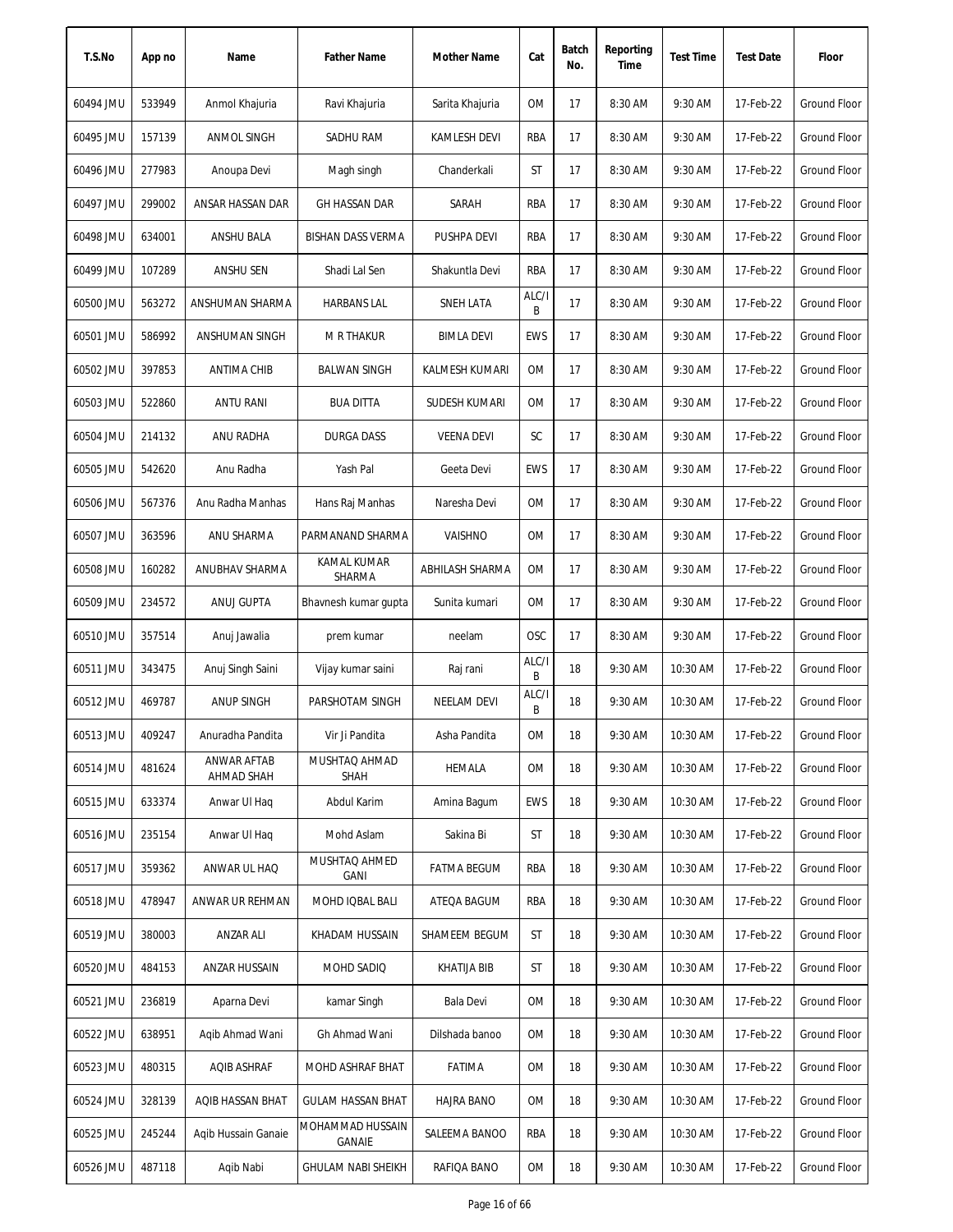| T.S.No    | App no | Name                    | <b>Father Name</b>                      | Mother Name           | Cat        | Batch<br>No. | Reporting<br>Time | <b>Test Time</b> | <b>Test Date</b> | Floor               |
|-----------|--------|-------------------------|-----------------------------------------|-----------------------|------------|--------------|-------------------|------------------|------------------|---------------------|
| 60527 JMU | 267759 | Agib Shafi              | Mohammad Shafi<br>Pandit                | Haleema Bano          | 0M         | 18           | 9:30 AM           | 10:30 AM         | 17-Feb-22        | Ground Floor        |
| 60528 JMU | 330450 | AQSA BASHIR             | <b>BASHIR AHMAD SHEIKH</b>              | <b>HAFEEZA BASHIR</b> | 0M         | 18           | 9:30 AM           | 10:30 AM         | 17-Feb-22        | Ground Floor        |
| 60529 JMU | 381551 | Aqsha Amin              | Mohammad Amin<br>Gagroo                 | Shamsunisa            | 0M         | 18           | 9:30 AM           | 10:30 AM         | 17-Feb-22        | Ground Floor        |
| 60530 JMU | 464691 | AQUIB JALAL ZARGAR      | JALAL UD DIN ZARGAR                     | YASMEEN ZARGAR        | 0M         | 18           | 9:30 AM           | 10:30 AM         | 17-Feb-22        | <b>Ground Floor</b> |
| 60531 JMU | 611410 | <b>AQUIB MAJID GIRI</b> | Abdul Majid Giri                        | Naseema Begum         | RBA        | 18           | 9:30 AM           | 10:30 AM         | 17-Feb-22        | Ground Floor        |
| 60532 JMU | 547641 | Aquib Shafi             | Mohd Shafi Wani                         | Tahira                | 0M         | 18           | 9:30 AM           | 10:30 AM         | 17-Feb-22        | <b>Ground Floor</b> |
| 60533 JMU | 370527 | ARCHANA SHARMA          | <b>SURESH CHANDER</b>                   | ANITA SHARMA          | 0M         | 18           | 9:30 AM           | 10:30 AM         | 17-Feb-22        | Ground Floor        |
| 60534 JMU | 271920 | Areebah Mashoog         | Mashooq Ahmad<br>Hamdani                | Sageena               | 0M         | 18           | 9:30 AM           | 10:30 AM         | 17-Feb-22        | <b>Ground Floor</b> |
| 60535 JMU | 203461 | Arejmand Khaki          | Gh Mohd Khaki                           | Mehmooda Akhter       | <b>OM</b>  | 18           | 9:30 AM           | 10:30 AM         | 17-Feb-22        | <b>Ground Floor</b> |
| 60536 JMU | 389756 | ARFAN ANJUM             | ABDUL HAMID                             | SHAHEEN FIRDOUSE      | ST         | 18           | 9:30 AM           | 10:30 AM         | 17-Feb-22        | <b>Ground Floor</b> |
| 60537 JMU | 574309 | Arfan Khan Baber        | Abdul Karim Khan                        | Kaneez Begum          | ST         | 18           | 9:30 AM           | 10:30 AM         | 17-Feb-22        | Ground Floor        |
| 60538 JMU | 407051 | Arfan Mehmood           | Mohd Younis                             | Saria Begum           | RBA        | 18           | 9:30 AM           | 10:30 AM         | 17-Feb-22        | Ground Floor        |
| 60539 JMU | 385079 | ARFANA NAZ              | IQBAL AZEEM PARVAIZ                     | <b>ZUBAIDA BEGUM</b>  | ST         | 18           | 9:30 AM           | 10:30 AM         | 17-Feb-22        | <b>Ground Floor</b> |
| 60540 JMU | 504152 |                         | ARFAT SALAM RATHER   ABDUL SALAM RATHER | <b>FAREEDA BAGUM</b>  | 0M         | 18           | 9:30 AM           | 10:30 AM         | 17-Feb-22        | <b>Ground Floor</b> |
| 60541 JMU | 464038 | ARFATH AHMAD BHAT       | ABDUL GANI BHAT                         | RAJA BEGUM            | <b>RBA</b> | 19           | 10:30 AM          | 11:15 AM         | 17-Feb-22        | <b>Ground Floor</b> |
| 60542 JMU | 605567 | ARIF AHMAD QADREE       | AB AZIZ QADREE                          | ATEEQA BEGUM          | 0M         | 19           | 10:30 AM          | 11:15 AM         | 17-Feb-22        | <b>Ground Floor</b> |
| 60543 JMU | 268204 | arif ahmad shah         | wali mohd shah                          | saleema bano          | <b>OM</b>  | 19           | 10:30 AM          | 11:15 AM         | 17-Feb-22        | <b>Ground Floor</b> |
| 60544 JMU | 245330 | ARIF AHMED BOHROO       | <b>JAVID IQBAL BOHROO</b>               | <b>HASINA BEGAM</b>   | RBA        | 19           | 10:30 AM          | 11:15 AM         | 17-Feb-22        | <b>Ground Floor</b> |
| 60545 JMU | 647235 | ARIF AMIN KHAN          | MOHAMMAD AMIN<br><b>KHAN</b>            | AMINA BANO            | <b>OM</b>  | 19           | 10:30 AM          | $11:15$ AM       | 17-Feb-22        | Ground Floor        |
| 60546 JMU | 542691 | ARIF GULL MALIK         | <b>GULAM MOHMAD</b><br><b>MALIK</b>     | SHAMEEMA              | 0M         | 19           | 10:30 AM          | 11:15 AM         | 17-Feb-22        | Ground Floor        |
| 60547 JMU | 387712 | ARIF HAMID EATOO        | ABDUL HAMID EATOO                       | HASEENA BANO          | 0M         | 19           | 10:30 AM          | 11:15 AM         | 17-Feb-22        | <b>Ground Floor</b> |
| 60548 JMU | 605282 | Arif Hussain            | Din Mohd                                | Rakhmat Bi            | <b>OSC</b> | 19           | 10:30 AM          | 11:15 AM         | 17-Feb-22        | Ground Floor        |
| 60549 JMU | 171395 | ARIF HUSSAIN            | KH GHULAM ALI                           | TAJA BEGUM            | RBA        | 19           | 10:30 AM          | 11:15 AM         | 17-Feb-22        | Ground Floor        |
| 60550 JMU | 610148 | ARIF HUSSAIN            | <b>SHER MOHD</b>                        | <b>GULSHANA BEGUM</b> | RBA        | 19           | 10:30 AM          | 11:15 AM         | 17-Feb-22        | <b>Ground Floor</b> |
| 60551 JMU | 313282 | ARIF HUSSAIN BHAT       | <b>GH MOHD BHAT</b>                     | <b>SITARA</b>         | 0M         | 19           | 10:30 AM          | 11:15 AM         | 17-Feb-22        | Ground Floor        |
| 60552 JMU | 456531 | Arif manzoor            | manzoor ahmad parray                    | mugli bano            | EWS        | 19           | 10:30 AM          | 11:15 AM         | 17-Feb-22        | Ground Floor        |
| 60553 JMU | 643057 | Arif Manzoor            | Manzoor Ahmad Sofi                      | Shahzada Begam        | RBA        | 19           | 10:30 AM          | 11:15 AM         | 17-Feb-22        | Ground Floor        |
| 60554 JMU | 120600 | Arifa Nazir             | Nazir Ahmad                             | Rafiqa                | 0M         | 19           | 10:30 AM          | 11:15 AM         | 17-Feb-22        | Ground Floor        |
| 60555 JMU | 463926 | ARJAN sharma            | Sodagar mal sharma                      | Bimla devi            | 0M         | 19           | 10:30 AM          | 11:15 AM         | 17-Feb-22        | Ground Floor        |
| 60556 JMU | 612085 | ARJUMAN SAIER           | GH MOHAMMAD LONE                        | HANEEFA               | 0M         | 19           | 10:30 AM          | 11:15 AM         | 17-Feb-22        | Ground Floor        |
| 60557 JMU | 650852 | ARJUN DEV VERMA         | <b>TARSEM LAL</b>                       | KAMLESH KUMARI        | OSC        | 19           | 10:30 AM          | 11:15 AM         | 17-Feb-22        | Ground Floor        |
| 60558 JMU | 451789 | arjun dubey             | parbhat kumar                           | kusum lata            | 0M         | 19           | 10:30 AM          | 11:15 AM         | 17-Feb-22        | Ground Floor        |
| 60559 JMU | 384838 | arjun gupta             | kranti gupta                            | manju gupta           | 0M         | 19           | 10:30 AM          | 11:15 AM         | 17-Feb-22        | Ground Floor        |
|           |        |                         |                                         |                       |            |              |                   |                  |                  |                     |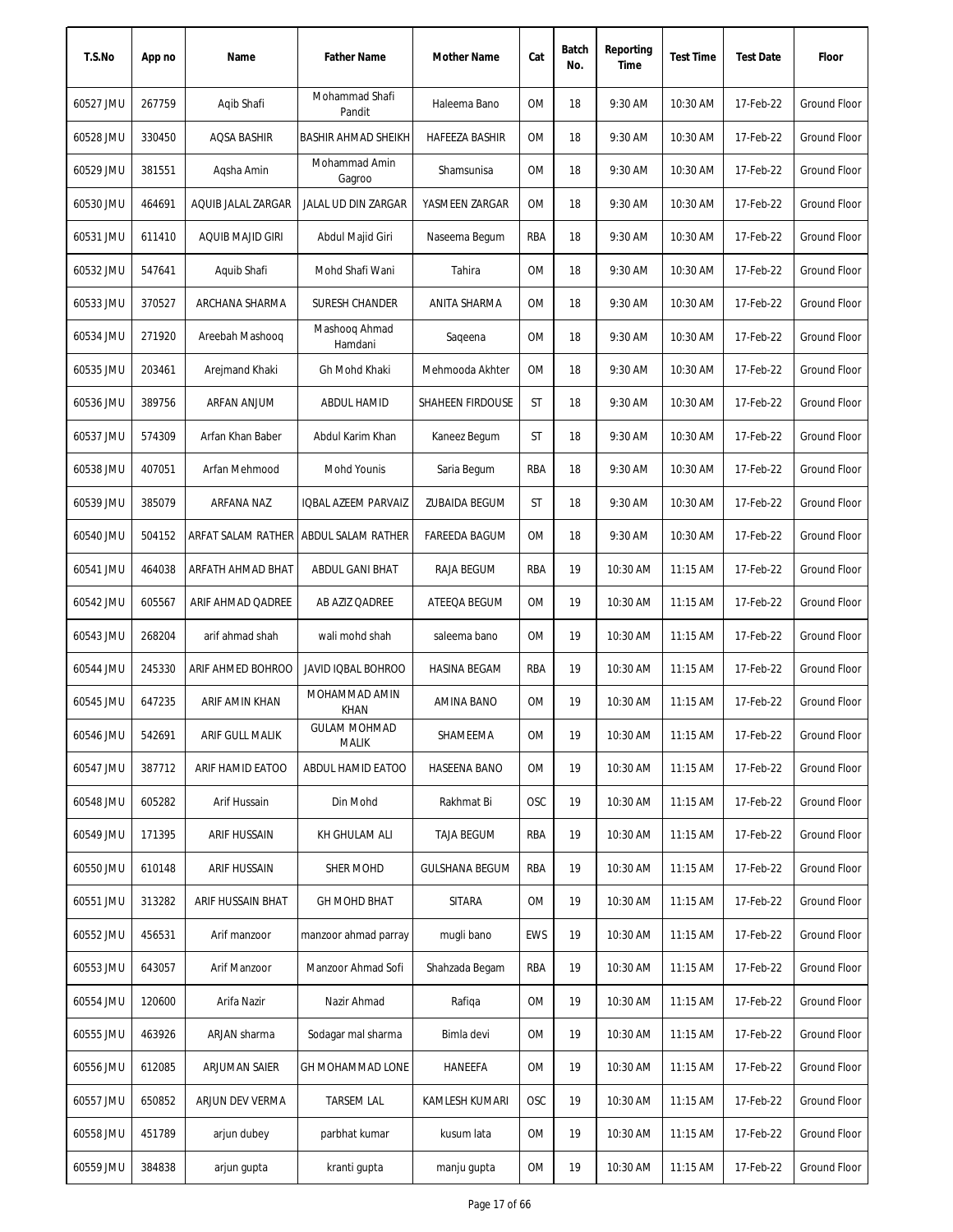| T.S.No    | App no | Name                             | <b>Father Name</b>           | Mother Name           | Cat        | Batch<br>No. | Reporting<br>Time | <b>Test Time</b> | <b>Test Date</b> | Floor               |
|-----------|--------|----------------------------------|------------------------------|-----------------------|------------|--------------|-------------------|------------------|------------------|---------------------|
| 60560 JMU | 516537 | ARJUN KODHI                      | Bodh raj                     | Kanta devi            | ALC/I<br>B | 19           | 10:30 AM          | 11:15 AM         | 17-Feb-22        | <b>Ground Floor</b> |
| 60561 JMU | 358741 | Arjun Kumar                      | Sardari Lal                  | Satya Devi            | SC         | 19           | 10:30 AM          | $11:15$ AM       | 17-Feb-22        | Ground Floor        |
| 60562 JMU | 560075 | ARJUN SHARMA                     | ASHOK KUMAR<br>SHARMA        | PREM LATA SHARMA      | ОM         | 19           | 10:30 AM          | $11:15$ AM       | 17-Feb-22        | Ground Floor        |
| 60563 JMU | 644635 | Arjun Sharma                     | <b>BABU RAM</b>              | PASHO DEVI            | <b>PSP</b> | 19           | 10:30 AM          | 11:15 AM         | 17-Feb-22        | <b>Ground Floor</b> |
| 60564 JMU | 593604 | ARJUN SINGH                      | Ashok Kumar                  | Radha Devi            | OM         | 19           | 10:30 AM          | 11:15 AM         | 17-Feb-22        | <b>Ground Floor</b> |
| 60565 JMU | 477276 | ARJUN SINGH                      | SOHAN SINGH                  | SANTOSH               | RBA        | 19           | 10:30 AM          | 11:15 AM         | 17-Feb-22        | <b>Ground Floor</b> |
| 60566 JMU | 540744 | AROOJ JAFFERY                    | JAVID AHMED DAR              | <b>HANEEFA BEGUM</b>  | RBA        | 19           | 10:30 AM          | $11:15$ AM       | 17-Feb-22        | Ground Floor        |
| 60567 JMU | 368568 | Arpan Kumar Dutt                 | Surinder Kumar Dutt          | Rani Dutta            | OM         | 19           | 10:30 AM          | 11:15 AM         | 17-Feb-22        | <b>Ground Floor</b> |
| 60568 JMU | 510607 | <b>ARPIT VERMA</b>               | RAKESH VERMA                 | <b>SUNITA VERMA</b>   | <b>OM</b>  | 19           | 10:30 AM          | 11:15 AM         | 17-Feb-22        | <b>Ground Floor</b> |
| 60569 JMU | 650030 | Arsalan Khan                     | Zahoor Ahmad Khan            | Shahzada Akhter       | 0M         | 19           | 10:30 AM          | 11:15 AM         | 17-Feb-22        | <b>Ground Floor</b> |
| 60570 JMU | 163352 | ARSHAD AHMAD LONE                | MUSHTAQ AHMAD<br>LONE        | <b>GULSHAN AKHTER</b> | RBA        | 19           | 10:30 AM          | $11:15$ AM       | 17-Feb-22        | Ground Floor        |
| 60571 JMU | 215522 | Arshad Ahmad Rather              | <b>Shakeel Ahmad Rather</b>  | Aisha Banoo           | <b>EWS</b> | 20           | 11:15 AM          | 12:00 Noon       | 17-Feb-22        | Ground Floor        |
| 60572 JMU | 461393 | ARSHAD AHMAD<br>TANGA            | ABDUL QAYOOM<br><b>TANGA</b> | MEHBOOBHA BEGUM       | <b>OM</b>  | 20           | 11:15 AM          | 12:00 Noon       | 17-Feb-22        | Ground Floor        |
| 60573 JMU | 324412 | ARSHAD AHMED                     | JAMAL DIN                    | ZARIFA BEGUM          | RBA        | 20           | 11:15 AM          | 12:00 Noon       | 17-Feb-22        | <b>Ground Floor</b> |
| 60574 JMU | 185259 | ARSHAD AHMED                     | <b>MOHD SHARIEF</b>          | <b>GULSHAN BEGUM</b>  | RBA        | 20           | 11:15 AM          | 12:00 Noon       | 17-Feb-22        | Ground Floor        |
| 60575 JMU | 430030 | ARSHAD AYOUB                     | <b>MOHD AYOUB RATHER</b>     | <b>NAIMAH BANOO</b>   | ОM         | 20           | $11:15$ AM        | 12:00 Noon       | 17-Feb-22        | Ground Floor        |
| 60576 JMU | 277184 | ARSHAD BASHIR                    | BASHIR AHMAD WANI            | KHURSHEEDA WANI       | OM         | 20           | 11:15 AM          | 12:00 Noon       | 17-Feb-22        | <b>Ground Floor</b> |
| 60577 JMU | 342363 | ARSHAD IQBAL                     | Qammer Rabbani               | Iqbal Begum           | ST         | 20           | 11:15 AM          | 12:00 Noon       | 17-Feb-22        | <b>Ground Floor</b> |
| 60578 JMU | 508934 | ARSHAD NAZIR                     | NAZIR AHMAD HAJAM            | SARA BEGUM            | OSC        | 20           | 11:15 AM          | 12:00 Noon       | 17-Feb-22        | Ground Floor        |
| 60579 JMU | 110150 | ARSHAD NAZIR<br>SALROO           | NAZIR AHMAD SALROO           | MASOODA BANOO         | OM         | 20           | 11:15 AM          | 12:00 Noon       | 17-Feb-22        | <b>Ground Floor</b> |
| 60580 JMU | 108689 | ARSHAD SHAWL                     | MOHD SHAWL                   | SHAMIM AKHTER         | OSC        | 20           | 11:15 AM          | 12:00 Noon       | 17-Feb-22        | <b>Ground Floor</b> |
| 60581 JMU | 600991 | Arshed Ayoub                     | Mohd Ayoub khan              | Haseena bano          | RBA        | 20           | 11:15 AM          | 12:00 Noon       | 17-Feb-22        | Ground Floor        |
| 60582 JMU | 611191 | ARSHED IQBAL PIR                 | MOHAMMAD IQBAL<br><b>PIR</b> | SHEREFA BEGUM         | RBA        | 20           | $11:15$ AM        | 12:00 Noon       | 17-Feb-22        | Ground Floor        |
| 60583 JMU | 260870 | ARSHEE ANDLEEB                   | <b>GULAM QADIR SHEIKH</b>    | MUNEERA AKHTER        | 0M         | 20           | 11:15 AM          | 12:00 Noon       | 17-Feb-22        | <b>Ground Floor</b> |
| 60584 JMU | 233493 | ARSHEED AHMAD<br>GANAI           | <b>MOHD SULTAN GANAI</b>     | <b>GULSHAN BANOO</b>  | RBA        | 20           | 11:15 AM          | 12:00 Noon       | 17-Feb-22        | Ground Floor        |
| 60585 JMU | 433969 | Arsheed Ahmad Ganie              | Mohd Rafiq Ganie             | Haleema Bano          | ОM         | 20           | $11:15$ AM        | 12:00 Noon       | 17-Feb-22        | Ground Floor        |
| 60586 JMU | 245700 | ARSHI MANSOOR                    | MOHAMAD MANSOOR<br>MALIK     | NIsara akhter         | ОM         | 20           | $11:15$ AM        | 12:00 Noon       | 17-Feb-22        | Ground Floor        |
| 60587 JMU | 302324 | ARSHIA SHARMA                    | YASH PAUL SHARMA             | RASHI SHARMA          | ОM         | 20           | $11:15$ AM        | 12:00 Noon       | 17-Feb-22        | Ground Floor        |
| 60588 JMU | 402775 | Arshid Ahmad Bhat                | Gh Qadir Bhat                | Fatima                | 0M         | 20           | 11:15 AM          | 12:00 Noon       | 17-Feb-22        | <b>Ground Floor</b> |
| 60589 JMU | 301833 | ARSHID HUSSAIN<br><b>NENGROO</b> | MOHD SHAFI<br><b>NENGROO</b> | MEHMOODA AKHTER       | <b>OM</b>  | 20           | 11:15 AM          | 12:00 Noon       | 17-Feb-22        | Ground Floor        |
| 60590 JMU | 619589 | ARSHID NABI NAJAR                | <b>GH NABI NAJAR</b>         | HASEENA               | OM         | 20           | 11:15 AM          | 12:00 Noon       | 17-Feb-22        | Ground Floor        |
| 60591 JMU | 559165 | Arshid Rashid                    | Abdul Rashid                 | Aasha Rashid          | ОM         | 20           | 11:15 AM          | 12:00 Noon       | 17-Feb-22        | Ground Floor        |
| 60592 JMU | 613161 | ARSLAN AHMAD BHAT                | MUSHTAQ AHMAD<br>BHAT        | NASEEMA BEGUM         | 0M         | 20           | 11:15 AM          | 12:00 Noon       | 17-Feb-22        | Ground Floor        |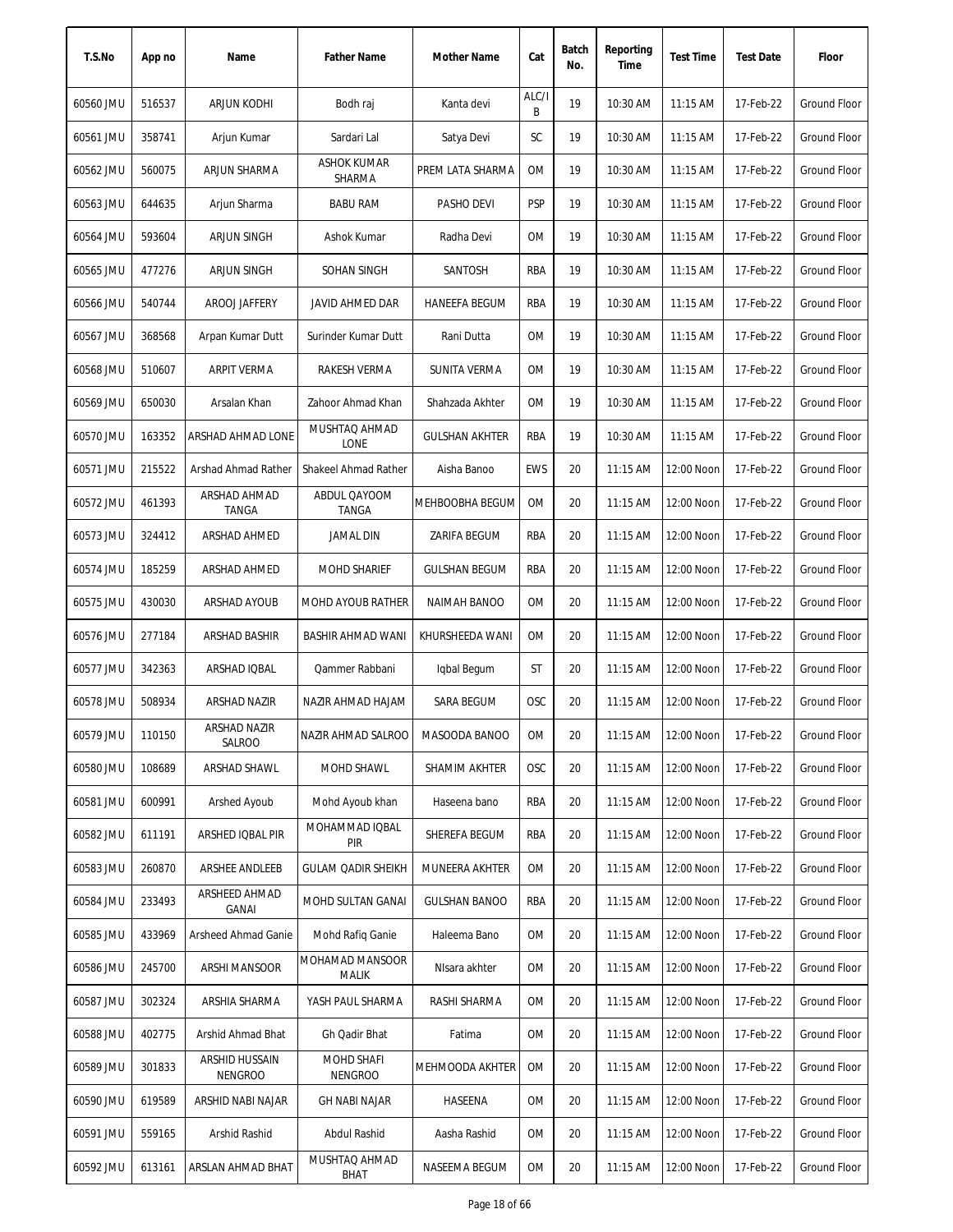| T.S.No    | App no | Name                                 | <b>Father Name</b>             | Mother Name         | Cat        | Batch<br>No. | Reporting<br>Time | <b>Test Time</b> | <b>Test Date</b> | Floor               |
|-----------|--------|--------------------------------------|--------------------------------|---------------------|------------|--------------|-------------------|------------------|------------------|---------------------|
| 60593 JMU | 138276 | Arslan Rashid                        | Mohd Shafi                     | Hanifa Begum        | ALC/I<br>B | 20           | 11:15 AM          | 12:00 Noon       | 17-Feb-22        | <b>Ground Floor</b> |
| 60594 JMU | 518473 | <b>ARTI DEVI</b>                     | Chaggar Singh                  | Kamlesh Kumari      | 0M         | 20           | $11:15$ AM        | 12:00 Noon       | 17-Feb-22        | <b>Ground Floor</b> |
| 60595 JMU | 188124 | Arti Devi                            | Chaman Lal                     | Asha Devi           | ОM         | 20           | $11:15$ AM        | 12:00 Noon       | 17-Feb-22        | Ground Floor        |
| 60596 JMU | 522796 | <b>ARTI DEVI</b>                     | <b>ISHER DASS</b>              | <b>DWARKA DEVI</b>  | RBA        | 20           | 11:15 AM          | 12:00 Noon       | 17-Feb-22        | <b>Ground Floor</b> |
| 60597 JMU | 240164 | Arti Devi                            | RASHPAUL CHAND                 | <b>KAILASH DEVI</b> | SC         | 20           | 11:15 AM          | 12:00 Noon       | 17-Feb-22        | <b>Ground Floor</b> |
| 60598 JMU | 524319 | Arti Mahajan                         | Romesh Chander Gupta           | Krishna Gupta       | OM         | 20           | 11:15 AM          | 12:00 Noon       | 17-Feb-22        | Ground Floor        |
| 60599 JMU | 283553 | Arti Rani                            | Saroop chand                   | Babita devi         | RBA        | 20           | $11:15$ AM        | 12:00 Noon       | 17-Feb-22        | <b>Ground Floor</b> |
| 60600 JMU | 417911 | ARTI SHARMA                          | SUBASH CHANDER<br>SHARMA       | SUDESH SHARMA       | <b>OM</b>  | 20           | 11:15 AM          | 12:00 Noon       | 17-Feb-22        | <b>Ground Floor</b> |
| 60601 JMU | 328615 | arun khajuria                        | shashi paul khajuria           | sudesh khajuria     | <b>OM</b>  | 21           | 12:00 Noon        | 1:00 PM          | 17-Feb-22        | <b>Ground Floor</b> |
| 60602 JMU | 131879 | ARUN KUMAR                           | <b>ASHOK KUMAR</b>             | KALYANA DEVI        | SC         | 21           | 12:00 Noon        | 1:00 PM          | 17-Feb-22        | Ground Floor        |
| 60603 JMU | 651137 | Arun Kumar                           | Om Parkash                     | Babli Devi          | <b>EWS</b> | 21           | 12:00 Noon        | 1:00 PM          | 17-Feb-22        | <b>Ground Floor</b> |
| 60604 JMU | 616021 | Arun Kumar                           | Sukh dev                       | Simbro devi         | ST         | 21           | 12:00 Noon        | 1:00 PM          | 17-Feb-22        | <b>Ground Floor</b> |
| 60605 JMU | 465486 | Arun Kumar Baigra                    | KEWAL KRISHAN<br><b>BAIGRA</b> | SHARDA DEVI         | <b>OM</b>  | 21           | 12:00 Noon        | 1:00 PM          | 17-Feb-22        | Ground Floor        |
| 60606 JMU | 297504 | <b>ARUN KUMAR</b><br><b>KHAJURIA</b> | AJIT KUMAR KHAJURIA            | RENU SHARMA         | <b>OM</b>  | 21           | 12:00 Noon        | 1:00 PM          | 17-Feb-22        | Ground Floor        |
| 60607 JMU | 222220 | Arun Kumar Shan                      | <b>Tirath Ram</b>              | Bijla Devi          | RBA        | 21           | 12:00 Noon        | 1:00 PM          | 17-Feb-22        | Ground Floor        |
| 60608 JMU | 555871 | Arun Kumar Sharma                    | Rajinder Nath sharma           | Shakti sharma       | <b>OM</b>  | 21           | 12:00 Noon        | 1:00 PM          | 17-Feb-22        | Ground Floor        |
| 60609 JMU | 204719 | Arun Partap                          | Vijay Kumar Parihar            | Bimla Devi          | <b>OM</b>  | 21           | 12:00 Noon        | 1:00 PM          | 17-Feb-22        | <b>Ground Floor</b> |
| 60610 JMU | 603206 | Arun Singh Salathia                  | Avtar Singh Salathia           | Kanta Salathia      | <b>OM</b>  | 21           | 12:00 Noon        | 1:00 PM          | 17-Feb-22        | <b>Ground Floor</b> |
| 60611 JMU | 457656 | Aruna Manzoor                        | Manzoor Ahmad Khan             | Saleema             | <b>OM</b>  | 21           | 12:00 Noon        | 1:00 PM          | 17-Feb-22        | <b>Ground Floor</b> |
| 60612 JMU | 505221 | Arusa Faroog Reshi                   | Faroog Ahmad Reshi             | Nasreena            | OM         | 21           | 12:00 Noon        | 1:00 PM          | 17-Feb-22        | Ground Floor        |
| 60613 JMU | 516755 | ARUSHI SHARMA                        | CHAMAN LAL SHARMA              | POOJA SHARMA        | 0M         | 21           | 12:00 Noon        | 1:00 PM          | 17-Feb-22        | Ground Floor        |
| 60614 JMU | 213209 | ARUSHI SHARMA                        | NARAYAN DUTT<br>SHARMA         | SUDESH KUMARI       | ОM         | 21           | 12:00 Noon        | 1:00 PM          | 17-Feb-22        | Ground Floor        |
| 60615 JMU | 101427 | ARVIND SHARMA                        | <b>BANSILAL</b>                | CHANCHALA DEVI      | OM         | 21           | 12:00 Noon        | 1:00 PM          | 17-Feb-22        | <b>Ground Floor</b> |
| 60616 JMU | 497856 | Arvy Igbal                           | MOHD IQBAL BHAT                | KULSUMA AKTHER      | 0M         | 21           | 12:00 Noon        | 1:00 PM          | 17-Feb-22        | <b>Ground Floor</b> |
| 60617 JMU | 108273 | Aryaman                              | <b>ASHOK SINGH</b>             | APARNA WAZIR        | OM         | 21           | 12:00 Noon        | 1:00 PM          | 17-Feb-22        | <b>Ground Floor</b> |
| 60618 JMU | 628782 | Arzoo Sharma                         | Mohan Sharma                   | Jyoti Sharma        | 0M         | 21           | 12:00 Noon        | 1:00 PM          | 17-Feb-22        | Ground Floor        |
| 60619 JMU | 609072 | Asad Ullah Khan                      | MOHD IQBAL KHAN                | SHABNAM NAZ         | <b>PSP</b> | 21           | 12:00 Noon        | 1:00 PM          | 17-Feb-22        | Ground Floor        |
| 60620 JMU | 517725 | ASAF AJAZ                            | AJAZ HUSSAIN GANAI             | <b>HAFSA BEGUM</b>  | RBA        | 21           | 12:00 Noon        | 1:00 PM          | 17-Feb-22        | Ground Floor        |
| 60621 JMU | 141065 | ASAF NAWAZ KHAN                      | <b>WAZEER MOHD</b>             | BEEJA BEGUM         | ALC/I<br>B | 21           | 12:00 Noon        | 1:00 PM          | 17-Feb-22        | <b>Ground Floor</b> |
| 60622 JMU | 437817 | ASFIYA MUKHTAR                       | MUKHTAR AHMAD<br><b>SHORA</b>  | JAWAHIRA AKHTAR     | ОM         | 21           | 12:00 Noon        | 1:00 PM          | 17-Feb-22        | Ground Floor        |
| 60623 JMU | 630033 | Asgar Ali                            | Ali Mohd Dar                   | Hajrah Banoo        | EWS        | 21           | 12:00 Noon        | 1:00 PM          | 17-Feb-22        | Ground Floor        |
| 60624 JMU | 561006 | ASGER JAVAID RATHER                  | JAVAID AHMAD<br>RATHER         | SALEEMA BANOO       | RBA        | 21           | 12:00 Noon        | 1:00 PM          | 17-Feb-22        | Ground Floor        |
| 60625 JMU | 590832 | <b>ASHA JYOTI</b>                    | RAMESH KUMAR                   | SOMA DEVI           | ОM         | 21           | 12:00 Noon        | 1:00 PM          | 17-Feb-22        | <b>Ground Floor</b> |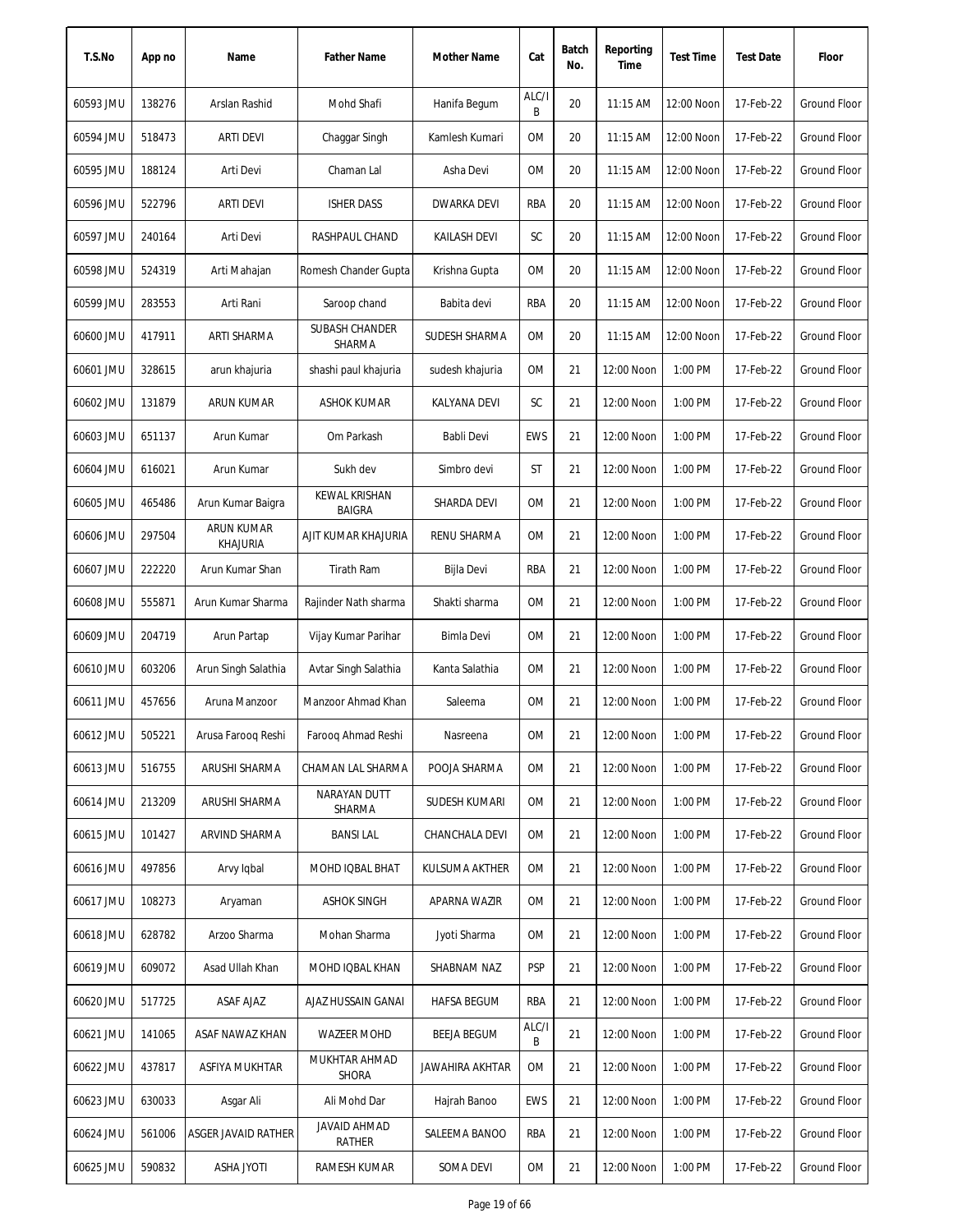| T.S.No    | App no | Name                  | <b>Father Name</b>            | Mother Name           | Cat        | Batch<br>No. | Reporting<br>Time | <b>Test Time</b> | <b>Test Date</b> | Floor               |
|-----------|--------|-----------------------|-------------------------------|-----------------------|------------|--------------|-------------------|------------------|------------------|---------------------|
| 60626 JMU | 373205 | Asha Rani             | Mangat Ram                    | Bimla Devi            | SC         | 21           | 12:00 Noon        | 1:00 PM          | 17-Feb-22        | Ground Floor        |
| 60627 JMU | 203207 | Ashaq Hussain Tantray | Ab Gani Tantray               | Kulsooma              | <b>RBA</b> | 21           | 12:00 Noon        | 1:00 PM          | 17-Feb-22        | Ground Floor        |
| 60628 JMU | 305634 | Ashavani Sharma       | Shambu Nath                   | Rita Devi             | ALC/I<br>B | 21           | 12:00 Noon        | 1:00 PM          | 17-Feb-22        | Ground Floor        |
| 60629 JMU | 165582 | Ashfaq Ahmad Kaboo    | Late Abdul Ahad kaboo         | Sajada Begum          | <b>RBA</b> | 21           | 12:00 Noon        | 1:00 PM          | 17-Feb-22        | <b>Ground Floor</b> |
| 60630 JMU | 181550 | Ashfaq Ahmed          | Ali Mohd                      | Begum jan             | <b>ST</b>  | 21           | 12:00 Noon        | 1:00 PM          | 17-Feb-22        | Ground Floor        |
| 60631 JMU | 586649 | Ashfaq Ahmed          | Mohd Munshi                   | Naseem Akhter         | <b>ST</b>  | 22           | 1:15 PM           | 2:00 PM          | 17-Feb-22        | Ground Floor        |
| 60632 JMU | 406870 | ASHFAQ AHMED          | MUSHTAQ AHMED                 | <b>SULTAN BEGUM</b>   | ST         | 22           | 1:15 PM           | 2:00 PM          | 17-Feb-22        | <b>Ground Floor</b> |
| 60633 JMU | 100830 | ASHFAQ US SULTAN      | MOHAMMAD SULTAN<br>HAJAM      | NASEEMA BEGUM         | OSC        | 22           | 1:15 PM           | 2:00 PM          | 17-Feb-22        | Ground Floor        |
| 60634 JMU | 339710 | ASHIA AKHTER          | <b>NAZIR HUSSAIN</b>          | <b>KURSHAID BEGUM</b> | ST         | 22           | $1:15$ PM         | 2:00 PM          | 17-Feb-22        | <b>Ground Floor</b> |
| 60635 JMU | 468613 | ASHIA TABASSAM        | ABDUL REHMAN                  | <b>AKHTER BI</b>      | <b>OM</b>  | 22           | $1:15$ PM         | 2:00 PM          | 17-Feb-22        | <b>Ground Floor</b> |
| 60636 JMU | 637948 | Ashig Hussain Dar     | Ghulam Hussain dar            | Shafiqa bano          | <b>OM</b>  | 22           | $1:15$ PM         | 2:00 PM          | 17-Feb-22        | Ground Floor        |
| 60637 JMU | 471652 | ASHIQ HUSSAIN KHAN    | AB RASHID KHAN                | MYMOONA BEGAM         | 0M         | 22           | 1:15 PM           | 2:00 PM          | 17-Feb-22        | Ground Floor        |
| 60638 JMU | 246870 | Ashig Rashid Mir      | ABDUL RASHID MIR              | <b>MUBEENA</b>        | <b>OM</b>  | 22           | 1:15 PM           | 2:00 PM          | 17-Feb-22        | Ground Floor        |
| 60639 JMU | 455277 | ASHISH ATRI           | DAYA RAM                      | <b>KUNTI DEVI</b>     | SC         | 22           | 1:15 PM           | 2:00 PM          | 17-Feb-22        | Ground Floor        |
| 60640 JMU | 341434 | Ashish Chohan         | Yog Raj                       | Veena Kotwal          | <b>OM</b>  | 22           | 1:15 PM           | 2:00 PM          | 17-Feb-22        | <b>Ground Floor</b> |
| 60641 JMU | 560638 | Ashish Choudhary      | <b>Gurmeet Singh</b>          | Pamma Rani            | 0M         | 22           | 1:15 PM           | 2:00 PM          | 17-Feb-22        | <b>Ground Floor</b> |
| 60642 JMU | 485779 | <b>ASHISH KUMAR</b>   | OM PARKASH SHARMA             | NIRMELA DEVI          | <b>RBA</b> | 22           | 1:15 PM           | 2:00 PM          | 17-Feb-22        | Ground Floor        |
| 60643 JMU | 164236 | ashish padha          | Ram Prashad Padha             | Sansara Devi          | RBA        | 22           | 1:15 PM           | 2:00 PM          | 17-Feb-22        | Ground Floor        |
| 60644 JMU | 184282 | Ashish Parihar        | Naresh Kumar                  | Ganesh kumari         | RBA        | 22           | $1:15$ PM         | 2:00 PM          | 17-Feb-22        | <b>Ground Floor</b> |
| 60645 JMU | 609459 | ASHISH SHARMA         | <b>DALEEP KUMAR</b><br>SHARMA | <b>USHA RANI</b>      | <b>RBA</b> | 22           | 1:15 PM           | 2:00 PM          | 17-Feb-22        | <b>Ground Floor</b> |
| 60646 JMU | 360062 | <b>ASHISH Sharma</b>  | Prem Chand                    | Vishno Devi           | 0M         | 22           | 1:15 PM           | 2:00 PM          | 17-Feb-22        | <b>Ground Floor</b> |
| 60647 JMU | 275637 | Ashish Singh Charak   | <b>Bahadur Singh</b>          | Bimla devi            | 0M         | 22           | 1:15 PM           | 2:00 PM          | 17-Feb-22        | Ground Floor        |
| 60648 JMU | 108179 | <b>ASHOK KUMAR</b>    | <b>GHAMIR SINGH</b>           | <b>UMA DEVI</b>       | 0M         | 22           | 1:15 PM           | 2:00 PM          | 17-Feb-22        | Ground Floor        |
| 60649 JMU | 248967 | Ashok Kumar           | Lekh raj                      | Bimla devi            | ST         | 22           | 1:15 PM           | 2:00 PM          | 17-Feb-22        | <b>Ground Floor</b> |
| 60650 JMU | 238748 | <b>ASHOK KUMAR</b>    | MUNSHI RAM                    | <b>BILO DEVI</b>      | RBA        | 22           | 1:15 PM           | 2:00 PM          | 17-Feb-22        | Ground Floor        |
| 60651 JMU | 112257 | Ashok Kumar           | Roop Lal                      | Bimla Devi            | RBA        | 22           | 1:15 PM           | 2:00 PM          | 17-Feb-22        | Ground Floor        |
| 60652 JMU | 417627 | ASHOK PAUL SINGH      | <b>DHIAN SINGH</b>            | SHISHNO DEVI          | ST         | 22           | $1:15$ PM         | 2:00 PM          | 17-Feb-22        | Ground Floor        |
| 60653 JMU | 153737 | Ashraf Bashir         | Bashir Ahmad Bhat             | Haneefa               | 0M         | 22           | $1:15$ PM         | 2:00 PM          | 17-Feb-22        | Ground Floor        |
| 60654 JMU | 467619 | <b>ASHREYA GUPTA</b>  | <b>RAJ KUMAR</b>              | <b>VEENA GUPTA</b>    | EWS        | 22           | 1:15 PM           | 2:00 PM          | 17-Feb-22        | Ground Floor        |
| 60655 JMU | 592886 | Ashtyaq Ahmed         | Mohd Nazir                    | Parveez Akhter        | RBA        | 22           | 1:15 PM           | 2:00 PM          | 17-Feb-22        | Ground Floor        |
| 60656 JMU | 506493 | ASHU KHAJURIA         | KEWAL DUTT KHAJURIA           | RITA KHAJURIA         | EWS        | 22           | 1:15 PM           | 2:00 PM          | 17-Feb-22        | <b>Ground Floor</b> |
| 60657 JMU | 201253 | Ashu Sharma           | Madan lal                     | Raj kumari            | 0M         | 22           | 1:15 PM           | 2:00 PM          | 17-Feb-22        | <b>Ground Floor</b> |
| 60658 JMU | 392713 | Ashufta Rasool        | Ikhlaq Ahmad Sheikh           | Jabina Begum Sheikh   | OM         | 22           | 1:15 PM           | 2:00 PM          | 17-Feb-22        | Ground Floor        |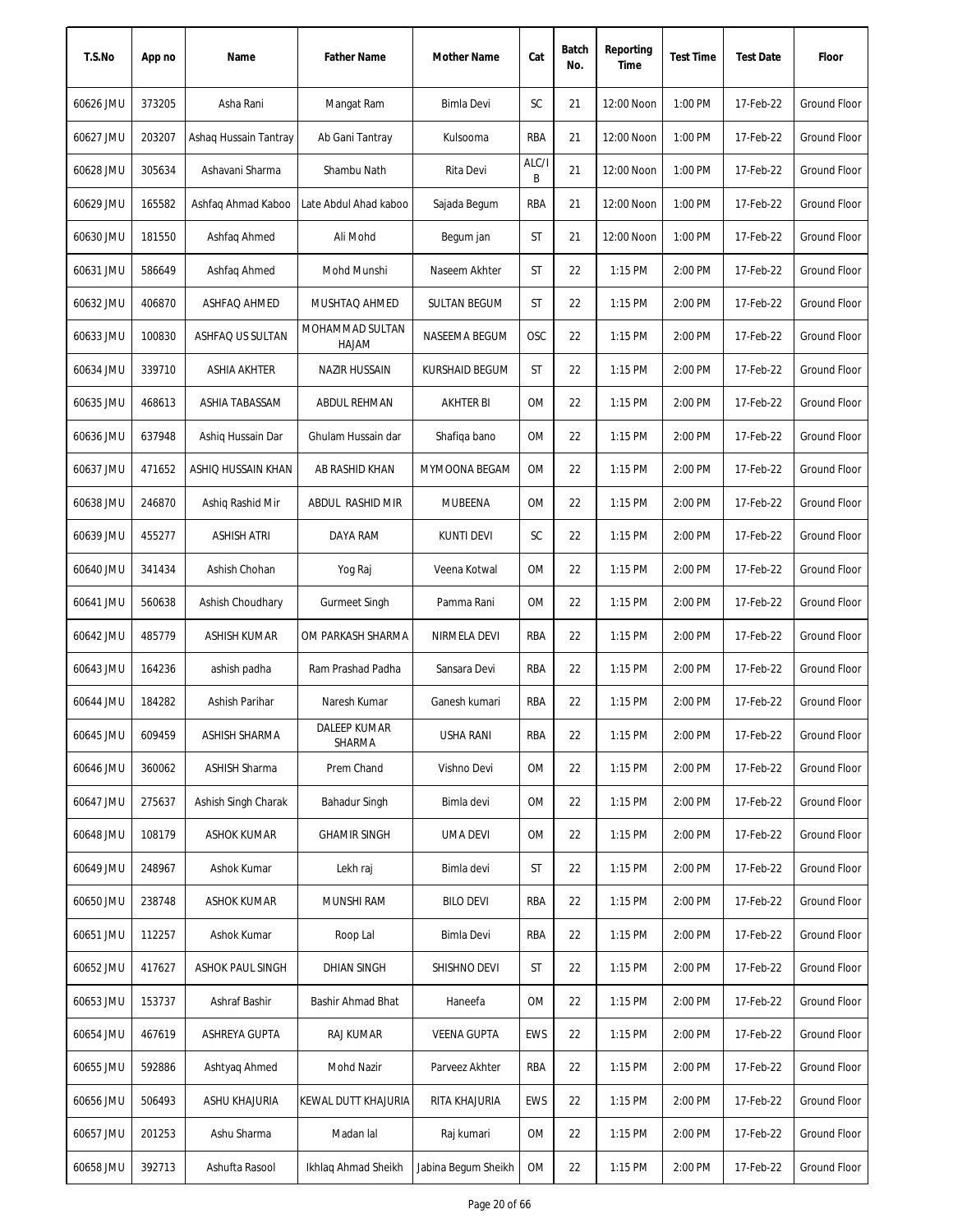| T.S.No    | App no | Name                      | <b>Father Name</b>        | <b>Mother Name</b> | Cat        | Batch<br>No. | Reporting<br>Time | <b>Test Time</b> | <b>Test Date</b> | Floor               |
|-----------|--------|---------------------------|---------------------------|--------------------|------------|--------------|-------------------|------------------|------------------|---------------------|
| 60659 JMU | 398748 | Ashuni Khajuria           | Dhani Raj                 | Ratna Devi         | RBA        | 22           | 1:15 PM           | 2:00 PM          | 17-Feb-22        | Ground Floor        |
| 60660 JMU | 394859 | ASHUTOSH BHARDWAJ         | SH KULDEEP RAJ            | <b>RITA DEVI</b>   | SC         | 22           | 1:15 PM           | 2:00 PM          | 17-Feb-22        | Ground Floor        |
| 60661 JMU | 262189 | Ashutosh Sharma           | Mohinder lal Sharma       | Prem Lata          | ALC/I<br>B | 23           | 2:00 PM           | 3:00 PM          | 17-Feb-22        | Ground Floor        |
| 60662 JMU | 218037 | ASHUTOSH SHARMA           | RAVINDER KUMAR<br>SHARMA  | ANITA SHARMA       | 0M         | 23           | 2:00 PM           | 3:00 PM          | 17-Feb-22        | <b>Ground Floor</b> |
| 60663 JMU | 595357 | Ashutosh Singh            | Tarlok Singh              | Vidya Devi         | 0M         | 23           | 2:00 PM           | 3:00 PM          | 17-Feb-22        | <b>Ground Floor</b> |
| 60664 JMU | 354535 | Ashval Gupta              | Vijay kumar gupta         | Ranjana gupta      | 0M         | 23           | 2:00 PM           | 3:00 PM          | 17-Feb-22        | <b>Ground Floor</b> |
| 60665 JMU | 306018 | ASHVI KHULLAR             | PARAMJEET KHULLAR         | RATTNA             | SC         | 23           | 2:00 PM           | 3:00 PM          | 17-Feb-22        | Ground Floor        |
| 60666 JMU | 455191 | ASHWANI<br>CHOWDHARY      | <b>JOGINDER PAUL</b>      | SANTOSH KUMARI     | ALC/I<br>B | 23           | 2:00 PM           | 3:00 PM          | 17-Feb-22        | Ground Floor        |
| 60667 JMU | 415380 | ASHWANI KUMAR             | PRITAM DASS               | <b>BACHNO DEVI</b> | ALC/I<br>B | 23           | 2:00 PM           | 3:00 PM          | 17-Feb-22        | <b>Ground Floor</b> |
| 60668 JMU | 196984 | ASHWANI KUMAR             | ROMESH KUMAR              | DARSHANA DEVI      | SC         | 23           | 2:00 PM           | 3:00 PM          | 17-Feb-22        | <b>Ground Floor</b> |
| 60669 JMU | 563026 | Asia Altaf                | Mohd altaf rather         | Atiga Banu         | 0M         | 23           | 2:00 PM           | 3:00 PM          | 17-Feb-22        | Ground Floor        |
| 60670 JMU | 387116 | ASIA KANWAL KHAN          | ABDUL AZIZ KHAN           | PARVEENA AKHTAR    | <b>OM</b>  | 23           | 2:00 PM           | 3:00 PM          | 17-Feb-22        | Ground Floor        |
| 60671 JMU | 271738 | <b>ASIA KHALIQ</b>        | SUFI ABDUL KHALIQ         | Nabla bano         | <b>OM</b>  | 23           | 2:00 PM           | 3:00 PM          | 17-Feb-22        | <b>Ground Floor</b> |
| 60672 JMU | 371227 | Asia Qayoom               | Ab Qayooum Bhat           | Fatima Bano        | 0M         | 23           | 2:00 PM           | 3:00 PM          | 17-Feb-22        | Ground Floor        |
| 60673 JMU | 191711 | Asid Maneer Malik         | Bader muneer malik        | Jumshaid begum     | <b>RBA</b> | 23           | 2:00 PM           | 3:00 PM          | 17-Feb-22        | Ground Floor        |
| 60674 JMU | 643794 | Asif Ahmad Mir            | Gh Quadir Mir             | Dilshada           | 0M         | 23           | 2:00 PM           | 3:00 PM          | 17-Feb-22        | Ground Floor        |
| 60675 JMU | 647696 | ASIF AHMAD WANI           | <b>GH NABI WANI</b>       | <b>JALA BANU</b>   | 0M         | 23           | 2:00 PM           | 3:00 PM          | 17-Feb-22        | Ground Floor        |
| 60676 JMU | 499670 | <b>ASIF ALI</b>           | <b>FAZAL DIN</b>          | <b>RANO BIBI</b>   | 0M         | 23           | 2:00 PM           | 3:00 PM          | 17-Feb-22        | Ground Floor        |
| 60677 JMU | 186370 | Asif Ali Malik            | Ali Mohd Malik            | Misra Bano         | 0M         | 23           | 2:00 PM           | 3:00 PM          | 17-Feb-22        | <b>Ground Floor</b> |
| 60678 JMU | 303127 | Asif Ali Wani             | Mohammed qasim<br>wani    | Jana bano          | <b>EWS</b> | 23           | 2:00 PM           | 3:00 PM          | 17-Feb-22        | Ground Floor        |
| 60679 JMU | 186182 | ASIF ASSADULLAH<br>RATHER | ASSADULLAH RATHER         | HAJRA BANOO        | 0M         | 23           | 2:00 PM           | 3:00 PM          | 17-Feb-22        | <b>Ground Floor</b> |
| 60680 JMU | 598857 | <b>ASIF GULZAR</b>        | <b>GULZAR AHMAD BHAT</b>  | MUNEERA BANOW      | 0M         | 23           | 2:00 PM           | 3:00 PM          | 17-Feb-22        | Ground Floor        |
| 60681 JMU | 562423 | ASIF IQBAL                | MOHD IQBAL                | SALIMA BI          | <b>PSP</b> | 23           | 2:00 PM           | 3:00 PM          | 17-Feb-22        | <b>Ground Floor</b> |
| 60682 JMU | 580079 | Asif Iqbal                | Mohd Igbal                | Shina Begum        | RBA        | 23           | 2:00 PM           | 3:00 PM          | 17-Feb-22        | Ground Floor        |
| 60683 JMU | 341823 | ASIF IQBAL BHAT           | MOHD IQBAL BHAT           | <b>MANZOORA</b>    | 0M         | 23           | 2:00 PM           | 3:00 PM          | 17-Feb-22        | <b>Ground Floor</b> |
| 60684 JMU | 271524 | ASIF IQBAL MALIK          | SANA ULLAH MALIK          | NABZA AKHTER       | RBA        | 23           | 2:00 PM           | 3:00 PM          | 17-Feb-22        | Ground Floor        |
| 60685 JMU | 232469 | ASIF ISHAQ MIR            | MOHD ISHAQ MIR            | SHAKILA BEGUM      | 0M         | 23           | 2:00 PM           | 3:00 PM          | 17-Feb-22        | Ground Floor        |
| 60686 JMU | 138011 | Asif Javaid               | Mohd Bashir               | Naseem Akhter      | RBA        | 23           | 2:00 PM           | 3:00 PM          | 17-Feb-22        | Ground Floor        |
| 60687 JMU | 564151 | Asif Mohammad<br>Makloo   | Ghulam Mohmad<br>Makloo   | Jana               | OM         | 23           | 2:00 PM           | 3:00 PM          | 17-Feb-22        | Ground Floor        |
| 60688 JMU | 165022 | ASIF MOHID UD DIN         | GH MOHID UD DIN<br>GANAIE | SARA BEGUM         | OM         | 23           | 2:00 PM           | 3:00 PM          | 17-Feb-22        | Ground Floor        |
| 60689 JMU | 557633 | ASIF QAYOOM               | ABDUL QAYOOM BABA         | SHAMEEMA           | OM         | 23           | 2:00 PM           | 3:00 PM          | 17-Feb-22        | <b>Ground Floor</b> |
| 60690 JMU | 423670 | Asif Ramzan wagay         | Mohammad Ramzan<br>wagay  | Shakeela bano      | OM         | 23           | 2:00 PM           | 3:00 PM          | 17-Feb-22        | Ground Floor        |
| 60691 JMU | 625214 | ASIF RASHID KHANDI        | ABDUL RASHID KHANDI       | SHAREEFA BEGUM     | RBA        | 24           | 3:00 PM           | 4:00 PM          | 17-Feb-22        | Ground Floor        |
|           |        |                           |                           |                    |            |              |                   |                  |                  |                     |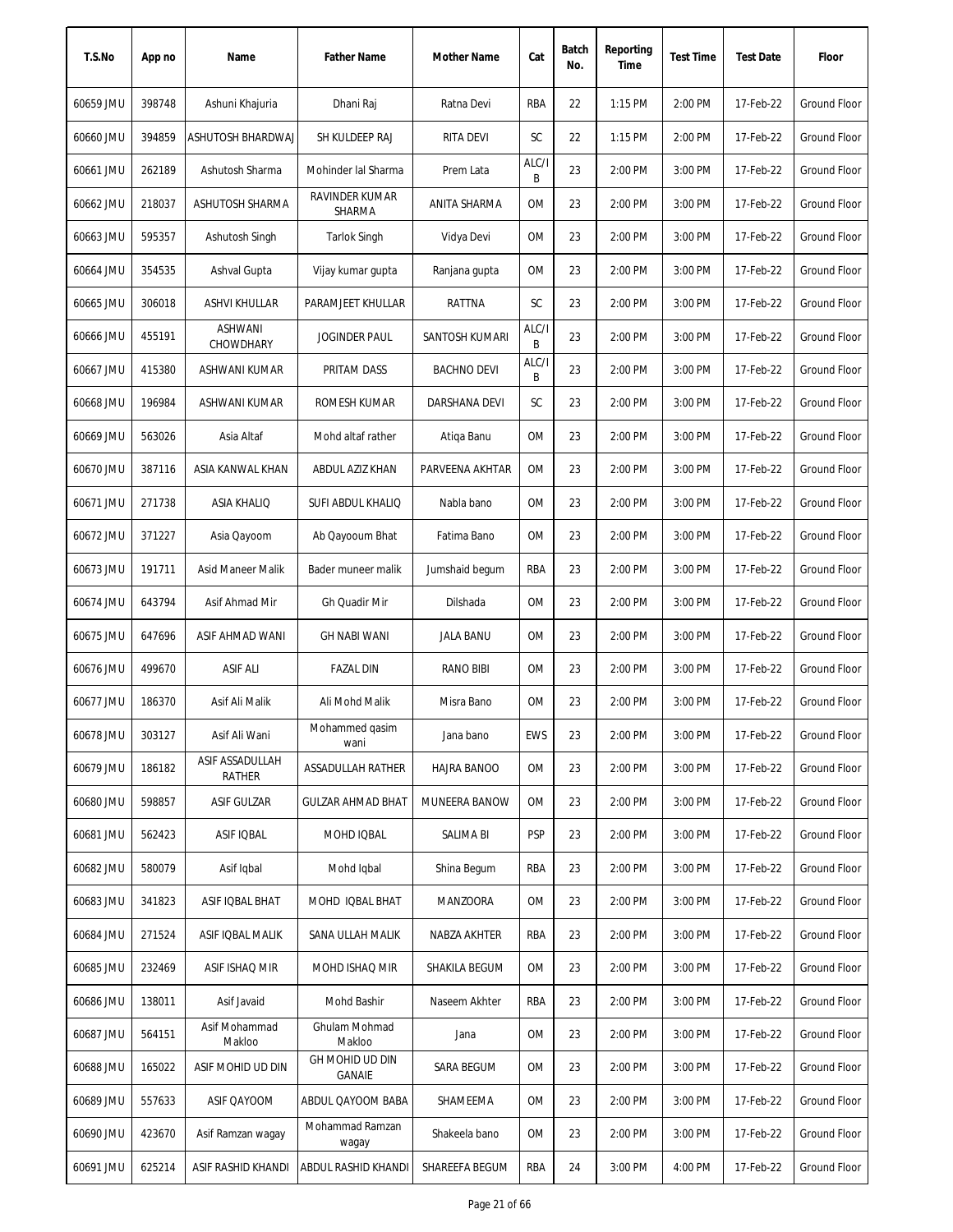| T.S.No    | App no | Name                           | <b>Father Name</b>              | Mother Name           | Cat       | Batch<br>No. | Reporting<br>Time | <b>Test Time</b> | <b>Test Date</b> | Floor               |
|-----------|--------|--------------------------------|---------------------------------|-----------------------|-----------|--------------|-------------------|------------------|------------------|---------------------|
| 60692 JMU | 651401 | ASIF RASOOL BUDROO             | <b>GH RASOOL BUDROO</b>         | SHAMEMA               | OM        | 24           | 3:00 PM           | 4:00 PM          | 17-Feb-22        | <b>Ground Floor</b> |
| 60693 JMU | 366790 | <b>ASIF SHAH</b>               | <b>GHULAM</b><br>MOHAMMAD SHAH  | <b>TAHIRA MALIK</b>   | ОM        | 24           | 3:00 PM           | 4:00 PM          | 17-Feb-22        | <b>Ground Floor</b> |
| 60694 JMU | 476444 | <b>ASIF SHAMIM</b>             | SHAMIM AHMAD KHAN               | HAFIZA AKHTER         | RBA       | 24           | 3:00 PM           | 4:00 PM          | 17-Feb-22        | <b>Ground Floor</b> |
| 60695 JMU | 640560 | Asif UI Rehman                 | Abdul rehman                    | Shah begum            | RBA       | 24           | 3:00 PM           | 4:00 PM          | 17-Feb-22        | <b>Ground Floor</b> |
| 60696 JMU | 493420 | Asifa Makhmoor Wani            | Makhmoor Ahmad<br>Wani          | Shameema              | 0M        | 24           | 3:00 PM           | 4:00 PM          | 17-Feb-22        | Ground Floor        |
| 60697 JMU | 168986 | ASIM SAJAD RATHER              | SAJAD HUSSAIN<br><b>RATHER</b>  | SARA BANO             | 0M        | 24           | 3:00 PM           | 4:00 PM          | 17-Feb-22        | <b>Ground Floor</b> |
| 60698 JMU | 377519 | ASIYA AKHTER BUTT              | AKHTAR HUSSAIN BUTT             | WAHEEDA BEGUM         | RBA       | 24           | 3:00 PM           | 4:00 PM          | 17-Feb-22        | <b>Ground Floor</b> |
| 60699 JMU | 159780 | ASMA                           | ABDUL RAZAQ BATT                | MARYAMA BEGUM<br>BATT | <b>OM</b> | 24           | 3:00 PM           | 4:00 PM          | 17-Feb-22        | <b>Ground Floor</b> |
| 60700 JMU | 584797 | Asma Ayoub                     | Mohmmad Ayoub<br>Parray         | Fatima                | 0M        | 24           | 3:00 PM           | 4:00 PM          | 17-Feb-22        | <b>Ground Floor</b> |
| 60701 JMU | 139462 | ASMA DAVOOD<br>SULIMAN         | SHEIKH DAVOOD<br><b>SULIMAN</b> | <b>MUMTAZA</b>        | 0M        | 24           | 3:00 PM           | 4:00 PM          | 17-Feb-22        | Ground Floor        |
| 60702 JMU | 312865 | ASMA HUSSAIN                   | MOHAMMAD HUSSAIN<br><b>SHAH</b> | <b>JAMEELA AKHTER</b> | <b>OM</b> | 24           | 3:00 PM           | 4:00 PM          | 17-Feb-22        | Ground Floor        |
| 60703 JMU | 490278 | Asma Jan                       | Mohd Akbar Wani                 | Sherifa Banu          | ОM        | 24           | 3:00 PM           | 4:00 PM          | 17-Feb-22        | Ground Floor        |
| 60704 JMU | 459824 | asma mushtaq                   | mushtaq ahmad din               | ruguaya mushtaq       | <b>OM</b> | 24           | 3:00 PM           | 4:00 PM          | 17-Feb-22        | Ground Floor        |
| 60705 JMU | 515342 | Asma UI Husana                 | Mohd akram                      | Nagina begum          | ST        | 24           | 3:00 PM           | 4:00 PM          | 17-Feb-22        | <b>Ground Floor</b> |
| 60706 JMU | 140420 | <b>ASMAT ALI</b>               | ALI MOHAMMAD KHAN               | SHAGUFTA              | <b>OM</b> | 24           | 3:00 PM           | 4:00 PM          | 17-Feb-22        | <b>Ground Floor</b> |
| 60707 JMU | 634176 | ASRAR AHMAD MALIK              | <b>GHULAM QADIR MALIK</b>       | HALEEMA BANOO         | RBA       | 24           | 3:00 PM           | 4:00 PM          | 17-Feb-22        | <b>Ground Floor</b> |
| 60708 JMU | 354400 | ASRAR UL HAQUE                 | PEER ALTAF HUSSAIN              | KULSOOMA BANOO        | RBA       | 24           | 3:00 PM           | 4:00 PM          | 17-Feb-22        | Ground Floor        |
| 60709 JMU | 203545 | <b>ASSIF Iqbal Malik</b>       | Mohd Iqbal malik                | Sakena begum          | RBA       | 24           | 3:00 PM           | 4:00 PM          | 17-Feb-22        | <b>Ground Floor</b> |
| 60710 JMU | 246817 | ASYA KOUSAR                    | <b>SHAH DIN</b>                 | SAYDA BAGUM           | RBA       | 24           | 3:00 PM           | 4:00 PM          | 17-Feb-22        | <b>Ground Floor</b> |
| 60711 JMU | 544542 | ATHAR HANNAN KHAN              | <b>IFTIKHAR AHMAD</b><br>KHAN   | MUMTAZ BANO           | 0M        | 24           | 3:00 PM           | 4:00 PM          | 17-Feb-22        | <b>Ground Floor</b> |
| 60712 JMU | 232934 | ATIF HILAL MIR                 | HILAL AHMAD MIR                 | SAFIA BANO            | RBA       | 24           | 3:00 PM           | 4:00 PM          | 17-Feb-22        | <b>Ground Floor</b> |
| 60713 JMU | 389608 | atif nazir misgar              | nazir ahmad misgar              | roohi nazir           | ОM        | 24           | 3:00 PM           | 4:00 PM          | 17-Feb-22        | Ground Floor        |
| 60714 JMU | 615102 | Atiq Ur Rehman                 | Nazir Ahmad                     | Akbar Jan             | RBA       | 24           | 3:00 PM           | 4:00 PM          | 17-Feb-22        | <b>Ground Floor</b> |
| 60715 JMU | 145187 | Atish Sharma                   | Joginder Kumar                  | Gaytri Devi           | ОM        | 24           | 3:00 PM           | 4:00 PM          | 17-Feb-22        | <b>Ground Floor</b> |
| 60716 JMU | 240339 | Atiya Tabassum                 | Ghulam Hussain butt             | Shahida parveen butt  | RBA       | 24           | 3:00 PM           | 4:00 PM          | 17-Feb-22        | Ground Floor        |
| 60717 JMU | 617374 | ATTA ULLAH                     | SHABIR AHMED                    | ZAREENA KOUSAR        | ST        | 24           | 3:00 PM           | 4:00 PM          | 17-Feb-22        | Ground Floor        |
| 60718 JMU | 246139 | Attaullah Zargar               | Gh Hassan Zargar                | Shafiqa Begum         | RBA       | 24           | 3:00 PM           | 4:00 PM          | 17-Feb-22        | <b>Ground Floor</b> |
| 60719 JMU | 590782 | ATTIA HAYDER FATIMA            | MOHD IQBAL SHAH                 | MAHROOFA BEGUM        | 0M        | 24           | 3:00 PM           | 4:00 PM          | 17-Feb-22        | Ground Floor        |
| 60720 JMU | 158016 | ATTUFA JAVEED<br><b>MISGAR</b> | JAVEED AHMED<br><b>MISGAR</b>   | TASLEEMA              | OM        | 24           | 3:00 PM           | 4:00 PM          | 17-Feb-22        | Ground Floor        |
| 60721 JMU | 186142 | atul kapoor                    | Brij Mohan Kapoor               | Sneh lata             | ΟM        | 25           | 8:30 AM           | 9:30 AM          | 18-Feb-22        | Ground Floor        |
| 60722 JMU | 408224 | atul khajuria                  | Pardeep Kumar<br>Khajuria       | Sneh sharma           | OM        | 25           | 8:30 AM           | 9:30 AM          | 18-Feb-22        | Ground Floor        |
| 60723 JMU | 334538 | Atul sharma                    | ganesh dass                     | sushma devi           | RBA       | 25           | 8:30 AM           | 9:30 AM          | 18-Feb-22        | <b>Ground Floor</b> |
| 60724 JMU | 209363 | ATUL SHARMA                    | RACHHPAL CHAND                  | <b>RAJNI DEVI</b>     | ΟM        | 25           | 8:30 AM           | 9:30 AM          | 18-Feb-22        | Ground Floor        |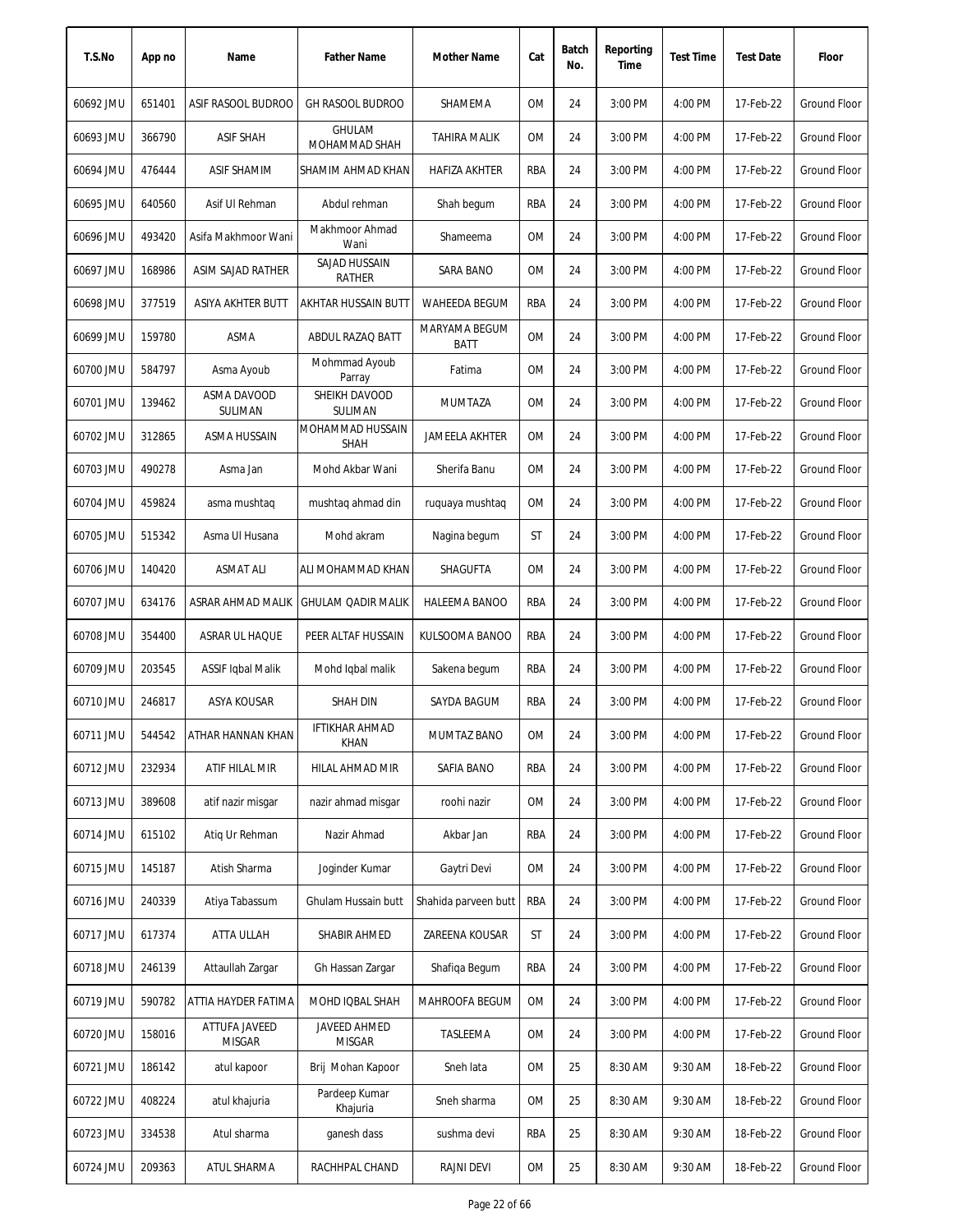| T.S.No    | App no | Name                                 | <b>Father Name</b>               | Mother Name           | Cat        | Batch<br>No. | Reporting<br>Time | <b>Test Time</b> | <b>Test Date</b> | Floor               |
|-----------|--------|--------------------------------------|----------------------------------|-----------------------|------------|--------------|-------------------|------------------|------------------|---------------------|
| 60725 JMU | 364165 | atul sharma                          | satpal sharma                    | arti sharma           | 0M         | 25           | 8:30 AM           | 9:30 AM          | 18-Feb-22        | Ground Floor        |
| 60726 JMU | 638632 | Aubaid Hussain Bhat                  | Ab Karim Bhat                    | Taja Begum            | 0M         | 25           | 8:30 AM           | 9:30 AM          | 18-Feb-22        | <b>Ground Floor</b> |
| 60727 JMU | 306076 | AUDIL ALI DAR                        | ALI MOHD DAR                     | SHAREEFAH AKHTER      | 0M         | 25           | 8:30 AM           | 9:30 AM          | 18-Feb-22        | <b>Ground Floor</b> |
| 60728 JMU | 144953 | <b>AUDII Gul</b>                     | Gh Nabi Zarger                   | Shameema Akhter       | 0M         | 25           | 8:30 AM           | 9:30 AM          | 18-Feb-22        | Ground Floor        |
| 60729 JMU | 340200 | Aunfar Jan                           | Rehmat ullah shan                | Shaheena begum        | RBA        | 25           | 8:30 AM           | 9:30 AM          | 18-Feb-22        | Ground Floor        |
| 60730 JMU | 447492 | <b>AUQIB ASHRAF SHEIKH</b>           | MOHAMMAD ASHRAF<br><b>SHEIKH</b> | SHAMEEMA              | 0M         | 25           | 8:30 AM           | 9:30 AM          | 18-Feb-22        | Ground Floor        |
| 60731 JMU | 266437 | AUQIB YOUSUF BHAT                    | MOHAMMAD YOUSUF<br><b>BHAT</b>   | SHAKEELA BANU         | 0M         | 25           | 8:30 AM           | 9:30 AM          | 18-Feb-22        | <b>Ground Floor</b> |
| 60732 JMU | 318647 | Autif Shafi                          | Mohd Shafi Pampori               | Shafeega              | 0M         | 25           | 8:30 AM           | 9:30 AM          | 18-Feb-22        | <b>Ground Floor</b> |
| 60733 JMU | 227148 | Avais Karney Dar                     | Khizar Mohd Dar                  | Halima Akhter         | <b>EWS</b> | 25           | 8:30 AM           | 9:30 AM          | 18-Feb-22        | <b>Ground Floor</b> |
| 60734 JMU | 267925 | Avaiz Ahmed                          | Mohd tufail                      | Sunva bebi            | <b>PSP</b> | 25           | 8:30 AM           | 9:30 AM          | 18-Feb-22        | Ground Floor        |
| 60735 JMU | 377121 | AVINASH                              | <b>TIRATH LAL</b>                | <b>BIMLA DEVI</b>     | SC         | 25           | 8:30 AM           | 9:30 AM          | 18-Feb-22        | <b>Ground Floor</b> |
| 60736 JMU | 457801 | Avish Kohli                          | Manish Kohli                     | Pooja Kohli           | <b>EWS</b> | 25           | 8:30 AM           | 9:30 AM          | 18-Feb-22        | <b>Ground Floor</b> |
| 60737 JMU | 317252 | Avnish Gorka                         | Rattan lal                       | Tripta Kumari         | SC         | 25           | 8:30 AM           | 9:30 AM          | 18-Feb-22        | <b>Ground Floor</b> |
| 60738 JMU | 148968 | AYASH YOUSUF SHAH                    | MOHAMMAD YOUSUF<br><b>SHAH</b>   | HALEEMA BANOO         | 0M         | 25           | 8:30 AM           | 9:30 AM          | 18-Feb-22        | Ground Floor        |
| 60739 JMU | 519764 | Ayaz AHMAD                           | Abdul Gani Butt                  | Lachma Begum          | RBA        | 25           | 8:30 AM           | 9:30 AM          | 18-Feb-22        | <b>Ground Floor</b> |
| 60740 JMU | 367703 | Ayaz Ahmad Shah                      | Mushtaq Ahmad shah               | Dilshada Akhter       | 0M         | 25           | 8:30 AM           | 9:30 AM          | 18-Feb-22        | <b>Ground Floor</b> |
| 60741 JMU | 558441 | Ayaz Ahmad Sheikh                    | Gh Nabi sheikh                   | Razya Begum           | 0M         | 25           | 8:30 AM           | 9:30 AM          | 18-Feb-22        | <b>Ground Floor</b> |
| 60742 JMU | 225059 | AYAZ AHMED                           | MOHD ASLAM                       | RAZIA BI              | <b>OSC</b> | 25           | 8:30 AM           | 9:30 AM          | 18-Feb-22        | <b>Ground Floor</b> |
| 60743 JMU | 472326 | <b>AYAZ AHMED</b>                    | MOHD RAZAQ                       | <b>FATIMA BEGUM</b>   | ST         | 25           | 8:30 AM           | 9:30 AM          | 18-Feb-22        | Ground Floor        |
| 60744 JMU | 502117 | AZAM RAMZAN BHAT                     | MOHAMMAD RAMZAN<br>BHAT          | MISRA BEGUM           | 0M         | 25           | 8:30 AM           | 9:30 AM          | 18-Feb-22        | Ground Floor        |
| 60745 JMU | 365974 | AZAR MEHMOOD                         | MOHAMMED SAYEED                  | ZAREEFA BEGUM         | ST         | 25           | 8:30 AM           | 9:30 AM          | 18-Feb-22        | <b>Ground Floor</b> |
| 60746 JMU | 202640 | Azhar Amin                           | Mohd Amin Wani                   | Rukhsana Begum        | <b>EWS</b> | 25           | 8:30 AM           | 9:30 AM          | 18-Feb-22        | Ground Floor        |
| 60747 JMU | 562016 | Azhar Asmat                          | Gh Mohd Lone                     | Shameema              | RBA        | 25           | 8:30 AM           | 9:30 AM          | 18-Feb-22        | <b>Ground Floor</b> |
| 60748 JMU | 285550 | AZHAR DIN BHAT                       | AB GANI BHAT                     | HASEENA               | 0M         | 25           | 8:30 AM           | 9:30 AM          | 18-Feb-22        | <b>Ground Floor</b> |
| 60749 JMU | 123772 | AZHAR HAMEED LONE                    | ABDUL HAMEED LONE                | ATEEKA BEGUM          | RBA        | 25           | 8:30 AM           | 9:30 AM          | 18-Feb-22        | <b>Ground Floor</b> |
| 60750 JMU | 521842 | Azhar Nazir khoja                    | Nazir khoja                      | Nashaat Begum         | ALC/I<br>B | 25           | 8:30 AM           | 9:30 AM          | 18-Feb-22        | Ground Floor        |
| 60751 JMU | 274155 | AZHAR REYAZ LALA                     | REYAZ AHMAD LALA                 | <b>GHULSHAN BEGUM</b> | 0M         | 26           | 9:30 AM           | 10:30 AM         | 18-Feb-22        | <b>Ground Floor</b> |
| 60752 JMU | 577776 | AZHER JAVAID                         | JAVAID AFZAL                     | NASEEM AKHTER         | EWS        | 26           | 9:30 AM           | 10:30 AM         | 18-Feb-22        | Ground Floor        |
| 60753 JMU | 217261 | AZIM YAQOOB SHAN                     | MOHD YAQOOB SHAN                 | FARIDA                | RBA        | 26           | 9:30 AM           | 10:30 AM         | 18-Feb-22        | Ground Floor        |
| 60754 JMU | 240639 | AZRA RASHID                          | ABDUL RASHID MALIK               | HALEEMA               | 0M         | 26           | 9:30 AM           | 10:30 AM         | 18-Feb-22        | Ground Floor        |
| 60755 JMU | 408628 | Azra Shafee Dar                      | Mohammad Shafee Dar              | Shameema Begum        | 0M         | 26           | 9:30 AM           | 10:30 AM         | 18-Feb-22        | Ground Floor        |
| 60756 JMU | 413288 | Babar Ahmed                          | <b>MOHD SHARIEF</b>              | JABINA BEGUM          | <b>EWS</b> | 26           | 9:30 AM           | 10:30 AM         | 18-Feb-22        | Ground Floor        |
| 60757 JMU | 496980 | <b>BABAR BARKAT</b><br><b>KHUROO</b> | Barkat Ahmad Khuroo              | Shameema Begum        | RBA        | 26           | 9:30 AM           | 10:30 AM         | 18-Feb-22        | <b>Ground Floor</b> |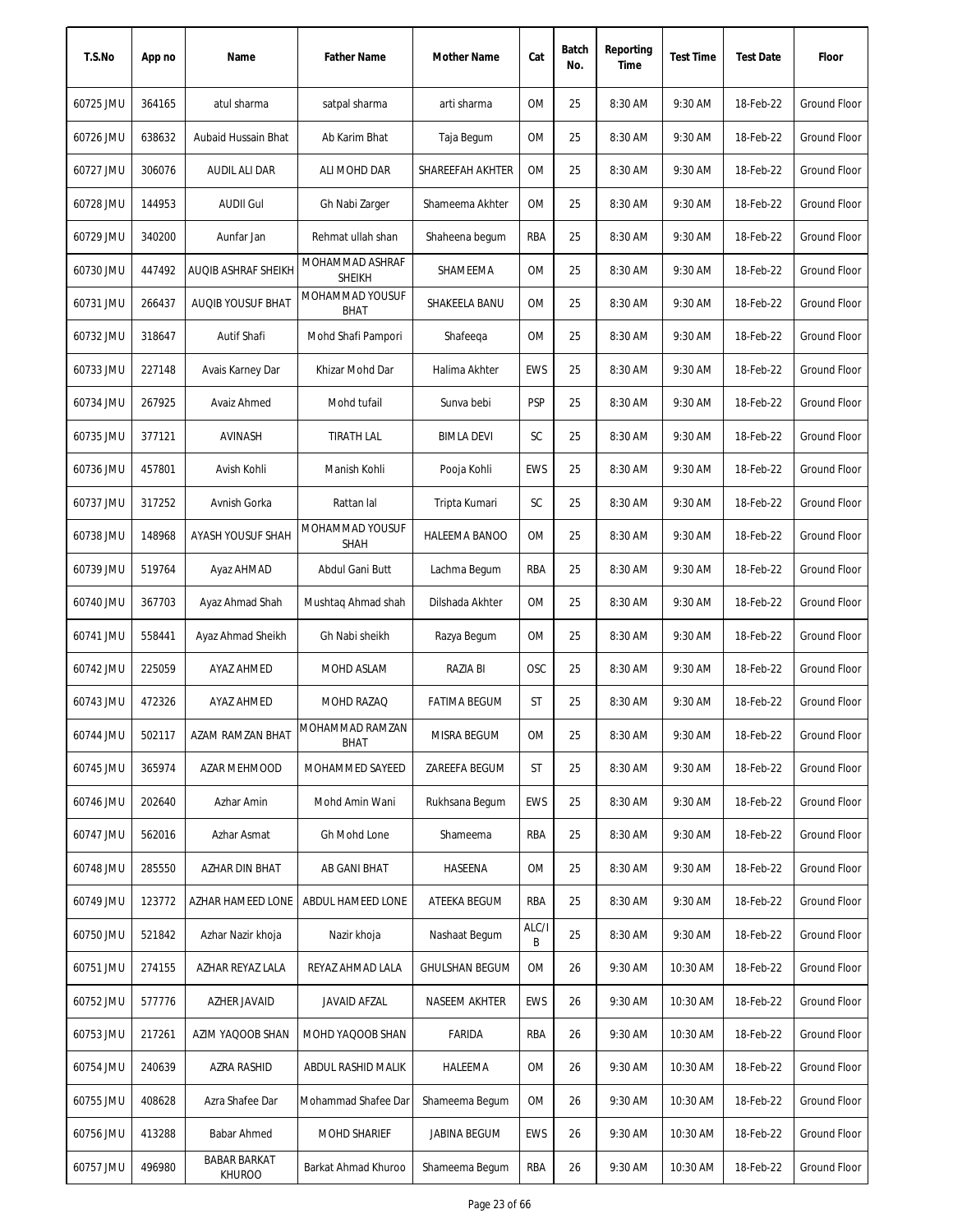| T.S.No    | App no | Name                                | <b>Father Name</b>            | Mother Name          | Cat        | Batch<br>No. | Reporting<br>Time | <b>Test Time</b> | <b>Test Date</b> | Floor               |
|-----------|--------|-------------------------------------|-------------------------------|----------------------|------------|--------------|-------------------|------------------|------------------|---------------------|
| 60758 JMU | 475021 | <b>BABAR IQBALL</b>                 | MOHD IQBALL                   | NASEEMA BEGUM        | <b>OM</b>  | 26           | 9:30 AM           | 10:30 AM         | 18-Feb-22        | <b>Ground Floor</b> |
| 60759 JMU | 651645 | <b>BABAR KHURSHEED</b>              | KHURSHEED AHMED<br><b>MIR</b> | MASOODA BEGUM        | 0M         | 26           | 9:30 AM           | 10:30 AM         | 18-Feb-22        | Ground Floor        |
| 60760 JMU | 644214 | <b>BABER ANIES</b>                  | AB SAMAD BHAT                 | SHARIFA BEGUM        | 0M         | 26           | 9:30 AM           | 10:30 AM         | 18-Feb-22        | Ground Floor        |
| 60761 JMU | 546005 | <b>BABER NAFICE</b>                 | RAYAZ AHMED                   | SALEEMA BEGUM        | 0M         | 26           | 9:30 AM           | 10:30 AM         | 18-Feb-22        | <b>Ground Floor</b> |
| 60762 JMU | 488581 | <b>BABI SAINI</b>                   | <b>DALIP SINGH</b>            | DARSHANA DEVI        | 0M         | 26           | 9:30 AM           | 10:30 AM         | 18-Feb-22        | Ground Floor        |
| 60763 JMU | 552484 | <b>BABLU KUMAR</b>                  | <b>DES RAJ</b>                | <b>FUNGI DEVI</b>    | 0M         | 26           | 9:30 AM           | 10:30 AM         | 18-Feb-22        | <b>Ground Floor</b> |
| 60764 JMU | 294955 | <b>BABY SHARMA</b>                  | MOHAN LAL                     | <b>SURESH KUMARI</b> | 0M         | 26           | 9:30 AM           | 10:30 AM         | 18-Feb-22        | <b>Ground Floor</b> |
| 60765 JMU | 420039 | <b>BADAL HEER</b>                   | JANAK RAJ HEER                | <b>JYOTI HEER</b>    | SC         | 26           | 9:30 AM           | 10:30 AM         | 18-Feb-22        | Ground Floor        |
| 60766 JMU | 511739 | Bahadur Singh                       | Krishan Chand                 | Rano Devi            | RBA        | 26           | 9:30 AM           | 10:30 AM         | 18-Feb-22        | Ground Floor        |
| 60767 JMU | 401117 | <b>BAHAR ul Islam</b><br>Ahanger    | Mushtaq ul gani               | Mahtaba              | <b>OSC</b> | 26           | 9:30 AM           | 10:30 AM         | 18-Feb-22        | Ground Floor        |
| 60768 JMU | 581832 | Baiza Sameen                        | Faroog Ahmad Khan             | Qurat UI Ain         | 0M         | 26           | 9:30 AM           | 10:30 AM         | 18-Feb-22        | <b>Ground Floor</b> |
| 60769 JMU | 190118 | <b>BAL KRISHAN</b>                  | <b>PUSHKAR NATH</b>           | PREMI DEVI DHAR      | RBA        | 26           | 9:30 AM           | 10:30 AM         | 18-Feb-22        | <b>Ground Floor</b> |
| 60770 JMU | 440463 | <b>BALAMA JASMEEN</b>               | MOHD AKBAR                    | SHAKIERA BIBI        | OSC        | 26           | 9:30 AM           | 10:30 AM         | 18-Feb-22        | Ground Floor        |
| 60771 JMU | 111855 | <b>BALBEER SINGH</b>                | <b>JAGDISH RAJ</b>            | <b>TITLEY DEVI</b>   | <b>OM</b>  | 26           | 9:30 AM           | 10:30 AM         | 18-Feb-22        | <b>Ground Floor</b> |
| 60772 JMU | 425728 | <b>BALBINDER KUMAR</b>              | OM PARKASH                    | KRISHANA KUMARI      | SC         | 26           | 9:30 AM           | 10:30 AM         | 18-Feb-22        | Ground Floor        |
| 60773 JMU | 321418 | <b>Balbir Dutt</b>                  | Tej Ram                       | Pushba Devi          | RBA        | 26           | 9:30 AM           | 10:30 AM         | 18-Feb-22        | <b>Ground Floor</b> |
| 60774 JMU | 359923 | <b>BALBIR SINGH</b>                 | <b>KARNIL SINGH</b>           | <b>RAMA RANI</b>     | <b>EWS</b> | 26           | 9:30 AM           | 10:30 AM         | 18-Feb-22        | <b>Ground Floor</b> |
| 60775 JMU | 365153 | <b>BALBIR SINGH</b>                 | <b>UTTAM SINGH</b>            | <b>VAISHNO DEVI</b>  | RBA        | 26           | 9:30 AM           | 10:30 AM         | 18-Feb-22        | <b>Ground Floor</b> |
| 60776 JMU | 560630 | <b>BALJEET KOUR</b>                 | <b>BIKRAM SINGH</b>           | <b>JASBIR KOUR</b>   | <b>PSP</b> | 26           | 9:30 AM           | 10:30 AM         | 18-Feb-22        | <b>Ground Floor</b> |
| 60777 JMU | 101157 | <b>Baljeet Singh</b>                | Late Kartar Singh             | Khakroo Devi         | RBA        | 26           | 9:30 AM           | 10:30 AM         | 18-Feb-22        | Ground Floor        |
| 60778 JMU | 110834 | <b>Baljeet Singh</b>                | Rattan lal                    | Sahila devi          | ST         | 26           | 9:30 AM           | 10:30 AM         | 18-Feb-22        | <b>Ground Floor</b> |
| 60779 JMU | 342694 | <b>BALJIT KOUR</b>                  | <b>HARBANS SINGH</b>          | <b>KULWANT KOUR</b>  | 0M         | 26           | 9:30 AM           | 10:30 AM         | 18-Feb-22        | Ground Floor        |
| 60780 JMU | 244086 | <b>BALQEES ZEHRA</b>                | ALTAF HUSSAIN SHAH            | MASOOM FATIMA        | 0M         | 26           | 9:30 AM           | 10:30 AM         | 18-Feb-22        | Ground Floor        |
| 60781 JMU | 522129 | <b>BALWAN SINGH</b>                 | <b>CHAIN SINGH</b>            | KUSHLYA DEVI         | RBA        | 27           | 10:30 AM          | 11:15 AM         | 18-Feb-22        | Ground Floor        |
| 60782 JMU | 602210 | Balwan Singh                        | Kuldeep Singh                 | Vidya Devi           | RBA        | 27           | 10:30 AM          | 11:15 AM         | 18-Feb-22        | Ground Floor        |
| 60783 JMU | 375215 | Banam Tosh Banam<br>Tosh Banam Tosh | Karan Singh                   | Chanchla Devi        | RBA        | 27           | 10:30 AM          | 11:15 AM         | 18-Feb-22        | Ground Floor        |
| 60784 JMU | 583590 | <b>BANDANA MANHAS</b>               | Chankar Singh                 | Chanchala Devi       | 0M         | 27           | 10:30 AM          | $11:15$ AM       | 18-Feb-22        | Ground Floor        |
| 60785 JMU | 647092 | BANDNA ANDOTRA                      | <b>TARSEM SINGH</b>           | KAMLA DEVI           | 0M         | 27           | 10:30 AM          | $11:15$ AM       | 18-Feb-22        | Ground Floor        |
| 60786 JMU | 252891 | <b>BANOOD Kumar</b>                 | Shadi Lal                     | Pashma Devi          | ST         | 27           | 10:30 AM          | 11:15 AM         | 18-Feb-22        | Ground Floor        |
| 60787 JMU | 407464 | Barkat Hussain                      | Gh Nabi Malik                 | Sakina Begum         | RBA        | 27           | 10:30 AM          | 11:15 AM         | 18-Feb-22        | Ground Floor        |
| 60788 JMU | 358341 | Barnika Kohli                       | Varinder Kohli                | Rani Kohli           | 0M         | 27           | 10:30 AM          | 11:15 AM         | 18-Feb-22        | Ground Floor        |
| 60789 JMU | 640341 | Baroun Sharma                       | Jagdish Raj                   | Maya devi            | RBA        | 27           | 10:30 AM          | 11:15 AM         | 18-Feb-22        | Ground Floor        |
| 60790 JMU | 430589 | Basharat Ahmad Mir                  | Abdul Gani Mir                | Raja Bano            | 0M         | 27           | 10:30 AM          | 11:15 AM         | 18-Feb-22        | Ground Floor        |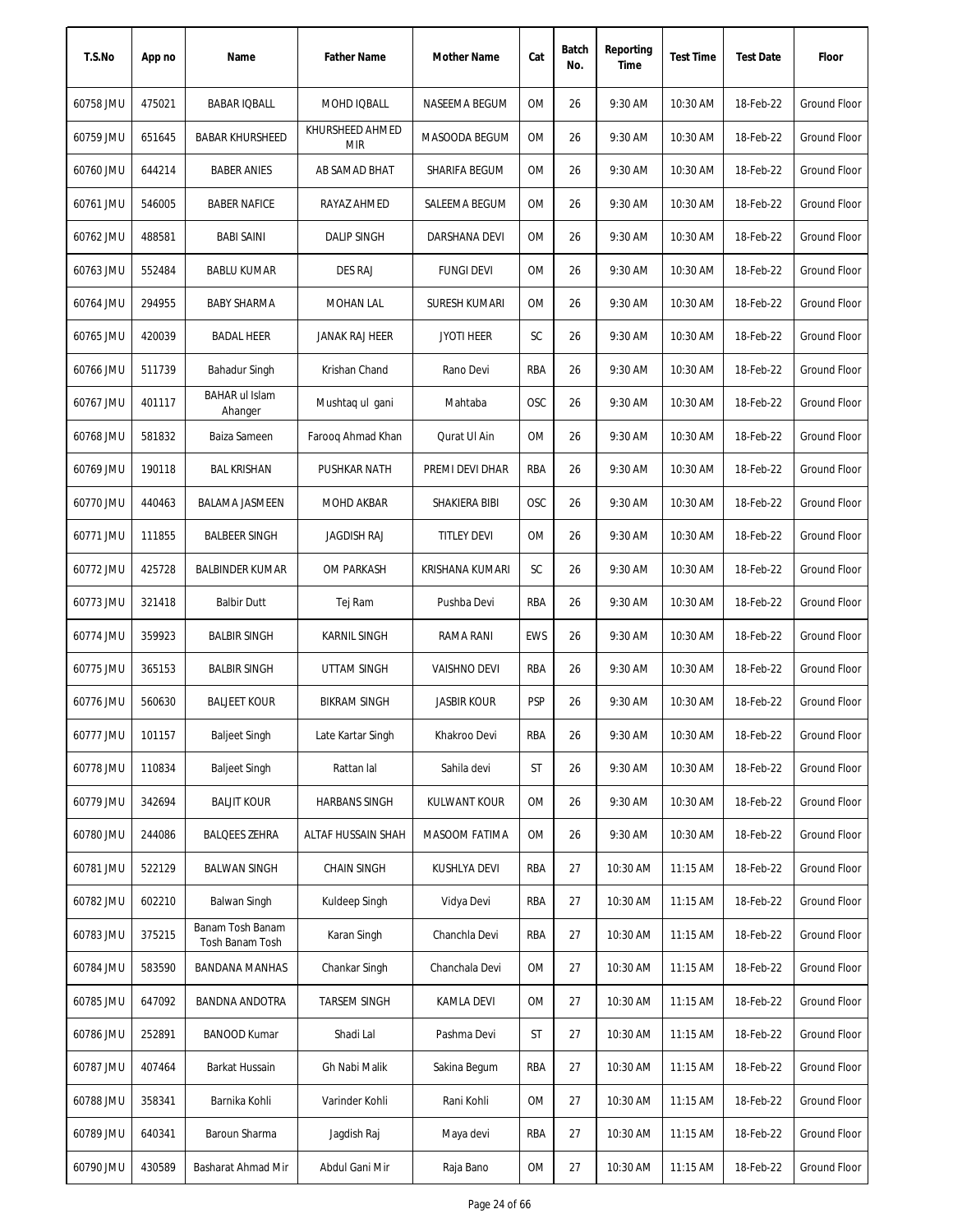| T.S.No    | App no | Name                                    | <b>Father Name</b>                    | Mother Name          | Cat        | Batch<br>No. | Reporting<br>Time | <b>Test Time</b> | <b>Test Date</b> | Floor               |
|-----------|--------|-----------------------------------------|---------------------------------------|----------------------|------------|--------------|-------------------|------------------|------------------|---------------------|
| 60791 JMU | 621503 | <b>BASHARAT AHMED</b>                   | ABDUL QUYOOM                          | ZARINA BEGUM         | <b>OM</b>  | 27           | 10:30 AM          | 11:15 AM         | 18-Feb-22        | Ground Floor        |
| 60792 JMU | 545734 | <b>BASHARAT AHMED</b><br><b>SHAHEEN</b> | <b>GHULAM QADIR</b>                   | <b>HANIFA BI</b>     | ST         | 27           | 10:30 AM          | 11:15 AM         | 18-Feb-22        | Ground Floor        |
| 60793 JMU | 233231 | Basharat Ashraf                         | Mohammad Ashraf<br>Bhat               | Ameena Bano          | 0M         | 27           | 10:30 AM          | 11:15 AM         | 18-Feb-22        | Ground Floor        |
| 60794 JMU | 250419 | Basharat Ayaz                           | Gh Mohd Ganai                         | Sajada Bano          | 0M         | 27           | 10:30 AM          | 11:15 AM         | 18-Feb-22        | Ground Floor        |
| 60795 JMU | 406019 | Basharat Hussain                        | Lal Hussain                           | Khurshed Begum       | <b>ST</b>  | 27           | 10:30 AM          | 11:15 AM         | 18-Feb-22        | Ground Floor        |
| 60796 JMU | 248290 | Basharat Hussain                        | <b>NAZIR HUSSAIN</b>                  | SAKINA BI            | <b>PSP</b> | 27           | 10:30 AM          | 11:15 AM         | 18-Feb-22        | Ground Floor        |
| 60797 JMU | 507746 | Basharat Shafi Saraf                    | Mohmad Shafi Saraf                    | Rafiqa Begum         | 0M         | 27           | 10:30 AM          | $11:15$ AM       | 18-Feb-22        | Ground Floor        |
| 60798 JMU | 255899 | <b>BASHARAT SULTAN</b>                  | MOHMMAD SULTAN<br><b>BHAT</b>         | SHAHZADA SULTAN      | <b>OM</b>  | 27           | 10:30 AM          | 11:15 AM         | 18-Feb-22        | Ground Floor        |
| 60799 JMU | 429856 | <b>Bashed Gulzar Wani</b>               | <b>GULAM MOHD WANI</b>                | SAFIRA AKHTER        | <b>OM</b>  | 27           | 10:30 AM          | 11:15 AM         | 18-Feb-22        | <b>Ground Floor</b> |
| 60800 JMU | 607881 | Bashir Ahmad                            | Ab Majid Shah                         | Hajra Begum          | <b>RBA</b> | 27           | 10:30 AM          | 11:15 AM         | 18-Feb-22        | <b>Ground Floor</b> |
| 60801 JMU | 261363 | BASHIR AHMAD BABA                       | KHAZIR MOHD BABA                      | <b>TAJA BANO</b>     | <b>OM</b>  | 27           | 10:30 AM          | $11:15$ AM       | 18-Feb-22        | <b>Ground Floor</b> |
| 60802 JMU | 559328 | Bashir Ahmad Dar                        | ALI MOHAMMAD DAR                      | SARVA BEGUM          | RBA        | 27           | 10:30 AM          | 11:15 AM         | 18-Feb-22        | Ground Floor        |
| 60803 JMU | 498284 | <b>BASHIR AHMAD</b><br><b>RATHER</b>    | <b>GHULAM HASSAN</b><br>RATHER        | KHALIDA BEGUM        | <b>RBA</b> | 27           | 10:30 AM          | 11:15 AM         | 18-Feb-22        | Ground Floor        |
| 60804 JMU | 606160 | Bashir Ahmad Thokar                     | Gh hussain thokar                     | Maryama              | 0M         | 27           | 10:30 AM          | 11:15 AM         | 18-Feb-22        | Ground Floor        |
| 60805 JMU | 555758 | <b>Bashir Ahmed Bhatt</b>               | Abdul Salam Bhat                      | Nabla Salam          | <b>OM</b>  | 27           | 10:30 AM          | 11:15 AM         | 18-Feb-22        | <b>Ground Floor</b> |
| 60806 JMU | 526473 | Bashrat Khan                            | Mohd Bashir                           | Makhan Bi            | <b>PSP</b> | 27           | 10:30 AM          | 11:15 AM         | 18-Feb-22        | Ground Floor        |
| 60807 JMU | 518865 | <b>BASIT ALI</b>                        | CH SHAMIM AHMED                       | SHAMIM AKHTER        | ST         | 27           | 10:30 AM          | 11:15 AM         | 18-Feb-22        | <b>Ground Floor</b> |
| 60808 JMU | 183084 | <b>BASIT FIRDOUS</b>                    | <b>FIRDOUS AHMAD</b><br><b>BICHOO</b> | <b>MISRA</b>         | <b>OM</b>  | 27           | 10:30 AM          | 11:15 AM         | 18-Feb-22        | Ground Floor        |
| 60809 JMU | 235011 | <b>BASIT MUBASHIR</b>                   | GHULAM MOHAMMED<br><b>GUJRI</b>       | <b>RAFIQA</b>        | OSC        | 27           | 10:30 AM          | 11:15 AM         | 18-Feb-22        | Ground Floor        |
| 60810 JMU | 286268 | <b>BATOOLA SHAHEEN</b>                  | ABDUL HAMID RATHER                    | SHAHEENA AKHTER      | 0M         | 27           | 10:30 AM          | $11:15$ AM       | 18-Feb-22        | Ground Floor        |
| 60811 JMU | 250769 | <b>BAZALA KOUSAR</b>                    | KOUSAR MUSHTAQ<br><b>HUSSAIN</b>      | SHAMIM AKHTER        | <b>PSP</b> | 28           | $11:15$ AM        | 12:00 Noon       | 18-Feb-22        | Ground Floor        |
| 60812 JMU | 189678 | <b>BEENISH ZUBAIR</b><br>SOHERWARDY     | ZUBAIR AHMED<br>SOHERWARDY            | MAHJABEENA<br>AKHTER | 0M         | 28           | $11:15$ AM        | 12:00 Noon       | 18-Feb-22        | Ground Floor        |
| 60813 JMU | 411728 | <b>BEER SINGH</b>                       | Kartar Nath                           | Darshna Devi         | SC         | 28           | $11:15$ AM        | 12:00 Noon       | 18-Feb-22        | Ground Floor        |
| 60814 JMU | 444011 | <b>Beldive Singh</b>                    | Jai Krishan                           | Vidia Devi           | RBA        | 28           | $11:15$ AM        | 12:00 Noon       | 18-Feb-22        | <b>Ground Floor</b> |
| 60815 JMU | 195411 | <b>BENAZIR AKHTER</b>                   | <b>BASHIR AHMAD MIR</b>               | ZAMROODA AKTHER      | <b>OM</b>  | 28           | $11:15$ AM        | 12:00 Noon       | 18-Feb-22        | <b>Ground Floor</b> |
| 60816 JMU | 260771 | Benish Yousuf Bhat                      | MOHAMMAD YOUSF<br>BHAT                | MUMTAZA BEGUM        | 0M         | 28           | 11:15 AM          | 12:00 Noon       | 18-Feb-22        | Ground Floor        |
| 60817 JMU | 581172 | Bhajan Singh                            | Om Parkash                            | Thuba Devi           | RBA        | 28           | 11:15 AM          | 12:00 Noon       | 18-Feb-22        | Ground Floor        |
| 60818 JMU | 207112 | <b>BHANU PARIHAR</b>                    | RAVINDER KUMAR<br>PARIHAR             | NEENA PARIHAR        | <b>EWS</b> | 28           | 11:15 AM          | 12:00 Noon       | 18-Feb-22        | Ground Floor        |
| 60819 JMU | 181537 | <b>BHANU PRATAP SINGH</b>               | ANGREZ SINGH                          | KANTA DEVI           | 0M         | 28           | 11:15 AM          | 12:00 Noon       | 18-Feb-22        | Ground Floor        |
| 60820 JMU | 544494 | <b>BHARAT BHUSHAN</b>                   | <b>BACHAN RAM</b>                     | SANTOSH KUMARI       | SC         | 28           | 11:15 AM          | 12:00 Noon       | 18-Feb-22        | Ground Floor        |
| 60821 JMU | 578906 | <b>BHARAT BHUSHAN</b><br>SHARMA         | RAMESH CHANDER<br>SHARMA              | SURESHTA DEVI        | 0M         | 28           | 11:15 AM          | 12:00 Noon       | 18-Feb-22        | <b>Ground Floor</b> |
| 60822 JMU | 521983 | Bharat Bushan                           | Chander Mani                          | Sharda Devi          | OM         | 28           | 11:15 AM          | 12:00 Noon       | 18-Feb-22        | Ground Floor        |
| 60823 JMU | 630789 | BHARAT BUSHAN                           | TIRATH RAM                            | KUNTAL DEVI          | ALC/I<br>В | 28           | 11:15 AM          | 12:00 Noon       | 18-Feb-22        | Ground Floor        |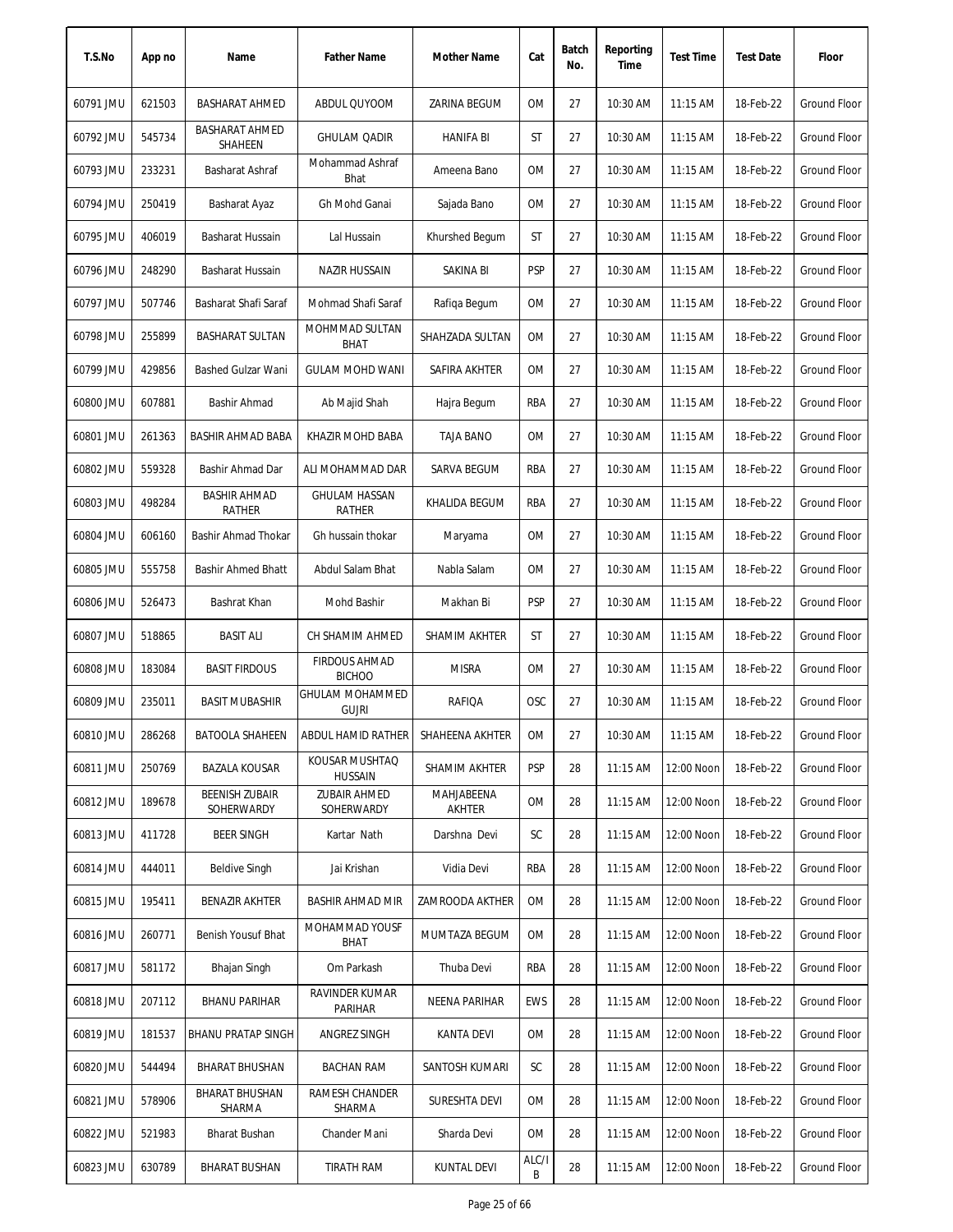| T.S.No    | App no | Name                         | <b>Father Name</b>               | Mother Name        | Cat        | Batch<br>No. | Reporting<br>Time | <b>Test Time</b> | <b>Test Date</b> | Floor               |
|-----------|--------|------------------------------|----------------------------------|--------------------|------------|--------------|-------------------|------------------|------------------|---------------------|
| 60824 JMU | 585964 | bharat singh                 | puran singh                      | narata devi        | RBA        | 28           | $11:15$ AM        | 12:00 Noon       | 18-Feb-22        | Ground Floor        |
| 60825 JMU | 373582 | Bharti Angural               | Madan Lal Angural                | Santosh Angural    | SC         | 28           | $11:15$ AM        | 12:00 Noon       | 18-Feb-22        | Ground Floor        |
| 60826 JMU | 507401 | <b>BHARTI KOUL</b>           | SHADI LAL KOUL                   | SARLA KOUL         | 0M         | 28           | $11:15$ AM        | 12:00 Noon       | 18-Feb-22        | Ground Floor        |
| 60827 JMU | 356903 | <b>BHARTI SHARMA</b>         | RAMESH CHANDER<br>SHARMA         | CHANCHALA DEVI     | RBA        | 28           | 11:15 AM          | 12:00 Noon       | 18-Feb-22        | Ground Floor        |
| 60828 JMU | 377638 | BHAVANA KHAJURIA             | <b>VIJAY KUMAR</b>               | <b>SUNITA DEVI</b> | <b>EWS</b> | 28           | 11:15 AM          | 12:00 Noon       | 18-Feb-22        | Ground Floor        |
| 60829 JMU | 429212 | <b>BHAVNEET KUMAR</b>        | <b>JUGAL KISHORE</b>             | SHAMA KUMARI       | 0M         | 28           | 11:15 AM          | 12:00 Noon       | 18-Feb-22        | Ground Floor        |
| 60830 JMU | 421719 | BHAWANA SINGH                | ASHOK SINGH                      | BANDANA KUMARI     | 0M         | 28           | 11:15 AM          | 12:00 Noon       | 18-Feb-22        | <b>Ground Floor</b> |
| 60831 JMU | 627722 | <b>BHAWNA RAJPUT</b>         | Bishan Singh                     | Vaishno Devi       | <b>OM</b>  | 28           | 11:15 AM          | 12:00 Noon       | 18-Feb-22        | <b>Ground Floor</b> |
| 60832 JMU | 435613 | BHUNESHWARI<br><b>THAKUR</b> | <b>SHIV CHARAN</b>               | KIRNA DEVI         | <b>OM</b>  | 28           | 11:15 AM          | 12:00 Noon       | 18-Feb-22        | <b>Ground Floor</b> |
| 60833 JMU | 343304 | Biki Kumar                   | Bansi lal                        | Kamla Devi         | SC         | 28           | 11:15 AM          | 12:00 Noon       | 18-Feb-22        | <b>Ground Floor</b> |
| 60834 JMU | 574912 | Bilal Ahmad Aiwan            | Gh Jeelani Aiwan                 | Makhna Jan         | ST         | 28           | 11:15 AM          | 12:00 Noon       | 18-Feb-22        | Ground Floor        |
| 60835 JMU | 641096 | <b>BILAL Ahmad Bhat</b>      | Ab Rashid Bhat                   | Jana Bagum         | RBA        | 28           | 11:15 AM          | 12:00 Noon       | 18-Feb-22        | Ground Floor        |
| 60836 JMU | 198968 | <b>Bilal Ahmad Bhat</b>      | <b>GH MOHD BHAT</b>              | ZAREEFA BANOO      | <b>OM</b>  | 28           | 11:15 AM          | 12:00 Noon       | 18-Feb-22        | Ground Floor        |
| 60837 JMU | 642719 | <b>BILAL AHMAD BHAT</b>      | <b>GHULAM AHMAD BHAT</b>         | <b>TAJA BEGUM</b>  | <b>RBA</b> | 28           | 11:15 AM          | 12:00 Noon       | 18-Feb-22        | Ground Floor        |
| 60838 JMU | 428397 | <b>BILAL AHMAD BHAT</b>      | Ghulam Mohammad<br>Bhat          | Fatima banoo       | 0M         | 28           | 11:15 AM          | 12:00 Noon       | 18-Feb-22        | Ground Floor        |
| 60839 JMU | 200807 | BILAL AHMAD DAR              | AB QAYOOM DAR                    | ARSHEEDA           | 0M         | 28           | $11:15$ AM        | 12:00 Noon       | 18-Feb-22        | <b>Ground Floor</b> |
| 60840 JMU | 128090 | Bilal Ahmad Dar              | Ab Rashid Dar                    | Haseena Begum      | RBA        | 28           | 11:15 AM          | 12:00 Noon       | 18-Feb-22        | <b>Ground Floor</b> |
| 60841 JMU | 446269 | BILAL AHMAD DAR              | GH MOHD DAR                      | NASEEMA BANOO      | RBA        | 29           | 12:00 Noon        | 1:00 PM          | 18-Feb-22        | Ground Floor        |
| 60842 JMU | 395820 | BILAL AHMAD KHAN             | ABDUL RASHID KHAN                | HAFEEZA BANOO      | <b>OM</b>  | 29           | 12:00 Noon        | 1:00 PM          | 18-Feb-22        | Ground Floor        |
| 60843 JMU | 260136 | Bilal ahmad kutty            | MUBARIK AHMAD<br><b>KUTTY</b>    | feeroza            | 0M         | 29           | 12:00 Noon        | 1:00 PM          | 18-Feb-22        | Ground Floor        |
| 60844 JMU | 643215 | <b>Bilal Ahmad Lone</b>      | Gulam Ahmad Lone                 | Misra bano         | 0M         | 29           | 12:00 Noon        | 1:00 PM          | 18-Feb-22        | Ground Floor        |
| 60845 JMU | 592274 | <b>BILAL AHMAD LONE</b>      | MOHD ASHRAF LONE                 | SYEDA BEGUM        | 0M         | 29           | 12:00 Noon        | 1:00 PM          | 18-Feb-22        | Ground Floor        |
| 60846 JMU | 586730 | <b>Bilal Ahmad Magray</b>    | Gh Hassan Magray                 | Azi Banoo          | 0M         | 29           | 12:00 Noon        | 1:00 PM          | 18-Feb-22        | Ground Floor        |
| 60847 JMU | 180062 | BILAL AHMAD MALLA            | ABDUL RASHEED<br>MALLA           | <b>TAJA BANOO</b>  | 0M         | 29           | 12:00 Noon        | 1:00 PM          | 18-Feb-22        | <b>Ground Floor</b> |
| 60848 JMU | 275925 | <b>BILAL AHMAD MIR</b>       | GH MOHAMMAD MIR                  | NOORA BEGUM        | 0M         | 29           | 12:00 Noon        | 1:00 PM          | 18-Feb-22        | Ground Floor        |
| 60849 JMU | 158179 | BILAL AHMAD SHAH             | MOHD ABDULLAH<br><b>SHAH</b>     | MISRA BEGUM        | 0M         | 29           | 12:00 Noon        | 1:00 PM          | 18-Feb-22        | Ground Floor        |
| 60850 JMU | 204382 | BILAL AHMAD SHIEKH           | MOHAMMAD SUBHAN<br><b>SHIEKH</b> | <b>FATIMA ALI</b>  | OM         | 29           | 12:00 Noon        | 1:00 PM          | 18-Feb-22        | Ground Floor        |
| 60851 JMU | 629710 | <b>Bilal Ahmad Shuloo</b>    | Mehraj ud din shuloo             | Jameela            | 0M         | 29           | 12:00 Noon        | 1:00 PM          | 18-Feb-22        | Ground Floor        |
| 60852 JMU | 549394 | BILAL AHMAD TALI             | <b>GH HASSAN TALI</b>            | KHALIDA BEGUM      | <b>OSC</b> | 29           | 12:00 Noon        | 1:00 PM          | 18-Feb-22        | Ground Floor        |
| 60853 JMU | 290497 | BILAL AHMAD THOKER           | GH MOHI UD DIN<br><b>THOKER</b>  | SHAMEEMA           | 0M         | 29           | 12:00 Noon        | 1:00 PM          | 18-Feb-22        | Ground Floor        |
| 60854 JMU | 117530 | Bilal Ahmad Wani             | Ab Majeed Wani                   | Taja Banoo         | 0M         | 29           | 12:00 Noon        | 1:00 PM          | 18-Feb-22        | Ground Floor        |
| 60855 JMU | 643612 | <b>BILAL AZIZ</b>            | ABDUL AZIZ RATHER                | ASHA BANO          | RBA        | 29           | 12:00 Noon        | 1:00 PM          | 18-Feb-22        | Ground Floor        |
| 60856 JMU | 324954 | <b>BILAL SIDIQEE</b>         | MOHMAD SIDIQ MALIK               | RAJA BEGUM         | 0M         | 29           | 12:00 Noon        | 1:00 PM          | 18-Feb-22        | Ground Floor        |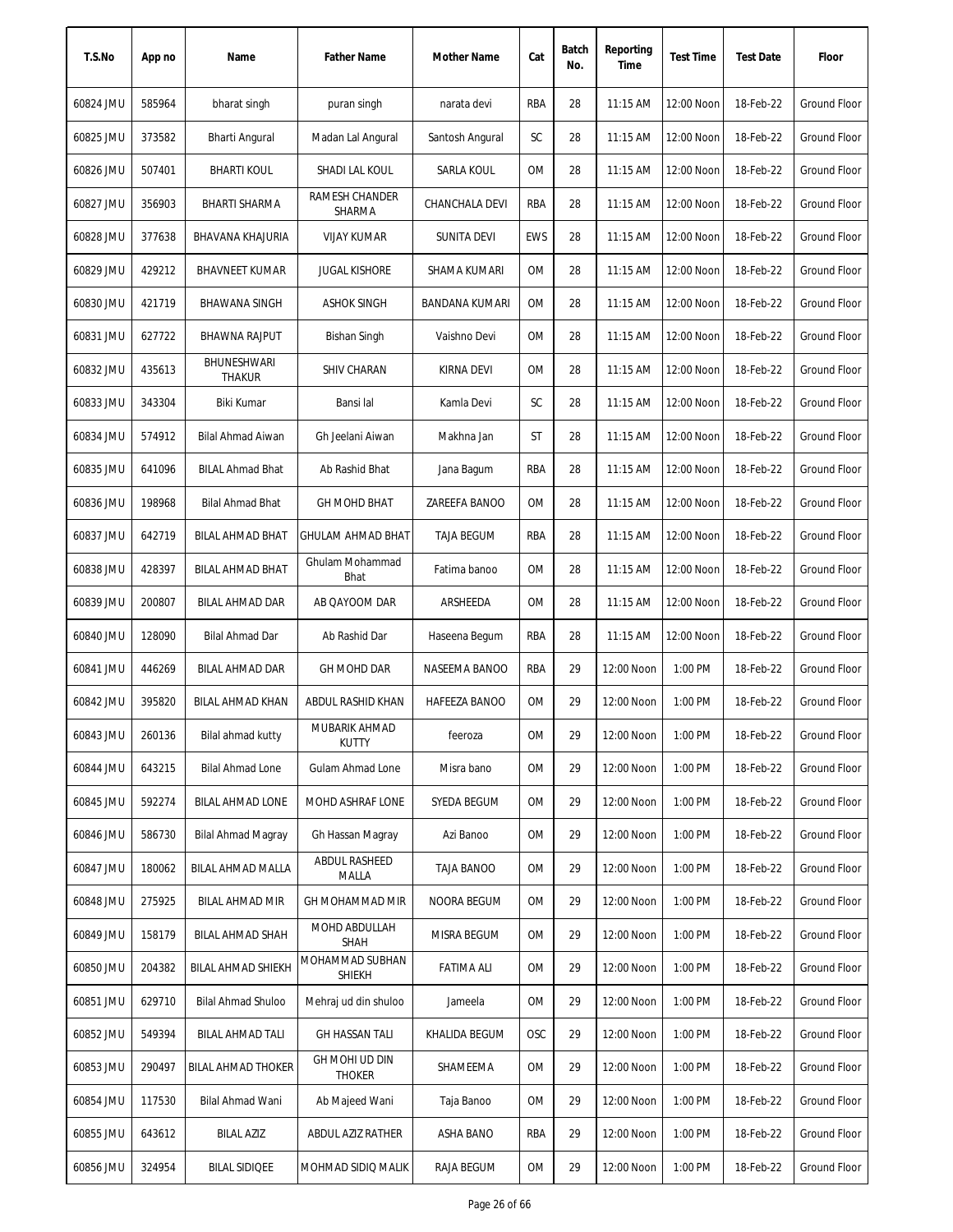| T.S.No    | App no | Name                                  | <b>Father Name</b>              | Mother Name                     | Cat        | Batch<br>No. | Reporting<br>Time | <b>Test Time</b> | <b>Test Date</b> | Floor               |
|-----------|--------|---------------------------------------|---------------------------------|---------------------------------|------------|--------------|-------------------|------------------|------------------|---------------------|
| 60857 JMU | 632853 | <b>Bilkees Ara</b>                    | Gh Ahmad Lone                   | Haleema Banoo                   | 0M         | 29           | 12:00 Noon        | 1:00 PM          | 18-Feb-22        | Ground Floor        |
| 60858 JMU | 420476 | Bindu Japotra                         | Dhani ram                       | Vishno devi                     | ST         | 29           | 12:00 Noon        | 1:00 PM          | 18-Feb-22        | Ground Floor        |
| 60859 JMU | 503191 | <b>BIPAN SINGH</b>                    | KRISHAN CHAND                   | KUSHALYA DEVI                   | RBA        | 29           | 12:00 Noon        | 1:00 PM          | 18-Feb-22        | Ground Floor        |
| 60860 JMU | 463112 | <b>Bisma Bilal</b>                    | <b>Bilal Ahmad</b>              | Nusrat                          | <b>OM</b>  | 29           | 12:00 Noon        | 1:00 PM          | 18-Feb-22        | Ground Floor        |
| 60861 JMU | 224471 | <b>BISMA FAYAZ</b>                    | FAYAZ AHMAD KHAN                | SURAYA JABEEN                   | 0M         | 29           | 12:00 Noon        | 1:00 PM          | 18-Feb-22        | <b>Ground Floor</b> |
| 60862 JMU | 439489 | <b>BISMA GULZAR</b>                   | <b>GULAM MOHAMMAD</b>           | HASEENA                         | 0M         | 29           | 12:00 Noon        | 1:00 PM          | 18-Feb-22        | <b>Ground Floor</b> |
| 60863 JMU | 574247 | Bisma Khurshid                        | Khurshid Ahmed Shora            | Tasleema                        | 0M         | 29           | 12:00 Noon        | 1:00 PM          | 18-Feb-22        | <b>Ground Floor</b> |
| 60864 JMU | 487471 | <b>BISMA LATEEF</b>                   | LATEEF AHMAD SHEIKH             | <b>HAJRA BANO</b>               | <b>OM</b>  | 29           | 12:00 Noon        | 1:00 PM          | 18-Feb-22        | <b>Ground Floor</b> |
| 60865 JMU | 617309 | <b>BISMA MANZOOR</b><br>KHAN          | MANZOOR AHMAD<br><b>KHAN</b>    | FAREENA                         | 0M         | 29           | 12:00 Noon        | 1:00 PM          | 18-Feb-22        | <b>Ground Floor</b> |
| 60866 JMU | 435472 | <b>BISMA SHAFI</b>                    | MOHAMMAD SHAFI<br><b>DARZI</b>  | <b>MEHMOODA</b>                 | 0M         | 29           | 12:00 Noon        | 1:00 PM          | 18-Feb-22        | <b>Ground Floor</b> |
| 60867 JMU | 525165 | <b>BISMA ZAHOOR</b><br><b>BAGDADI</b> | ZAHOOR AHMAD<br><b>BAGDADI</b>  | ZUBEEDA BAGDADI                 | 0M         | 29           | 12:00 Noon        | 1:00 PM          | 18-Feb-22        | Ground Floor        |
| 60868 JMU | 611866 | Bismah Yaqoob Dar                     | Mohammad Yaqoob                 | Shameema Bano                   | 0M         | 29           | 12:00 Noon        | 1:00 PM          | 18-Feb-22        | <b>Ground Floor</b> |
| 60869 JMU | 578439 | <b>BISMIT KOUR</b>                    | <b>HARBANS SINGH</b>            | <b>DALJIT KOUR</b>              | <b>OM</b>  | 29           | 12:00 Noon        | 1:00 PM          | 18-Feb-22        | <b>Ground Floor</b> |
| 60870 JMU | 570968 | <b>BOBINDER SINGH</b>                 | <b>KASHMIR SINGH</b>            | <b>KAMLESH DEVI</b>             | 0M         | 29           | 12:00 Noon        | 1:00 PM          | 18-Feb-22        | Ground Floor        |
| 60871 JMU | 329807 | <b>BRAHAM KUMAR</b>                   | <b>LEKH RAJ</b>                 | PRINGLA DEVI                    | ST         | 30           | $1:15$ PM         | 2:00 PM          | 18-Feb-22        | <b>Ground Floor</b> |
| 60872 JMU | 173259 | Bumra Devi                            | Prem singh shan                 | Bimla devi                      | RBA        | 30           | $1:15$ PM         | 2:00 PM          | 18-Feb-22        | Ground Floor        |
| 60873 JMU | 317186 | <b>BURHAN IQBAL</b><br><b>PUSHOO</b>  | MOHAMMAD IQBAL<br><b>PUSHOO</b> | HASSINA AKHTER<br><b>PUSHOO</b> | <b>OM</b>  | 30           | 1:15 PM           | 2:00 PM          | 18-Feb-22        | <b>Ground Floor</b> |
| 60874 JMU | 144856 | <b>BURHAN MIR</b>                     | <b>GHULAM NABI MIR</b>          | <b>HAJIRA</b>                   | 0M         | 30           | 1:15 PM           | 2:00 PM          | 18-Feb-22        | Ground Floor        |
| 60875 JMU | 219776 | Burhan Nabi                           | Ghulam Nabi Bhat                | Zubaida Akhtar                  | 0M         | 30           | 1:15 PM           | 2:00 PM          | 18-Feb-22        | Ground Floor        |
| 60876 JMU | 377004 | Bushra Bashir                         | Bashir Ahmad Bhat               | Raashida Bagum                  | 0M         | 30           | 1:15 PM           | 2:00 PM          | 18-Feb-22        | Ground Floor        |
| 60877 JMU | 648996 | <b>BUSHRA KOUSAR</b>                  | MOHD RAMZAN<br><b>SHEIKH</b>    | ZAINAB BEGUM                    | RBA        | 30           | 1:15 PM           | 2:00 PM          | 18-Feb-22        | Ground Floor        |
| 60878 JMU | 170483 | CH AHMED NAWAZ                        | ABDUL GHANI                     | SHAKEENA BI                     | ST         | 30           | 1:15 PM           | 2:00 PM          | 18-Feb-22        | <b>Ground Floor</b> |
| 60879 JMU | 307258 | CH FAZAL UL REHMAN                    | mohd nasrullah                  | shamim akhter                   | SC         | 30           | 1:15 PM           | 2:00 PM          | 18-Feb-22        | Ground Floor        |
| 60880 JMU | 595789 | CHAGGAR SINGH                         | <b>KAMAL SINGH</b>              | KISHO DEVI                      | <b>RBA</b> | 30           | 1:15 PM           | 2:00 PM          | 18-Feb-22        | Ground Floor        |
| 60881 JMU | 292493 | Chahat Bakshi                         | Rajesh Bakshi                   | Manju Bakshi                    | 0M         | 30           | 1:15 PM           | 2:00 PM          | 18-Feb-22        | Ground Floor        |
| 60882 JMU | 456941 | CHAHAT BALI                           | NAROTAM LAL BALI                | <b>SUDHA BALI</b>               | 0M         | 30           | $1:15$ PM         | 2:00 PM          | 18-Feb-22        | Ground Floor        |
| 60883 JMU | 144043 | Chain Singh                           | Bodh Raj                        | Naina Devi                      | RBA        | 30           | 1:15 PM           | 2:00 PM          | 18-Feb-22        | Ground Floor        |
| 60884 JMU | 595256 | Chain Singh                           | Sobha Ram                       | Santvi Devi                     | RBA        | 30           | 1:15 PM           | 2:00 PM          | 18-Feb-22        | Ground Floor        |
| 60885 JMU | 642794 | Chakshu Gupta                         | Yash Paul Gupta                 | Meenakshi Gupta                 | 0M         | 30           | 1:15 PM           | 2:00 PM          | 18-Feb-22        | Ground Floor        |
| 60886 JMU | 641530 | Chaman lal                            | <b>BHUSHAN KUMAR</b>            | KIRNA DEVI                      | RBA        | 30           | 1:15 PM           | 2:00 PM          | 18-Feb-22        | <b>Ground Floor</b> |
| 60887 JMU | 441708 | Chanchalla Devi                       | Om Parkash                      | Surpi Devi                      | RBA        | 30           | 1:15 PM           | 2:00 PM          | 18-Feb-22        | <b>Ground Floor</b> |
| 60888 JMU | 225303 | CHANDAN SINGH                         | SHAM SINGH                      | SHARDA DEVI                     | RBA        | 30           | 1:15 PM           | 2:00 PM          | 18-Feb-22        | Ground Floor        |
| 60889 JMU | 164525 | Chander Kant                          | Prahlad Bhagat                  | Usha Devi                       | RBA        | 30           | 1:15 PM           | 2:00 PM          | 18-Feb-22        | Ground Floor        |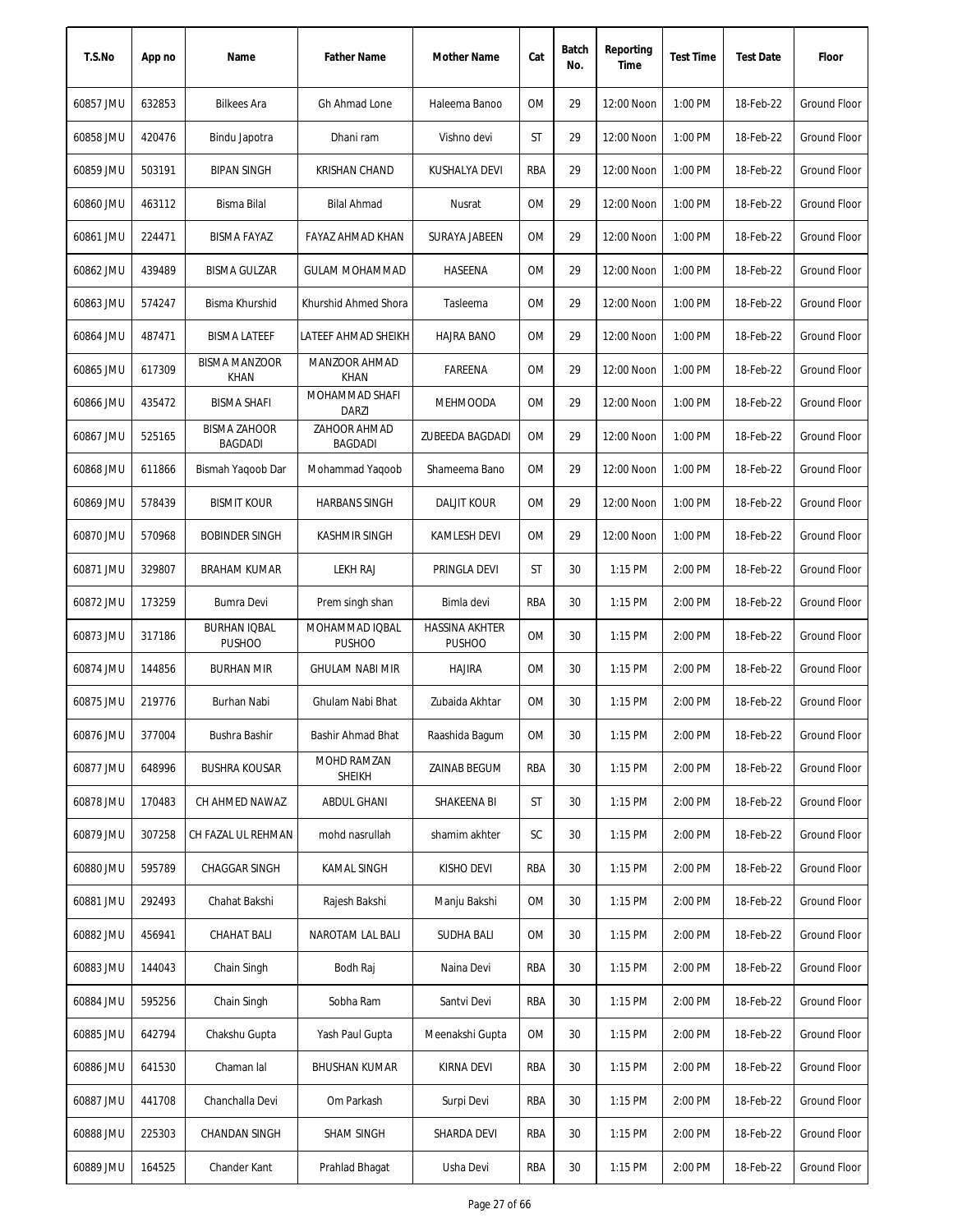| T.S.No    | App no | Name                      | <b>Father Name</b>       | <b>Mother Name</b>  | Cat                      | Batch<br>No. | Reporting<br>Time | <b>Test Time</b> | <b>Test Date</b> | Floor               |
|-----------|--------|---------------------------|--------------------------|---------------------|--------------------------|--------------|-------------------|------------------|------------------|---------------------|
| 60890 JMU | 372927 | Chander Kant Shan         | Om Rattan Shan           | Lalita Devi Shan    | 0M                       | 30           | 1:15 PM           | 2:00 PM          | 18-Feb-22        | <b>Ground Floor</b> |
| 60891 JMU | 151660 | Chander Mouli Sharma      | Hans Raj Shastri         | Krishna Devi        | 0M                       | 30           | 1:15 PM           | 2:00 PM          | 18-Feb-22        | <b>Ground Floor</b> |
| 60892 JMU | 308807 | CHANDER PARKASH<br>SHARMA | JAGAN NATH SHARMA        | SUDESH KUMARI       | 0M                       | 30           | $1:15$ PM         | 2:00 PM          | 18-Feb-22        | Ground Floor        |
| 60893 JMU | 221281 | <b>CHANDER SINGH</b>      | ROSHAN LAL               | RITA DEVI           | Priysic<br>ally<br>بالمط | 30           | $1:15$ PM         | 2:00 PM          | 18-Feb-22        | <b>Ground Floor</b> |
| 60894 JMU | 293666 | CHANDNI SHARMA            | Babu Ram                 | Prem Lata           | ΟM                       | 30           | 1:15 PM           | 2:00 PM          | 18-Feb-22        | <b>Ground Floor</b> |
| 60895 JMU | 547058 | Charanjeet Singh          | Tilak Raj                | Sumitri Devi        | SC                       | 30           | 1:15 PM           | 2:00 PM          | 18-Feb-22        | <b>Ground Floor</b> |
| 60896 JMU | 605200 | chetan raina              | Mohinder Jeet Raina      | Indu bala           | ОM                       | 30           | 1:15 PM           | 2:00 PM          | 18-Feb-22        | Ground Floor        |
| 60897 JMU | 135391 | CHETAN SHARMA             | RASHPAL SHARMA           | RAJNI SHARMA        | OM                       | 30           | 1:15 PM           | 2:00 PM          | 18-Feb-22        | <b>Ground Floor</b> |
| 60898 JMU | 387320 | CHHANKAR CHAND            | AMAR CHAND               | SOMA DEVI           | SC                       | 30           | $1:15$ PM         | 2:00 PM          | 18-Feb-22        | <b>Ground Floor</b> |
| 60899 JMU | 450088 | CHITRA RAKHA              | PT AUTAR KRISHAN         | <b>DEEPA DEVI</b>   | <b>OM</b>                | 30           | 1:15 PM           | 2:00 PM          | 18-Feb-22        | <b>Ground Floor</b> |
| 60900 JMU | 331206 | chittesh tiku             | Praveen tikoo            | Shashi kiran tikoo  | <b>OM</b>                | 30           | 1:15 PM           | 2:00 PM          | 18-Feb-22        | <b>Ground Floor</b> |
| 60901 JMU | 636520 | Choudhary Mohd Asif       | Mohd                     | Mushtag             | ST                       | 31           | 2:00 PM           | 3:00 PM          | 18-Feb-22        | Ground Floor        |
| 60902 JMU | 303526 | DAANISH MAKHNOTRA         | SUBASH MAKHNOTRA         | <b>MADHU LATA</b>   | <b>OM</b>                | 31           | 2:00 PM           | 3:00 PM          | 18-Feb-22        | <b>Ground Floor</b> |
| 60903 JMU | 392598 | DALEEP SINGH              | <b>BISHROOP</b>          | <b>ROMA DEVI</b>    | RBA                      | 31           | 2:00 PM           | 3:00 PM          | 18-Feb-22        | Ground Floor        |
| 60904 JMU | 105260 | Daljeet Kumar             | <b>GIRDHARI LAL</b>      | NIRMALA DEVI        | SC                       | 31           | 2:00 PM           | 3:00 PM          | 18-Feb-22        | <b>Ground Floor</b> |
| 60905 JMU | 212531 | DALLY SHARMA              | PRITHVI RAJ SHARMA       | DARSHANA SHARMA     | ОM                       | 31           | 2:00 PM           | 3:00 PM          | 18-Feb-22        | Ground Floor        |
| 60906 JMU | 136191 | DAMAN DEEP SINGH<br>SUDAN | NARINDER SINGH<br>SUDAN  | <b>JAGDISH KOUR</b> | <b>PSP</b>               | 31           | 2:00 PM           | 3:00 PM          | 18-Feb-22        | <b>Ground Floor</b> |
| 60907 JMU | 129024 | <b>DAMAN PREET KOUR</b>   | Surinder Singh           | Parvinder Kour      | <b>OM</b>                | 31           | 2:00 PM           | 3:00 PM          | 18-Feb-22        | <b>Ground Floor</b> |
| 60908 JMU | 273481 | <b>DANESH SINGH</b>       | RAJINDER SINGH           | LALITA DEVI         | RBA                      | 31           | 2:00 PM           | 3:00 PM          | 18-Feb-22        | <b>Ground Floor</b> |
| 60909 JMU | 249099 | DANISH AHAD               | AB AHAD KHOJA            | HAFEEZA BEGUM       | RBA                      | 31           | 2:00 PM           | 3:00 PM          | 18-Feb-22        | <b>Ground Floor</b> |
| 60910 JMU | 646564 | DANISH AYOUB PALA         | MOHD AYOUB PALA          | KULSOOMA BANOO      | 0M                       | 31           | 2:00 PM           | 3:00 PM          | 18-Feb-22        | Ground Floor        |
| 60911 JMU | 357670 | <b>DANISH BILAL</b>       | BILAL AHMAD WAZA         | <b>HANIFA BANO</b>  | 0M                       | 31           | 2:00 PM           | 3:00 PM          | 18-Feb-22        | Ground Floor        |
| 60912 JMU | 241585 | Danish Faroog             | Faroog Ahmad             | Shahzada            | ОM                       | 31           | 2:00 PM           | 3:00 PM          | 18-Feb-22        | Ground Floor        |
| 60913 JMU | 309518 | Danish Fayaz Mir          | Fayaz Ahmed Mir          | Maryama             | OM                       | 31           | 2:00 PM           | 3:00 PM          | 18-Feb-22        | Ground Floor        |
| 60914 JMU | 549139 | Danish Gulzar             | Gulzar Ahmad Shah        | Tahira Bano         | RBA                      | 31           | 2:00 PM           | 3:00 PM          | 18-Feb-22        | Ground Floor        |
| 60915 JMU | 551412 | Danish Gulzar Sofi        | Gulzar Ahmad Sofi        | Hafeeza Akhter      | ОM                       | 31           | 2:00 PM           | 3:00 PM          | 18-Feb-22        | Ground Floor        |
| 60916 JMU | 495068 | Danish Meiraj             | Meiraj Din Wani          | Parveena Akhter     | ОM                       | 31           | 2:00 PM           | 3:00 PM          | 18-Feb-22        | <b>Ground Floor</b> |
| 60917 JMU | 133521 | Danish Nabi Naikoo        | Ghulam Nabi Naikoo       | Shamima Bano        | ОM                       | 31           | 2:00 PM           | 3:00 PM          | 18-Feb-22        | <b>Ground Floor</b> |
| 60918 JMU | 614187 | Danish Nazir              | KHAWAJA NAZIR<br>AHMED   | AKBAR JAN           | RBA                      | 31           | 2:00 PM           | 3:00 PM          | 18-Feb-22        | Ground Floor        |
| 60919 JMU | 287874 | Danish Parvaiz            | Parvaiz Ahmad            | Magsooda            | ОM                       | 31           | 2:00 PM           | 3:00 PM          | 18-Feb-22        | Ground Floor        |
| 60920 JMU | 301742 | danish rafeeq             | Kh. Mohd Rafeeq          | Rifat Ara           | 0M                       | 31           | 2:00 PM           | 3:00 PM          | 18-Feb-22        | Ground Floor        |
| 60921 JMU | 602032 | DANISH TANTRAY            | ABDUL QAYOOM             | SHAHEEN AKHTER      | ОM                       | 31           | 2:00 PM           | 3:00 PM          | 18-Feb-22        | Ground Floor        |
| 60922 JMU | 305746 | DANIYA SHOWKAT            | <b>SHOWKAT AHMAD DAR</b> | ZAMROODA DAR        | OM                       | 31           | 2:00 PM           | 3:00 PM          | 18-Feb-22        | Ground Floor        |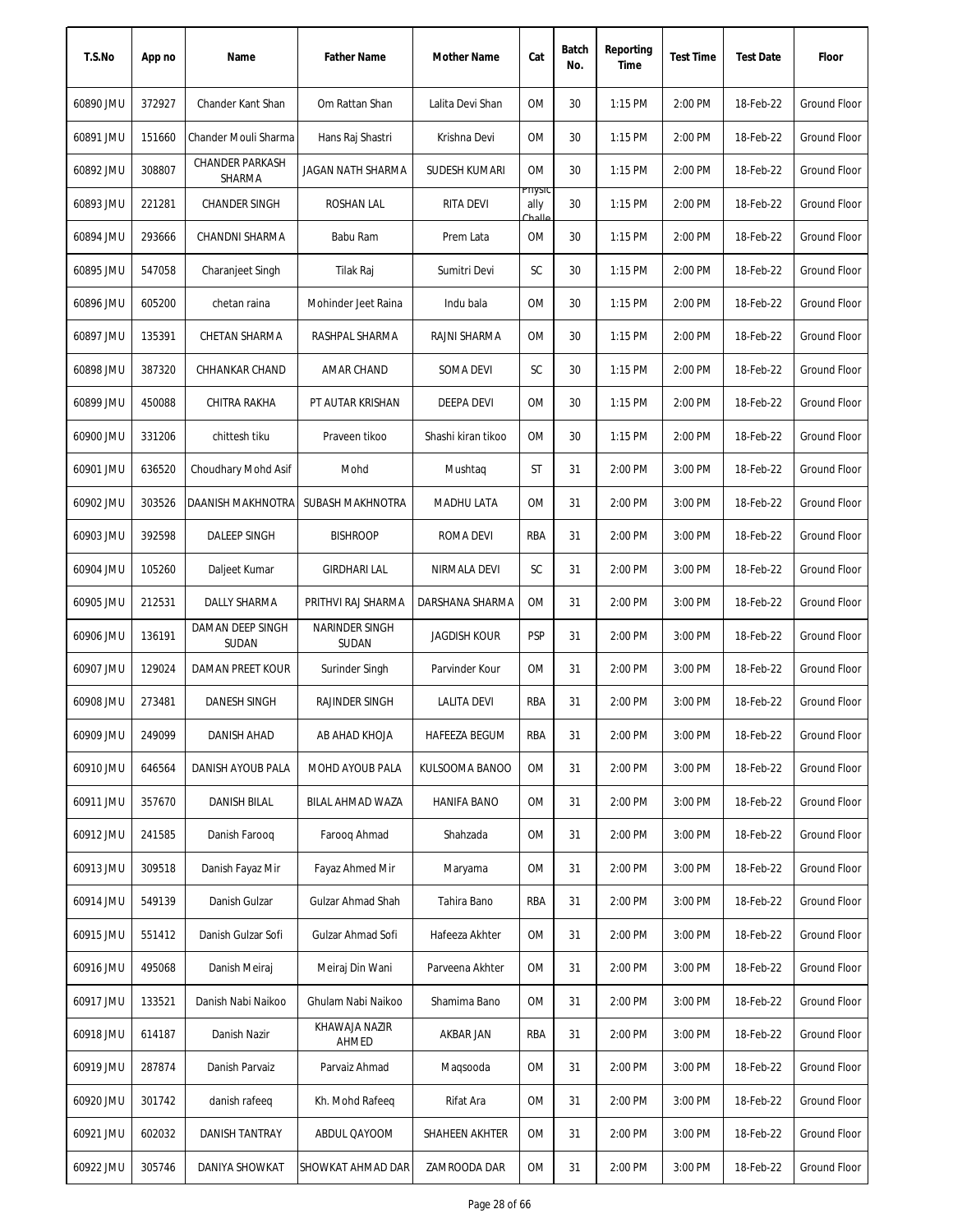| T.S.No    | App no | Name                             | <b>Father Name</b>             | Mother Name         | Cat        | Batch<br>No. | Reporting<br>Time | <b>Test Time</b> | <b>Test Date</b> | Floor               |
|-----------|--------|----------------------------------|--------------------------------|---------------------|------------|--------------|-------------------|------------------|------------------|---------------------|
| 60923 JMU | 424188 | DAR BILAL AHMAD                  | Dar Mohmad Ashraf              | Fareeda Begum       | RBA        | 31           | 2:00 PM           | 3:00 PM          | 18-Feb-22        | Ground Floor        |
| 60924 JMU | 179639 | DAVINDER SINGH                   | <b>BABU RAM</b>                | <b>KAMLA DEVI</b>   | SC         | 31           | 2:00 PM           | 3:00 PM          | 18-Feb-22        | Ground Floor        |
| 60925 JMU | 537082 | DAVINDER SINGH                   | Kuldeep Singh                  | Pritam Kour         | ALC/I<br>B | 31           | 2:00 PM           | 3:00 PM          | 18-Feb-22        | Ground Floor        |
| 60926 JMU | 647331 | DAVINDER SINGH                   | <b>RAM SINGH</b>               | <b>GEETA DEVI</b>   | 0M         | 31           | 2:00 PM           | 3:00 PM          | 18-Feb-22        | Ground Floor        |
| 60927 JMU | 331233 | DAVOOD ALTAF RESHI               | MUHAMMAD ALTAF<br><b>RESHI</b> | SALEEMA BEIGUM      | <b>OM</b>  | 31           | 2:00 PM           | 3:00 PM          | 18-Feb-22        | Ground Floor        |
| 60928 JMU | 315418 | DAWOOD AKMALI                    | SHAH UD DIN AKMALI             | AQILAT UN NISA      | <b>OM</b>  | 31           | 2:00 PM           | 3:00 PM          | 18-Feb-22        | Ground Floor        |
| 60929 JMU | 211415 | DAWOOD ZAHOOR                    | ZAHOOR AHMAD<br><b>GABROO</b>  | JAMSHIDA BEGAM      | 0M         | 31           | 2:00 PM           | 3:00 PM          | 18-Feb-22        | Ground Floor        |
| 60930 JMU | 543951 | Deeba Farooq                     | Faroog Ahmad                   | Jameela             | <b>OM</b>  | 31           | 2:00 PM           | 3:00 PM          | 18-Feb-22        | <b>Ground Floor</b> |
| 60931 JMU | 566728 | Deeksha Sharma                   | Yash Pal Sharma                | Neelam Sharma       | <b>PSP</b> | 32           | 3:00 PM           | 4:00 PM          | 18-Feb-22        | <b>Ground Floor</b> |
| 60932 JMU | 318155 | <b>DEEN SHOWKAT BHAT</b>         | MOHMAD AKRAM<br><b>BHAT</b>    | SARA BANOO          | <b>OM</b>  | 32           | 3:00 PM           | 4:00 PM          | 18-Feb-22        | <b>Ground Floor</b> |
| 60933 JMU | 386953 | <b>DEEP LAL</b>                  | <b>KRISHAN CHAND</b>           | BIMLA DEVI          | SC         | 32           | 3:00 PM           | 4:00 PM          | 18-Feb-22        | <b>Ground Floor</b> |
| 60934 JMU | 432028 | deep raj                         | <b>HUSHYAR SINGH</b>           | <b>TOLMA DEVI</b>   | ST         | 32           | 3:00 PM           | 4:00 PM          | 18-Feb-22        | Ground Floor        |
| 60935 JMU | 563453 | <b>DEEPAK CHOPRA</b>             | SUBASH CHANDER<br>CHOPRA       | <b>SHUB LATA</b>    | <b>OM</b>  | 32           | 3:00 PM           | 4:00 PM          | 18-Feb-22        | <b>Ground Floor</b> |
| 60936 JMU | 497416 | Deepak Khajuria                  | Suresh Kumar Khajuria          | Asha Rani           | <b>OM</b>  | 32           | 3:00 PM           | 4:00 PM          | 18-Feb-22        | Ground Floor        |
| 60937 JMU | 102026 | Deepak kumar                     | Chaman Lal                     | Sudesh Kumari       | SC         | 32           | 3:00 PM           | 4:00 PM          | 18-Feb-22        | <b>Ground Floor</b> |
| 60938 JMU | 379645 | DEEPAK KUMAR                     | <b>KRISHAN LAL</b>             | <b>RAM PYARI</b>    | SC         | 32           | 3:00 PM           | 4:00 PM          | 18-Feb-22        | Ground Floor        |
| 60939 JMU | 292694 | DEEPAK KUMAR                     | LATE SATISH KUMAR              | <b>RITA DEVI</b>    | <b>OSC</b> | 32           | 3:00 PM           | 4:00 PM          | 18-Feb-22        | Ground Floor        |
| 60940 JMU | 407182 | Deepak Kumar                     | Rattan Chand                   | Bholi devi          | 0M         | 32           | 3:00 PM           | 4:00 PM          | 18-Feb-22        | Ground Floor        |
| 60941 JMU | 650053 | Deepak Kumar<br>Choudhary        | Charan Dass                    | Kamlesh choudhary   | <b>OM</b>  | 32           | 3:00 PM           | 4:00 PM          | 18-Feb-22        | Ground Floor        |
| 60942 JMU | 604932 | DEEPAK SHARMA                    | DEVRAJ SHARMA                  | TRIPATA SHARMA      | 0M         | 32           | 3:00 PM           | 4:00 PM          | 18-Feb-22        | <b>Ground Floor</b> |
| 60943 JMU | 522709 | deepak sharma                    | gopal dass sharma              | radha rani          | ALC/I<br>B | 32           | 3:00 PM           | 4:00 PM          | 18-Feb-22        | Ground Floor        |
| 60944 JMU | 295807 | Deepak Sharma                    | Munshi Ram                     | Gorjan Devi         | EWS        | 32           | 3:00 PM           | 4:00 PM          | 18-Feb-22        | Ground Floor        |
| 60945 JMU | 556379 | DEEPAK SHARMA                    | Romesh Chander                 | kamlesh sharma      | ALC/I<br>B | 32           | 3:00 PM           | 4:00 PM          | 18-Feb-22        | Ground Floor        |
| 60946 JMU | 465948 | DEEPAK SINGH                     | <b>BALWANT SINGH</b>           | <b>SUMITRA DEVI</b> | 0M         | 32           | 3:00 PM           | 4:00 PM          | 18-Feb-22        | Ground Floor        |
| 60947 JMU | 206676 | Deepak Singh                     | Parkash Singh                  | Veena Devi          | RBA        | 32           | 3:00 PM           | 4:00 PM          | 18-Feb-22        | Ground Floor        |
| 60948 JMU | 409345 | <b>DEEPAK SINGH CHIB</b>         | SUBASH SINGH CHIB              | <b>JYOTI CHIB</b>   | <b>OM</b>  | 32           | 3:00 PM           | 4:00 PM          | 18-Feb-22        | Ground Floor        |
| 60949 JMU | 145326 | <b>DEEPAK SINGH</b><br>CHOUDHARY | SWARN SINGH                    | RANI CHOUDHARY      | ALC/I<br>B | 32           | 3:00 PM           | 4:00 PM          | 18-Feb-22        | Ground Floor        |
| 60950 JMU | 269849 | deepanshu bhardwaj               | jai paul sharma                | kailash kumari      | ALC/I<br>B | 32           | 3:00 PM           | 4:00 PM          | 18-Feb-22        | Ground Floor        |
| 60951 JMU | 345966 | <b>DEEPIKA</b>                   | <b>MANJIT ARORA</b>            | PAWAN ARORA         | 0M         | 32           | 3:00 PM           | 4:00 PM          | 18-Feb-22        | Ground Floor        |
| 60952 JMU | 453017 | Deepika                          | Tewel Krishan                  | Kushalya Devi       | <b>OM</b>  | 32           | 3:00 PM           | 4:00 PM          | 18-Feb-22        | Ground Floor        |
| 60953 JMU | 577664 | Deepika Padha                    | Rampal Padha                   | Usha Rani Khajuria  | <b>OM</b>  | 32           | 3:00 PM           | 4:00 PM          | 18-Feb-22        | Ground Floor        |
| 60954 JMU | 433081 | DEEPIKA SHARMA                   | <b>TIRATH RAM</b>              | ASHA RANI           | 0M         | 32           | 3:00 PM           | 4:00 PM          | 18-Feb-22        | Ground Floor        |
| 60955 JMU | 383953 | Deepshika                        | Bhushan lal                    | Veena Gupta         | OM         | 32           | 3:00 PM           | 4:00 PM          | 18-Feb-22        | Ground Floor        |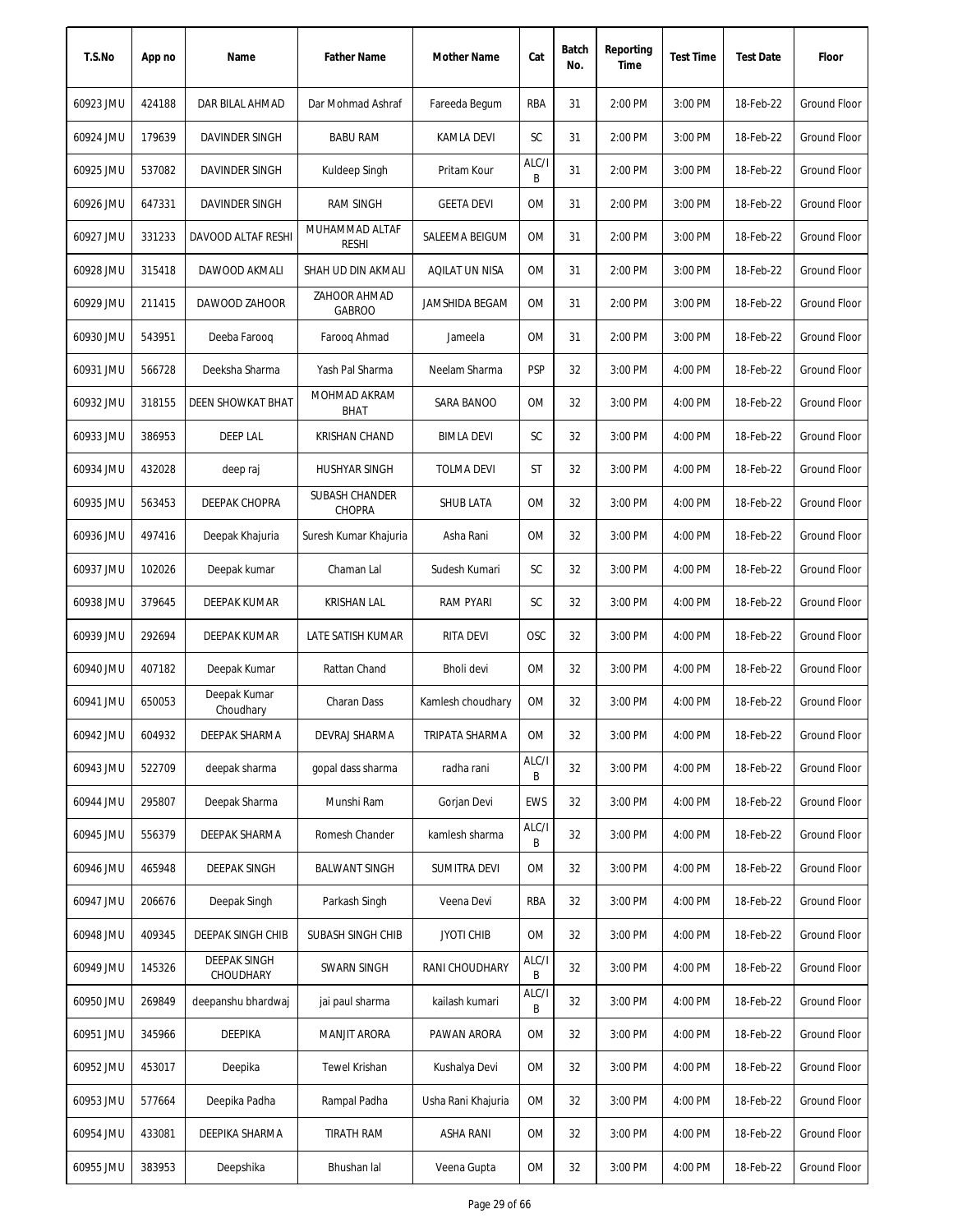| T.S.No    | App no | Name                 | <b>Father Name</b>                    | Mother Name          | Cat        | Batch<br>No. | Reporting<br>Time | <b>Test Time</b> | <b>Test Date</b> | Floor               |
|-----------|--------|----------------------|---------------------------------------|----------------------|------------|--------------|-------------------|------------------|------------------|---------------------|
| 60956 JMU | 405599 | DEEPTANSHU           | BHARAT BUSHAN                         | SHUBLATA             | <b>OM</b>  | 32           | 3:00 PM           | 4:00 PM          | 18-Feb-22        | Ground Floor        |
| 60957 JMU | 360011 | Deeraj Kumar         | Deleep kumar                          | Radha devi           | SC         | 32           | 3:00 PM           | 4:00 PM          | 18-Feb-22        | Ground Floor        |
| 60958 JMU | 603120 | DEEVIA SHARMA        | <b>DALIP KUMAR</b><br><b>KHAJURIA</b> | SUNANDA KHAJURIA     | 0M         | 32           | 3:00 PM           | 4:00 PM          | 18-Feb-22        | <b>Ground Floor</b> |
| 60959 JMU | 411949 | <b>DES RAJ</b>       | Puran Chand                           | Shakuntla Devi       | SC         | 32           | 3:00 PM           | 4:00 PM          | 18-Feb-22        | <b>Ground Floor</b> |
| 60960 JMU | 269162 | DEV BRAT DUBEY       | <b>SURESH DUBEY</b>                   | <b>INDU DUBEY</b>    | 0M         | 32           | 3:00 PM           | 4:00 PM          | 18-Feb-22        | <b>Ground Floor</b> |
| 60961 JMU | 600979 | Dev Prakash          | Chander Prakash                       | Gauri Devi           | <b>RBA</b> | 33           | 8:30 AM           | 9:30 AM          | 21-Feb-22        | <b>Ground Floor</b> |
| 60962 JMU | 328080 | <b>DEV RAJ</b>       | <b>HANS RAJ</b>                       | <b>KAILASH DEVI</b>  | SC         | 33           | 8:30 AM           | 9:30 AM          | 21-Feb-22        | Ground Floor        |
| 60963 JMU | 181267 | Devaish Sharma       | Rakesh Chander                        | Champa Rani          | ALC/I<br>B | 33           | 8:30 AM           | 9:30 AM          | 21-Feb-22        | <b>Ground Floor</b> |
| 60964 JMU | 534773 | <b>DEVI DUTT</b>     | PREM NATH                             | <b>RANO DEVI</b>     | RBA        | 33           | 8:30 AM           | 9:30 AM          | 21-Feb-22        | <b>Ground Floor</b> |
| 60965 JMU | 131272 | Devinder Singh       | <b>Shanker Dass</b>                   | Kushliya Devi        | 0M         | 33           | 8:30 AM           | 9:30 AM          | 21-Feb-22        | <b>Ground Floor</b> |
| 60966 JMU | 273993 | DHEERAJ KHAJURIA     | KEWAL DUTT KHAJURIA                   | RITA KHAJURIA        | <b>PSP</b> | 33           | 8:30 AM           | 9:30 AM          | 21-Feb-22        | <b>Ground Floor</b> |
| 60967 JMU | 631206 | DHEERAJ KUMAR        | <b>JAGDISH RAJ</b>                    | <b>VEENA DEVI</b>    | SC         | 33           | 8:30 AM           | 9:30 AM          | 21-Feb-22        | Ground Floor        |
| 60968 JMU | 361405 | Dheeraj Kumar Bhagat | Dhani Ram                             | Shakuntla Devi       | SC         | 33           | 8:30 AM           | 9:30 AM          | 21-Feb-22        | Ground Floor        |
| 60969 JMU | 429263 | DHEERAJ SINGH        | Dharam Singh                          | Rita Rani            | 0M         | 33           | 8:30 AM           | 9:30 AM          | 21-Feb-22        | <b>Ground Floor</b> |
| 60970 JMU | 442998 | Diksha               | MOHINDER MOHAN                        | MAMTA                | <b>RBA</b> | 33           | 8:30 AM           | 9:30 AM          | 21-Feb-22        | <b>Ground Floor</b> |
| 60971 JMU | 150664 | <b>DIKSHA</b>        | PAWAN KUMAR                           | <b>DIMPLE KUMARI</b> | <b>OSC</b> | 33           | 8:30 AM           | 9:30 AM          | 21-Feb-22        | Ground Floor        |
| 60972 JMU | 463146 | <b>DIKSHA</b>        | <b>RAM PAYRA</b>                      | <b>BIMLA DEVI</b>    | SC         | 33           | 8:30 AM           | 9:30 AM          | 21-Feb-22        | Ground Floor        |
| 60973 JMU | 548525 | Diksha Khar          | Pran Nath Khar                        | Nirmala Khar         | <b>OM</b>  | 33           | 8:30 AM           | 9:30 AM          | 21-Feb-22        | Ground Floor        |
| 60974 JMU | 439511 | DIKSHA SADOTRA       | <b>DWARIKA NATH</b>                   | SAKANDHYA KUMARI     | <b>OM</b>  | 33           | 8:30 AM           | 9:30 AM          | 21-Feb-22        | Ground Floor        |
| 60975 JMU | 201143 | Diksha Sharma        | <b>GOVIND LAL</b>                     | SWARNA DEVI          | 0M         | 33           | 8:30 AM           | 9:30 AM          | 21-Feb-22        | Ground Floor        |
| 60976 JMU | 198571 | <b>DIKSHIT SINGH</b> | RAGHBIR SINGH                         | KAMLESH KUMARI       | 0M         | 33           | 8:30 AM           | 9:30 AM          | 21-Feb-22        | <b>Ground Floor</b> |
| 60977 JMU | 600413 | Dil Bag Singh        | Lachhmi dhar                          | <b>Billo</b> devi    | <b>RBA</b> | 33           | 8:30 AM           | 9:30 AM          | 21-Feb-22        | Ground Floor        |
| 60978 JMU | 135542 | DILAWAR HAMID        | AB HAMID MIR                          | RAJA                 | 0M         | 33           | 8:30 AM           | 9:30 AM          | 21-Feb-22        | Ground Floor        |
| 60979 JMU | 241908 | Dilshada Akther      | Ghulam Mohd Magray                    | Saja Banoo           | 0M         | 33           | 8:30 AM           | 9:30 AM          | 21-Feb-22        | Ground Floor        |
| 60980 JMU | 469729 | Dinesh Choudhary     | RAM LAL                               | <b>SUNITA DEVI</b>   | ALC/I<br>B | 33           | 8:30 AM           | 9:30 AM          | 21-Feb-22        | Ground Floor        |
| 60981 JMU | 614045 | Dinesh Kumar         | Hari darshan                          | Anita devi           | SC         | 33           | 8:30 AM           | 9:30 AM          | 21-Feb-22        | Ground Floor        |
| 60982 JMU | 133885 | Dinesh Kumar         | SHAM LAL                              | SHIMLA DEVI          | 0M         | 33           | 8:30 AM           | 9:30 AM          | 21-Feb-22        | Ground Floor        |
| 60983 JMU | 319602 | Dinesh Singh         | Romesh singh                          | Jagir devi           | 0M         | 33           | 8:30 AM           | 9:30 AM          | 21-Feb-22        | Ground Floor        |
| 60984 JMU | 559775 | DIPIKA KAILA         | <b>GOPAL DUTT KAILA</b>               | <b>BACHNO DEVI</b>   | 0M         | 33           | 8:30 AM           | 9:30 AM          | 21-Feb-22        | Ground Floor        |
| 60985 JMU | 595475 | Divam Sharma         | Rattan Lal Sharma                     | Saroj Sharma         | 0M         | 33           | 8:30 AM           | 9:30 AM          | 21-Feb-22        | Ground Floor        |
| 60986 JMU | 213565 | Divya Dogra          | Badri Nath                            | Veena Devi           | SC         | 33           | 8:30 AM           | 9:30 AM          | 21-Feb-22        | Ground Floor        |
| 60987 JMU | 428675 | Divya Sharma         | Kuldeep Raj                           | Anita Sharma         | 0M         | 33           | 8:30 AM           | 9:30 AM          | 21-Feb-22        | Ground Floor        |
| 60988 JMU | 383627 | <b>DURI SAMEEN</b>   | MOHD IQBAL LONE                       | SHAMEEMA BANO        | OM         | 33           | 8:30 AM           | 9:30 AM          | 21-Feb-22        | Ground Floor        |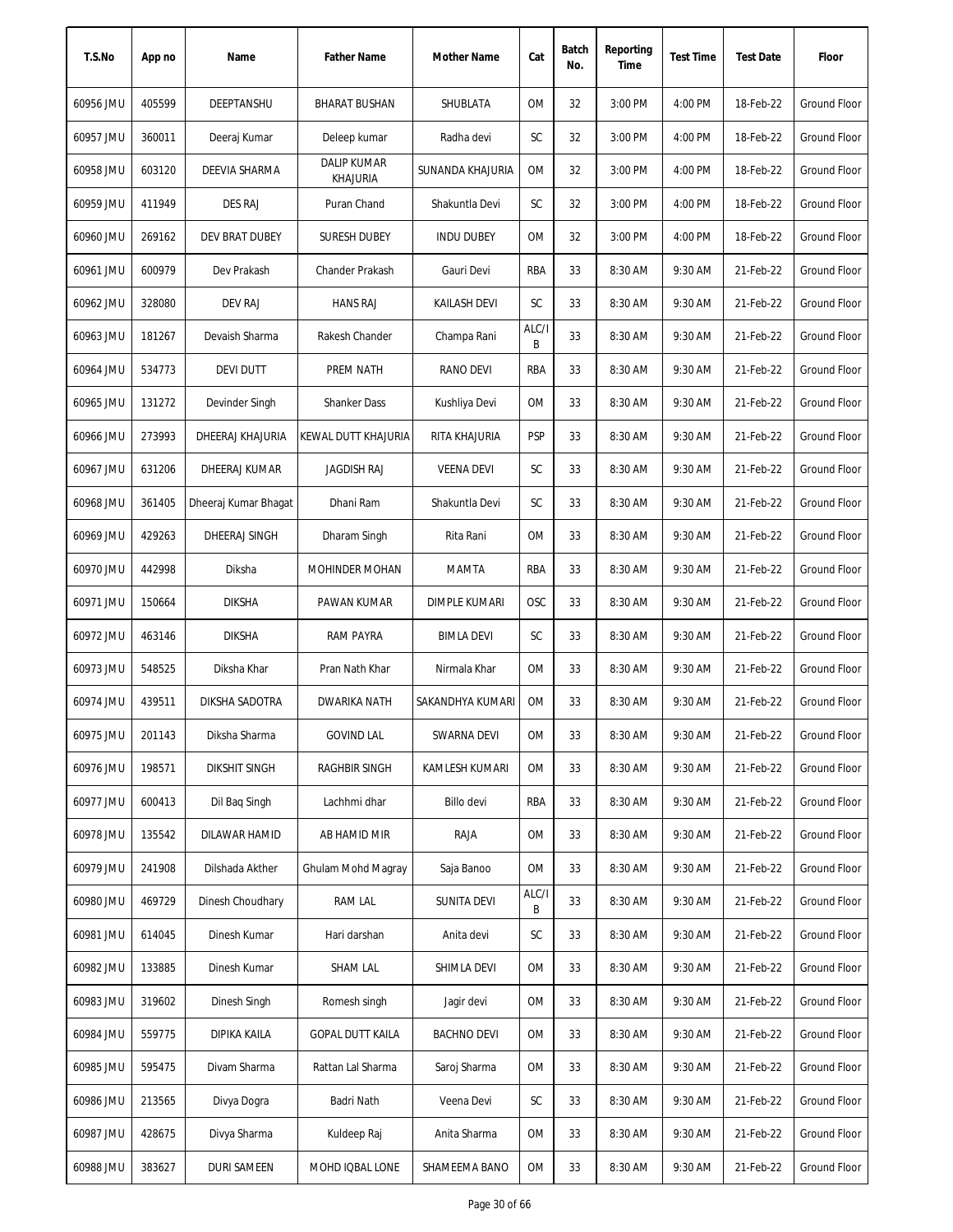| T.S.No    | App no | Name                                   | <b>Father Name</b>                 | Mother Name            | Cat        | Batch<br>No. | Reporting<br>Time | <b>Test Time</b> | <b>Test Date</b> | Floor               |
|-----------|--------|----------------------------------------|------------------------------------|------------------------|------------|--------------|-------------------|------------------|------------------|---------------------|
| 60989 JMU | 470044 | <b>DURKASH BASHIR</b><br><b>GANAIE</b> | <b>BASHIR AHMAD</b><br>GANAIE      | <b>FAHMEEDA BEGUM</b>  | 0M         | 33           | 8:30 AM           | 9:30 AM          | 21-Feb-22        | Ground Floor        |
| 60990 JMU | 421803 | Eeshan Ahmad Hajam                     | Mohammad Abbas<br>Hajam            | Dilshada               | <b>OSC</b> | 33           | 8:30 AM           | 9:30 AM          | 21-Feb-22        | <b>Ground Floor</b> |
| 60991 JMU | 297593 | EIJAZ AHMAD<br><b>TANTRAY</b>          | <b>ABDUL RASHID</b><br>TANTRAY     | ZAREENA BANOO          | RBA        | 34           | 9:30 AM           | 10:30 AM         | 21-Feb-22        | Ground Floor        |
| 60992 JMU | 388654 | ekta chib                              | rajesh singh chib                  | ganga chib             | 0M         | 34           | 9:30 AM           | 10:30 AM         | 21-Feb-22        | <b>Ground Floor</b> |
| 60993 JMU | 504081 | Esha Mahajan                           | Romesh Kumar                       | Veena Devi             | 0M         | 34           | 9:30 AM           | 10:30 AM         | 21-Feb-22        | Ground Floor        |
| 60994 JMU | 270227 | ESHRAT NABI BHAT                       | <b>GH NABI BHAT</b>                | JAHAN ARA              | 0M         | 34           | 9:30 AM           | 10:30 AM         | 21-Feb-22        | Ground Floor        |
| 60995 JMU | 356826 | FAHAD FAROOQ KAR                       | FAROOQ AHMAD KAR                   | YASMEENA AKHTAR        | 0M         | 34           | 9:30 AM           | 10:30 AM         | 21-Feb-22        | Ground Floor        |
| 60996 JMU | 217582 | faheem shafi                           | Mohd shafi                         | Rafiga akhtar          | 0M         | 34           | 9:30 AM           | 10:30 AM         | 21-Feb-22        | Ground Floor        |
| 60997 JMU | 139886 | Faheil Yousuf War                      | Mohammad Yousuf<br>War             | Afroza                 | 0M         | 34           | 9:30 AM           | 10:30 AM         | 21-Feb-22        | <b>Ground Floor</b> |
| 60998 JMU | 643233 | Fahima Bashir                          | Bashir Ahmad Malik                 | Haseena                | 0M         | 34           | 9:30 AM           | 10:30 AM         | 21-Feb-22        | Ground Floor        |
| 60999 JMU | 129720 | Faisal Bini Rehman                     | Ab Rehman Bhat                     | Shahida Parveen        | 0M         | 34           | 9:30 AM           | 10:30 AM         | 21-Feb-22        | Ground Floor        |
| 61000 JMU | 507659 | faisal mukhtar                         | MUKHTAR AHMAD MIR FAHMEEDA PARVEEN |                        | RBA        | 34           | 9:30 AM           | 10:30 AM         | 21-Feb-22        | <b>Ground Floor</b> |
| 61001 JMU | 645238 | <b>FAISAL RASHID BHAT</b>              | <b>ABDUL RASHID BHAT</b>           | <b>FAREEDAH BEGUM</b>  | 0M         | 34           | 9:30 AM           | 10:30 AM         | 21-Feb-22        | <b>Ground Floor</b> |
| 61002 JMU | 441714 | Faizan Ahmed Khan                      | Mohd Tanveer khan                  | Shabnam Naz            | RBA        | 34           | 9:30 AM           | 10:30 AM         | 21-Feb-22        | Ground Floor        |
| 61003 JMU | 635215 | Faizan Aslam                           | Mohmmad aslam                      | Mumtaz aslam           | 0M         | 34           | 9:30 AM           | 10:30 AM         | 21-Feb-22        | Ground Floor        |
| 61004 JMU | 166854 | FAIZAN JAVAID DAR                      | JAVAID AHMAD DAR                   | <b>FAREEDA BANO</b>    | 0M         | 34           | 9:30 AM           | 10:30 AM         | 21-Feb-22        | <b>Ground Floor</b> |
| 61005 JMU | 132646 | Faizan Muntazir                        | Abdul Aziz Rather                  | Shahzada Akhter        | 0M         | 34           | 9:30 AM           | 10:30 AM         | 21-Feb-22        | <b>Ground Floor</b> |
| 61006 JMU | 123701 | <b>FAIZAN SYED PANDIT</b>              | MOHAMMAD SYED<br>PANDIT            | NASEEMA JAN            | 0M         | 34           | 9:30 AM           | 10:30 AM         | 21-Feb-22        | <b>Ground Floor</b> |
| 61007 JMU | 244416 | Falak Bashir                           | Bashir Ahmad War                   | Asmat Jan              | 0M         | 34           | 9:30 AM           | 10:30 AM         | 21-Feb-22        | Ground Floor        |
| 61008 JMU | 457375 | <b>Fancy Bashir</b>                    | Bashir Ahmad Rather                | Zamrooda               | RBA        | 34           | 9:30 AM           | 10:30 AM         | 21-Feb-22        | <b>Ground Floor</b> |
| 61009 JMU | 605584 | <b>FAQUIR MOHD</b>                     | MEHRAB DIN                         | MALQAN BEGUM           | ST         | 34           | 9:30 AM           | 10:30 AM         | 21-Feb-22        | Ground Floor        |
| 61010 JMU | 187926 | FARAH NAAZ                             | ABDUL HAMID WANI                   | REHANA                 | 0M         | 34           | 9:30 AM           | 10:30 AM         | 21-Feb-22        | <b>Ground Floor</b> |
| 61011 JMU | 242641 | Farah Shamas                           | Shamas Ud Din Shah                 | Saleema Akhter         | 0M         | 34           | 9:30 AM           | 10:30 AM         | 21-Feb-22        | <b>Ground Floor</b> |
| 61012 JMU | 584203 | <b>FAREED AHMED</b>                    | <b>MOHD BASHIR</b>                 | SHARIFA BI             | ST         | 34           | 9:30 AM           | 10:30 AM         | 21-Feb-22        | Ground Floor        |
| 61013 JMU | 605793 | Fareed Hussain                         | Gulam Hussain                      | Said Begum             | ST         | 34           | 9:30 AM           | 10:30 AM         | 21-Feb-22        | <b>Ground Floor</b> |
| 61014 JMU | 502692 | Farhan Ali                             | <b>Firdous Ahmed</b>               | Javaid Akhter          | 0M         | 34           | 9:30 AM           | 10:30 AM         | 21-Feb-22        | Ground Floor        |
| 61015 JMU | 588091 | FARHAN AMIN KHAN                       | MOHMMAD AMIN<br><b>KHAN</b>        | SHABNAM                | <b>EWS</b> | 34           | 9:30 AM           | 10:30 AM         | 21-Feb-22        | <b>Ground Floor</b> |
| 61016 JMU | 202219 | Farhana Farooq                         | MOHD FAROOQ BEG                    | RUBEEYA BEGUM          | <b>PSP</b> | 34           | 9:30 AM           | 10:30 AM         | 21-Feb-22        | Ground Floor        |
| 61017 JMU | 591838 | <b>FARHANA TANVEER</b>                 | TANVEER AHMAD<br><b>SHEIKH</b>     | RIYAZA BEGUM           | 0M         | 34           | 9:30 AM           | 10:30 AM         | 21-Feb-22        | <b>Ground Floor</b> |
| 61018 JMU | 221799 | Farhat Faroog Sofi                     | Farooq Ahmad Sofi                  | Haleema Begum          | 0M         | 34           | 9:30 AM           | 10:30 AM         | 21-Feb-22        | Ground Floor        |
| 61019 JMU | 629057 | <b>FARHAT JABEEN</b>                   | <b>GH NABI HURRA</b>               | ASHIYA BANO            | 0M         | 34           | 9:30 AM           | 10:30 AM         | 21-Feb-22        | Ground Floor        |
| 61020 JMU | 380075 | Farhat Jasmeen                         | GH MOHD HAJAM                      | <b>ZAINA BANO</b>      | <b>OSC</b> | 34           | 9:30 AM           | 10:30 AM         | 21-Feb-22        | <b>Ground Floor</b> |
| 61021 JMU | 646733 | <b>FARHAT KHAN</b>                     | MOHD HUSSAIN KHAN                  | <b>GULSHANA AKHTER</b> | RBA        | 35           | 10:30 AM          | 11:15 AM         | 21-Feb-22        | Ground Floor        |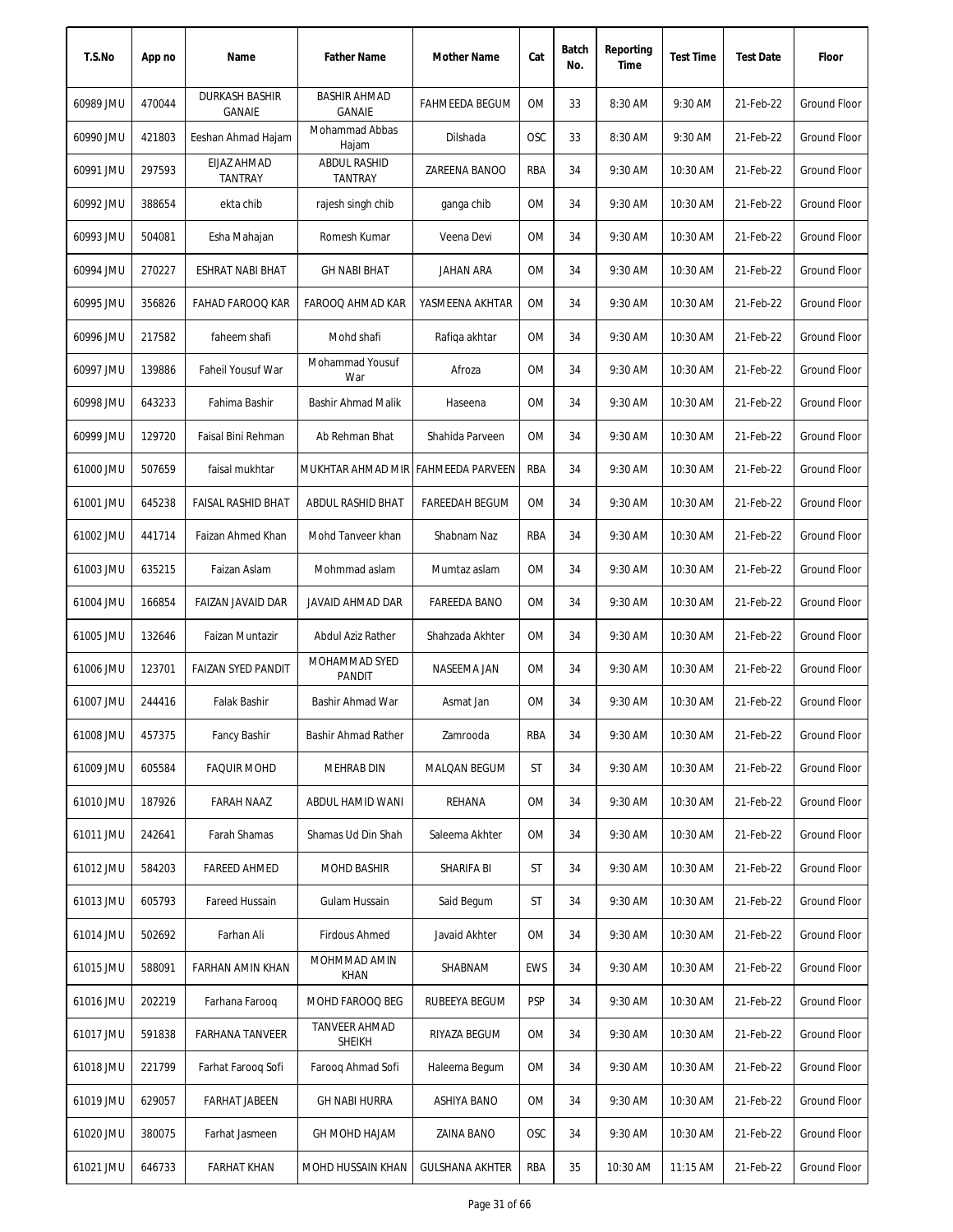| T.S.No    | App no | Name                                | <b>Father Name</b>            | Mother Name                          | Cat        | Batch<br>No. | Reporting<br>Time | <b>Test Time</b> | <b>Test Date</b> | Floor               |
|-----------|--------|-------------------------------------|-------------------------------|--------------------------------------|------------|--------------|-------------------|------------------|------------------|---------------------|
| 61022 JMU | 243854 | <b>FARHAT SABHA</b>                 | MIR GHULAM RASOOL             | <b>FIRDOUSA JAN</b>                  | 0M         | 35           | 10:30 AM          | 11:15 AM         | 21-Feb-22        | <b>Ground Floor</b> |
| 61023 JMU | 641601 | Farida Akhter                       | Late Ab Rehman Bhat           | Rafiga Banoo                         | ОM         | 35           | 10:30 AM          | 11:15 AM         | 21-Feb-22        | Ground Floor        |
| 61024 JMU | 385446 | Farman Feroz                        | Feroz Ahmad Bhat              | Firdousa Feroz Bhat                  | OM         | 35           | 10:30 AM          | $11:15$ AM       | 21-Feb-22        | Ground Floor        |
| 61025 JMU | 622016 | Faroog Ahmad Bhat                   | ABDUL RAHMAN BHAT             | Ziba bano                            | RBA        | 35           | 10:30 AM          | 11:15 AM         | 21-Feb-22        | <b>Ground Floor</b> |
| 61026 JMU | 452289 | Faroog Ahmad Bhat                   | Ghulam Qadir Bhat             | Zaina Begum                          | RBA        | 35           | 10:30 AM          | 11:15 AM         | 21-Feb-22        | <b>Ground Floor</b> |
| 61027 JMU | 117291 | FAROOQ AHMAD<br>KHANDAY             | WALI MOHD KHANDAY             | <b>FAZI BANO</b>                     | OM         | 35           | 10:30 AM          | 11:15 AM         | 21-Feb-22        | <b>Ground Floor</b> |
| 61028 JMU | 481696 | Faroog Ahmad Malik                  | Gh Nabi Malik                 | Aisha Bano                           | ОM         | 35           | 10:30 AM          | $11:15$ AM       | 21-Feb-22        | Ground Floor        |
| 61029 JMU | 648082 | Faroog Ahmad Malik                  | <b>Ghulam Ahmad Malik</b>     | Sayeeda                              | 0M         | 35           | 10:30 AM          | 11:15 AM         | 21-Feb-22        | <b>Ground Floor</b> |
| 61030 JMU | 164201 | FAROOQ AHMAD<br>RATHER              | <b>Gh Mohmad Rather</b>       | Zoona begum                          | RBA        | 35           | 10:30 AM          | 11:15 AM         | 21-Feb-22        | <b>Ground Floor</b> |
| 61031 JMU | 598624 | FAROOQ AHMED DAR                    | AB MAJEED DAR                 | <b>FRACHA</b>                        | 0M         | 35           | 10:30 AM          | 11:15 AM         | 21-Feb-22        | <b>Ground Floor</b> |
| 61032 JMU | 443130 | FAROOZ AHMAD DAR                    | NOOR MOHD DAR                 | AZMAT SHAHEEN                        | ОM         | 35           | 10:30 AM          | $11:15$ AM       | 21-Feb-22        | <b>Ground Floor</b> |
| 61033 JMU | 651140 | FAROOZ AHMAD<br><b>GANAI</b>        | ALI MOHMAD GANAI              | AASHA BEGUM                          | ОM         | 35           | 10:30 AM          | 11:15 AM         | 21-Feb-22        | Ground Floor        |
| 61034 JMU | 645647 | FAROZE AHMAD KHAN                   | Gull Mohmad khan              | Dilshada banoo                       | <b>OM</b>  | 35           | 10:30 AM          | 11:15 AM         | 21-Feb-22        | Ground Floor        |
| 61035 JMU | 370775 | <b>FARZANA KOUSER</b>               | SAID HUSSAIN SHAH             | NAGINA BI                            | ALC/I<br>B | 35           | 10:30 AM          | 11:15 AM         | 21-Feb-22        | Ground Floor        |
| 61036 JMU | 547851 | <b>FASUIL FAROOQ</b>                | FAROOQ AHMAD<br><b>MALIK</b>  | SHAKILA BEGUM                        | 0M         | 35           | 10:30 AM          | 11:15 AM         | 21-Feb-22        | <b>Ground Floor</b> |
| 61037 JMU | 251095 | Fatima Akhter                       | Habib ullah                   | Hassina                              | ОM         | 35           | 10:30 AM          | 11:15 AM         | 21-Feb-22        | Ground Floor        |
| 61038 JMU | 322050 | <b>FATIMA BANOO</b>                 | MUZAFFAR AHMED<br><b>KHAN</b> | ZARIFA BEGUM                         | RBA        | 35           | 10:30 AM          | 11:15 AM         | 21-Feb-22        | <b>Ground Floor</b> |
| 61039 JMU | 391421 | Fatima Rasool                       | Gh Rasool Malla               | Haleema Bano                         | <b>OM</b>  | 35           | 10:30 AM          | 11:15 AM         | 21-Feb-22        | <b>Ground Floor</b> |
| 61040 JMU | 651627 | FAYAZ AHMAD DAR                     | NOOR MOHD DAR                 | <b>AZMAT SHAHEEN</b><br><b>BEGUM</b> | <b>OM</b>  | 35           | 10:30 AM          | $11:15$ AM       | 21-Feb-22        | Ground Floor        |
| 61041 JMU | 241816 | FAYAZ AHMAD DOIE                    | HAKIM UD DIN DOIE             | RASHAM JAN                           | ST         | 35           | 10:30 AM          | 11:15 AM         | 21-Feb-22        | Ground Floor        |
| 61042 JMU | 638807 | Fayaz Ahmad Giri                    | Abdul Majid Giri              | Naseema Begum                        | RBA        | 35           | 10:30 AM          | 11:15 AM         | 21-Feb-22        | Ground Floor        |
| 61043 JMU | 604344 | FAYAZ AHMAD MIR                     | NAZIR AHMAD MIR               | JABEENA BEGUM                        | <b>PSP</b> | 35           | 10:30 AM          | 11:15 AM         | 21-Feb-22        | Ground Floor        |
| 61044 JMU | 287006 | Fayaz Ahmad Shiekh                  | Mohd Abdullah shiekh          | Taja begum                           | RBA        | 35           | 10:30 AM          | 11:15 AM         | 21-Feb-22        | Ground Floor        |
| 61045 JMU | 156698 | FAYAZ AHMAD WANI                    | AB RAHIM WANI                 | ZAINA BANO                           | RBA        | 35           | 10:30 AM          | 11:15 AM         | 21-Feb-22        | <b>Ground Floor</b> |
| 61046 JMU | 237724 | Fayaz ahmad wani                    | Gh.Qadir wani                 | Sakana banoo                         | RBA        | 35           | 10:30 AM          | 11:15 AM         | 21-Feb-22        | <b>Ground Floor</b> |
| 61047 JMU | 366102 | FAYZAN QURASHI                      | RAYAZ AHMAD<br>QURASHI        | SHAHFEEQA BEGUM                      | RBA        | 35           | 10:30 AM          | 11:15 AM         | 21-Feb-22        | Ground Floor        |
| 61048 JMU | 317559 | Fazil Sajad                         | Sajad Ahmad                   | Mrs Jabeena                          | ОM         | 35           | 10:30 AM          | 11:15 AM         | 21-Feb-22        | Ground Floor        |
| 61049 JMU | 556765 | Fazina Kosser                       | Mohd Azam                     | Madia Bi                             | ST         | 35           | 10:30 AM          | 11:15 AM         | 21-Feb-22        | Ground Floor        |
| 61050 JMU | 414756 | Fazlullah Bhat                      | Abdur Rashid Bhat             | Fatima                               | ОM         | 35           | 10:30 AM          | 11:15 AM         | 21-Feb-22        | Ground Floor        |
| 61051 JMU | 626405 | Feeka zaki                          | Nazir Ahmed                   | Hameem Sharshad                      | ST         | 36           | 11:15 AM          | 12:00 Noon       | 21-Feb-22        | Ground Floor        |
| 61052 JMU | 205747 | Fehmida Khatoon                     | Mushtaq Hussain jafri         | Shabie Zehra                         | RBA        | 36           | 11:15 AM          | 12:00 Noon       | 21-Feb-22        | Ground Floor        |
| 61053 JMU | 481973 | <b>FERDOUS AHMAD</b><br><b>KHAN</b> | GH MOHD KHAN                  | <b>FAIZI BEGAM</b>                   | ST         | 36           | $11:15$ AM        | 12:00 Noon       | 21-Feb-22        | Ground Floor        |
| 61054 JMU | 111765 | FEROZ AHMAD BHAT                    | AB AHAD BHAT                  | SHARIFA BANOO                        | ОM         | 36           | 11:15 AM          | 12:00 Noon       | 21-Feb-22        | Ground Floor        |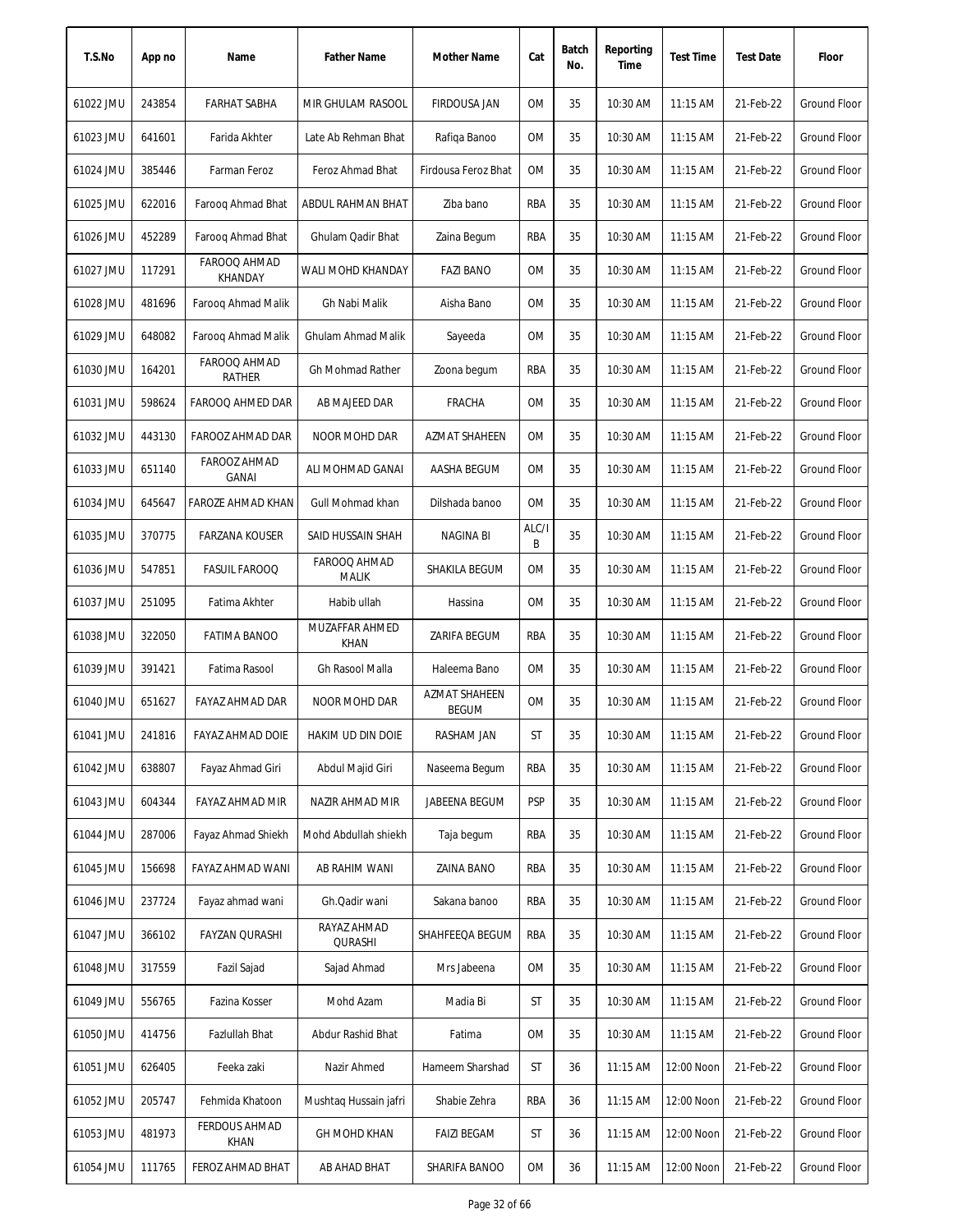| T.S.No    | App no | Name                                  | <b>Father Name</b>                           | Mother Name           | Cat        | Batch<br>No. | Reporting<br>Time | <b>Test Time</b> | <b>Test Date</b> | Floor               |
|-----------|--------|---------------------------------------|----------------------------------------------|-----------------------|------------|--------------|-------------------|------------------|------------------|---------------------|
| 61055 JMU | 334487 | FEROZ AHMAD BHAT                      | SHOWKAT AHMAD<br><b>BHAT</b>                 | <b>FATIMA BEGUM</b>   | OM         | 36           | 11:15 AM          | 12:00 Noon       | 21-Feb-22        | <b>Ground Floor</b> |
| 61056 JMU | 539113 | Feroz Ahmad Tantray                   | Gh Mohammad Tantray                          | Gulshana Banoo        | 0M         | 36           | 11:15 AM          | 12:00 Noon       | 21-Feb-22        | <b>Ground Floor</b> |
| 61057 JMU | 331212 | <b>FEROZE AHMAD</b><br>PARRAY         | MOHD SULTAN PARRAY                           | ZAINA BANO            | RBA        | 36           | 11:15 AM          | 12:00 Noon       | 21-Feb-22        | <b>Ground Floor</b> |
| 61058 JMU | 498662 | <b>FIDA HUSSAIN</b>                   | AZAD AHMAD RATHER                            | <b>GULSHAN AKHTER</b> | <b>OM</b>  | 36           | 11:15 AM          | 12:00 Noon       | 21-Feb-22        | <b>Ground Floor</b> |
| 61059 JMU | 178180 | Fida Hussain                          | Sakinder shah                                | Zanib bibi            | 0M         | 36           | $11:15$ AM        | 12:00 Noon       | 21-Feb-22        | Ground Floor        |
| 61060 JMU | 502545 | <b>FIRDOOSA AKHTER</b>                | <b>GH MOHD RATHER</b>                        | <b>TAJA BANOO</b>     | RBA        | 36           | 11:15 AM          | 12:00 Noon       | 21-Feb-22        | <b>Ground Floor</b> |
| 61061 JMU | 247430 | <b>FIRDOS AHMAD BHAT</b>              | GH MOHI UD DIN BHAT                          | <b>TAJA BANO</b>      | 0M         | 36           | 11:15 AM          | 12:00 Noon       | 21-Feb-22        | <b>Ground Floor</b> |
| 61062 JMU | 163357 | <b>FIRDOUS AHMAD DAR</b>              | MOHD ISHAQ DAR                               | <b>KULSOOM</b>        | <b>EWS</b> | 36           | 11:15 AM          | 12:00 Noon       | 21-Feb-22        | <b>Ground Floor</b> |
| 61063 JMU | 639684 | firdous Ahmad paray                   | Habibullah parray                            | Taja bagum            | 0M         | 36           | 11:15 AM          | 12:00 Noon       | 21-Feb-22        | <b>Ground Floor</b> |
| 61064 JMU | 286341 |                                       | Firdous Ahmad Rather MOHD SULTAN RATHER      | ASHIA BEGAM           | 0M         | 36           | 11:15 AM          | 12:00 Noon       | 21-Feb-22        | <b>Ground Floor</b> |
| 61065 JMU | 636646 | Firdous Ahmad Sofi                    | Ab Majeed sofi                               | Dilshada Begum        | RBA        | 36           | 11:15 AM          | 12:00 Noon       | 21-Feb-22        | <b>Ground Floor</b> |
| 61066 JMU | 205202 | Firdous Ahmad wani                    | ABDUL RASHID WANI                            | <b>HAMEEDAH BEGUM</b> | <b>OM</b>  | 36           | 11:15 AM          | 12:00 Noon       | 21-Feb-22        | <b>Ground Floor</b> |
| 61067 JMU | 285117 | <b>FIRDOUS KOUSAR</b>                 | <b>HUSSAIN BAKSH</b><br>SABUNIA              | SHAKYIA BEGUM         | OSC        | 36           | 11:15 AM          | 12:00 Noon       | 21-Feb-22        | <b>Ground Floor</b> |
| 61068 JMU | 632081 | Flower Afsana Chaand                  | Faroog Ahmed Chaand                          | Saleema Akhter        | RBA        | 36           | 11:15 AM          | 12:00 Noon       | 21-Feb-22        | <b>Ground Floor</b> |
| 61069 JMU | 323872 | FURQAN AHMAD DAR                      | FAROOQ AHMAD DAR                             | <b>MISRA BANO</b>     | RBA        | 36           | 11:15 AM          | 12:00 Noon       | 21-Feb-22        | <b>Ground Floor</b> |
| 61070 JMU | 371325 | <b>FURQAN AIJAZ</b><br><b>QURESHI</b> | AIJAZ HUSSIAN<br><b>QURESHI</b>              | FAHMEEDA AIJAZ        | 0M         | 36           | $11:15$ AM        | 12:00 Noon       | 21-Feb-22        | Ground Floor        |
| 61071 JMU | 358444 |                                       | Furqan Jahangir Misger Jahangir Ahmad Misger | Suraya Jahangir       | 0M         | 36           | 11:15 AM          | 12:00 Noon       | 21-Feb-22        | Ground Floor        |
| 61072 JMU | 651393 | <b>FURQAN MANZOOR</b>                 | MANZOOR AHMAD<br><b>RATHER</b>               | SHAZADHA              | <b>OM</b>  | 36           | 11:15 AM          | 12:00 Noon       | 21-Feb-22        | Ground Floor        |
| 61073 JMU | 613357 | Gagan Deep                            | Shiv kumar sharma                            | Rekha rani sharma     | <b>OM</b>  | 36           | 11:15 AM          | 12:00 Noon       | 21-Feb-22        | <b>Ground Floor</b> |
| 61074 JMU | 291712 | <b>GAGAN DEEP SINGH</b>               | <b>JAGJIT SINGH</b>                          | <b>RAVINDER KOUR</b>  | <b>OM</b>  | 36           | 11:15 AM          | 12:00 Noon       | 21-Feb-22        | <b>Ground Floor</b> |
| 61075 JMU | 168809 | GAGAN DEEP SINGH<br>SAINI             | KASTURI LAL SAINI                            | DARSHNA SAINI         | 0M         | 36           | 11:15 AM          | 12:00 Noon       | 21-Feb-22        | <b>Ground Floor</b> |
| 61076 JMU | 503196 | Gagandeep Dogra                       | Bodh Raj                                     | Sheela devi           | SC         | 36           | 11:15 AM          | 12:00 Noon       | 21-Feb-22        | <b>Ground Floor</b> |
| 61077 JMU | 434661 | Gaganpreet singh                      | Prithpal singh                               | Surinder kour         | ALC/I<br>B | 36           | 11:15 AM          | 12:00 Noon       | 21-Feb-22        | Ground Floor        |
| 61078 JMU | 423336 | Ganesh kumar                          | <b>BISHAN DASS</b>                           | Meema Devi            | ST         | 36           | 11:15 AM          | 12:00 Noon       | 21-Feb-22        | <b>Ground Floor</b> |
| 61079 JMU | 579116 | <b>GANESH KUMAR</b>                   | CHET RAM                                     | <b>BIMLA DEVI</b>     | ST         | 36           | $11:15$ AM        | 12:00 Noon       | 21-Feb-22        | Ground Floor        |
| 61080 JMU | 535861 | Ganesh Kumar                          | Tara Chand                                   | Pashma Devi           | ST         | 36           | 11:15 AM          | 12:00 Noon       | 21-Feb-22        | Ground Floor        |
| 61081 JMU | 270898 | Ganesh singh                          | Ram Diyal                                    | Guddi Devi            | RBA        | 37           | 12:00 Noon        | 1:00 PM          | 21-Feb-22        | Ground Floor        |
| 61082 JMU | 491883 | Ganga Sagar Singh                     | PURAN SINGH                                  | SARITA KUMARI         | ALC/I<br>B | 37           | 12:00 Noon        | 1:00 PM          | 21-Feb-22        | Ground Floor        |
| 61083 JMU | 412501 | Gargi Sethi                           | Pardeep Sethi                                | Simmi Sethi           | ОM         | 37           | 12:00 Noon        | 1:00 PM          | 21-Feb-22        | Ground Floor        |
| 61084 JMU | 448481 | Gausia Rasool                         | Gulam Rasool Dar                             | Saida                 | RBA        | 37           | 12:00 Noon        | 1:00 PM          | 21-Feb-22        | Ground Floor        |
| 61085 JMU | 432672 | Gautam Kumar                          | Babu Ram                                     | Kamlesh Devi          | ОM         | 37           | 12:00 Noon        | 1:00 PM          | 21-Feb-22        | Ground Floor        |
| 61086 JMU | 486212 | gazalla rahman                        | AB RAHMAN DAR                                | <b>GULSHANA BANOO</b> | OM         | 37           | 12:00 Noon        | 1:00 PM          | 21-Feb-22        | Ground Floor        |
| 61087 JMU | 563652 | Gazi Mohd                             | Gh Mohd Naik                                 | Shada Begum           | EWS        | 37           | 12:00 Noon        | 1:00 PM          | 21-Feb-22        | <b>Ground Floor</b> |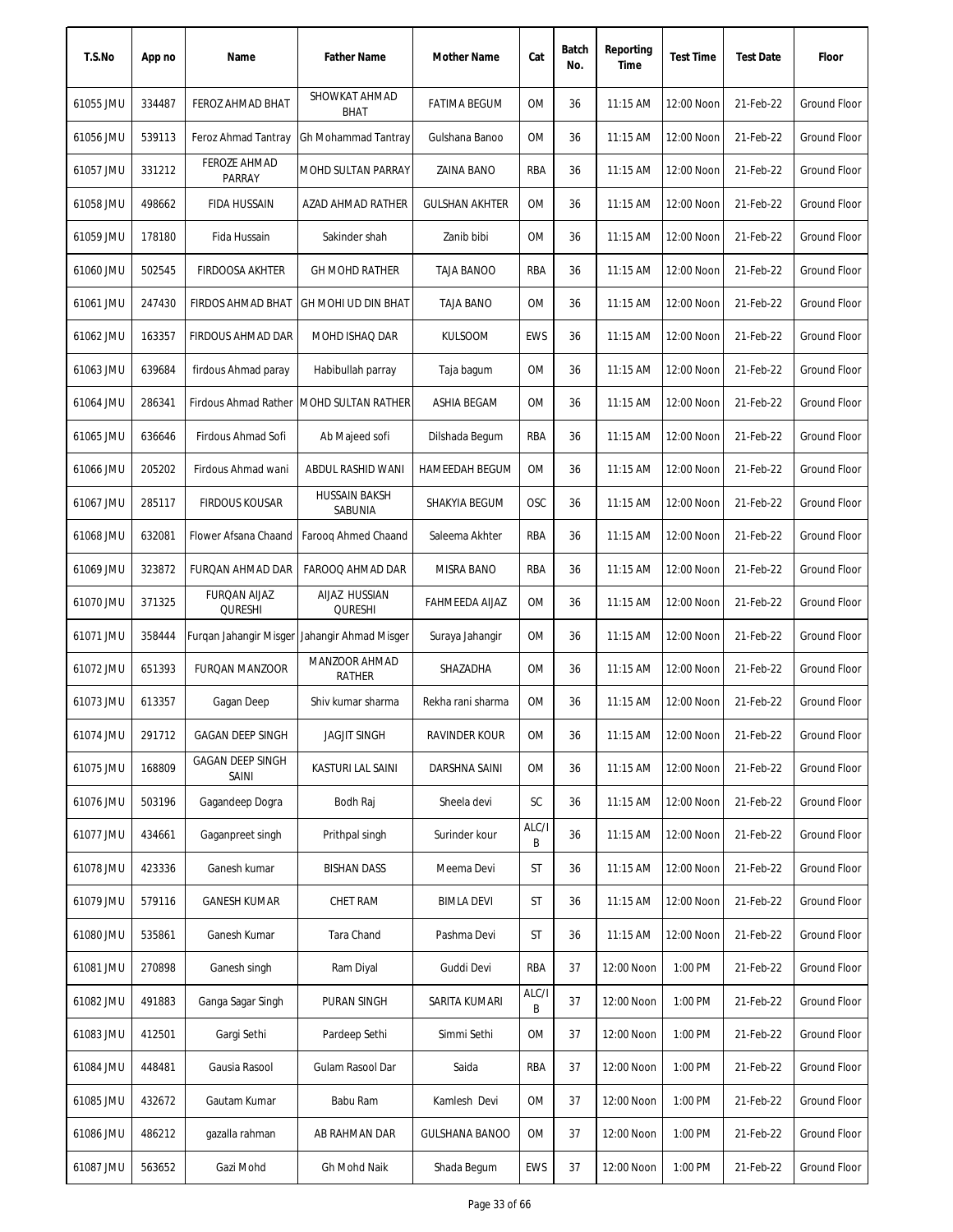| T.S.No    | App no | Name                                | <b>Father Name</b>               | Mother Name       | Cat        | Batch<br>No. | Reporting<br>Time | <b>Test Time</b> | <b>Test Date</b> | Floor               |
|-----------|--------|-------------------------------------|----------------------------------|-------------------|------------|--------------|-------------------|------------------|------------------|---------------------|
| 61088 JMU | 435204 | <b>GH ALI JAN</b>                   | MOHD IBRAHIM JAN                 | AMINA AKHTER      | RBA        | 37           | 12:00 Noon        | 1:00 PM          | 21-Feb-22        | Ground Floor        |
| 61089 JMU | 220003 | <b>GH HASSAN MALIK</b>              | MOHD AKRAM MALIK                 | SAYEEDAH BANO     | 0M         | 37           | 12:00 Noon        | 1:00 PM          | 21-Feb-22        | Ground Floor        |
| 61090 JMU | 641660 | GH HASSAN NAYAK                     | MOHD SARWAR NAYAK                | SHAHMAL           | ST         | 37           | 12:00 Noon        | 1:00 PM          | 21-Feb-22        | Ground Floor        |
| 61091 JMU | 523978 | Gh Hassan Wani                      | AB AZIZ WANI                     | SAJA BANO         | 0M         | 37           | 12:00 Noon        | 1:00 PM          | 21-Feb-22        | Ground Floor        |
| 61092 JMU | 601236 | Gh Mohd Bhat                        | Gh Nabi Bhat                     | fatima            | 0M         | 37           | 12:00 Noon        | 1:00 PM          | 21-Feb-22        | Ground Floor        |
| 61093 JMU | 522891 | <b>GH MOHD RATHER</b>               | MOHD YOUSUF<br>RATHER            | <b>HAJRA</b>      | 0M         | 37           | 12:00 Noon        | 1:00 PM          | 21-Feb-22        | Ground Floor        |
| 61094 JMU | 275203 | <b>GH MOHIDIN WANI</b>              | gh ahmad wani                    | kulsuma bano      | 0M         | 37           | 12:00 Noon        | 1:00 PM          | 21-Feb-22        | <b>Ground Floor</b> |
| 61095 JMU | 339946 | <b>GH NABI ITOO</b>                 | <b>GH MOHD ITOO</b>              | ZAINA             | 0M         | 37           | 12:00 Noon        | 1:00 PM          | 21-Feb-22        | Ground Floor        |
| 61096 JMU | 307504 | Gh Nabi Khan                        | Gh Mohi Ud Din Khan              | Fatima            | <b>OM</b>  | 37           | 12:00 Noon        | 1:00 PM          | 21-Feb-22        | <b>Ground Floor</b> |
| 61097 JMU | 543659 | Gh Nabi Kumar                       | Ab satar kumar                   | Jana beigum       | <b>OSC</b> | 37           | 12:00 Noon        | 1:00 PM          | 21-Feb-22        | Ground Floor        |
| 61098 JMU | 597856 | <b>GH NABI TALI</b>                 | <b>GH HASSAN TALI</b>            | SHAHMALA          | <b>OM</b>  | 37           | 12:00 Noon        | 1:00 PM          | 21-Feb-22        | Ground Floor        |
| 61099 JMU | 362850 | <b>GHULAM HASSAN</b><br><b>BUTT</b> | MOHD SULTAN BUTT                 | <b>BEGA BEGUM</b> | RBA        | 37           | 12:00 Noon        | 1:00 PM          | 21-Feb-22        | Ground Floor        |
| 61100 JMU | 242699 | <b>GHULAM MURTAZA</b>               | MOHD ISHAQ                       | SHABINA BI        | <b>OM</b>  | 37           | 12:00 Noon        | 1:00 PM          | 21-Feb-22        | <b>Ground Floor</b> |
| 61101 JMU | 584408 | <b>GHULAM MUSTAFA</b>               | Mohd Aziz                        | Sayeeda Begum     | <b>ST</b>  | 37           | 12:00 Noon        | 1:00 PM          | 21-Feb-22        | Ground Floor        |
| 61102 JMU | 564386 | <b>GHULAM MUSTAFA</b>               | <b>MOHD SHAFI</b>                | ZATOON BEGUM      | <b>ST</b>  | 37           | 12:00 Noon        | 1:00 PM          | 21-Feb-22        | <b>Ground Floor</b> |
| 61103 JMU | 506819 | Ghulam Mustafa                      | Wahiz ahmed                      | Parvaiz begum     | <b>PSP</b> | 37           | 12:00 Noon        | 1:00 PM          | 21-Feb-22        | Ground Floor        |
| 61104 JMU | 383923 | Ghulam Mustafa Khan                 | Kabir Hussain Khan               | Razia Begum       | <b>PSP</b> | 37           | 12:00 Noon        | 1:00 PM          | 21-Feb-22        | <b>Ground Floor</b> |
| 61105 JMU | 339792 | Ghulam Mustaffa Khan                | Ghulam Nabi Khan                 | Raja Begum        | <b>OM</b>  | 37           | 12:00 Noon        | 1:00 PM          | 21-Feb-22        | <b>Ground Floor</b> |
| 61106 JMU | 407505 | Ghulam Nabi                         | Mohd Hafiez                      | magsooda begum    | <b>ST</b>  | 37           | 12:00 Noon        | 1:00 PM          | 21-Feb-22        | Ground Floor        |
| 61107 JMU | 611485 | Ghulam Nabi Najar                   | Khazir Mohammad<br>Najar         | Zoona Begum       | <b>OSC</b> | 37           | 12:00 Noon        | 1:00 PM          | 21-Feb-22        | Ground Floor        |
| 61108 JMU | 439870 | Ghulam Rasool                       | <b>WAZIR HUSSAIN</b>             | MAQSOOD BEGUM     | ST         | 37           | 12:00 Noon        | 1:00 PM          | 21-Feb-22        | Ground Floor        |
| 61109 JMU | 322526 | GHULAM RASOOL DAR                   | ABDUL RAHMAN DAR                 | RATHI             | RBA        | 37           | 12:00 Noon        | 1:00 PM          | 21-Feb-22        | Ground Floor        |
| 61110 JMU | 471947 | <b>GHULAMI HAMZAH</b>               | <b>AB KHALIQ</b>                 | SARA BEGUM        | <b>OSC</b> | 37           | 12:00 Noon        | 1:00 PM          | 21-Feb-22        | Ground Floor        |
| 61111 JMU | 183439 | Girja Parihar                       | Naresh Kumar                     | ganesh kumari     | RBA        | 38           | 1:15 PM           | 2:00 PM          | 21-Feb-22        | Ground Floor        |
| 61112 JMU | 581529 | Gita Devi                           | Subash singh                     | Vediya devi       | RBA        | 38           | 1:15 PM           | 2:00 PM          | 21-Feb-22        | Ground Floor        |
| 61113 JMU | 647040 | Gopal Krishan Sharma                | Hari Krishan Sharma              | Urmila Sharma     | RBA        | 38           | 1:15 PM           | 2:00 PM          | 21-Feb-22        | Ground Floor        |
| 61114 JMU | 334116 | Gopal Singh                         | Avtar singh                      | Swarno devi       | 0M         | 38           | $1:15$ PM         | 2:00 PM          | 21-Feb-22        | Ground Floor        |
| 61115 JMU | 640082 | <b>GORAB SINGH</b>                  | SUBASH CHANDER                   | LALITA DEVI       | RBA        | 38           | $1:15$ PM         | 2:00 PM          | 21-Feb-22        | Ground Floor        |
| 61116 JMU | 261819 | Gorav Sharma                        | Janak raj                        | Durga             | ALC/I<br>В | 38           | 1:15 PM           | 2:00 PM          | 21-Feb-22        | Ground Floor        |
| 61117 JMU | 452762 | <b>GOURAV SHARMA</b>                | <b>BODH RAJ SHARMA</b>           | USHA SHARMA       | 0M         | 38           | 1:15 PM           | 2:00 PM          | 21-Feb-22        | Ground Floor        |
| 61118 JMU | 367321 | <b>GOURAV SINGH</b>                 | <b>HARBANS SINGH</b>             | KRISHNA DEVI      | 0M         | 38           | 1:15 PM           | 2:00 PM          | 21-Feb-22        | Ground Floor        |
| 61119 JMU | 485988 | <b>GOUSIYA BASHIR</b>               | <b>BASHIR AHMAD</b><br>MAKHDOOMI | <b>FIRDOUSA</b>   | 0M         | 38           | 1:15 PM           | 2:00 PM          | 21-Feb-22        | Ground Floor        |
| 61120 JMU | 290645 | Gowhar Abdullah                     | Muhammad Abdullah<br>Ganaie      | Wazira Akhter     | 0M         | 38           | 1:15 PM           | 2:00 PM          | 21-Feb-22        | Ground Floor        |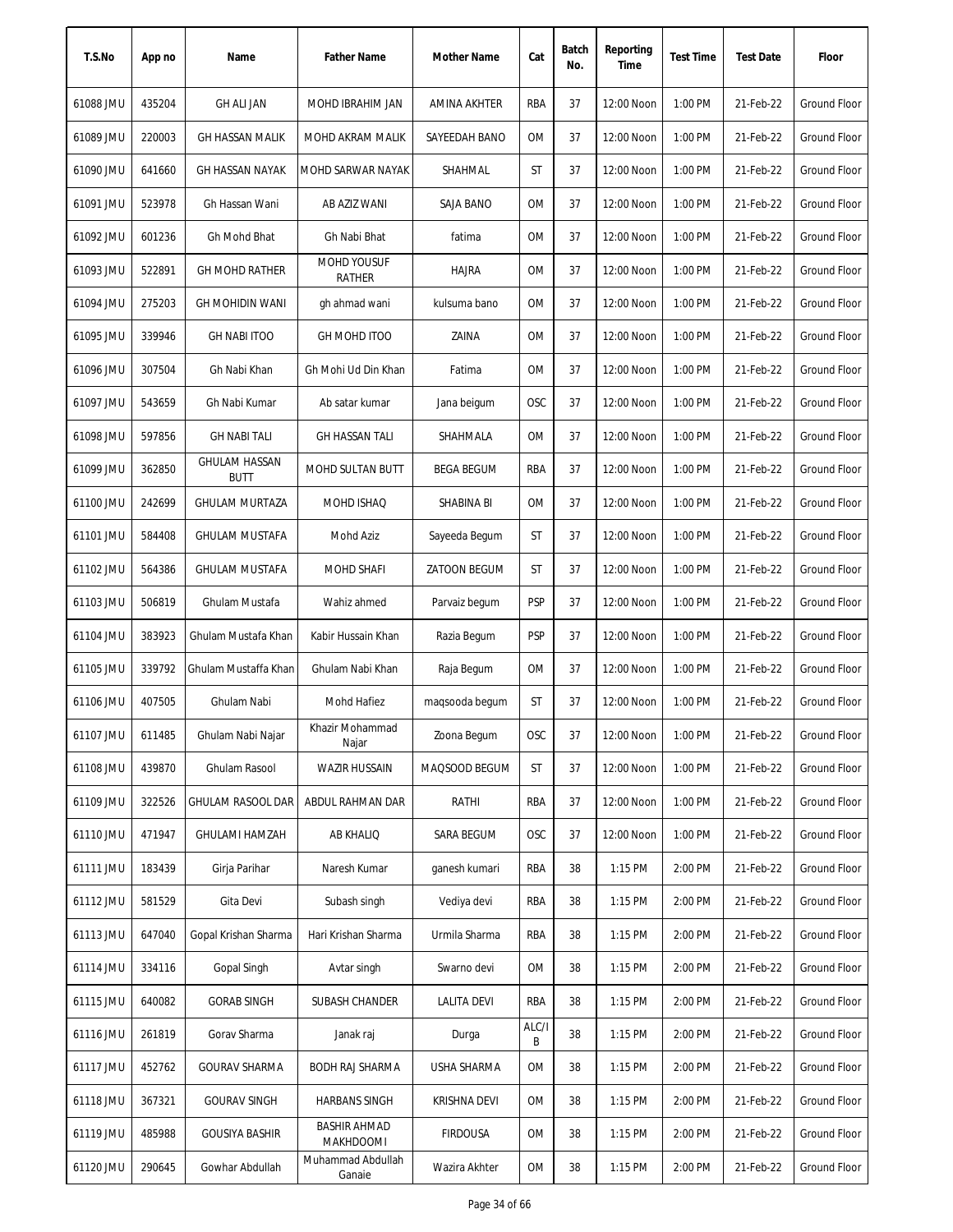| T.S.No    | App no | Name                                | <b>Father Name</b>        | Mother Name           | Cat        | Batch<br>No. | Reporting<br>Time | <b>Test Time</b> | <b>Test Date</b> | Floor               |
|-----------|--------|-------------------------------------|---------------------------|-----------------------|------------|--------------|-------------------|------------------|------------------|---------------------|
| 61121 JMU | 306476 | <b>GOWHAR AHMAD</b><br><b>WANI</b>  | <b>GH MOHD WANI</b>       | NASEEMA AKHTER        | <b>OM</b>  | 38           | $1:15$ PM         | 2:00 PM          | 21-Feb-22        | Ground Floor        |
| 61122 JMU | 447948 | <b>GOWHAR MAJEED MIR</b>            | ABDUL MAJEED MIR          | SAJA BEGUM            | 0M         | 38           | $1:15$ PM         | 2:00 PM          | 21-Feb-22        | Ground Floor        |
| 61123 JMU | 273028 | <b>GULAB CHAND</b>                  | PREM NATH                 | SHAKUNTLLA DEVI       | SC         | 38           | 1:15 PM           | 2:00 PM          | 21-Feb-22        | Ground Floor        |
| 61124 JMU | 553571 | Gulab Din                           | Juman din                 | Bue begum             | ST         | 38           | 1:15 PM           | 2:00 PM          | 21-Feb-22        | Ground Floor        |
| 61125 JMU | 581374 | Gulam Ishaq                         | <b>Idrees Ahmed</b>       | Razia Begum           | 0M         | 38           | 1:15 PM           | 2:00 PM          | 21-Feb-22        | <b>Ground Floor</b> |
| 61126 JMU | 528022 | Gulam Mustafa Ganie                 | Sonaullah Ganie           | Taja Begum            | 0M         | 38           | 1:15 PM           | 2:00 PM          | 21-Feb-22        | Ground Floor        |
| 61127 JMU | 582790 | Gulam Nabi                          | Mohd Rashid               | Sadh Begum            | ST         | 38           | 1:15 PM           | 2:00 PM          | 21-Feb-22        | Ground Floor        |
| 61128 JMU | 423631 | <b>GULAM QUADAR</b>                 | MOHD UL DIN               | AZIZ BEGUM            | ST         | 38           | $1:15$ PM         | 2:00 PM          | 21-Feb-22        | <b>Ground Floor</b> |
| 61129 JMU | 336852 | Gulistan Gulzar                     | Bashir Ahmad Bhat         | Fatimah Akhter        | <b>OM</b>  | 38           | $1:15$ PM         | 2:00 PM          | 21-Feb-22        | <b>Ground Floor</b> |
| 61130 JMU | 123820 | Gulnaz begum                        | mohd yousaf               | shamshad begum        | ST         | 38           | $1:15$ PM         | 2:00 PM          | 21-Feb-22        | <b>Ground Floor</b> |
| 61131 JMU | 412536 | <b>GULSHAN AHMED</b>                | ABDUL RASHID MALIK        | SAYDA BAGUM           | 0M         | 38           | $1:15$ PM         | 2:00 PM          | 21-Feb-22        | <b>Ground Floor</b> |
| 61132 JMU | 256508 | <b>GULSHAN AKHTER</b>               | AHMAD ULLAH WANI          | SARA BANO             | 0M         | 38           | 1:15 PM           | 2:00 PM          | 21-Feb-22        | Ground Floor        |
| 61133 JMU | 518357 | <b>GULSHAN AKHTER</b>               | wali mohd                 | zaina begum           | <b>PSP</b> | 38           | 1:15 PM           | 2:00 PM          | 21-Feb-22        | <b>Ground Floor</b> |
| 61134 JMU | 399980 | <b>GULSHAN FARDOSS</b>              | <b>GHULAM RABANI</b>      | ZAHIDA BEGUM          | <b>ST</b>  | 38           | 1:15 PM           | 2:00 PM          | 21-Feb-22        | Ground Floor        |
| 61135 JMU | 528681 | Gulshan Kabir                       | Ab Kabir Anim             | Misra Begum           | <b>OM</b>  | 38           | 1:15 PM           | 2:00 PM          | 21-Feb-22        | <b>Ground Floor</b> |
| 61136 JMU | 564888 | <b>GULSHAN KUMAR</b>                | <b>GULAB CHAND</b>        | <b>ARTI DEVI</b>      | SC         | 38           | 1:15 PM           | 2:00 PM          | 21-Feb-22        | Ground Floor        |
| 61137 JMU | 614350 | <b>GULSHAN KUMAR</b>                | <b>HANS RAJ</b>           | <b>VIDHAYA DEVI</b>   | <b>OM</b>  | 38           | 1:15 PM           | 2:00 PM          | 21-Feb-22        | <b>Ground Floor</b> |
| 61138 JMU | 577824 | <b>GULSHAN SINGH</b>                | DESH RAJ SINGH            | PINKEY DEVI           | RBA        | 38           | 1:15 PM           | 2:00 PM          | 21-Feb-22        | Ground Floor        |
| 61139 JMU | 536618 | <b>GULSHANA</b>                     | <b>GHULAM AHMAD TALI</b>  | <b>FATIMA</b>         | <b>OM</b>  | 38           | $1:15$ PM         | 2:00 PM          | 21-Feb-22        | Ground Floor        |
| 61140 JMU | 642159 | <b>GULZAR AHMAD</b>                 | <b>GHULAM AHMAD</b>       | NAGINA BEGUM          | RBA        | 38           | 1:15 PM           | 2:00 PM          | 21-Feb-22        | Ground Floor        |
| 61141 JMU | 345295 | <b>GULZAR AHMAD DAR</b>             | AB SALAM DAR              | <b>GULSHANA BANOO</b> | <b>RBA</b> | 39           | 2:00 PM           | 3:00 PM          | 21-Feb-22        | Ground Floor        |
| 61142 JMU | 588453 | <b>GULZAR AHMAD</b><br>PARRY        | <b>BASHIR AHMAD PARRY</b> | <b>MISRA</b>          | 0M         | 39           | 2:00 PM           | 3:00 PM          | 21-Feb-22        | Ground Floor        |
| 61143 JMU | 378540 | GULZAR AHMAD WANI                   | Ab Rashid wani            | Posha Bano            | RBA        | 39           | 2:00 PM           | 3:00 PM          | 21-Feb-22        | Ground Floor        |
| 61144 JMU | 253991 | <b>GULZAR AHMAD</b><br><b>YATOO</b> | ALI MOHMAD YATOO          | SHAMALI BEGUM         | 0M         | 39           | 2:00 PM           | 3:00 PM          | 21-Feb-22        | Ground Floor        |
| 61145 JMU | 610123 | Gulzar Ahmed                        | Fazal hussain             | Zehtoon begum         | OSC        | 39           | 2:00 PM           | 3:00 PM          | 21-Feb-22        | Ground Floor        |
| 61146 JMU | 474434 | <b>GULZAR AHMED</b><br>ZOHDA        | REHMAT ULLAH ZOHDA        | <b>WEZEERA BEGUM</b>  | RBA        | 39           | 2:00 PM           | 3:00 PM          | 21-Feb-22        | Ground Floor        |
| 61147 JMU | 638323 | <b>GULZAR UL HASSAN</b><br>Dar      | GH HASSAN DAR             | <b>FATA AKHTER</b>    | RBA        | 39           | 2:00 PM           | 3:00 PM          | 21-Feb-22        | Ground Floor        |
| 61148 JMU | 610094 | Gurmaij Singh                       | S karan singh             | Lachman kour          | RBA        | 39           | 2:00 PM           | 3:00 PM          | 21-Feb-22        | Ground Floor        |
| 61149 JMU | 359411 | <b>GURPREET SINGH</b>               | <b>BALDEV SINGH</b>       | <b>JAGJEET KOUR</b>   | 0M         | 39           | 2:00 PM           | 3:00 PM          | 21-Feb-22        | Ground Floor        |
| 61150 JMU | 633425 | Gurpreet Singh                      | Jasbir Singh              | Harpal Kour           | 0M         | 39           | 2:00 PM           | 3:00 PM          | 21-Feb-22        | Ground Floor        |
| 61151 JMU | 539941 | Gurpreet Singh                      | Krishanjeet Singh         | KAUSHALAYA Kour       | 0M         | 39           | 2:00 PM           | 3:00 PM          | 21-Feb-22        | Ground Floor        |
| 61152 JMU | 401350 | <b>GURPREET SINGH</b>               | SUKHDEV SINGH             | PRITAM KOUR           | 0M         | 39           | 2:00 PM           | 3:00 PM          | 21-Feb-22        | Ground Floor        |
| 61153 JMU | 245408 | <b>Gurpreet Singh</b>               | SURJEET SINGH             | <b>MANMINDER KOUR</b> | <b>OM</b>  | 39           | 2:00 PM           | 3:00 PM          | 21-Feb-22        | Ground Floor        |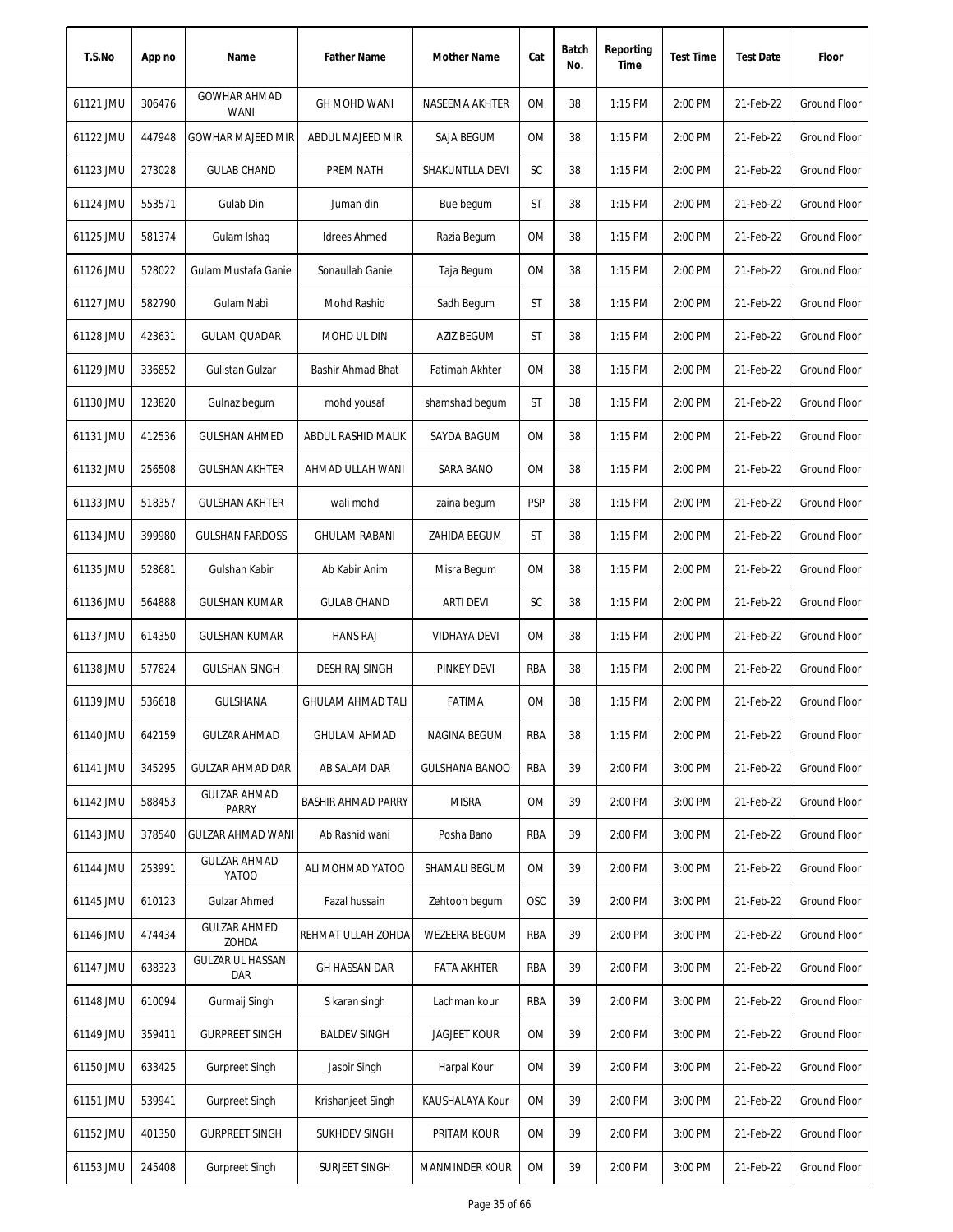| T.S.No    | App no | Name                                   | <b>Father Name</b>               | Mother Name            | Cat        | Batch<br>No. | Reporting<br>Time | <b>Test Time</b> | <b>Test Date</b> | Floor               |
|-----------|--------|----------------------------------------|----------------------------------|------------------------|------------|--------------|-------------------|------------------|------------------|---------------------|
| 61154 JMU | 510932 | <b>HAAMID MUJTABA</b>                  | <b>MOHD MUBARIK RESHI</b>        | NASEEMA AKHTER         | <b>OM</b>  | 39           | 2:00 PM           | 3:00 PM          | 21-Feb-22        | Ground Floor        |
| 61155 JMU | 158322 | Hadiya Riyaz                           | Peerzada Riyaz Ahmad             | Peerzada Ulfat Jan     | 0M         | 39           | 2:00 PM           | 3:00 PM          | 21-Feb-22        | Ground Floor        |
| 61156 JMU | 644203 | Hadiyat Hussain Batt                   | Ghulam Hussain Batt              | Manira Begum           | RBA        | 39           | 2:00 PM           | 3:00 PM          | 21-Feb-22        | Ground Floor        |
| 61157 JMU | 433006 | Hafsa Haleem                           | Faroog Ahmad<br>suharwarthy      | Haleema Begum          | 0M         | 39           | 2:00 PM           | 3:00 PM          | 21-Feb-22        | <b>Ground Floor</b> |
| 61158 JMU | 233863 | Hafsa Javeed                           | Javeed Ahmad                     | Haneefa                | 0M         | 39           | 2:00 PM           | 3:00 PM          | 21-Feb-22        | Ground Floor        |
| 61159 JMU | 111022 | Haiqa Riyaz                            | Mian Riyaz Ahmad                 | <b>Bilkees Rahat</b>   | 0M         | 39           | 2:00 PM           | 3:00 PM          | 21-Feb-22        | Ground Floor        |
| 61160 JMU | 248228 | HAKIM KUMAIL ABASS                     | <b>HAKIM GHULAM</b><br>MOHAMMAD  | <b>DILNAZ</b>          | 0M         | 39           | 2:00 PM           | 3:00 PM          | 21-Feb-22        | Ground Floor        |
| 61161 JMU | 441885 | Haleema Ashraf                         | Mohd Ashraf Kichloo              | Sayeda Begum           | RBA        | 39           | 2:00 PM           | 3:00 PM          | 21-Feb-22        | <b>Ground Floor</b> |
| 61162 JMU | 577794 | hamia rafiq                            | RAFIQ AHMAD MIR                  | DILSHADA BEGUM         | <b>OM</b>  | 39           | 2:00 PM           | 3:00 PM          | 21-Feb-22        | <b>Ground Floor</b> |
| 61163 JMU | 388346 | <b>HAMID BASHIR</b>                    | <b>BASHIR AHMAD SHEIKH</b>       | MUBINA AKHTER          | <b>OM</b>  | 39           | 2:00 PM           | 3:00 PM          | 21-Feb-22        | <b>Ground Floor</b> |
| 61164 JMU | 594029 | HAMZA HUSSAIN                          | ABDUL SUBHAN BUTT                | ZAHIDA PARVEEN         | RBA        | 39           | 2:00 PM           | 3:00 PM          | 21-Feb-22        | Ground Floor        |
| 61165 JMU | 512777 | Hanan Owais                            | Gh Mohd Ahanger                  | Parveena Begum         | <b>OSC</b> | 39           | 2:00 PM           | 3:00 PM          | 21-Feb-22        | Ground Floor        |
| 61166 JMU | 360086 | Hans Raj                               | Om Parkash                       | Preeto Devi            | SC         | 39           | 2:00 PM           | 3:00 PM          | 21-Feb-22        | <b>Ground Floor</b> |
| 61167 JMU | 321047 | <b>HANS RAJ</b>                        | DEWAN CHAND                      | <b>GEETA DEVI</b>      | <b>RBA</b> | 39           | 2:00 PM           | 3:00 PM          | 21-Feb-22        | <b>Ground Floor</b> |
| 61168 JMU | 404257 | Hans Raj                               | Om Singh                         | Om Devi                | <b>RBA</b> | 39           | 2:00 PM           | 3:00 PM          | 21-Feb-22        | <b>Ground Floor</b> |
| 61169 JMU | 138805 | Harbans Singh                          | Bhadur singh                     | Kuldeep kour           | SC         | 39           | 2:00 PM           | 3:00 PM          | 21-Feb-22        | Ground Floor        |
| 61170 JMU | 136205 | Haris Mushtaq Dar                      | Mushtaq Ahmad dar                | Sabiya                 | <b>OM</b>  | 39           | 2:00 PM           | 3:00 PM          | 21-Feb-22        | <b>Ground Floor</b> |
| 61171 JMU | 599505 | <b>HARIS RASHID</b>                    | <b>AB RASHID THOKER</b>          | SHAMEEMA BANU          | <b>OM</b>  | 40           | 3:00 PM           | 4:00 PM          | 21-Feb-22        | Ground Floor        |
| 61172 JMU | 401431 | Haris Zahoor                           | Zahoor Ahmad Lone                | <b>Bilkies Zahoor</b>  | <b>OM</b>  | 40           | 3:00 PM           | 4:00 PM          | 21-Feb-22        | Ground Floor        |
| 61173 JMU | 321273 | <b>HARJEET SINGH</b>                   | <b>GURBACHAN SINGH</b>           | VIASO DEVI             | EWS        | 40           | 3:00 PM           | 4:00 PM          | 21-Feb-22        | Ground Floor        |
| 61174 JMU | 458071 | Harjeet Singh                          | Prittam Singh                    | Shimlo Devi            | 0M         | 40           | 3:00 PM           | 4:00 PM          | 21-Feb-22        | Ground Floor        |
| 61175 JMU | 133427 | <b>HARJIT SINGH</b><br><b>JASROTIA</b> | SANDESH SINGH<br><b>JASROTIA</b> | SHESHNA KUMARI         | 0M         | 40           | 3:00 PM           | 4:00 PM          | 21-Feb-22        | Ground Floor        |
| 61176 JMU | 237733 | <b>HARMEET KOUR</b>                    | KAVI NAIN SINGH                  | NARINDER KOUR          | 0M         | 40           | 3:00 PM           | 4:00 PM          | 21-Feb-22        | Ground Floor        |
| 61177 JMU | 441640 | HARMEET SINGH                          | SURJEET SINGH                    | <b>HARVINDER KOUR</b>  | <b>OM</b>  | 40           | 3:00 PM           | 4:00 PM          | 21-Feb-22        | Ground Floor        |
| 61178 JMU | 543609 | <b>HARMEET SINGH BALI</b>              | JUNG BAHADUR SINGH<br>BALI       | <b>KANWALJEET KOUR</b> | <b>OM</b>  | 40           | 3:00 PM           | 4:00 PM          | 21-Feb-22        | Ground Floor        |
| 61179 JMU | 229160 | Harneet singh                          | jagjeet singh                    | tarvinder kour         | OSC        | 40           | 3:00 PM           | 4:00 PM          | 21-Feb-22        | Ground Floor        |
| 61180 JMU | 299065 | HAROON KHAZIR DAR                      | KHAZIR MOHD DAR                  | ZONA BEGUM             | 0M         | 40           | 3:00 PM           | 4:00 PM          | 21-Feb-22        | Ground Floor        |
| 61181 JMU | 630893 | Haroon Rashid                          | Abdul Rashid                     | Zubeda Bano            | RBA        | 40           | 3:00 PM           | 4:00 PM          | 21-Feb-22        | Ground Floor        |
| 61182 JMU | 636220 | HAROON RASHID DIN                      | AB RASHID DIN                    | DILSHADA ARA           | OM         | 40           | 3:00 PM           | 4:00 PM          | 21-Feb-22        | Ground Floor        |
| 61183 JMU | 547594 | Haroon Yousuf Padder                   | Mohammad yousuf<br>padder        | Razia bano             | <b>OM</b>  | 40           | 3:00 PM           | 4:00 PM          | 21-Feb-22        | Ground Floor        |
| 61184 JMU | 457411 | Harpreet Singh                         | Harmohindar Singh                | Shami Kour             | RBA        | 40           | 3:00 PM           | 4:00 PM          | 21-Feb-22        | Ground Floor        |
| 61185 JMU | 245409 | <b>HARPREET SINGH</b>                  | KULDEEP SINGH                    | <b>MANJEET KOUR</b>    | OM         | 40           | 3:00 PM           | 4:00 PM          | 21-Feb-22        | Ground Floor        |
| 61186 JMU | 631561 | Harpreet Singh                         | Tarlochan Singh                  | Swaran Kour            | <b>PSP</b> | 40           | 3:00 PM           | 4:00 PM          | 21-Feb-22        | Ground Floor        |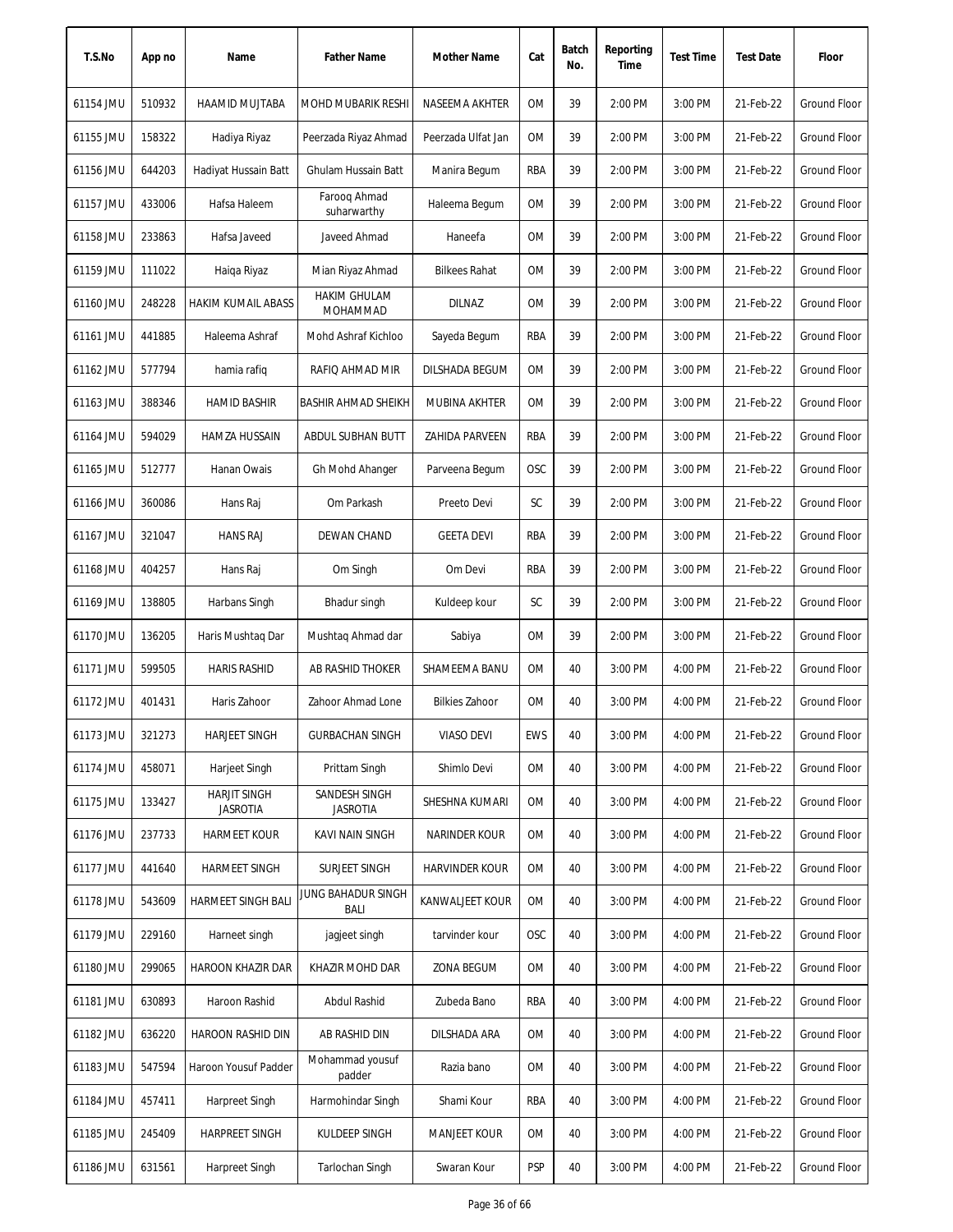| T.S.No    | App no | Name                       | <b>Father Name</b>                     | Mother Name           | Cat        | Batch<br>No. | Reporting<br>Time | <b>Test Time</b> | <b>Test Date</b> | Floor               |
|-----------|--------|----------------------------|----------------------------------------|-----------------------|------------|--------------|-------------------|------------------|------------------|---------------------|
| 61187 JMU | 157163 | <b>HARVINDER SINGH</b>     | <b>BAL KRISHAN</b>                     | PAWAN KOUR            | <b>OM</b>  | 40           | 3:00 PM           | 4:00 PM          | 21-Feb-22        | <b>Ground Floor</b> |
| 61188 JMU | 586316 | <b>HASHIR SHAFI</b>        | MOHD SHAFI WAR                         | RAFEEQA SHAFI WAR     | 0M         | 40           | 3:00 PM           | 4:00 PM          | 21-Feb-22        | <b>Ground Floor</b> |
| 61189 JMU | 542146 | <b>HAZIK HAMID</b>         | ABDUL HAMID<br>AHANGER                 | SHAHMEEMA             | 0M         | 40           | 3:00 PM           | 4:00 PM          | 21-Feb-22        | Ground Floor        |
| 61190 JMU | 394226 | Hazik Imtiyaz baba         | imtiyaz ah baba                        | tahira                | 0M         | 40           | 3:00 PM           | 4:00 PM          | 21-Feb-22        | <b>Ground Floor</b> |
| 61191 JMU | 171969 | <b>HEENA BIBI</b>          | <b>MOHD YOUSF</b>                      | <b>RUKSANA</b>        | ST         | 40           | 3:00 PM           | 4:00 PM          | 21-Feb-22        | <b>Ground Floor</b> |
| 61192 JMU | 376772 | <b>HEENA JAN</b>           | <b>GULAM MOHAMMAD</b><br><b>RATHER</b> | MAHMOODA AKHTER       | RBA        | 40           | 3:00 PM           | 4:00 PM          | 21-Feb-22        | <b>Ground Floor</b> |
| 61193 JMU | 258986 | <b>HEENA KOUSAR</b>        | ASGAR ALI BUTT                         | ARSHAD BANO           | RBA        | 40           | 3:00 PM           | 4:00 PM          | 21-Feb-22        | Ground Floor        |
| 61194 JMU | 403844 | Heena Marvi                | Ab Rashid Rather                       | Jameela               | 0M         | 40           | 3:00 PM           | 4:00 PM          | 21-Feb-22        | <b>Ground Floor</b> |
| 61195 JMU | 117132 | <b>HEENA SULTAN</b>        | MOHAMMAD SULTAN<br><b>BHAT</b>         | <b>HAJRA BANO</b>     | <b>OM</b>  | 40           | 3:00 PM           | 4:00 PM          | 21-Feb-22        | <b>Ground Floor</b> |
| 61196 JMU | 422011 | <b>HEENA WAJIB</b>         | MOHD IQBAL                             | <b>KANIZ AKHTER</b>   | ST         | 40           | 3:00 PM           | 4:00 PM          | 21-Feb-22        | <b>Ground Floor</b> |
| 61197 JMU | 544679 | Heena Zahoor Hakak         | Zahoor Ahmad Hakak                     | Ishrat                | 0M         | 40           | 3:00 PM           | 4:00 PM          | 21-Feb-22        | Ground Floor        |
| 61198 JMU | 130945 | Hena Yousuf                | kh Mohammed Yousuf                     | Afroza                | 0M         | 40           | 3:00 PM           | 4:00 PM          | 21-Feb-22        | Ground Floor        |
| 61199 JMU | 390555 | HILAL AHMAD                | MOHD ISMAIL RATHER                     | RAFIQA                | 0M         | 40           | 3:00 PM           | 4:00 PM          | 21-Feb-22        | <b>Ground Floor</b> |
| 61200 JMU | 579292 | HILAL AHMAD BABA           | <b>GH RASOOL BABA</b>                  | <b>HALEEMA BEGUM</b>  | <b>RBA</b> | 40           | 3:00 PM           | 4:00 PM          | 21-Feb-22        | <b>Ground Floor</b> |
| 61201 JMU | 388158 | Hilal Ahmad Chopan         | Nazir Ahmad Chopan                     | Misra Bano            | <b>EWS</b> | 41           | 8:30 AM           | 9:30 AM          | 22-Feb-22        | Ground Floor        |
| 61202 JMU | 420724 | HILAL AHMAD SHAH           | AB SALAM SHAH                          | SAKEENA AKHTER        | 0M         | 41           | 8:30 AM           | 9:30 AM          | 22-Feb-22        | <b>Ground Floor</b> |
| 61203 JMU | 163905 | HILAL AHMAD SHIKEH         | <b>GH MOHD SHEIKH</b>                  | <b>FATIMA BANOO</b>   | 0M         | 41           | 8:30 AM           | 9:30 AM          | 22-Feb-22        | <b>Ground Floor</b> |
| 61204 JMU | 371251 | HIMANI SHARMA              | SUNIL SHARMA                           | SATYA DEVI            | 0M         | 41           | 8:30 AM           | 9:30 AM          | 22-Feb-22        | <b>Ground Floor</b> |
| 61205 JMU | 331999 | Himanshu Langeh            | SURINDER LANGEH                        | SWARNA DEVI           | SC         | 41           | 8:30 AM           | 9:30 AM          | 22-Feb-22        | <b>Ground Floor</b> |
| 61206 JMU | 636955 | HIMANSHU SHARMA            | ROMESH CHANDER                         | REETA SHARMA          | EWS        | 41           | 8:30 AM           | 9:30 AM          | 22-Feb-22        | Ground Floor        |
| 61207 JMU | 287794 | HITESH KUMAR<br>SUMBERIA   | PRITAM CHAND<br>SUMBERIA               | PREM LATA             | OSC        | 41           | 8:30 AM           | 9:30 AM          | 22-Feb-22        | Ground Floor        |
| 61208 JMU | 127238 | HITESHWAR PARSHAD          | <b>GANESH DASS SHARMA</b>              | URMILA DEVI           | OM         | 41           | 8:30 AM           | 9:30 AM          | 22-Feb-22        | Ground Floor        |
| 61209 JMU | 513522 | HITESHWAR SINGH            | <b>JOGINDER SINGH</b>                  | <b>VIMLA DEVI</b>     | OM         | 41           | 8:30 AM           | 9:30 AM          | 22-Feb-22        | <b>Ground Floor</b> |
| 61210 JMU | 410518 | HONNEY KUMAR               | <b>BRIJ LAL</b>                        | SANTOSHI DEVI         | SC         | 41           | 8:30 AM           | 9:30 AM          | 22-Feb-22        | <b>Ground Floor</b> |
| 61211 JMU | 642821 | HUDHA MANZOOR              | MANZOOR AHMAD<br>KHAN                  | MAHJABEENA            | 0M         | 41           | 8:30 AM           | 9:30 AM          | 22-Feb-22        | Ground Floor        |
| 61212 JMU | 475093 | Huma Amin Mir              | Zaffer Amin Mir                        | Farida Akhtar Mir     | <b>PSP</b> | 41           | 8:30 AM           | 9:30 AM          | 22-Feb-22        | Ground Floor        |
| 61213 JMU | 289973 | HUMA FAYAZ                 | FAYAZ AHMAD SHAH                       | TASLEEMA              | OM         | 41           | 8:30 AM           | 9:30 AM          | 22-Feb-22        | Ground Floor        |
| 61214 JMU | 554465 | HUMAIRA BASHIR             | <b>BASHIR AHMAD KHAN</b>               | <b>FAREEDA AKHTER</b> | OM         | 41           | 8:30 AM           | 9:30 AM          | 22-Feb-22        | Ground Floor        |
| 61215 JMU | 330732 | HUMAIRA JAGOO              | <b>GHULAM AHMAD</b><br><b>JAGOO</b>    | RAFIQA BEGUM          | OM         | 41           | 8:30 AM           | 9:30 AM          | 22-Feb-22        | Ground Floor        |
| 61216 JMU | 436295 | Humaira Mehboob<br>Mehboob | Mehboob Hussain                        | Moomina               | ST         | 41           | 8:30 AM           | 9:30 AM          | 22-Feb-22        | Ground Floor        |
| 61217 JMU | 131125 | HUMAIRA NAZIR              | Nazir Ahmad Bhat                       | Shahzada Shaheen      | OM         | 41           | 8:30 AM           | 9:30 AM          | 22-Feb-22        | Ground Floor        |
| 61218 JMU | 161653 | Humaira Waseem             | Waseem Ahmad Sheikh                    | Nighat Yasmeen        | OM         | 41           | 8:30 AM           | 9:30 AM          | 22-Feb-22        | Ground Floor        |
| 61219 JMU | 352507 | HUMEERA HASSAN             | <b>GHULAM HASSAN</b><br>TANTRY         | NASEEMA BEGUM         | OM         | 41           | 8:30 AM           | 9:30 AM          | 22-Feb-22        | Ground Floor        |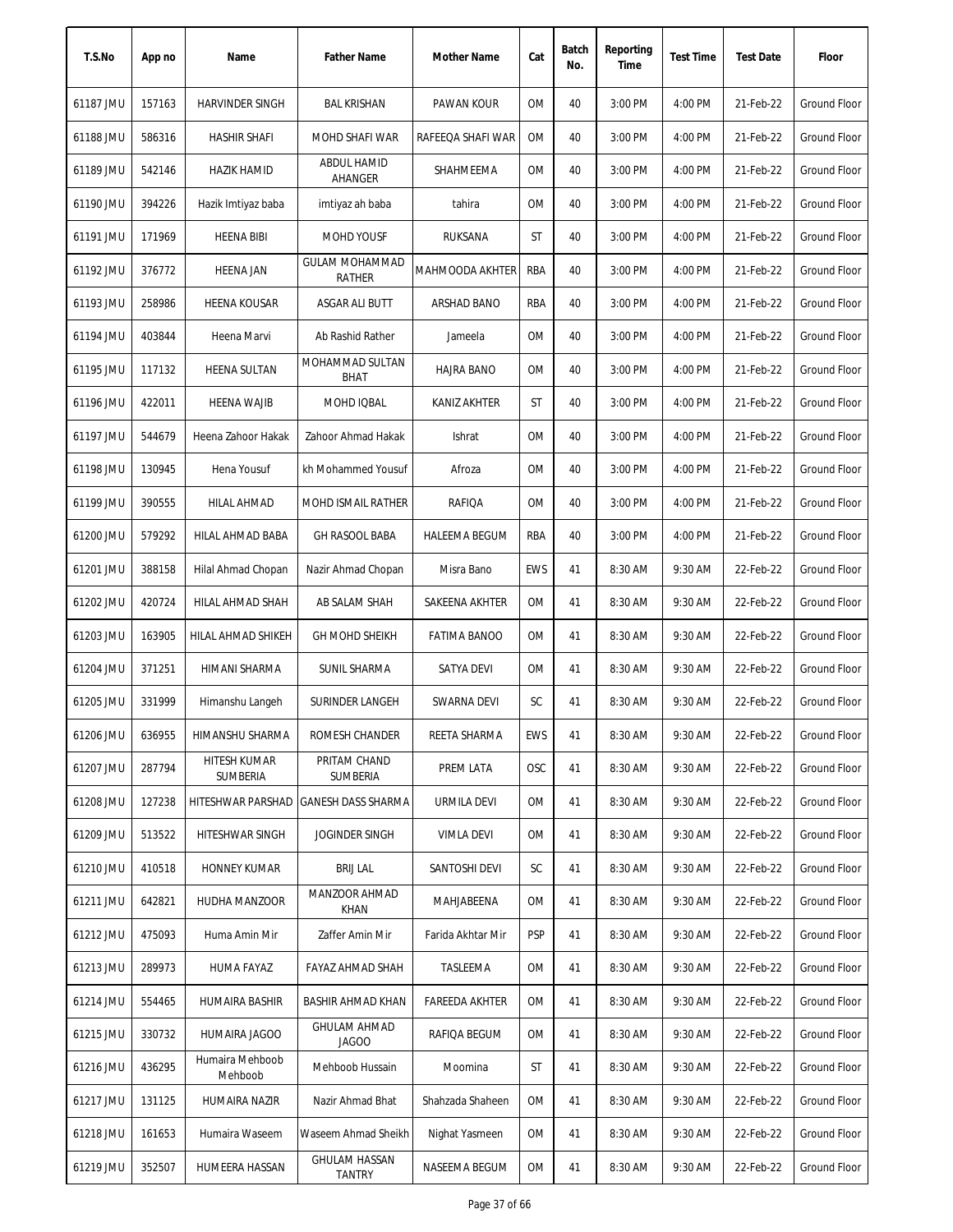| T.S.No    | App no | Name                              | <b>Father Name</b>                    | Mother Name                          | Cat        | Batch<br>No. | Reporting<br>Time | <b>Test Time</b> | <b>Test Date</b> | Floor               |
|-----------|--------|-----------------------------------|---------------------------------------|--------------------------------------|------------|--------------|-------------------|------------------|------------------|---------------------|
| 61220 JMU | 324630 | HUMMAYA AJAZ                      | AJAZ HUSSAIN KANDOO                   | <b>JABINA BEGUM</b><br><b>KANDOO</b> | <b>OM</b>  | 41           | 8:30 AM           | 9:30 AM          | 22-Feb-22        | <b>Ground Floor</b> |
| 61221 JMU | 389438 | Hyder Shah                        | Farzand ali                           | Noor jahan                           | ST         | 41           | 8:30 AM           | 9:30 AM          | 22-Feb-22        | Ground Floor        |
| 61222 JMU | 194165 | <b>IBRAN AHMED</b>                | MOHD ASLAM                            | FATIMA BI                            | ST         | 41           | 8:30 AM           | 9:30 AM          | 22-Feb-22        | Ground Floor        |
| 61223 JMU | 276336 | <b>IBRAR AHMED</b>                | LAYAQAT ALI                           | NAGINA BEGUM                         | ST         | 41           | 8:30 AM           | 9:30 AM          | 22-Feb-22        | Ground Floor        |
| 61224 JMU | 394607 | Ibrar Mahfooz Manhas              | Mahfooz ahmed<br>manhas               | Shasta manhas                        | <b>PSP</b> | 41           | 8:30 AM           | 9:30 AM          | 22-Feb-22        | <b>Ground Floor</b> |
| 61225 JMU | 112972 | <b>IELINA KHAN</b>                | NAZIR AHMAD KHAN                      | <b>HANIFA</b>                        | RBA        | 41           | 8:30 AM           | 9:30 AM          | 22-Feb-22        | Ground Floor        |
| 61226 JMU | 572237 | IESHA SHARMA                      | KAMESHWAR SHARMA                      | SUNITA SHARMA                        | 0M         | 41           | 8:30 AM           | 9:30 AM          | 22-Feb-22        | Ground Floor        |
| 61227 JMU | 516113 | <b>IFAT ARA</b>                   | ABDUL AHAD WAGAY                      | DILSHADA BEGUM                       | 0M         | 41           | 8:30 AM           | 9:30 AM          | 22-Feb-22        | <b>Ground Floor</b> |
| 61228 JMU | 260485 | <b>IFFAT LODHI</b>                | MOHD HUSSAIN                          | <b>PARVEEN</b>                       | ST         | 41           | 8:30 AM           | 9:30 AM          | 22-Feb-22        | <b>Ground Floor</b> |
| 61229 JMU | 108741 | <b>IFFAT RAHIM</b>                | SHEIKH ABDUL RAHIM                    | SHAFIQA                              | 0M         | 41           | 8:30 AM           | 9:30 AM          | 22-Feb-22        | <b>Ground Floor</b> |
| 61230 JMU | 597021 | Iflah Sultan                      | Mohammad Sultan                       | Dilshada                             | 0M         | 41           | 8:30 AM           | 9:30 AM          | 22-Feb-22        | Ground Floor        |
| 61231 JMU | 196344 | <b>IFRA Javaid Misgar</b>         | <b>JAVAID AHMAD</b><br><b>MISGAR</b>  | TASNEEM                              | 0M         | 42           | 9:30 AM           | 10:30 AM         | 22-Feb-22        | Ground Floor        |
| 61232 JMU | 180671 | <b>IFRAT RASHID</b>               | <b>ABDUL RASHID</b><br><b>KANDROO</b> | SHAMEEMA                             | 0M         | 42           | 9:30 AM           | 10:30 AM         | 22-Feb-22        | <b>Ground Floor</b> |
| 61233 JMU | 624002 | <b>IFSHANA QADIR</b>              | GULAM QADIR BATCHU                    | NEELOFAR                             | 0M         | 42           | 9:30 AM           | 10:30 AM         | 22-Feb-22        | <b>Ground Floor</b> |
| 61234 JMU | 380924 | <b>IFTHASAM</b><br>CHOWDHARY      | <b>MUSHTAQ</b><br>CHOWDHARY           | <b>JAMILA BEGUM</b>                  | ST         | 42           | 9:30 AM           | 10:30 AM         | 22-Feb-22        | <b>Ground Floor</b> |
| 61235 JMU | 402015 | iftikhar ahmed                    | mohd taj                              | shamim akhter                        | <b>OSC</b> | 42           | 9:30 AM           | 10:30 AM         | 22-Feb-22        | <b>Ground Floor</b> |
| 61236 JMU | 375078 | Iftikhar Hussain                  | Shakeel Ahmed                         | Fatima begum                         | <b>PSP</b> | 42           | 9:30 AM           | 10:30 AM         | 22-Feb-22        | <b>Ground Floor</b> |
| 61237 JMU | 431271 | Iftikhar Hussain Shah             | Akbar shah                            | Sarwer begum                         | ALC/I<br>B | 42           | 9:30 AM           | 10:30 AM         | 22-Feb-22        | <b>Ground Floor</b> |
| 61238 JMU | 486853 | Iftikhar Mukhtar                  | Mukhtar Ahmad Khan                    | Nazira Begum                         | <b>PSP</b> | 42           | 9:30 AM           | 10:30 AM         | 22-Feb-22        | Ground Floor        |
| 61239 JMU | 516740 | <b>IFTISAM YASEEN</b>             | MOHUMMAD YASEEN<br>BHAT               | <b>HANIFA</b>                        | 0M         | 42           | 9:30 AM           | 10:30 AM         | 22-Feb-22        | Ground Floor        |
| 61240 JMU | 537741 | <b>IFTKHAR AHMED</b><br>CHOWDHARY | ABDUL RASHID                          | SHAMSHAD BEGUM                       | ST         | 42           | 9:30 AM           | 10:30 AM         | 22-Feb-22        | <b>Ground Floor</b> |
| 61241 JMU | 608601 | Ikhlaq Ahmad Reshi                | Gh Mohi Ud Din Reshi                  | Jawhara Banoo                        | 0M         | 42           | 9:30 AM           | 10:30 AM         | 22-Feb-22        | Ground Floor        |
| 61242 JMU | 545802 | Ikhlag Ahmed Sheikh               | Nazir Ahmed Sheikh                    | Gulshana Begum                       | EWS        | 42           | 9:30 AM           | 10:30 AM         | 22-Feb-22        | Ground Floor        |
| 61243 JMU | 123417 | Ikhlas Rashid Masoodi             | Abdul Rashid Masoodi                  | Azeeza Begum                         | RBA        | 42           | 9:30 AM           | 10:30 AM         | 22-Feb-22        | Ground Floor        |
| 61244 JMU | 286526 | <b>ILNISH FAROOQ</b>              | FAROOQ AHMAD BHAT                     | PARVEENA AKHTER                      | 0M         | 42           | 9:30 AM           | 10:30 AM         | 22-Feb-22        | Ground Floor        |
| 61245 JMU | 192562 | Ilyas Ahmad Mir                   | Ghulam Mohammad<br>Mir                | Zainab Bano                          | 0M         | 42           | 9:30 AM           | 10:30 AM         | 22-Feb-22        | Ground Floor        |
| 61246 JMU | 524123 | Ilyas Ahmad Padder                | Mohd shafi padder                     | Shakeela Banoo                       | RBA        | 42           | 9:30 AM           | 10:30 AM         | 22-Feb-22        | Ground Floor        |
| 61247 JMU | 558913 | Ilyas Hussain Malik               | Gh Mohd Malik                         | Syed shafiqa                         | 0M         | 42           | 9:30 AM           | 10:30 AM         | 22-Feb-22        | Ground Floor        |
| 61248 JMU | 592030 | IMDAD ALI AHANGAR                 | Gh Ahmad Ahangar                      | Shameema                             | <b>OSC</b> | 42           | 9:30 AM           | 10:30 AM         | 22-Feb-22        | <b>Ground Floor</b> |
| 61249 JMU | 206711 | Immadu Din                        | ALI MOHD DAR                          | MUBEENA AKHTER                       | 0M         | 42           | 9:30 AM           | 10:30 AM         | 22-Feb-22        | Ground Floor        |
| 61250 JMU | 199298 | <b>IMRAN</b>                      | MOHD ASLAM KHAN                       | NAZIA                                | 0M         | 42           | 9:30 AM           | 10:30 AM         | 22-Feb-22        | Ground Floor        |
| 61251 JMU | 561550 | <b>IMRAN ALI</b>                  | SHOKAT ALI                            | SAFIA BEGUM                          | <b>PSP</b> | 42           | 9:30 AM           | 10:30 AM         | 22-Feb-22        | <b>Ground Floor</b> |
| 61252 JMU | 574002 | Imran Hamid Kraipak               | ABDUL HAMID KRAIPAK                   | RAFIQA AKHTER                        | 0M         | 42           | 9:30 AM           | 10:30 AM         | 22-Feb-22        | Ground Floor        |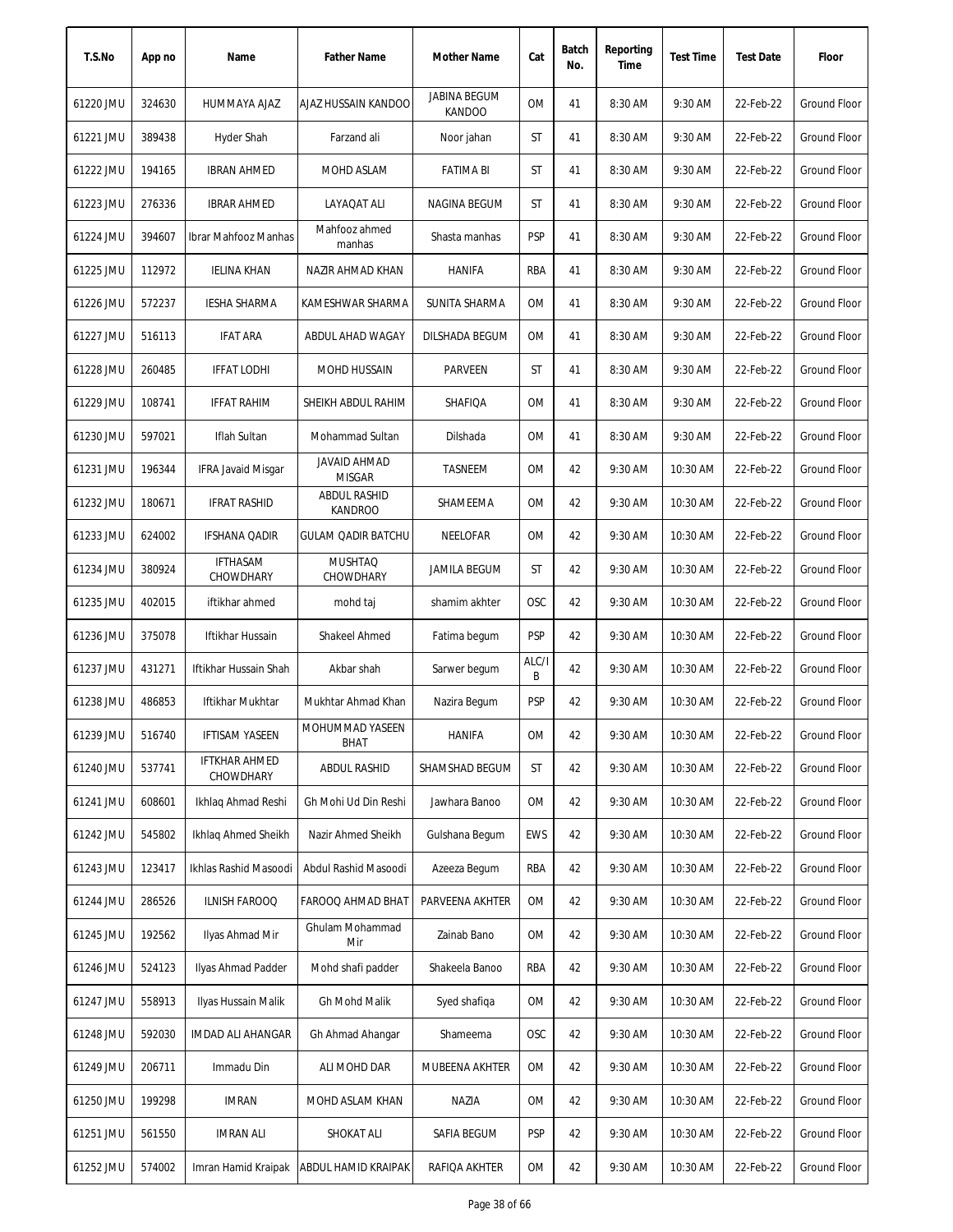| T.S.No    | App no | Name                                 | <b>Father Name</b>            | Mother Name            | Cat        | Batch<br>No. | Reporting<br>Time | <b>Test Time</b> | <b>Test Date</b> | Floor               |
|-----------|--------|--------------------------------------|-------------------------------|------------------------|------------|--------------|-------------------|------------------|------------------|---------------------|
| 61253 JMU | 261844 | Imran Khan                           | ABDUL HAMID KHAN              | SHARIZ AKHTER          | <b>PSP</b> | 42           | 9:30 AM           | 10:30 AM         | 22-Feb-22        | <b>Ground Floor</b> |
| 61254 JMU | 647300 | <b>IMRAN KHAN</b>                    | MOHD HUSSAIN KHAN             | <b>GULSHANA AKHTER</b> | RBA        | 42           | 9:30 AM           | 10:30 AM         | 22-Feb-22        | Ground Floor        |
| 61255 JMU | 104832 | <b>IMRAN KHAN</b>                    | MOHD SADIQ                    | MAREEMA BEGUM          | ОM         | 42           | 9:30 AM           | 10:30 AM         | 22-Feb-22        | <b>Ground Floor</b> |
| 61256 JMU | 624555 | Imran Khan                           | <b>MOHD SHARIEF</b>           | NAZAMA BI              | PSP        | 42           | 9:30 AM           | 10:30 AM         | 22-Feb-22        | <b>Ground Floor</b> |
| 61257 JMU | 529774 | <b>IMRAN KHAN</b>                    | MOHMAD SHABAN<br><b>KHAN</b>  | SHAHEENA BANO          | OM         | 42           | 9:30 AM           | 10:30 AM         | 22-Feb-22        | <b>Ground Floor</b> |
| 61258 JMU | 386875 | Imran Rashid                         | Ab Rashid Khan                | Munera Banoo           | OM         | 42           | 9:30 AM           | 10:30 AM         | 22-Feb-22        | <b>Ground Floor</b> |
| 61259 JMU | 131880 | <b>IMRAN RASHID</b><br>BANDAY        | <b>ABDUL RASHID</b><br>BANDAY | PERVENA AKHTER         | ОM         | 42           | 9:30 AM           | 10:30 AM         | 22-Feb-22        | Ground Floor        |
| 61260 JMU | 155423 | <b>IMRAN SAMEEM KHAN</b>             | MOHAMAD SAMEEM<br><b>KHAN</b> | ZAMROODA BANO          | <b>PSP</b> | 42           | 9:30 AM           | 10:30 AM         | 22-Feb-22        | <b>Ground Floor</b> |
| 61261 JMU | 317225 | imran sayeed                         | mohd sayeed                   | sharifa begum          | OSC        | 43           | 10:30 AM          | 11:15 AM         | 22-Feb-22        | <b>Ground Floor</b> |
| 61262 JMU | 548824 | Imran UI Haq                         | Anwar Subhan                  | Tahira                 | <b>OM</b>  | 43           | 10:30 AM          | 11:15 AM         | 22-Feb-22        | <b>Ground Floor</b> |
| 61263 JMU | 638668 | imrose bashir                        | bashir ahmad zargar           | jana akhter            | ОM         | 43           | 10:30 AM          | 11:15 AM         | 22-Feb-22        | <b>Ground Floor</b> |
| 61264 JMU | 585275 | Imtayaiz Ahmed                       | ANAYATULLAH                   | <b>GULSHAN BEGUM</b>   | <b>PSP</b> | 43           | 10:30 AM          | 11:15 AM         | 22-Feb-22        | <b>Ground Floor</b> |
| 61265 JMU | 285485 | <b>IMTIAZ AHMAD</b>                  | MOHD IQBAL GANIE              | <b>TAHIRA BEGUM</b>    | <b>OM</b>  | 43           | 10:30 AM          | 11:15 AM         | 22-Feb-22        | <b>Ground Floor</b> |
| 61266 JMU | 424234 | <b>IMTIAZ AHMED</b>                  | <b>GH HUSSAIN</b>             | SAYDA BEGUM            | RBA        | 43           | 10:30 AM          | 11:15 AM         | 22-Feb-22        | <b>Ground Floor</b> |
| 61267 JMU | 587552 | Imtiaz Ahmed                         | Mazeed Hussain                | Shameem Akhter         | OSC        | 43           | 10:30 AM          | 11:15 AM         | 22-Feb-22        | <b>Ground Floor</b> |
| 61268 JMU | 449830 | <b>IMTIAZ AHMED</b>                  | MOHD SHER                     | <b>GULZAR BEGUM</b>    | ST         | 43           | 10:30 AM          | 11:15 AM         | 22-Feb-22        | Ground Floor        |
| 61269 JMU | 443063 | Imtiaz Ahmed                         | Pervaiz Ahmed                 | Shahnaz Akhter         | RBA        | 43           | 10:30 AM          | 11:15 AM         | 22-Feb-22        | Ground Floor        |
| 61270 JMU | 330364 | <b>IMTIAZ AHMED</b>                  | TAFAIL HUSSAIN                | SAKINA BI              | ST         | 43           | 10:30 AM          | 11:15 AM         | 22-Feb-22        | Ground Floor        |
| 61271 JMU | 300250 | <b>IMTIAZ AHMED</b>                  | <b>ZULFQAR AHMED</b>          | AKHTER JAHAN           | <b>EWS</b> | 43           | 10:30 AM          | $11:15$ AM       | 22-Feb-22        | <b>Ground Floor</b> |
| 61272 JMU | 327483 | Imtiaz Hussain                       | Din Mohd                      | Sarwar Bi              | ST         | 43           | 10:30 AM          | $11:15$ AM       | 22-Feb-22        | <b>Ground Floor</b> |
| 61273 JMU | 472198 | <b>IMTISAL HUSSAIN SOFI</b>          | <b>GULZAR HUSSAIN SOFI</b>    | SHAHIDA IQBAL          | 0M         | 43           | 10:30 AM          | 11:15 AM         | 22-Feb-22        | Ground Floor        |
| 61274 JMU | 238601 | imtiyaz Ahmad                        | shakeel ahmad wani            | parveena               | ОM         | 43           | 10:30 AM          | 11:15 AM         | 22-Feb-22        | Ground Floor        |
| 61275 JMU | 454063 | IMTIYAZ AHMAD DAR                    | BASHIR AHMAD DAR              | <b>FATIMA BANO</b>     | RBA        | 43           | 10:30 AM          | 11:15 AM         | 22-Feb-22        | <b>Ground Floor</b> |
| 61276 JMU | 229327 | IMTIYAZ AHMAD DAR                    | HABIBULLAH DAR                | JANA                   | OM         | 43           | 10:30 AM          | 11:15 AM         | 22-Feb-22        | <b>Ground Floor</b> |
| 61277 JMU | 540023 | <b>IMTIYAZ AHMAD</b><br>HAJAM        | Bashir ahmad                  | Saja begum             | OSC        | 43           | 10:30 AM          | 11:15 AM         | 22-Feb-22        | <b>Ground Floor</b> |
| 61278 JMU | 247436 | <b>IMTIYAZ AHMAD</b><br>HAJAM        | <b>GHULAM AHMAD</b><br>HAJAM  | TAJA BANO              | OSC        | 43           | 10:30 AM          | 11:15 AM         | 22-Feb-22        | Ground Floor        |
| 61279 JMU | 315225 | <b>IMTIYAZ AHMAD</b><br><b>KUMAR</b> | SHAMS UD DIN KUMAR            | <b>FATA AKHTER</b>     | RBA        | 43           | 10:30 AM          | $11:15$ AM       | 22-Feb-22        | Ground Floor        |
| 61280 JMU | 504211 | Imtiyaz Ahmad Rather                 | manzoor ahmad rather          | rafiga bano            | RBA        | 43           | 10:30 AM          | 11:15 AM         | 22-Feb-22        | Ground Floor        |
| 61281 JMU | 566003 | Imtiyaz Ahmad Shah                   | Mubarik Ahmad Shah            | Nasima                 | 0M         | 43           | 10:30 AM          | 11:15 AM         | 22-Feb-22        | Ground Floor        |
| 61282 JMU | 251835 | IMTIYAZ AHMAD TELI                   | MOHD AKBAR TELI               | SALIMA                 | OSC        | 43           | 10:30 AM          | 11:15 AM         | 22-Feb-22        | Ground Floor        |
| 61283 JMU | 621472 | IMTIYAZ AHMAD WAR                    | FAYAZ AHMAD WAR               | ASHA BANO              | 0M         | 43           | 10:30 AM          | 11:15 AM         | 22-Feb-22        | Ground Floor        |
| 61284 JMU | 129561 | IMTIYAZ AHMAD<br>WAZIR               | Mohammad Muzaffar<br>wazir    | Zubaida                | ОM         | 43           | 10:30 AM          | 11:15 AM         | 22-Feb-22        | Ground Floor        |
| 61285 JMU | 650721 | <b>IMTIYAZ AHMED</b>                 | MOHD HANIF                    | <b>FATIMA BEGUM</b>    | RBA        | 43           | 10:30 AM          | 11:15 AM         | 22-Feb-22        | Ground Floor        |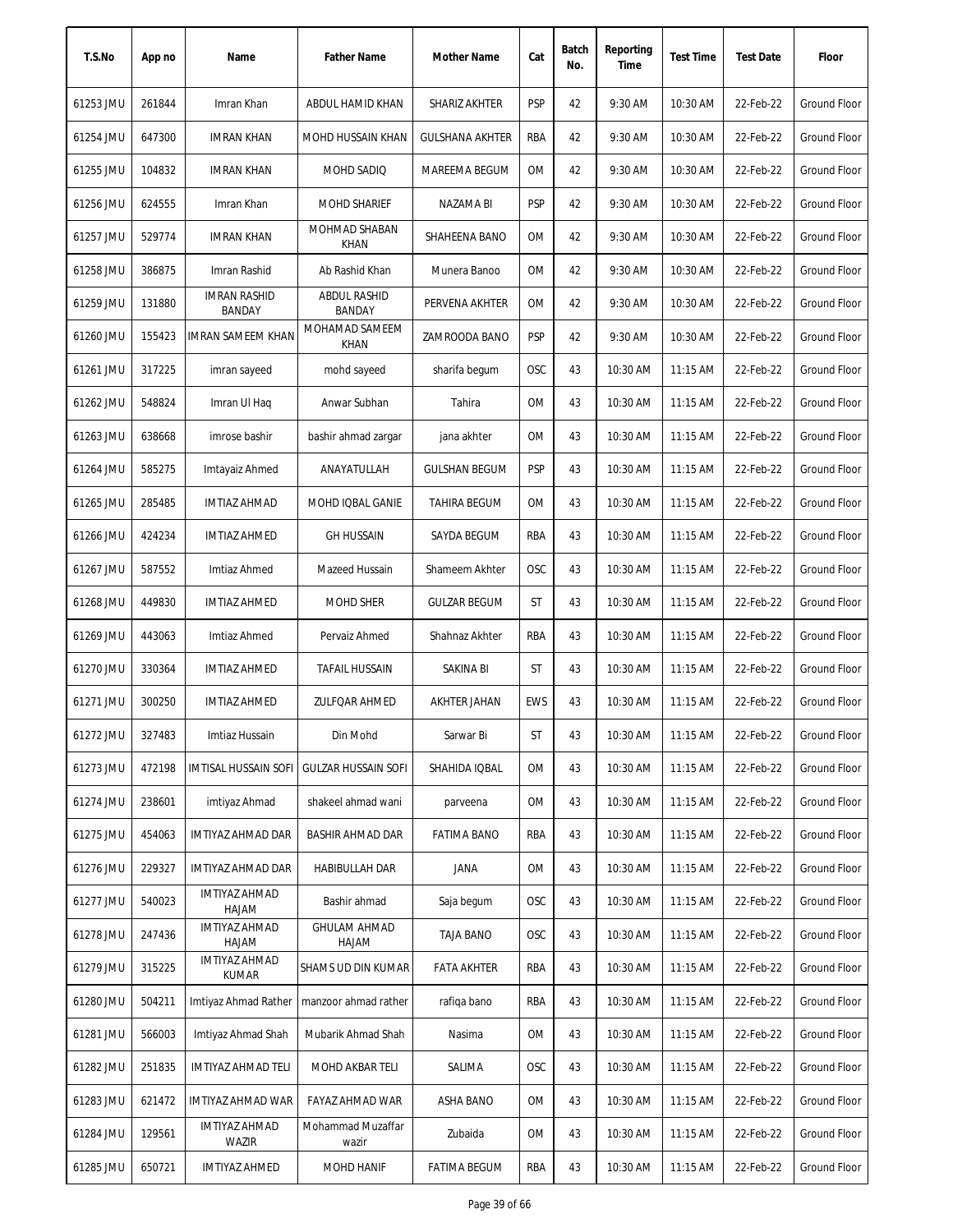| T.S.No    | App no | Name                                    | <b>Father Name</b>             | Mother Name           | Cat        | Batch<br>No. | Reporting<br>Time | <b>Test Time</b> | <b>Test Date</b> | Floor               |
|-----------|--------|-----------------------------------------|--------------------------------|-----------------------|------------|--------------|-------------------|------------------|------------------|---------------------|
| 61286 JMU | 252990 | <b>IMTIYAZ HUSSAIN</b><br><b>RATHER</b> | ABDUL RASHID RATHER            | KULSUMA BANOO         | <b>OM</b>  | 43           | 10:30 AM          | 11:15 AM         | 22-Feb-22        | <b>Ground Floor</b> |
| 61287 JMU | 341309 | <b>IMTIYAZ YOUSUF NAIK</b>              | <b>MOHD YOUSUF NAIK</b>        | <b>FARZANA BEGUM</b>  | RBA        | 43           | 10:30 AM          | $11:15$ AM       | 22-Feb-22        | <b>Ground Floor</b> |
| 61288 JMU | 651186 | Imtyaz Ahmed Bohroo                     | Mohd Ishaq Bohroo              | Mahtab Begum          | RBA        | 43           | 10:30 AM          | $11:15$ AM       | 22-Feb-22        | Ground Floor        |
| 61289 JMU | 209199 | <b>INAYAT ULLAH DAR</b>                 | MOHAMMAD AKRAM<br><b>DAR</b>   | ZAINAB                | 0M         | 43           | 10:30 AM          | 11:15 AM         | 22-Feb-22        | Ground Floor        |
| 61290 JMU | 430239 | <b>INAYATULLAH GOJRI</b>                | MOHD RAMZAN GOJRI              | <b>BEEBA BEGUM</b>    | <b>OSC</b> | 43           | 10:30 AM          | 11:15 AM         | 22-Feb-22        | Ground Floor        |
| 61291 JMU | 114814 | <b>INDER DEV SINGH</b>                  | <b>TILAK RAJ</b>               | <b>DEVKI DEVI</b>     | RBA        | 44           | 11:15 AM          | 12:00 Noon       | 22-Feb-22        | <b>Ground Floor</b> |
| 61292 JMU | 356730 | <b>INDER JEET</b>                       | ROMESH CHANDER                 | SURISTA DEVI          | 0M         | 44           | $11:15$ AM        | 12:00 Noon       | 22-Feb-22        | Ground Floor        |
| 61293 JMU | 150270 | <b>INDER KUMAR</b>                      | <b>RAM LAL</b>                 | <b>ANILA DEVI</b>     | SC         | 44           | 11:15 AM          | 12:00 Noon       | 22-Feb-22        | <b>Ground Floor</b> |
| 61294 JMU | 238508 | <b>INDER SINGH</b>                      | SHADI LAL                      | <b>LEELA DEVI</b>     | RBA        | 44           | 11:15 AM          | 12:00 Noon       | 22-Feb-22        | <b>Ground Floor</b> |
| 61295 JMU | 505482 | Inderdeep Singh                         | Satpal Singh                   | Preetam kour          | RBA        | 44           | 11:15 AM          | 12:00 Noon       | 22-Feb-22        | <b>Ground Floor</b> |
| 61296 JMU | 210951 | <b>INDERJEET</b>                        | <b>LEKH RAJ</b>                | KALYANA DEVI          | ST         | 44           | 11:15 AM          | 12:00 Noon       | 22-Feb-22        | Ground Floor        |
| 61297 JMU | 321067 | INDERPAL SINGH                          | <b>JAGJIT SINGH</b>            | SATVEER KOUR          | 0M         | 44           | $11:15$ AM        | 12:00 Noon       | 22-Feb-22        | Ground Floor        |
| 61298 JMU | 489260 | Indu Bala                               | Sham Lal                       | Suman Bala            | 0M         | 44           | 11:15 AM          | 12:00 Noon       | 22-Feb-22        | <b>Ground Floor</b> |
| 61299 JMU | 239105 | <b>INNAYAT HUSSAIN</b>                  | AB MAJEED LATOO                | ZAMROODA              | 0M         | 44           | 11:15 AM          | 12:00 Noon       | 22-Feb-22        | <b>Ground Floor</b> |
| 61300 JMU | 567519 | <b>INSHA HAMID</b>                      | ABDUL HAMID BHAT               | JABEENA               | 0M         | 44           | 11:15 AM          | 12:00 Noon       | 22-Feb-22        | <b>Ground Floor</b> |
| 61301 JMU | 212058 | <b>INSHA REHMAN</b>                     | ABDUL REHMAN                   | SHAKEELA              | <b>OSC</b> | 44           | 11:15 AM          | 12:00 Noon       | 22-Feb-22        | Ground Floor        |
| 61302 JMU | 501147 | Insha Sajad                             | Sajad hussain kandoo           | Shama Abida           | 0M         | 44           | 11:15 AM          | 12:00 Noon       | 22-Feb-22        | <b>Ground Floor</b> |
| 61303 JMU | 198018 | Insha Yousuf                            | MOHAMMAD YOUSUF<br><b>BHAT</b> | <b>FEROZA AKHTAR</b>  | <b>OM</b>  | 44           | 11:15 AM          | 12:00 Noon       | 22-Feb-22        | Ground Floor        |
| 61304 JMU | 194547 | Intikhab Aalam Bhat                     | Mohammad Ashraf<br>Bhat        | Farozeh Banoo         | 0M         | 44           | 11:15 AM          | 12:00 Noon       | 22-Feb-22        | <b>Ground Floor</b> |
| 61305 JMU | 599240 | Intikhab Ahmed                          | MOHD AZAM                      | MANZOOR BEGUM         | <b>PSP</b> | 44           | 11:15 AM          | 12:00 Noon       | 22-Feb-22        | Ground Floor        |
| 61306 JMU | 249514 | Intizar Ahmad Sofi                      | Ghulam Mohammad<br>Sofi        | Mala Bano             | 0M         | 44           | 11:15 AM          | 12:00 Noon       | 22-Feb-22        | Ground Floor        |
| 61307 JMU | 425113 | Iqbal Mohammad Mir                      | Gh Mohammad Mir                | amina bagum           | 0M         | 44           | 11:15 AM          | 12:00 Noon       | 22-Feb-22        | Ground Floor        |
| 61308 JMU | 566532 | IQBAL SADEEQ<br>BANDAY                  | MOHAMMAD SADEEQ<br>BANDAY      | ZAREENA BEGUM         | RBA        | 44           | 11:15 AM          | 12:00 Noon       | 22-Feb-22        | Ground Floor        |
| 61309 JMU | 609405 | Iqbal Sidiq                             | Mohammad sidiq pala            | Fatima                | 0M         | 44           | 11:15 AM          | 12:00 Noon       | 22-Feb-22        | Ground Floor        |
| 61310 JMU | 603890 | IQBAL SINGH                             | <b>JAGJIT SINGH</b>            | <b>JAGMOHAN KOUR</b>  | <b>EWS</b> | 44           | 11:15 AM          | 12:00 Noon       | 22-Feb-22        | Ground Floor        |
| 61311 JMU | 426466 | <b>IQRA FARDOSE</b><br>REHMAN KHAN      | HAFIZ UL REHMAN<br><b>KHAN</b> | <b>JAMMIA KHATOON</b> | <b>PSP</b> | 44           | 11:15 AM          | 12:00 Noon       | 22-Feb-22        | Ground Floor        |
| 61312 JMU | 316779 | Igra Fayaz                              | Fayaz Ahmad bhat               | Rubeena banoo         | 0M         | 44           | $11:15$ AM        | 12:00 Noon       | 22-Feb-22        | Ground Floor        |
| 61313 JMU | 496244 | Iqra Hassan                             | Ghulam Hassan Joo              | Parveena              | OM         | 44           | $11:15$ AM        | 12:00 Noon       | 22-Feb-22        | Ground Floor        |
| 61314 JMU | 270249 | Igra Hussain                            | MOHAMMAD HUSSAIN<br>RATHER     | SHAMEEMA              | 0M         | 44           | 11:15 AM          | 12:00 Noon       | 22-Feb-22        | Ground Floor        |
| 61315 JMU | 637743 | Iqra Jan                                | ABDUL GAFFAR KHAN              | MAHMOODA BANO         | RBA        | 44           | 11:15 AM          | 12:00 Noon       | 22-Feb-22        | Ground Floor        |
| 61316 JMU | 502183 | igra javeed                             | shiekh javeed iqbal            | zamrooda              | 0M         | 44           | 11:15 AM          | 12:00 Noon       | 22-Feb-22        | <b>Ground Floor</b> |
| 61317 JMU | 626135 | IQRA MAJEED MALIK                       | ABDUL MAJEED MALIK             | <b>HAJRA</b>          | OM         | 44           | $11:15$ AM        | 12:00 Noon       | 22-Feb-22        | Ground Floor        |
| 61318 JMU | 433044 | igra majeed mir                         | Ab majeed mir                  | sabiya                | 0M         | 44           | $11:15$ AM        | 12:00 Noon       | 22-Feb-22        | Ground Floor        |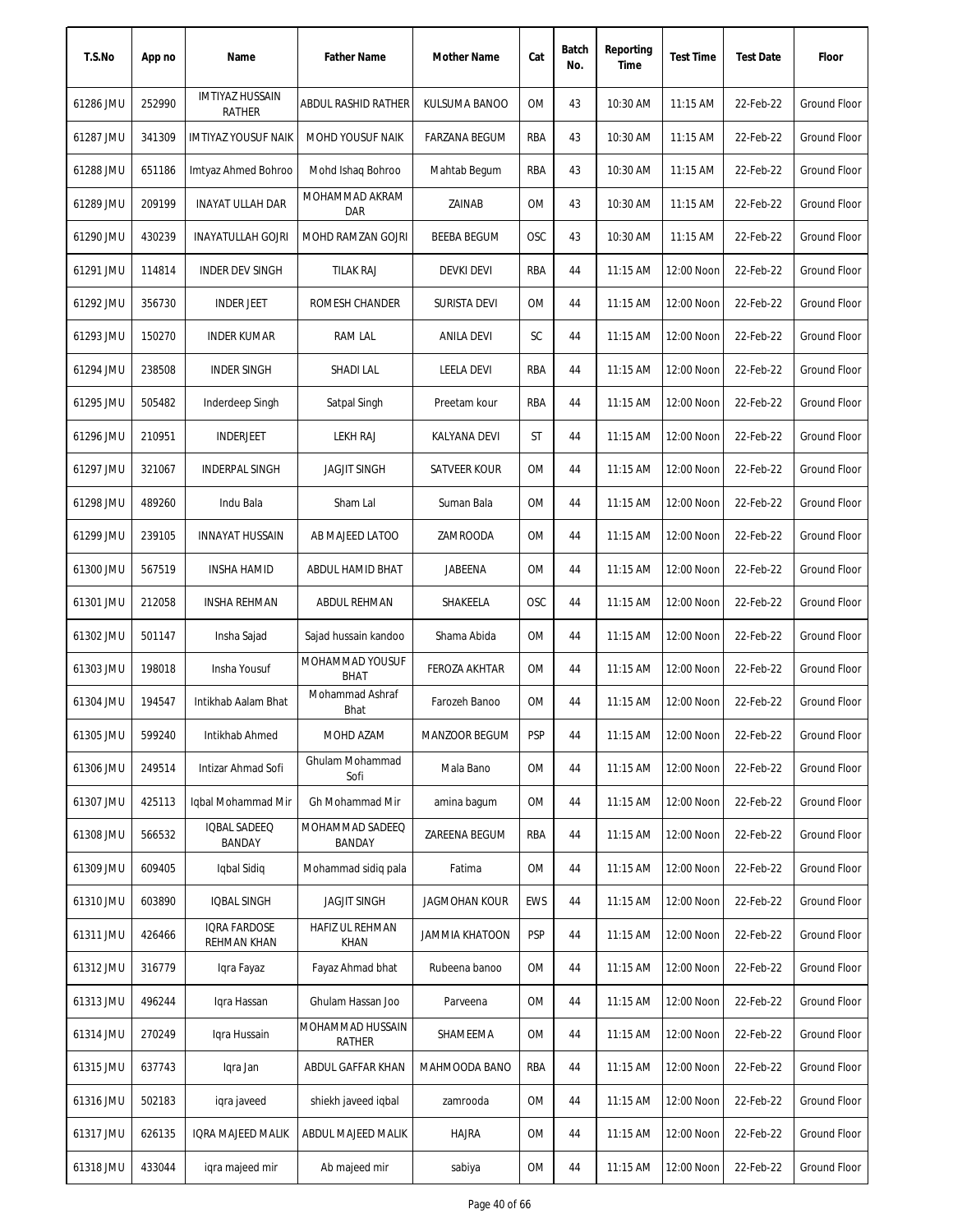| T.S.No    | App no | Name                           | <b>Father Name</b>                      | Mother Name           | Cat        | Batch<br>No. | Reporting<br>Time | <b>Test Time</b> | <b>Test Date</b> | Floor               |
|-----------|--------|--------------------------------|-----------------------------------------|-----------------------|------------|--------------|-------------------|------------------|------------------|---------------------|
| 61319 JMU | 387149 | Igra Yousuf                    | Mohammad Yousuf<br>Bawan                | Shameema              | EWS        | 44           | 11:15 AM          | 12:00 Noon       | 22-Feb-22        | <b>Ground Floor</b> |
| 61320 JMU | 286926 | <b>IRAM AKHTER</b>             | FAROOQ AHMED BHAT                       | ZAHIDA AKHTER         | 0M         | 44           | 11:15 AM          | 12:00 Noon       | 22-Feb-22        | <b>Ground Floor</b> |
| 61321 JMU | 338189 | Iram Bilal                     | <b>Bilal Ahmad Renthoo</b>              | Mehbooba              | 0M         | 45           | 12:00 Noon        | 1:00 PM          | 22-Feb-22        | Ground Floor        |
| 61322 JMU | 582127 | Iram khan                      | Mohd Sikander khan                      | Saira Khan            | <b>EWS</b> | 45           | 12:00 Noon        | 1:00 PM          | 22-Feb-22        | <b>Ground Floor</b> |
| 61323 JMU | 319296 |                                | IRAM KOUNAIN KAMILI IRSHAD AHMAD KAMILI | <b>SUMAIRA</b>        | 0M         | 45           | 12:00 Noon        | 1:00 PM          | 22-Feb-22        | <b>Ground Floor</b> |
| 61324 JMU | 270200 | <b>IRAM SABHA</b>              | ALTAF HUSSAIN KHAN                      | <b>MARYAM KHATOON</b> | ALC/I<br>B | 45           | 12:00 Noon        | 1:00 PM          | 22-Feb-22        | <b>Ground Floor</b> |
| 61325 JMU | 588711 | IRFAN AHMAD BHAT               | <b>GULAM NABI BHAT</b>                  | MISRA BANOO           | 0M         | 45           | 12:00 Noon        | 1:00 PM          | 22-Feb-22        | Ground Floor        |
| 61326 JMU | 562623 | Irfan Ahmad Bhat               | Mohmmad Hussain<br><b>Bhat</b>          | Zainab Bano           | 0M         | 45           | 12:00 Noon        | 1:00 PM          | 22-Feb-22        | <b>Ground Floor</b> |
| 61327 JMU | 233887 | irfan ahmad dar                | Gh Ahmad dar                            | Raja Bano             | 0M         | 45           | 12:00 Noon        | 1:00 PM          | 22-Feb-22        | <b>Ground Floor</b> |
| 61328 JMU | 563269 | Irfan Ahmad Khan               | Gulzar Ahmad Khan                       | Tahira                | 0M         | 45           | 12:00 Noon        | 1:00 PM          | 22-Feb-22        | <b>Ground Floor</b> |
| 61329 JMU | 359727 | <b>IRFAN AHMAD MIR</b>         | BASHIR AHMAD MIR                        | <b>FAREEDA BANO</b>   | RBA        | 45           | 12:00 Noon        | 1:00 PM          | 22-Feb-22        | Ground Floor        |
| 61330 JMU | 651071 | IRFAN AHMAD MIR                | MUSHTAQ AHMAD MIR                       | AMINA BANO            | 0M         | 45           | 12:00 Noon        | 1:00 PM          | 22-Feb-22        | Ground Floor        |
| 61331 JMU | 487505 | IRFAN AHMAD RATHER             | AB RASHID RATHER                        | <b>HAJRA BANO</b>     | RBA        | 45           | 12:00 Noon        | 1:00 PM          | 22-Feb-22        | <b>Ground Floor</b> |
| 61332 JMU | 466654 | <b>IRFAN AHMAD SOFI</b>        | AB SALAM SOFI                           | <b>HASEENA BANO</b>   | 0M         | 45           | 12:00 Noon        | 1:00 PM          | 22-Feb-22        | <b>Ground Floor</b> |
| 61333 JMU | 187221 | IRFAN AHMAD WANI               | AB AHAD WANI                            | ZAINA BANOO           | 0M         | 45           | 12:00 Noon        | 1:00 PM          | 22-Feb-22        | <b>Ground Floor</b> |
| 61334 JMU | 557320 | Irfan Ahmad Wani               | Abdul Rehman Wani                       | Naseema               | RBA        | 45           | 12:00 Noon        | 1:00 PM          | 22-Feb-22        | Ground Floor        |
| 61335 JMU | 376413 | <b>IRFAN AHMED</b>             | Ghulam Nabi Khanji                      | Farida Begum          | RBA        | 45           | 12:00 Noon        | 1:00 PM          | 22-Feb-22        | Ground Floor        |
| 61336 JMU | 179852 | IRFAN BASHIR MAGREY            | <b>BASHIR AHMAD</b><br><b>MAGREY</b>    | <b>MASOODA</b>        | 0M         | 45           | 12:00 Noon        | 1:00 PM          | 22-Feb-22        | <b>Ground Floor</b> |
| 61337 JMU | 227458 | Irfan faroog shah              | Faroog Ahmad Shah                       | Mehbooba              | 0M         | 45           | 12:00 Noon        | 1:00 PM          | 22-Feb-22        | Ground Floor        |
| 61338 JMU | 176315 | irfan fayaz                    | FAYAZ AHMAD WANI                        | NASEEMA               | 0M         | 45           | 12:00 Noon        | 1:00 PM          | 22-Feb-22        | <b>Ground Floor</b> |
| 61339 JMU | 172238 | IRFAN GANI WANI                | Ab Gani wani                            | Janti Begum           | 0M         | 45           | 12:00 Noon        | 1:00 PM          | 22-Feb-22        | Ground Floor        |
| 61340 JMU | 649414 | IRFAN HASSAN GOJAR<br>MALDHYAL | <b>GH HASSAN GOJAR</b><br>MALDHYAL      | SAFEENA               | ST         | 45           | 12:00 Noon        | 1:00 PM          | 22-Feb-22        | <b>Ground Floor</b> |
| 61341 JMU | 244477 | Irfan Hussain                  | Munir hussain                           | Kaneez begum          | ST         | 45           | 12:00 Noon        | 1:00 PM          | 22-Feb-22        | <b>Ground Floor</b> |
| 61342 JMU | 552249 | Irfan Jeelani                  | Ghulam Jeelani                          | Jawahira              | <b>EWS</b> | 45           | 12:00 Noon        | 1:00 PM          | 22-Feb-22        | Ground Floor        |
| 61343 JMU | 411112 | Irfan Mohiudin Malik           | Ghulam Mohiudin<br>Malik                | Parveena Akhter       | 0M         | 45           | 12:00 Noon        | 1:00 PM          | 22-Feb-22        | <b>Ground Floor</b> |
| 61344 JMU | 103369 | Irfan Mushtaq                  | Mushtaq Ahmad Dar                       | Dilshada Bano         | RBA        | 45           | 12:00 Noon        | 1:00 PM          | 22-Feb-22        | <b>Ground Floor</b> |
| 61345 JMU | 575290 | Irfan Nabi Padroo              | Gh.Nabi Padroo                          | Shaheena Banoo        | RBA        | 45           | 12:00 Noon        | 1:00 PM          | 22-Feb-22        | <b>Ground Floor</b> |
| 61346 JMU | 433622 | Irfan Nazir Mir                | Nazir Ahmad Mir                         | Zytoona Begum         | RBA        | 45           | 12:00 Noon        | 1:00 PM          | 22-Feb-22        | Ground Floor        |
| 61347 JMU | 396407 | Irfan Nazir Rather             | Nazir Ahmad Rather                      | Hajra Begum           | 0M         | 45           | 12:00 Noon        | 1:00 PM          | 22-Feb-22        | Ground Floor        |
| 61348 JMU | 487120 | irfan rafiq sheikh             | mohammad rafiq<br>sheikh                | gulshan banoo         | 0M         | 45           | 12:00 Noon        | 1:00 PM          | 22-Feb-22        | Ground Floor        |
| 61349 JMU | 381473 | Irfan Rashid Najar             | Abdul Rashid Najar                      | Haleema Baigum        | 0M         | 45           | 12:00 Noon        | 1:00 PM          | 22-Feb-22        | <b>Ground Floor</b> |
| 61350 JMU | 316205 | Irfan Rasool                   | Ghulam Rasool Wani                      | Misra                 | RBA        | 45           | 12:00 Noon        | 1:00 PM          | 22-Feb-22        | Ground Floor        |
| 61351 JMU | 573505 | <b>IRFAN SHABIR</b>            | SHABIR AHMAD BHAT                       | NASEEMA BEGUM         | 0M         | 46           | 1:15 PM           | 2:00 PM          | 22-Feb-22        | Ground Floor        |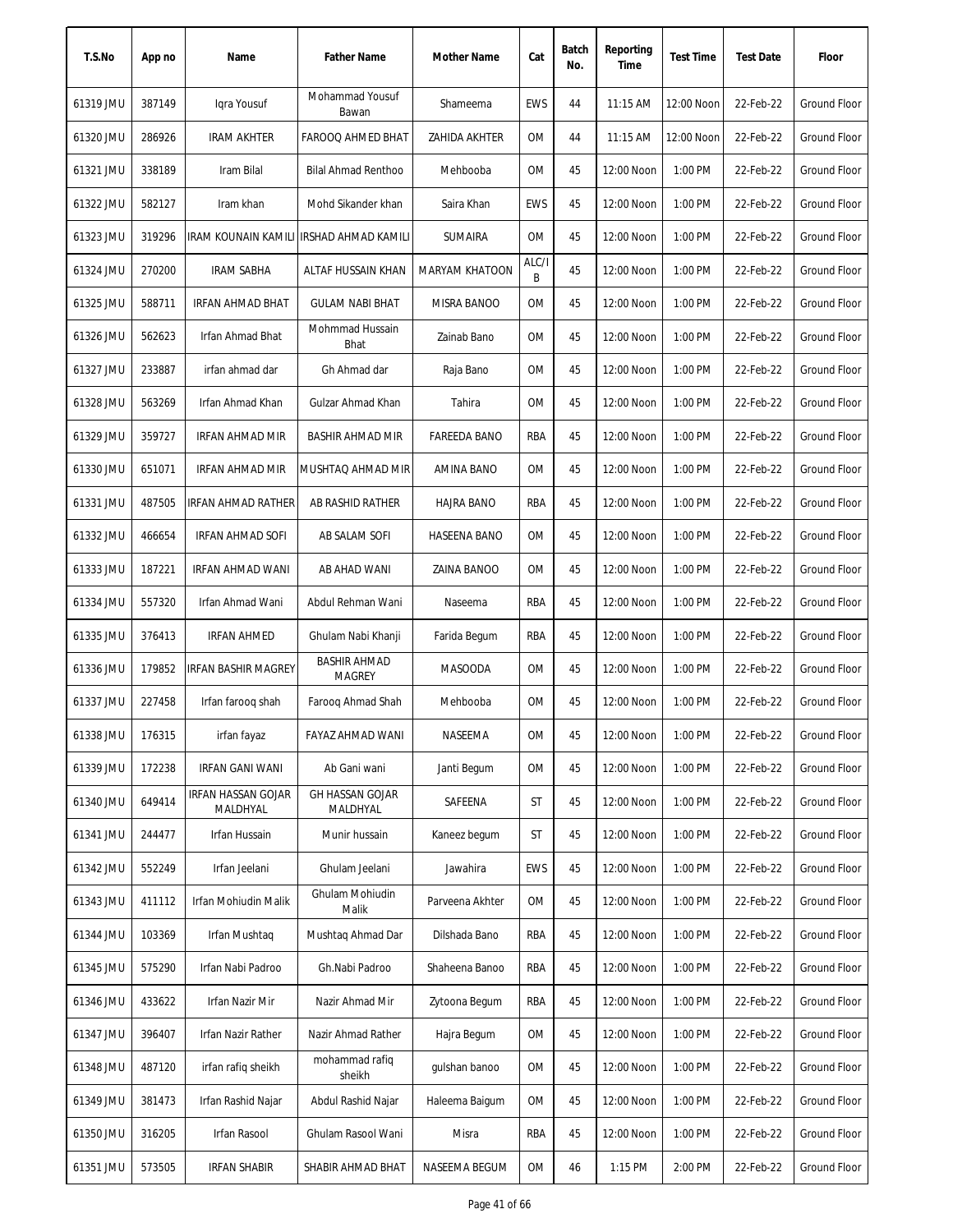| T.S.No    | App no | Name                                 | <b>Father Name</b>               | Mother Name           | Cat        | Batch<br>No. | Reporting<br>Time | <b>Test Time</b> | <b>Test Date</b> | Floor               |
|-----------|--------|--------------------------------------|----------------------------------|-----------------------|------------|--------------|-------------------|------------------|------------------|---------------------|
| 61352 JMU | 488795 | IRFAN SHARIEF BHAT                   | SHARIEF DIN BHAT                 | HALEEMA BEGUM         | 0M         | 46           | $1:15$ PM         | 2:00 PM          | 22-Feb-22        | Ground Floor        |
| 61353 JMU | 309409 | irfan ul rehman                      | Abdul Rehman Wani                | Haseena               | 0M         | 46           | $1:15$ PM         | 2:00 PM          | 22-Feb-22        | <b>Ground Floor</b> |
| 61354 JMU | 604806 | <b>IRFANUR RAUF TAK</b>              | ABDUL RAUF TAK                   | NAZNEENA BANOO        | 0M         | 46           | 1:15 PM           | 2:00 PM          | 22-Feb-22        | Ground Floor        |
| 61355 JMU | 581189 | IRSHAD AHMAD<br>AHANGAR              | MANZOOR AHMAD<br>AHANGAR         | SHAMEEMA BANOO        | RBA        | 46           | 1:15 PM           | 2:00 PM          | 22-Feb-22        | <b>Ground Floor</b> |
| 61356 JMU | 575272 | <b>IRSHAD AHMAD</b><br><b>AKHOON</b> | ABDUL AHAD AKHOON                | MISRA BANO            | 0M         | 46           | 1:15 PM           | 2:00 PM          | 22-Feb-22        | Ground Floor        |
| 61357 JMU | 166982 | Irshad Ahmad Bhat                    | Ab salam bhat                    | Sajida banoo          | 0M         | 46           | 1:15 PM           | 2:00 PM          | 22-Feb-22        | Ground Floor        |
| 61358 JMU | 442535 | irshad ahmad bhat                    | abdul rashid bhat                | rafiqa                | 0M         | 46           | $1:15$ PM         | 2:00 PM          | 22-Feb-22        | <b>Ground Floor</b> |
| 61359 JMU | 194858 | Irshad Ahmad Chechi                  | MOHAMMAD ISMAIL<br>CHECHI        | <b>MUNEERA BEGUM</b>  | ST         | 46           | 1:15 PM           | 2:00 PM          | 22-Feb-22        | <b>Ground Floor</b> |
| 61360 JMU | 642465 | IRSHAD AHMAD DAR                     | MOHAMMAD SUBHAN<br>DAR           | <b>FATIMA BEGUM</b>   | 0M         | 46           | 1:15 PM           | 2:00 PM          | 22-Feb-22        | <b>Ground Floor</b> |
| 61361 JMU | 453606 | <b>IRSHAD AHMAD</b><br>HAJAM         | AB GANI HAJAM                    | KHATIJAH BANOO        | SC         | 46           | $1:15$ PM         | 2:00 PM          | 22-Feb-22        | Ground Floor        |
| 61362 JMU | 629534 | <b>IRSHAD AHMAD KHAN</b>             | MOHD YOUSUF KHAN                 | MUNEEZA               | 0M         | 46           | 1:15 PM           | 2:00 PM          | 22-Feb-22        | <b>Ground Floor</b> |
| 61363 JMU | 613145 | IRSHAD AHMAD<br><b>SHEIKH</b>        | <b>GHULAM</b><br>MOHAMMAD SHEIKH | TAHIRA BAGUM          | RBA        | 46           | $1:15$ PM         | 2:00 PM          | 22-Feb-22        | Ground Floor        |
| 61364 JMU | 119951 | Irshad Hussain Wani                  | BASHIR AHMAD WANI                | FARIDA                | 0M         | 46           | 1:15 PM           | 2:00 PM          | 22-Feb-22        | Ground Floor        |
| 61365 JMU | 481799 | <b>IRTIZA HUSSAIN</b>                | MOHAMMAD RAFIQ<br><b>MIR</b>     | ZAREENA               | 0M         | 46           | 1:15 PM           | 2:00 PM          | 22-Feb-22        | Ground Floor        |
| 61366 JMU | 284867 | <b>ISHA KUMARI</b>                   | RATTAN CHAND                     | TRIPITA KUMARI        | ALC/I<br>B | 46           | 1:15 PM           | 2:00 PM          | 22-Feb-22        | Ground Floor        |
| 61367 JMU | 331931 | Ishan Shahzad Ahmed<br>Mir           | Shahzad Ahmed Mir                | Haleema Shahzad       | 0M         | 46           | 1:15 PM           | 2:00 PM          | 22-Feb-22        | <b>Ground Floor</b> |
| 61368 JMU | 493645 | <b>ISHAQ AHMED</b>                   | Mohd Aslam                       | Mansha Begum          | ST         | 46           | 1:15 PM           | 2:00 PM          | 22-Feb-22        | <b>Ground Floor</b> |
| 61369 JMU | 169665 | Ishaq Qadir Bhat                     | Ghulam Qadir Bhat                | Haja Beghum           | 0M         | 46           | $1:15$ PM         | 2:00 PM          | 22-Feb-22        | Ground Floor        |
| 61370 JMU | 431057 | ISHFAQ AHMAD BHAT                    | KHURSHID AHMAD<br>BHAT           | MAKEENA AKHTER        | RBA        | 46           | 1:15 PM           | 2:00 PM          | 22-Feb-22        | Ground Floor        |
| 61371 JMU | 504944 | ISHFAQ AHMAD BHAT                    | MOHAMMAD AFZAL<br>BHAT           | ZAMROODA BEGUM        | 0M         | 46           | 1:15 PM           | 2:00 PM          | 22-Feb-22        | <b>Ground Floor</b> |
| 61372 JMU | 208462 | Ishfaq Ahmad Dar                     | Ab Rahim Dar                     | Raja Bano             | 0M         | 46           | 1:15 PM           | 2:00 PM          | 22-Feb-22        | <b>Ground Floor</b> |
| 61373 JMU | 634342 | ISHFAQ AHMAD DAR                     | <b>GH AHMAD DAR</b>              | RAJA BANOO            | OM         | 46           | 1:15 PM           | 2:00 PM          | 22-Feb-22        | Ground Floor        |
| 61374 JMU | 533413 | ISHFAQ AHMAD GANAI                   | GHULAM MOHMMAD<br>GANAI          | MUGHLY BAGUM          | 0M         | 46           | 1:15 PM           | 2:00 PM          | 22-Feb-22        | Ground Floor        |
| 61375 JMU | 196914 | ISHFAQ AHMAD KHAN                    | <b>IDREES AHMAD KHAN</b>         | MUSARAT KHANAM        | <b>PSP</b> | 46           | 1:15 PM           | 2:00 PM          | 22-Feb-22        | Ground Floor        |
| 61376 JMU | 522618 | Ishfaq Ahmad Mir                     | Faroog Ahmad Mir                 | Rafika Bano           | EWS        | 46           | 1:15 PM           | 2:00 PM          | 22-Feb-22        | Ground Floor        |
| 61377 JMU | 612968 | Ishfaq Ahmad Mir                     | Gh Hassan Mir                    | Raja Banoo            | RBA        | 46           | $1:15$ PM         | 2:00 PM          | 22-Feb-22        | Ground Floor        |
| 61378 JMU | 383930 | ISHFAQ AHMAD RESHI                   | AB RASHID RESHI                  | <b>GULSHANA BANOO</b> | OM         | 46           | 1:15 PM           | 2:00 PM          | 22-Feb-22        | Ground Floor        |
| 61379 JMU | 191525 | ISHFAQ AHMAD<br>SHEIKH               | MUSHTAQ AHMAD<br>SHEIKH          | MYMOONA AKHTER        | OM         | 46           | 1:15 PM           | 2:00 PM          | 22-Feb-22        | Ground Floor        |
| 61380 JMU | 521612 | Ishfaq Ahmad Tantry                  | <b>Bashir Ahmad Tantry</b>       | Saleema               | OM         | 46           | 1:15 PM           | 2:00 PM          | 22-Feb-22        | Ground Floor        |
| 61381 JMU | 563421 | Ishfaq Ahmad Wani                    | Gh RAsool Wani                   | Shahazada Akhter      | OM         | 47           | 2:00 PM           | 3:00 PM          | 22-Feb-22        | Ground Floor        |
| 61382 JMU | 161319 | ishfaq ahmad wani                    | ghulam hassan wani               | haleema begum         | RBA        | 47           | 2:00 PM           | 3:00 PM          | 22-Feb-22        | Ground Floor        |
| 61383 JMU | 460268 | ISHFAQ AHMAD WANI                    | NAZIR AHMAD WANI                 | HALEEMA BANOO         | OM         | 47           | 2:00 PM           | 3:00 PM          | 22-Feb-22        | Ground Floor        |
| 61384 JMU | 220757 | Ishfaq Hamid Malik                   | Ab Hamid Malik                   | Shameema              | OM         | 47           | 2:00 PM           | 3:00 PM          | 22-Feb-22        | Ground Floor        |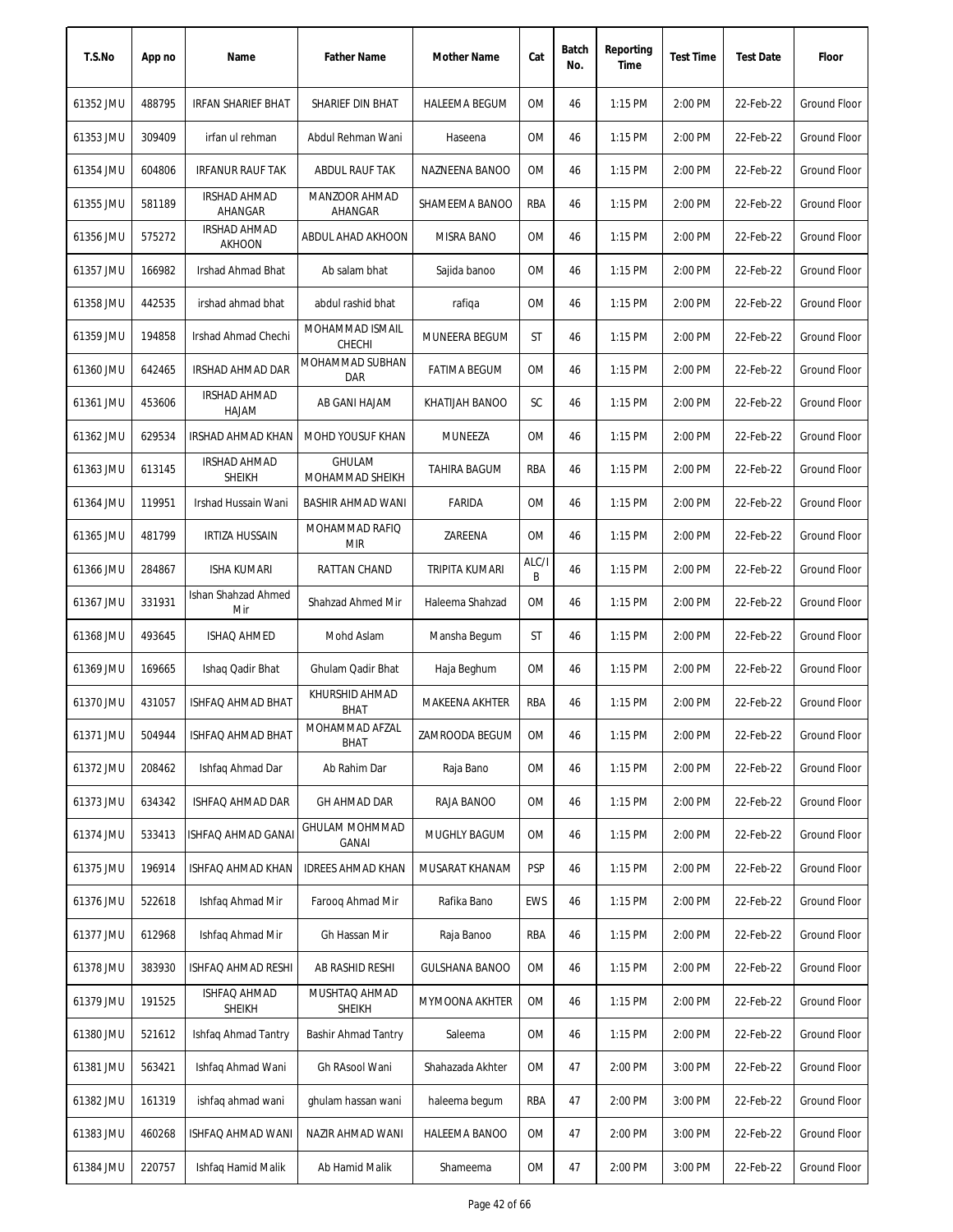| T.S.No    | App no | Name                                   | <b>Father Name</b>                   | Mother Name          | Cat                      | Batch<br>No. | Reporting<br>Time | <b>Test Time</b> | <b>Test Date</b> | Floor               |
|-----------|--------|----------------------------------------|--------------------------------------|----------------------|--------------------------|--------------|-------------------|------------------|------------------|---------------------|
| 61385 JMU | 513358 | Ishfaq Hussain                         | Shams ud din                         | Zahida begum         | RBA                      | 47           | 2:00 PM           | 3:00 PM          | 22-Feb-22        | Ground Floor        |
| 61386 JMU | 514530 | <b>Ishfag Majeed Alayee</b>            | AB MAJEED ALAYEE                     | RAFEEQA BANO         | 0M                       | 47           | 2:00 PM           | 3:00 PM          | 22-Feb-22        | Ground Floor        |
| 61387 JMU | 283471 | Ishfaq Majeed Bhat                     | Abdul Majeed bhat                    | Hajra bano           | 0M                       | 47           | 2:00 PM           | 3:00 PM          | 22-Feb-22        | Ground Floor        |
| 61388 JMU | 526802 | <b>ISHFAQ NAZIR WANI</b>               | Nazir Ahmad Wani                     | Ameena Bano          | 0M                       | 47           | 2:00 PM           | 3:00 PM          | 22-Feb-22        | <b>Ground Floor</b> |
| 61389 JMU | 467614 | <b>ISHRAT ABASS</b>                    | MOHAMMAD ABASS<br><b>AKHOON</b>      | JAMEELA              | 0M                       | 47           | 2:00 PM           | 3:00 PM          | 22-Feb-22        | <b>Ground Floor</b> |
| 61390 JMU | 400107 | <b>ISHRAT BASHEER</b>                  | <b>BASHEER AHMAD</b><br>AHANGAR      | <b>HASEENA BANO</b>  | <b>OSC</b>               | 47           | 2:00 PM           | 3:00 PM          | 22-Feb-22        | Ground Floor        |
| 61391 JMU | 570353 | <b>ISHRAT HUSSAIN</b><br><b>SHEIKH</b> | <b>ABDUL REHMAN</b><br><b>SHEIKH</b> | MISRA BANOO          | RBA                      | 47           | 2:00 PM           | 3:00 PM          | 22-Feb-22        | Ground Floor        |
| 61392 JMU | 611362 | Ishrat Jehan                           | Ghulam Rasool khan                   | Syeeda Baigum        | 0M                       | 47           | 2:00 PM           | 3:00 PM          | 22-Feb-22        | <b>Ground Floor</b> |
| 61393 JMU | 464109 | ishrat mohi ud din<br>mohi ud din      | gh mohi ud din bhat                  | haleema bano         | <b>OM</b>                | 47           | 2:00 PM           | 3:00 PM          | 22-Feb-22        | <b>Ground Floor</b> |
| 61394 JMU | 244188 | ISHRAT SYEED                           | MOHAMMAD SYEED<br>PEER               | HALIMA               | 0M                       | 47           | 2:00 PM           | 3:00 PM          | 22-Feb-22        | Ground Floor        |
| 61395 JMU | 244152 | Ishreen Kaur Rissam                    | Tejinder singh rissam                | narinder kour rissam | 0M                       | 47           | 2:00 PM           | 3:00 PM          | 22-Feb-22        | Ground Floor        |
| 61396 JMU | 396108 | Ishtaq Ahmed                           | Ab Aziz                              | Missri Bagum         | <b>OSC</b>               | 47           | 2:00 PM           | 3:00 PM          | 22-Feb-22        | <b>Ground Floor</b> |
| 61397 JMU | 145856 | Ishtiag Ahmad Lone                     | Ab Rashid Lone                       | Mala Baugam          | <b>PSP</b>               | 47           | 2:00 PM           | 3:00 PM          | 22-Feb-22        | <b>Ground Floor</b> |
| 61398 JMU | 298446 | Ishtiag Ahmed                          | Ab Latief Mir                        | Nagina Begum         | EWS                      | 47           | 2:00 PM           | 3:00 PM          | 22-Feb-22        | Ground Floor        |
| 61399 JMU | 133526 | Ishtiaq Ahmed                          | Ahmed Din                            | Nazira bi            | ST                       | 47           | 2:00 PM           | 3:00 PM          | 22-Feb-22        | Ground Floor        |
| 61400 JMU | 644424 | Ishtiag AHMED                          | Ikhlaq hussain                       | Shaheen akhter       | <b>PSP</b>               | 47           | 2:00 PM           | 3:00 PM          | 22-Feb-22        | Ground Floor        |
| 61401 JMU | 140978 | ISHTIAQ AHMED                          | <b>JUMMA</b>                         | <b>NASAR BI</b>      | ST                       | 47           | 2:00 PM           | 3:00 PM          | 22-Feb-22        | Ground Floor        |
| 61402 JMU | 205756 | ISHTIAQ AHMED                          | <b>MOHD BASHIR</b>                   | MUNSHA BEGUM         | ST                       | 47           | 2:00 PM           | 3:00 PM          | 22-Feb-22        | Ground Floor        |
| 61403 JMU | 605098 | <b>ISHTIAQ HAMID</b>                   | Hamidullah butt                      | Rehmata begum        | RBA                      | 47           | 2:00 PM           | 3:00 PM          | 22-Feb-22        | <b>Ground Floor</b> |
| 61404 JMU | 545968 | Ishtiayaq Ahmed<br>Katoche             | Mohammad iqbal<br>katoch             | Maryem Begum         | RBA                      | 47           | 2:00 PM           | 3:00 PM          | 22-Feb-22        | Ground Floor        |
| 61405 JMU | 221659 | ISHTIYAQ AHMAD<br>BHAT                 | MOHD AKRAM BHAT                      | SALEEMA BANOO        | 0M                       | 47           | 2:00 PM           | 3:00 PM          | 22-Feb-22        | Ground Floor        |
| 61406 JMU | 649958 | Ishtiyaq Ahmad Naikoo                  | Bashir Ahmad Naikoo                  | Saleema Banu         | EWS                      | 47           | 2:00 PM           | 3:00 PM          | 22-Feb-22        | Ground Floor        |
| 61407 JMU | 487945 | ISHTIYAQ AHMAD<br>SHAH                 | MOHD AKRAM SHAH                      | SAJA AKHTER          | RBA                      | 47           | 2:00 PM           | 3:00 PM          | 22-Feb-22        | <b>Ground Floor</b> |
| 61408 JMU | 112694 | Ishtiyaq Ahmad Wani                    | Ali Mohammed Wani                    | Wazira               | 0M                       | 47           | 2:00 PM           | 3:00 PM          | 22-Feb-22        | <b>Ground Floor</b> |
| 61409 JMU | 578877 | Ishtiyaq Ali                           | Ali Mohmad Kuchay                    | Muneera Akhter       | 0M                       | 47           | 2:00 PM           | 3:00 PM          | 22-Feb-22        | <b>Ground Floor</b> |
| 61410 JMU | 506758 | Ishtiyaq Jameel                        | Jameel Ahmed                         | Ruxina Begum         | <b>PSP</b>               | 47           | 2:00 PM           | 3:00 PM          | 22-Feb-22        | Ground Floor        |
| 61411 JMU | 225415 | <b>ISRAR AHMED</b>                     | AYAZ AHMED                           | MUMTAZ BEGUM         | <b>PSP</b>               | 48           | 3:00 PM           | 4:00 PM          | 22-Feb-22        | Ground Floor        |
| 61412 JMU | 131915 | IZHAR SAQIB MOGHAL                     | <b>INAM UR REHMAN</b><br>MOGHAL      | ZARINA BEGUM         | 0M                       | 48           | 3:00 PM           | 4:00 PM          | 22-Feb-22        | Ground Floor        |
| 61413 JMU | 113274 | J A V EED AHMAD DAR                    | <b>GULZAR AHMAD DAR</b>              | RAJA BEIGHAM         | rnysic<br>ally<br>عالمطث | 48           | 3:00 PM           | 4:00 PM          | 22-Feb-22        | Ground Floor        |
| 61414 JMU | 319607 | Jabina Amin                            | Mohd Amin chandail                   | Hajra Begum Manhas   | <b>OM</b>                | 48           | 3:00 PM           | 4:00 PM          | 22-Feb-22        | Ground Floor        |
| 61415 JMU | 582996 | JABIR AHMED                            | ABDUL MAJEED                         | <b>HANIFA BI</b>     | EWS                      | 48           | 3:00 PM           | 4:00 PM          | 22-Feb-22        | Ground Floor        |
| 61416 JMU | 250474 | Jafar Jamil                            | Mohd isamiel mir                     | Rafiqa bano          | 0M                       | 48           | 3:00 PM           | 4:00 PM          | 22-Feb-22        | Ground Floor        |
| 61417 JMU | 405778 | JAFFAR AMIN                            | MOHD AMIN                            | ZABEDA BEGUM         | <b>EWS</b>               | 48           | 3:00 PM           | 4:00 PM          | 22-Feb-22        | Ground Floor        |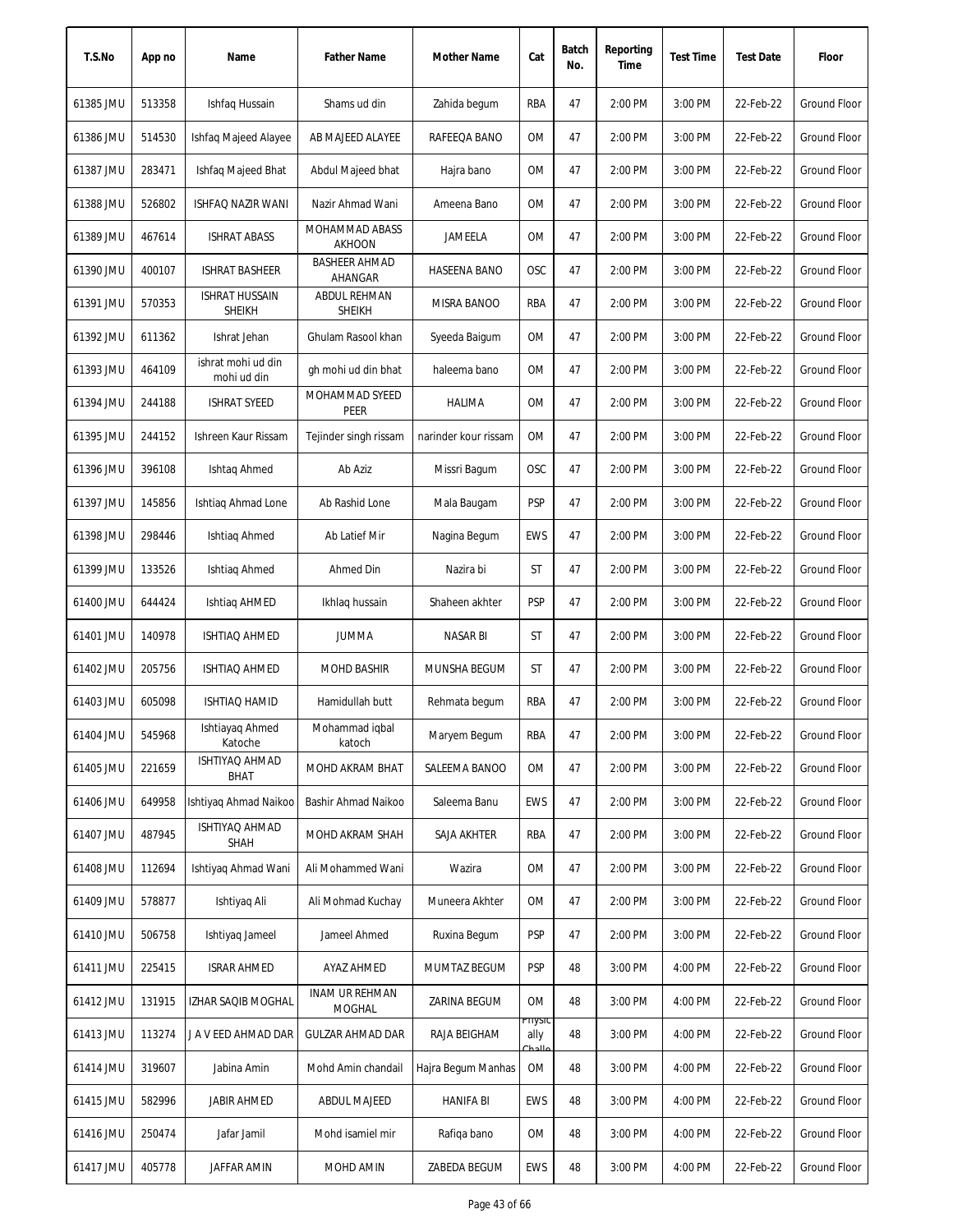| T.S.No    | App no | Name                             | <b>Father Name</b>                          | Mother Name        | Cat        | Batch<br>No. | Reporting<br>Time | <b>Test Time</b> | <b>Test Date</b> | Floor               |
|-----------|--------|----------------------------------|---------------------------------------------|--------------------|------------|--------------|-------------------|------------------|------------------|---------------------|
| 61418 JMU | 358177 | JAFFAR HUSSAIN                   | NAYAZ ALI                                   | SURIYA BEGUM       | ST         | 48           | 3:00 PM           | 4:00 PM          | 22-Feb-22        | <b>Ground Floor</b> |
| 61419 JMU | 580227 | Jaffer Hussain                   | Asgar hussain                               | Tasleema begum     | <b>EWS</b> | 48           | 3:00 PM           | 4:00 PM          | 22-Feb-22        | <b>Ground Floor</b> |
| 61420 JMU | 552185 | JAFFER HUSSAIN                   | <b>NOOR MOHD</b>                            | ZAITUNA BAGUM      | RBA        | 48           | 3:00 PM           | 4:00 PM          | 22-Feb-22        | <b>Ground Floor</b> |
| 61421 JMU | 625840 | jaffer kabir najar               | ab kabir najar                              | khateeja           | RBA        | 48           | 3:00 PM           | 4:00 PM          | 22-Feb-22        | <b>Ground Floor</b> |
| 61422 JMU | 518702 | JAFFER MEHRAJ<br><b>SHEIKH</b>   | <b>MEHRAJ UD DIN</b><br><b>SHEIKH</b>       | ZOHRA BEGUM        | RBA        | 48           | 3:00 PM           | 4:00 PM          | 22-Feb-22        | <b>Ground Floor</b> |
| 61423 JMU | 636333 | JAFFFAR HUSSAIN<br><b>SHEIKH</b> | <b>GH MOHD SHIEKH</b>                       | SALEEMA BEGUM      | OM         | 48           | 3:00 PM           | 4:00 PM          | 22-Feb-22        | Ground Floor        |
| 61424 JMU | 485368 | <b>JAGDEEP KUMAR</b><br>RATTA    | <b>BELI RAM</b>                             | KULDESH KUMARI     | SC         | 48           | 3:00 PM           | 4:00 PM          | 22-Feb-22        | <b>Ground Floor</b> |
| 61425 JMU | 607538 | Jagdev Kumar                     | Darshan Lal                                 | Rita Devi          | SC         | 48           | 3:00 PM           | 4:00 PM          | 22-Feb-22        | <b>Ground Floor</b> |
| 61426 JMU | 132387 | Jagdev Singh                     | Janak Singh                                 | Asha Devi          | <b>OM</b>  | 48           | 3:00 PM           | 4:00 PM          | 22-Feb-22        | <b>Ground Floor</b> |
| 61427 JMU | 459536 | Jagdev Singh                     | Sham Singh                                  | Chand Rani         | ALC/I<br>B | 48           | 3:00 PM           | 4:00 PM          | 22-Feb-22        | Ground Floor        |
| 61428 JMU | 383978 | Jagjeet Singh                    | Mohan Lal                                   | Nirmala Devi       | RBA        | 48           | 3:00 PM           | 4:00 PM          | 22-Feb-22        | Ground Floor        |
| 61429 JMU | 120466 | <b>JAGJIT KOUR</b>               | <b>SURJIT SINGH</b>                         | <b>MANJIT KOUR</b> | <b>OM</b>  | 48           | 3:00 PM           | 4:00 PM          | 22-Feb-22        | <b>Ground Floor</b> |
| 61430 JMU | 597673 | Jahangeer Ahmad Mir              | Gh Hassan Mir                               | Raja Begam         | <b>OM</b>  | 48           | 3:00 PM           | 4:00 PM          | 22-Feb-22        | <b>Ground Floor</b> |
| 61431 JMU | 623089 | Jahangir Ahmad Bhat              | Gh Mohd Bhat                                | Mala Begam         | <b>OM</b>  | 48           | 3:00 PM           | 4:00 PM          | 22-Feb-22        | Ground Floor        |
| 61432 JMU | 147060 |                                  | Jahangir Ahmad Sheikh   ABDUL RASHID SHEIKH | HAJA               | RBA        | 48           | 3:00 PM           | 4:00 PM          | 22-Feb-22        | <b>Ground Floor</b> |
| 61433 JMU | 627115 | Jahangir Ahmad Sumji             | MEHRAJ UD DIN SUMJI                         | Tanveera           | <b>OM</b>  | 48           | 3:00 PM           | 4:00 PM          | 22-Feb-22        | <b>Ground Floor</b> |
| 61434 JMU | 113194 | <b>JAHANGIR AHMED</b>            | ABDUL GANI CHOPAN                           | JANA BEGUM         | RBA        | 48           | 3:00 PM           | 4:00 PM          | 22-Feb-22        | <b>Ground Floor</b> |
| 61435 JMU | 374066 | JAHANGIR AHMED                   | PARWAIZ AHMED                               | NASEEM AKHTER      | <b>OM</b>  | 48           | 3:00 PM           | 4:00 PM          | 22-Feb-22        | <b>Ground Floor</b> |
| 61436 JMU | 128270 | Jahangir Aziz                    | Ab Aziz Bhat                                | Aamina Banoo       | RBA        | 48           | 3:00 PM           | 4:00 PM          | 22-Feb-22        | <b>Ground Floor</b> |
| 61437 JMU | 505483 | Jahangir Hassan Tali             | Gh Hassan Tali                              | Jana Bano          | OSC        | 48           | 3:00 PM           | 4:00 PM          | 22-Feb-22        | Ground Floor        |
| 61438 JMU | 524263 | JAHANGIR KAMAL                   | Mohd Kamal Bhat                             | Raja Banu          | RBA        | 48           | 3:00 PM           | 4:00 PM          | 22-Feb-22        | Ground Floor        |
| 61439 JMU | 646827 | JAHANGIRUL ISLAM                 | Gh Ahmad Bhat                               | Raja Baigam        | RBA        | 48           | 3:00 PM           | 4:00 PM          | 22-Feb-22        | <b>Ground Floor</b> |
| 61440 JMU | 260179 | Jai Pal Singh                    | S kawal nain singh                          | Balbeer kour       | RBA        | 48           | 3:00 PM           | 4:00 PM          | 22-Feb-22        | Ground Floor        |
| 61441 JMU | 194217 | Jaideep singh                    | kashmir singh                               | swarn kanta        | ОM         | 49           | 8:30 AM           | 9:30 AM          | 23-Feb-22        | <b>Ground Floor</b> |
| 61442 JMU | 317836 | <b>JAIPAL SINGH</b>              | <b>AJIT SINGH</b>                           | PRAKASH KOUR       | ОM         | 49           | 8:30 AM           | 9:30 AM          | 23-Feb-22        | Ground Floor        |
| 61443 JMU | 639986 | Jalal Aslam Awan                 | Mohd Aslam Awan                             | Amraiza            | PSP        | 49           | 8:30 AM           | 9:30 AM          | 23-Feb-22        | Ground Floor        |
| 61444 JMU | 162940 | jameel ahmad malik               | bashir ahmad malik                          | arifa bano         | ОM         | 49           | 8:30 AM           | 9:30 AM          | 23-Feb-22        | Ground Floor        |
| 61445 JMU | 389584 | JAMEEL AHMAD WANI                | NIYAZ AHMAD WANI                            | WANI ZAREEFA       | ОM         | 49           | 8:30 AM           | 9:30 AM          | 23-Feb-22        | Ground Floor        |
| 61446 JMU | 571161 | JAMEEL AHMED                     | NAZIR HUSSAIN                               | KHURSHAID BEGUM    | ST         | 49           | 8:30 AM           | 9:30 AM          | 23-Feb-22        | <b>Ground Floor</b> |
| 61447 JMU | 349058 | JAMEEL JEELANI                   | <b>GHULAM JEELANI</b><br>WAGAY              | DILSHADA BEGUM     | ОM         | 49           | 8:30 AM           | 9:30 AM          | 23-Feb-22        | Ground Floor        |
| 61448 JMU | 543348 | JAMEEL MOHAMMED                  | SHAN MOHD                                   | ANJU RANI          | RBA        | 49           | 8:30 AM           | 9:30 AM          | 23-Feb-22        | Ground Floor        |
| 61449 JMU | 591877 | JAMEELA BANO                     | MANZOORI AHMAD<br>WANI                      | SARWA BEGUM        | ОM         | 49           | 8:30 AM           | 9:30 AM          | 23-Feb-22        | Ground Floor        |
| 61450 JMU | 504721 | Jameela Banoo                    | Gh Qadir Mir                                | Fazli Bagum        | ST         | 49           | 8:30 AM           | 9:30 AM          | 23-Feb-22        | Ground Floor        |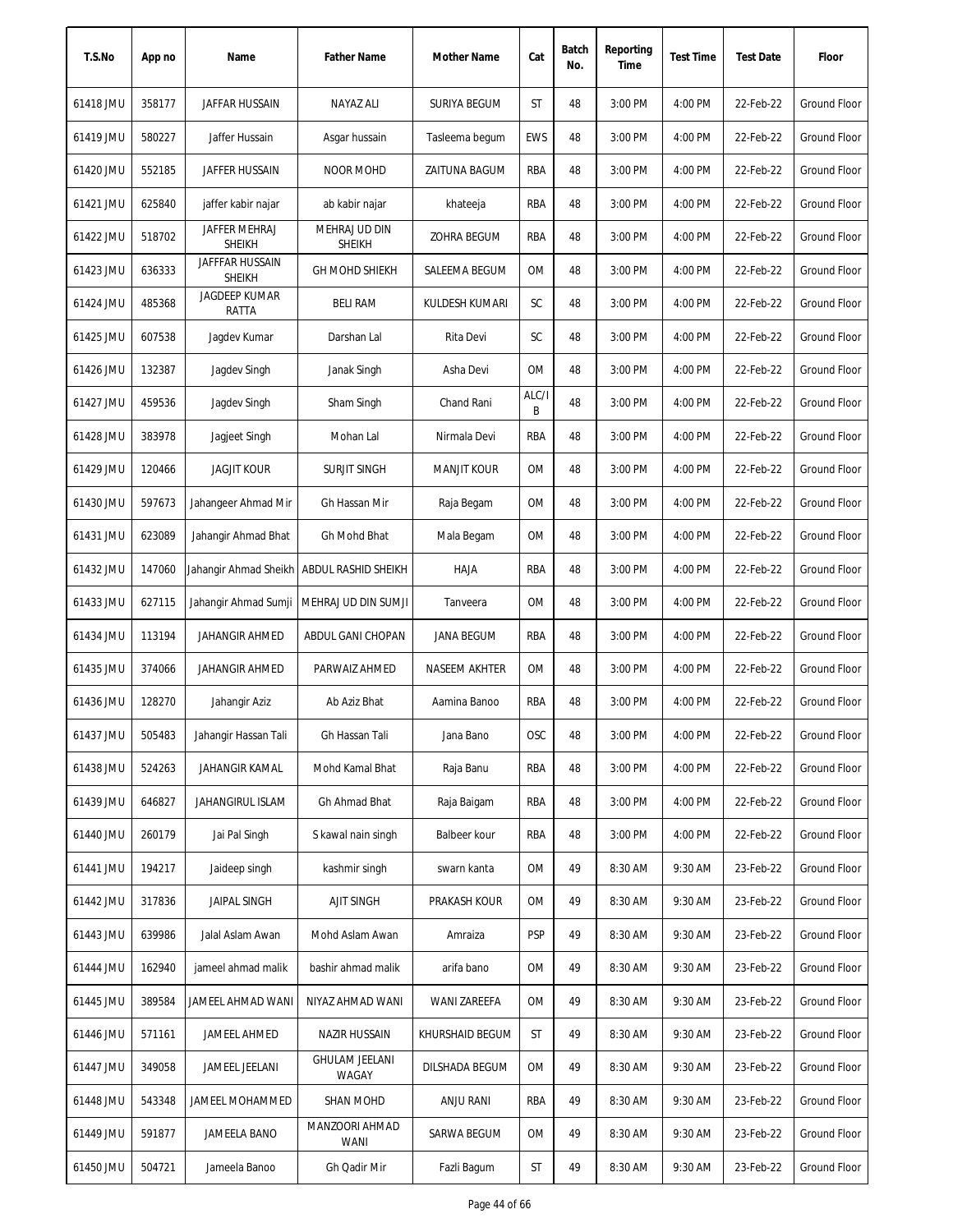| T.S.No    | App no | Name                                 | <b>Father Name</b>                  | Mother Name           | Cat        | Batch<br>No. | Reporting<br>Time | <b>Test Time</b> | <b>Test Date</b> | Floor               |
|-----------|--------|--------------------------------------|-------------------------------------|-----------------------|------------|--------------|-------------------|------------------|------------------|---------------------|
| 61451 JMU | 509232 | JAMIL AHMED MIRZA                    | MIRZA KHALID<br>PARWAIZ             | SAJIDA SHAHEEN        | RBA        | 49           | 8:30 AM           | 9:30 AM          | 23-Feb-22        | <b>Ground Floor</b> |
| 61452 JMU | 162209 | <b>JAMSHEED AHMAD</b><br><b>BHAT</b> | AB KHALIQ BHAT                      | RAJA BEGUM            | ОM         | 49           | 8:30 AM           | 9:30 AM          | 23-Feb-22        | Ground Floor        |
| 61453 JMU | 432720 | JAN MOHAMAD BHAT                     | <b>GULAM AHMAD BHAT</b>             | <b>JANA BEIGUM</b>    | ОM         | 49           | 8:30 AM           | 9:30 AM          | 23-Feb-22        | Ground Floor        |
| 61454 JMU | 299564 | <b>JAN Mohd Ganaie</b>               | GH MOHD ganaie                      | <b>FATIMA</b>         | RBA        | 49           | 8:30 AM           | 9:30 AM          | 23-Feb-22        | <b>Ground Floor</b> |
| 61455 JMU | 330207 | Janaid Hussain shah                  | mohd azam shah                      | mansha bi             | RBA        | 49           | 8:30 AM           | 9:30 AM          | 23-Feb-22        | <b>Ground Floor</b> |
| 61456 JMU | 588108 | Janisar Akhtar                       | Anayatullah Wani                    | Saeeda Begum          | OM         | 49           | 8:30 AM           | 9:30 AM          | 23-Feb-22        | Ground Floor        |
| 61457 JMU | 596714 | jasbeer singh                        | uttam singh                         | kanchan devi          | ΟM         | 49           | 8:30 AM           | 9:30 AM          | 23-Feb-22        | Ground Floor        |
| 61458 JMU | 303370 | <b>JASBIR KOUR</b>                   | <b>JAGAT SINGH</b>                  | SANTOSH KOUR          | OSC        | 49           | 8:30 AM           | 9:30 AM          | 23-Feb-22        | <b>Ground Floor</b> |
| 61459 JMU | 170214 | Jasbir Rana                          | Rattan Lal                          | Bachno Devi           | SC         | 49           | 8:30 AM           | 9:30 AM          | 23-Feb-22        | <b>Ground Floor</b> |
| 61460 JMU | 298309 | Jaseem Akram                         | Abdul Rashid                        | Jameela begum         | ST         | 49           | 8:30 AM           | 9:30 AM          | 23-Feb-22        | <b>Ground Floor</b> |
| 61461 JMU | 398282 | Jasmeet Kour                         | Amarjeet Singh                      | <b>Baljeet Kour</b>   | 0M         | 49           | 8:30 AM           | 9:30 AM          | 23-Feb-22        | <b>Ground Floor</b> |
| 61462 JMU | 158615 | JASMEET LOONA                        | <b>BACHAN LAL</b>                   | SANTOSH LATA          | SC         | 49           | 8:30 AM           | 9:30 AM          | 23-Feb-22        | <b>Ground Floor</b> |
| 61463 JMU | 551546 | <b>JASMIN</b>                        | MOHD YOUSUF KHAN                    | <b>MARYAM</b>         | <b>OM</b>  | 49           | 8:30 AM           | 9:30 AM          | 23-Feb-22        | <b>Ground Floor</b> |
| 61464 JMU | 261994 | Jasmine shafi wani                   | Mohmad Shafi wani                   | Shakeela wani         | <b>OM</b>  | 49           | 8:30 AM           | 9:30 AM          | 23-Feb-22        | <b>Ground Floor</b> |
| 61465 JMU | 187441 | <b>JASPREET KOUR</b>                 | <b>BALBIR SINGH</b>                 | <b>INDERJEET KOUR</b> | 0M         | 49           | 8:30 AM           | 9:30 AM          | 23-Feb-22        | Ground Floor        |
| 61466 JMU | 449533 | <b>JASRA NISAR</b>                   | NISAR AHMAD BHAT                    | SHAKEELA BANOO        | RBA        | 49           | 8:30 AM           | 9:30 AM          | 23-Feb-22        | <b>Ground Floor</b> |
| 61467 JMU | 493166 | <b>JASSAR ARAFAT</b>                 | <b>MOHD AKHTER</b>                  | SURIYA BEGUM          | <b>OM</b>  | 49           | 8:30 AM           | 9:30 AM          | 23-Feb-22        | <b>Ground Floor</b> |
| 61468 JMU | 517248 | <b>JASSIR IQBAL</b>                  | <b>GULAB DIN</b>                    | <b>NAZIRA BIBI</b>    | OSC        | 49           | 8:30 AM           | 9:30 AM          | 23-Feb-22        | Ground Floor        |
| 61469 JMU | 132764 | Jasvinder singh                      | KANEHYA SINGH                       | <b>SURJIT KOUR</b>    | <b>OM</b>  | 49           | 8:30 AM           | 9:30 AM          | 23-Feb-22        | <b>Ground Floor</b> |
| 61470 JMU | 337527 | <b>JASVIR KOUR</b>                   | <b>KIRPAL SINGH</b>                 | <b>GURMEET KOUR</b>   | RBA        | 49           | 8:30 AM           | 9:30 AM          | 23-Feb-22        | Ground Floor        |
| 61471 JMU | 606564 | Jasvir Kour                          | Manjeet Singh                       | Balvir Kour           | RBA        | 50           | 9:30 AM           | 10:30 AM         | 23-Feb-22        | Ground Floor        |
| 61472 JMU | 186779 | Jaswant Singh                        | Mohan Singh                         | Bimla devi            | RBA        | 50           | 9:30 AM           | 10:30 AM         | 23-Feb-22        | <b>Ground Floor</b> |
| 61473 JMU | 145052 | Jaswant Singh                        | Munshi ram                          | Preeto devi           | RBA        | 50           | 9:30 AM           | 10:30 AM         | 23-Feb-22        | Ground Floor        |
| 61474 JMU | 516750 | Jatin Samsalia                       | Rachhpal Chand                      | Parveen               | SC         | 50           | 9:30 AM           | 10:30 AM         | 23-Feb-22        | <b>Ground Floor</b> |
| 61475 JMU | 145745 | Jatinder Kumar                       | SHAMBU NATH                         | USHA RANI             | <b>OM</b>  | 50           | 9:30 AM           | 10:30 AM         | 23-Feb-22        | Ground Floor        |
| 61476 JMU | 385302 | JATINDER PAL SINGH                   | Deedar Singh                        | Updesh Kour           | 0M         | 50           | 9:30 AM           | 10:30 AM         | 23-Feb-22        | Ground Floor        |
| 61477 JMU | 609843 | JATINDER SINGH CHIB                  | KULDEEP SINGH CHIB                  | DARSHANA DEVI         | ALC/I<br>В | 50           | 9:30 AM           | 10:30 AM         | 23-Feb-22        | Ground Floor        |
| 61478 JMU | 483002 | JAVAID AHMAD BHAT                    | MOHD RAMZAN BHAT                    | MUNEERAH BANOO        | 0M         | 50           | 9:30 AM           | 10:30 AM         | 23-Feb-22        | Ground Floor        |
| 61479 JMU | 385748 | JAVAID AHMAD BUND                    | <b>GHULAM MOHMAD</b><br><b>BUND</b> | HALEEMA               | OM         | 50           | 9:30 AM           | 10:30 AM         | 23-Feb-22        | Ground Floor        |
| 61480 JMU | 277449 | JAVAID AHMAD DAR                     | MOHAMMAD SHABAN<br>DAR              | SUNDARI BANO          | 0M         | 50           | 9:30 AM           | 10:30 AM         | 23-Feb-22        | Ground Floor        |
| 61481 JMU | 142042 | Javaid Ahmad Khan                    | Ghulam Mohi Ud Din<br>Khan          | Saleema               | 0M         | 50           | 9:30 AM           | 10:30 AM         | 23-Feb-22        | <b>Ground Floor</b> |
| 61482 JMU | 619477 | JAVAID AHMAD<br><b>KUMAR</b>         | <b>BASHIR AHMAD</b><br>KUMAR        | GULSHANA              | OSC        | 50           | 9:30 AM           | 10:30 AM         | 23-Feb-22        | <b>Ground Floor</b> |
| 61483 JMU | 624998 | Javaid Ahmad Malik                   | Mushtaq Ahmad Malik                 | Saleema Banoo         | RBA        | 50           | 9:30 AM           | 10:30 AM         | 23-Feb-22        | Ground Floor        |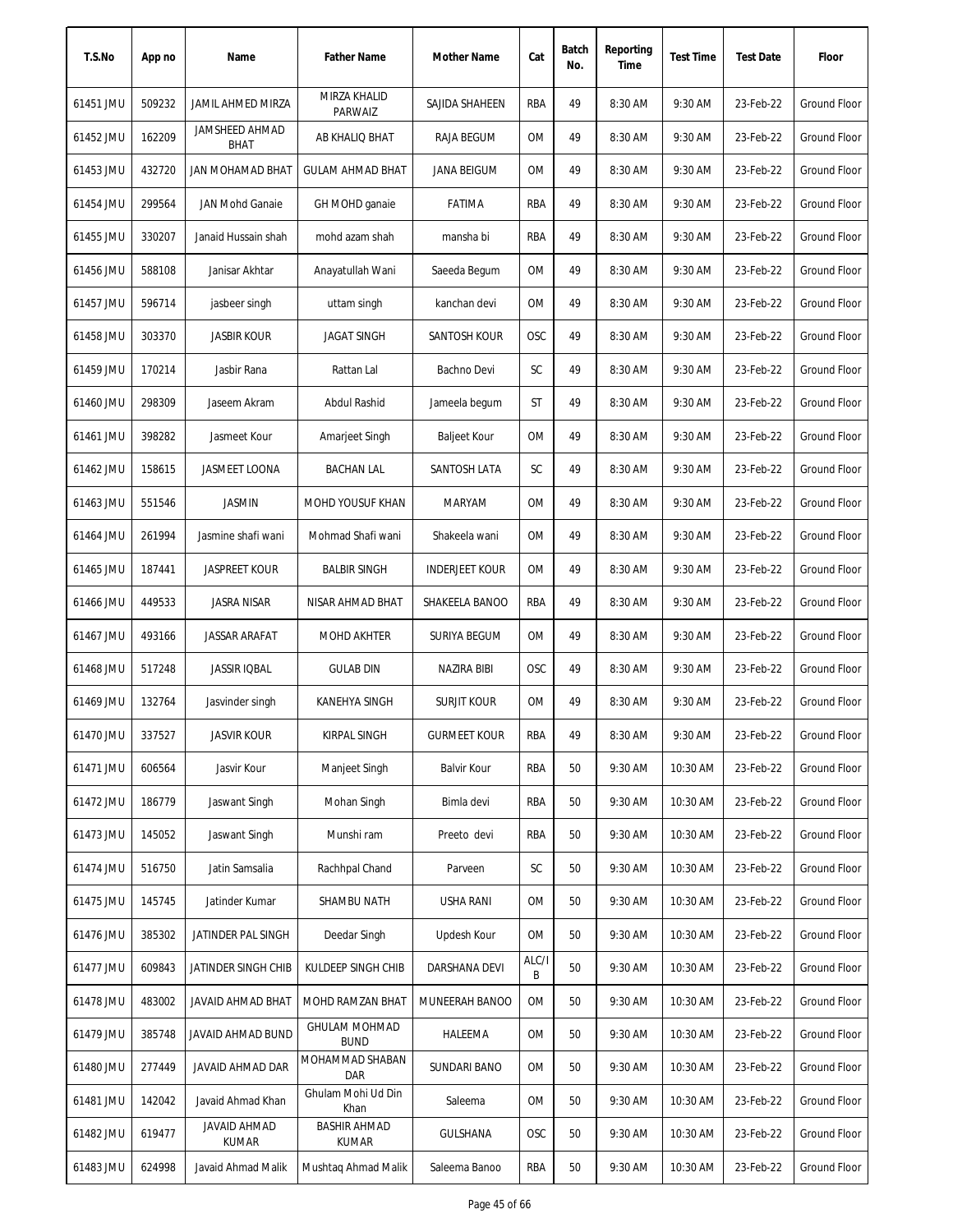| T.S.No    | App no | Name                                 | <b>Father Name</b>                   | Mother Name          | Cat        | Batch<br>No. | Reporting<br>Time | <b>Test Time</b> | <b>Test Date</b> | Floor               |
|-----------|--------|--------------------------------------|--------------------------------------|----------------------|------------|--------------|-------------------|------------------|------------------|---------------------|
| 61484 JMU | 103239 | <b>JAVAID AHMAD</b><br><b>SHEIKH</b> | <b>GH MOHD SHEIKH</b>                | <b>DILSHADA</b>      | RBA        | 50           | 9:30 AM           | 10:30 AM         | 23-Feb-22        | Ground Floor        |
| 61485 JMU | 652288 | <b>JAVAID AHMAD</b><br><b>SHIEKH</b> | <b>BASHIR AHMAD SHIEKH</b>           | <b>HALEEMA BEGUM</b> | 0M         | 50           | 9:30 AM           | 10:30 AM         | 23-Feb-22        | Ground Floor        |
| 61486 JMU | 311431 | Javaid Ahmad Wani                    | Mohd Amin Wani                       | Zarifa Begum         | RBA        | 50           | 9:30 AM           | 10:30 AM         | 23-Feb-22        | Ground Floor        |
| 61487 JMU | 224027 | <b>JAVAID AHMED</b>                  | LAL MOHD                             | SHEEDA BIBI          | ST         | 50           | 9:30 AM           | 10:30 AM         | 23-Feb-22        | <b>Ground Floor</b> |
| 61488 JMU | 575865 | <b>JAVAID GULZAR</b>                 | <b>GULZAR AHMAD</b><br><b>SHIEKH</b> | FATIMA               | RBA        | 50           | 9:30 AM           | 10:30 AM         | 23-Feb-22        | Ground Floor        |
| 61489 JMU | 571461 | <b>JAVED AHAMAD</b><br><b>RATHER</b> | <b>GH AHMAD RATHER</b>               | <b>HALEEMA BANO</b>  | <b>OM</b>  | 50           | 9:30 AM           | 10:30 AM         | 23-Feb-22        | Ground Floor        |
| 61490 JMU | 576313 | Javed Ahmad Mala                     | Mohd Baqir Mala                      | Kulsooma             | RBA        | 50           | 9:30 AM           | 10:30 AM         | 23-Feb-22        | Ground Floor        |
| 61491 JMU | 252405 | <b>JAVED AHMED</b>                   | <b>GHULAM MOHD</b>                   | MERYAMA BAGUM        | RBA        | 50           | 9:30 AM           | 10:30 AM         | 23-Feb-22        | Ground Floor        |
| 61492 JMU | 332021 | <b>JAVED AHMED</b>                   | MOHD HUSSAIN                         | RASHIDA BIBI         | ST         | 50           | 9:30 AM           | 10:30 AM         | 23-Feb-22        | Ground Floor        |
| 61493 JMU | 232650 | <b>JAVED HUSSAIN</b>                 | CH BALI MOHD                         | <b>MATTO BIBI</b>    | ST         | 50           | 9:30 AM           | 10:30 AM         | 23-Feb-22        | Ground Floor        |
| 61494 JMU | 526560 | Javed Hussain                        | Mohd Iqbal                           | Zona Begum           | RBA        | 50           | 9:30 AM           | 10:30 AM         | 23-Feb-22        | <b>Ground Floor</b> |
| 61495 JMU | 264915 | Javed Iqbal                          | Iqbal mohd                           | Tasleem kousar       | <b>OSC</b> | 50           | 9:30 AM           | 10:30 AM         | 23-Feb-22        | <b>Ground Floor</b> |
| 61496 JMU | 111756 | Javeed Ahmad Hakim                   | Manzoor Ahmad Hakim                  | Amina                | <b>OM</b>  | 50           | 9:30 AM           | 10:30 AM         | 23-Feb-22        | Ground Floor        |
| 61497 JMU | 506757 | Javeed Ahmad Shan                    | Ab Khaliq Shan                       | Zoni Begum           | <b>OM</b>  | 50           | 9:30 AM           | 10:30 AM         | 23-Feb-22        | <b>Ground Floor</b> |
| 61498 JMU | 597594 | JAVEED AHMAD SHAN                    | <b>GH MOHD SHAN</b>                  | RAJA BEIGUM          | <b>OM</b>  | 50           | 9:30 AM           | 10:30 AM         | 23-Feb-22        | Ground Floor        |
| 61499 JMU | 323695 | Javid Ahmad Beigh                    | Gullah beigh                         | Rafeega              | RBA        | 50           | 9:30 AM           | 10:30 AM         | 23-Feb-22        | <b>Ground Floor</b> |
| 61500 JMU | 238355 | Javid Ahmad Bhat                     | Gh Mohmad Bhat                       | Saleema Beighum      | <b>RBA</b> | 50           | 9:30 AM           | 10:30 AM         | 23-Feb-22        | <b>Ground Floor</b> |
| 61501 JMU | 390455 | <b>JAVID AHMAD DAR</b>               | Gh Nabi Dar                          | Sarvera              | <b>OM</b>  | 51           | 10:30 AM          | 11:15 AM         | 23-Feb-22        | <b>Ground Floor</b> |
| 61502 JMU | 397478 | JAVID AHMAD GANAI                    | <b>GH MOHIUDIN GANAI</b>             | MISRA BAGUM          | <b>OM</b>  | 51           | 10:30 AM          | $11:15$ AM       | 23-Feb-22        | <b>Ground Floor</b> |
| 61503 JMU | 439614 | JAVID AHMAD GANIE                    | AB RASHID GANIE                      | AMEENA BANO          | 0M         | 51           | 10:30 AM          | 11:15 AM         | 23-Feb-22        | <b>Ground Floor</b> |
| 61504 JMU | 604951 | MALAD HAIAN OIVAL                    | ABDUL KHALIQ HAJAM                   | <b>GULSHAN</b>       | <b>OSC</b> | 51           | 10:30 AM          | 11:15 AM         | 23-Feb-22        | Ground Floor        |
| 61505 JMU | 292081 | <b>JAVID AHMAD</b><br><b>MATTOO</b>  | MOHD JAMAL MATTOO                    | HANAFA BANU          | 0M         | 51           | 10:30 AM          | 11:15 AM         | 23-Feb-22        | Ground Floor        |
| 61506 JMU | 278874 | Javid Ahmad Mir                      | Gh Mohd Mir                          | Taja Begum           | RBA        | 51           | 10:30 AM          | 11:15 AM         | 23-Feb-22        | Ground Floor        |
| 61507 JMU | 235700 | JAVID AHMAD RATHER                   | AB REHMAN RATHER                     | RAFEEQA BANO         | 0M         | 51           | 10:30 AM          | 11:15 AM         | 23-Feb-22        | <b>Ground Floor</b> |
| 61508 JMU | 335346 | Javid Ahmad Shah                     | Mohd Yousuf Shah                     | Shahmali             | RBA        | 51           | 10:30 AM          | 11:15 AM         | 23-Feb-22        | <b>Ground Floor</b> |
| 61509 JMU | 568049 | JAVID AHMAD SHAH                     | MUSHTAQ AHMAD<br><b>SHAH</b>         | MUMTAZA BANO         | 0M         | 51           | 10:30 AM          | $11:15$ AM       | 23-Feb-22        | Ground Floor        |
| 61510 JMU | 459463 | Javid Ahmad Shiekh                   | Gh mohi ud din shiekh                | Halima begum         | 0M         | 51           | 10:30 AM          | 11:15 AM         | 23-Feb-22        | Ground Floor        |
| 61511 JMU | 633466 | JAVID AHMAD WANI                     | <b>GHULAM MOHMAD</b><br>WANI         | FATIMA BEGUM         | 0M         | 51           | 10:30 AM          | 11:15 AM         | 23-Feb-22        | Ground Floor        |
| 61512 JMU | 572315 | <b>JAVID AHMED</b>                   | mohd latief                          | shah bani            | ST         | 51           | 10:30 AM          | 11:15 AM         | 23-Feb-22        | Ground Floor        |
| 61513 JMU | 159648 | <b>JAVID HUSSAIN BHAT</b>            | MOHD IBRAHIM BHAT                    | SAKEENA              | 0M         | 51           | 10:30 AM          | 11:15 AM         | 23-Feb-22        | Ground Floor        |
| 61514 JMU | 601787 | Javid Iqbal                          | Abdul Rehman                         | Sharifa Bi           | ST         | 51           | 10:30 AM          | 11:15 AM         | 23-Feb-22        | Ground Floor        |
| 61515 JMU | 460007 | Javid Iqbal                          | Ghulam akber khan                    | Rashida begum        | ALC/I<br>В | 51           | 10:30 AM          | 11:15 AM         | 23-Feb-22        | Ground Floor        |
| 61516 JMU | 355771 | javid iqbal                          | Ghulam Hussain                       | Munira begum         | ST         | 51           | 10:30 AM          | 11:15 AM         | 23-Feb-22        | Ground Floor        |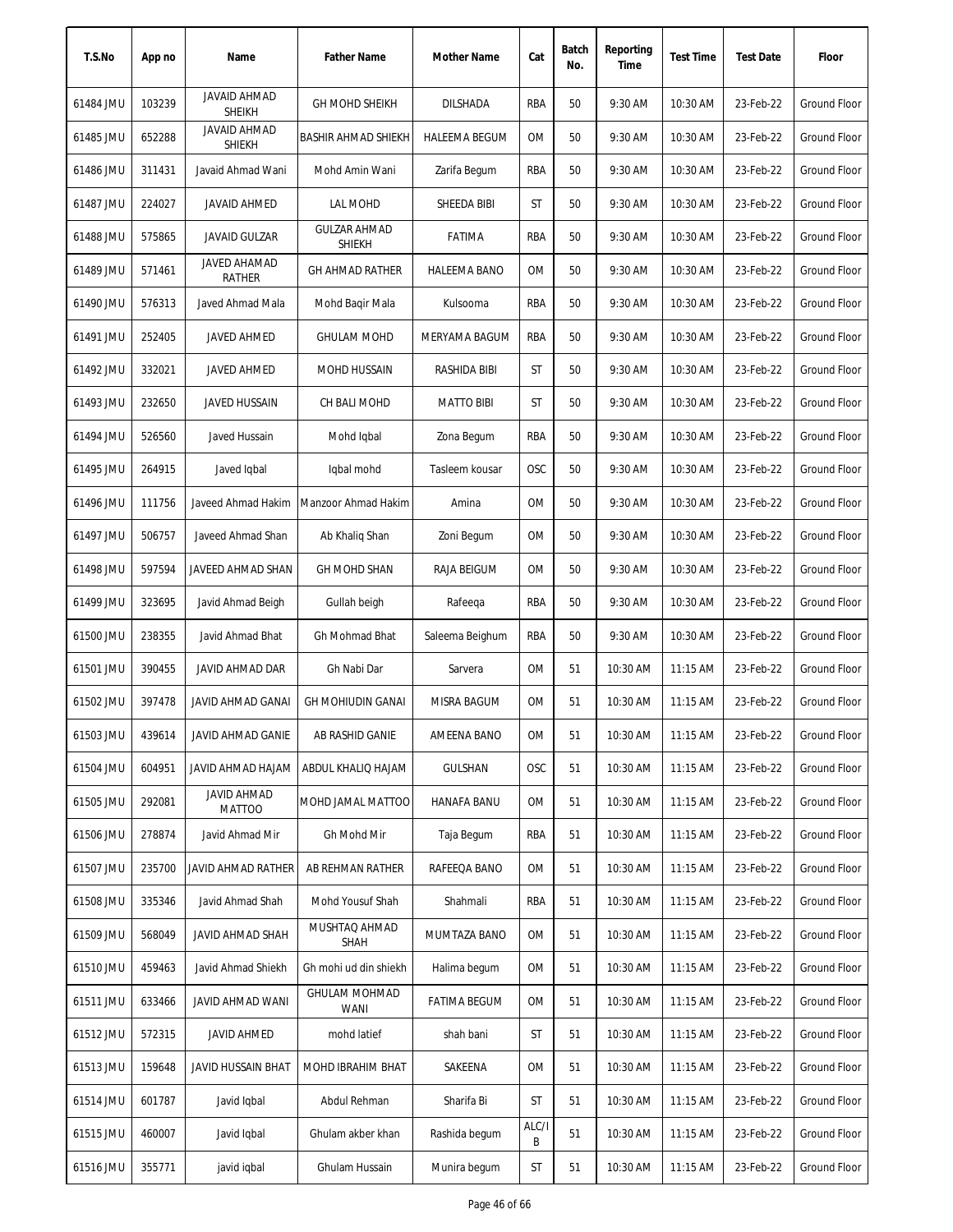| T.S.No    | App no | Name                                  | <b>Father Name</b>                    | Mother Name          | Cat        | Batch<br>No. | Reporting<br>Time | <b>Test Time</b> | <b>Test Date</b> | Floor               |
|-----------|--------|---------------------------------------|---------------------------------------|----------------------|------------|--------------|-------------------|------------------|------------------|---------------------|
| 61517 JMU | 552482 | <b>JAVID IQBAL</b>                    | <b>MANEER HUSSAIN</b>                 | <b>HUSSAIN BI</b>    | <b>ST</b>  | 51           | 10:30 AM          | 11:15 AM         | 23-Feb-22        | Ground Floor        |
| 61518 JMU | 651591 | <b>JAVID IQBAL</b>                    | MOHAMMAD IQBAL                        | NASARA BEGUM         | <b>PSP</b> | 51           | 10:30 AM          | $11:15$ AM       | 23-Feb-22        | Ground Floor        |
| 61519 JMU | 458002 | <b>JAVID IQBAL</b>                    | MOHD ZAMAN                            | MUMTAZ BEGUM         | RBA        | 51           | 10:30 AM          | 11:15 AM         | 23-Feb-22        | Ground Floor        |
| 61520 JMU | 607186 | <b>JAVID MAQBOOL</b><br><b>SHAIKH</b> | Mohammad Magbool<br>Shaikh            | Sara Begum           | RBA        | 51           | 10:30 AM          | 11:15 AM         | 23-Feb-22        | Ground Floor        |
| 61521 JMU | 642516 | JAVID QUYOOM                          | AB QUYOOM MIR                         | <b>JAWHARA</b>       | 0M         | 51           | 10:30 AM          | 11:15 AM         | 23-Feb-22        | Ground Floor        |
| 61522 JMU | 252788 | Jawaad Ahmad Wani                     | Mohd Yousf Wani                       | Zareefa Banoo        | <b>OM</b>  | 51           | 10:30 AM          | 11:15 AM         | 23-Feb-22        | Ground Floor        |
| 61523 JMU | 233467 | Jawaid Ahmad Bhat                     | Mohammad Abdullah<br>Bhat             | Rafika Bano          | 0M         | 51           | 10:30 AM          | $11:15$ AM       | 23-Feb-22        | Ground Floor        |
| 61524 JMU | 421164 | Jawid Ahmad Bhat                      | Bashir Ahmad Bhat                     | Zaina                | RBA        | 51           | 10:30 AM          | 11:15 AM         | 23-Feb-22        | Ground Floor        |
| 61525 JMU | 242675 | Jeet Kumar                            | Naresh Paul                           | <b>Taro Devi</b>     | SC         | 51           | 10:30 AM          | 11:15 AM         | 23-Feb-22        | <b>Ground Floor</b> |
| 61526 JMU | 298979 | <b>JEET SINGH</b>                     | CHAMAN LAL                            | <b>MANSO DEVI</b>    | <b>RBA</b> | 51           | 10:30 AM          | 11:15 AM         | 23-Feb-22        | <b>Ground Floor</b> |
| 61527 JMU | 246578 | <b>JEET VERMA</b>                     | <b>TIRLOK CHAND</b>                   | <b>USHA DEVI</b>     | <b>OSC</b> | 51           | 10:30 AM          | 11:15 AM         | 23-Feb-22        | <b>Ground Floor</b> |
| 61528 JMU | 642587 | Jeevan Lal                            | Mulkh Raj                             | Angraizo Devi        | ST         | 51           | 10:30 AM          | 11:15 AM         | 23-Feb-22        | Ground Floor        |
| 61529 JMU | 178603 | Jeevan Lal                            | Mulkh Raj                             | Angraizo Devi        | ST         | 51           | 10:30 AM          | 11:15 AM         | 23-Feb-22        | <b>Ground Floor</b> |
| 61530 JMU | 300509 | JEEVAN PRAKASH                        | RAJ KUMAR                             | DARSHNA DEVI         | <b>OSC</b> | 51           | 10:30 AM          | 11:15 AM         | 23-Feb-22        | Ground Floor        |
| 61531 JMU | 186131 | <b>JHANGIR ALAM GANIE</b>             | MOHD AMIN GANIE                       | SALEEMA BEGUM        | <b>RBA</b> | 52           | 11:15 AM          | 12:00 Noon       | 23-Feb-22        | Ground Floor        |
| 61532 JMU | 335533 | <b>JOGESH KUMAR</b><br>BHAGAT         | RANDHIR CHAND                         | <b>RANI DEVI</b>     | SC         | 52           | 11:15 AM          | 12:00 Noon       | 23-Feb-22        | Ground Floor        |
| 61533 JMU | 487565 | Josiya Nazir                          | Nazir Ahmad Bhat                      | Sumbla               | <b>OM</b>  | 52           | 11:15 AM          | 12:00 Noon       | 23-Feb-22        | <b>Ground Floor</b> |
| 61534 JMU | 622174 | <b>JUNAID AHMAD</b><br><b>BAGHWAN</b> | <b>ABDUL MAJEED</b><br><b>BAGHWAN</b> | NASEEMA              | 0M         | 52           | 11:15 AM          | 12:00 Noon       | 23-Feb-22        | <b>Ground Floor</b> |
| 61535 JMU | 105294 | Junaid Ashraf Lone                    | Mohd ashraf lone                      | Jabeena              | 0M         | 52           | $11:15$ AM        | 12:00 Noon       | 23-Feb-22        | Ground Floor        |
| 61536 JMU | 635949 | Junaid Majeed Khan                    | Abdul Majeed Khan                     | Rafiqa               | 0M         | 52           | $11:15$ AM        | 12:00 Noon       | 23-Feb-22        | Ground Floor        |
| 61537 JMU | 519593 | Junaid Mushtaq<br>Magloo              | Mushtag Ahmad<br>Magloo               | Afroza Bano          | 0M         | 52           | 11:15 AM          | 12:00 Noon       | 23-Feb-22        | Ground Floor        |
| 61538 JMU | 587875 | JUNAID RASHID                         | AB RASHID TALI                        | RAJA BANU            | 0M         | 52           | 11:15 AM          | 12:00 Noon       | 23-Feb-22        | Ground Floor        |
| 61539 JMU | 249942 | Junaid Shafi Ganie                    | mohd shafi ganie                      | aisha bano           | 0M         | 52           | $11:15$ AM        | 12:00 Noon       | 23-Feb-22        | Ground Floor        |
| 61540 JMU | 386215 | JUNAID UL AMIN BHAT                   | MOHAMAD AMIN<br><b>BHAT</b>           | <b>GULSHAN ARA</b>   | RBA        | 52           | 11:15 AM          | 12:00 Noon       | 23-Feb-22        | Ground Floor        |
| 61541 JMU | 137207 | <b>JYOTI KUMARI</b>                   | <b>SWARN SINGH</b>                    | <b>ASHA DEVI</b>     | 0M         | 52           | 11:15 AM          | 12:00 Noon       | 23-Feb-22        | Ground Floor        |
| 61542 JMU | 366146 | <b>JYOTI RANI</b>                     | PARAS SINGH                           | PARKASHO DEVI        | RBA        | 52           | $11:15$ AM        | 12:00 Noon       | 23-Feb-22        | Ground Floor        |
| 61543 JMU | 479360 | Jyoti Sharma                          | <b>Bhola Nath</b>                     | Kamlesh Sharma       | OM         | 52           | $11:15$ AM        | 12:00 Noon       | 23-Feb-22        | Ground Floor        |
| 61544 JMU | 276093 | JYOTI SHARMA                          | PREM NATH                             | KRISHNA DEVI         | EWS        | 52           | 11:15 AM          | 12:00 Noon       | 23-Feb-22        | Ground Floor        |
| 61545 JMU | 512404 | Jyotsana Manhas                       | <b>KASHMIR SINGH</b>                  | <b>NEELAM MANHAS</b> | 0M         | 52           | 11:15 AM          | 12:00 Noon       | 23-Feb-22        | Ground Floor        |
| 61546 JMU | 589501 | K ANCHAL SINGH                        | K TARA MANI                           | KRISHNA DEVI         | RBA        | 52           | 11:15 AM          | 12:00 Noon       | 23-Feb-22        | Ground Floor        |
| 61547 JMU | 380460 | Kabir Hussain                         | Sher Mohd                             | Akbar Bi             | ST         | 52           | 11:15 AM          | 12:00 Noon       | 23-Feb-22        | Ground Floor        |
| 61548 JMU | 195127 | Kafait Hussain                        | <b>Talib Hussain</b>                  | Zameer Fatma         | <b>PSP</b> | 52           | 11:15 AM          | 12:00 Noon       | 23-Feb-22        | Ground Floor        |
| 61549 JMU | 172883 | Kafil Ahmed                           | Kalu Khan                             | Akhter Bi            | 0M         | 52           | 11:15 AM          | 12:00 Noon       | 23-Feb-22        | Ground Floor        |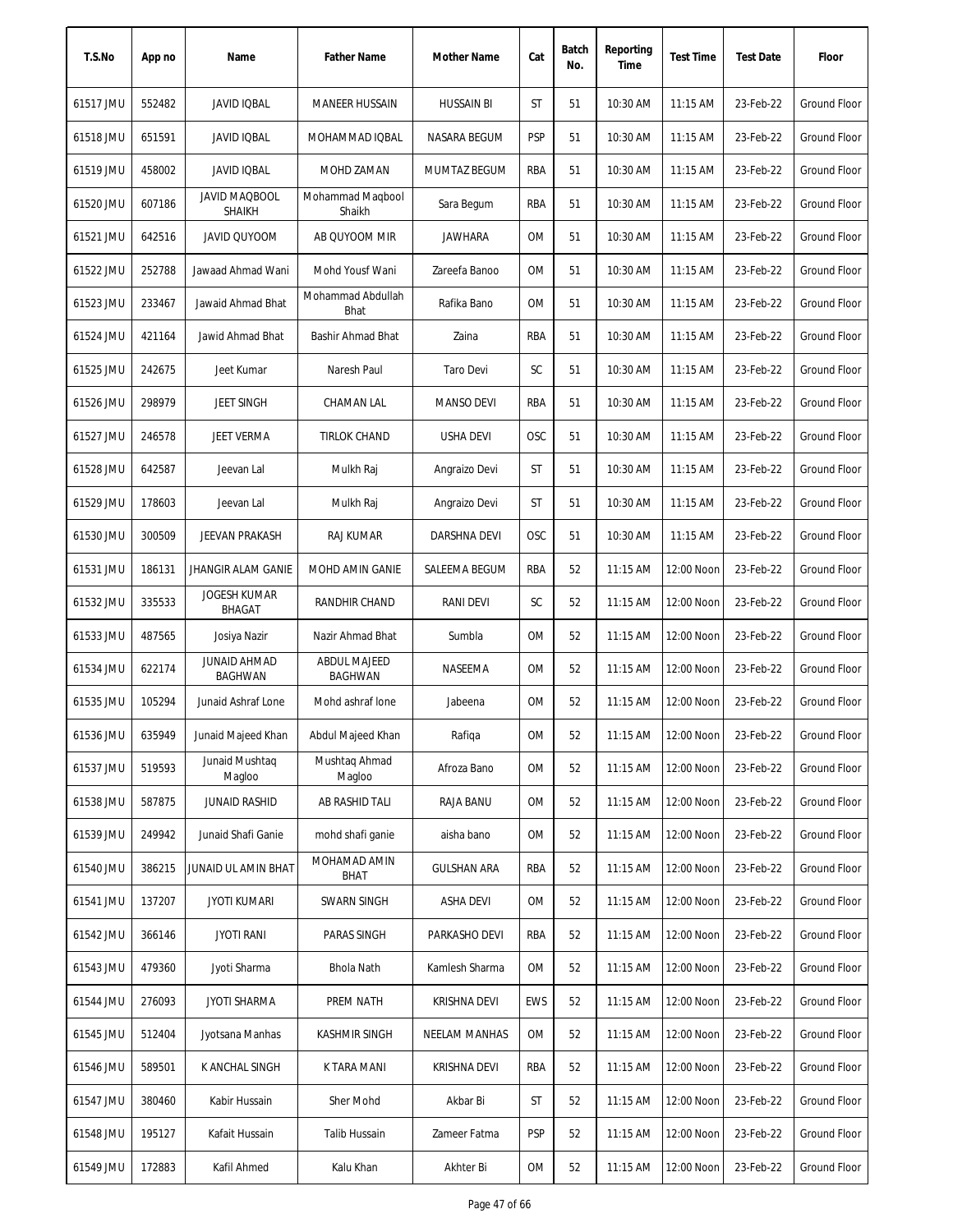| T.S.No    | App no | Name                          | <b>Father Name</b>                   | Mother Name          | Cat        | Batch<br>No. | Reporting<br>Time | <b>Test Time</b> | <b>Test Date</b> | Floor               |
|-----------|--------|-------------------------------|--------------------------------------|----------------------|------------|--------------|-------------------|------------------|------------------|---------------------|
| 61550 JMU | 345908 | KAISAR ABDULLAH               | MOHAMMAD<br>ABDULLAH LONE            | SHAREEFA BANO        | RBA        | 52           | 11:15 AM          | 12:00 Noon       | 23-Feb-22        | <b>Ground Floor</b> |
| 61551 JMU | 320609 | KAISAR HASSAN<br><b>KUMAR</b> | <b>GHULAM HASSAN</b><br><b>KUMAR</b> | <b>HAJRA BEGIUM</b>  | ОM         | 52           | 11:15 AM          | 12:00 Noon       | 23-Feb-22        | Ground Floor        |
| 61552 JMU | 346829 | KAISARUL HASSAN               | <b>GH HASSAN SHAH</b>                | <b>WAZERA AKHTER</b> | ОM         | 52           | $11:15$ AM        | 12:00 Noon       | 23-Feb-22        | Ground Floor        |
| 61553 JMU | 597755 | KAJAL CHOUHAN                 | SHAH MOHD                            | SHAMSHAD AKHTAR      | <b>EWS</b> | 52           | 11:15 AM          | 12:00 Noon       | 23-Feb-22        | <b>Ground Floor</b> |
| 61554 JMU | 371280 | <b>KAJAL DEVI</b>             | RAMESH KUMAR                         | <b>LEELA DEVI</b>    | RBA        | 52           | 11:15 AM          | 12:00 Noon       | 23-Feb-22        | <b>Ground Floor</b> |
| 61555 JMU | 441110 | Kajal Gupta                   | rajan kumar                          | neerubala gupta      | <b>EWS</b> | 52           | 11:15 AM          | 12:00 Noon       | 23-Feb-22        | <b>Ground Floor</b> |
| 61556 JMU | 218656 | KAJAL KOTWAL                  | HIMMAT RAJ KOTWAL                    | KALYANA KOTWAL       | rba        | 52           | 11:15 AM          | 12:00 Noon       | 23-Feb-22        | Ground Floor        |
| 61557 JMU | 411096 | <b>KAKA HUSSAIN</b>           | <b>JAMAL DIN</b>                     | SHEEMA BIBI          | ST         | 52           | 11:15 AM          | 12:00 Noon       | 23-Feb-22        | <b>Ground Floor</b> |
| 61558 JMU | 486029 | Kaleem Ullah Lone             | Muhammad<br>rahamatullah lone        | Hajra Begum          | 0M         | 52           | 11:15 AM          | 12:00 Noon       | 23-Feb-22        | <b>Ground Floor</b> |
| 61559 JMU | 398650 | KALSOOM AKHTAR                | <b>ALTAF HUSSAIN</b>                 | SAKINA BEGUM         | RBA        | 52           | 11:15 AM          | 12:00 Noon       | 23-Feb-22        | <b>Ground Floor</b> |
| 61560 JMU | 395703 | Kamal Kishore                 | Suman Kishore                        | Bikrama Devi         | ST         | 52           | $11:15$ AM        | 12:00 Noon       | 23-Feb-22        | <b>Ground Floor</b> |
| 61561 JMU | 537933 | Kamal Sharma                  | Banwari lal                          | Rita devi            | <b>PSP</b> | 53           | 12:00 Noon        | 1:00 PM          | 23-Feb-22        | <b>Ground Floor</b> |
| 61562 JMU | 175302 | Kamaul Kishore                | Sham Lal                             | Uma Devi             | SC         | 53           | 12:00 Noon        | 1:00 PM          | 23-Feb-22        | <b>Ground Floor</b> |
| 61563 JMU | 489508 | KAMIL GOWHAR<br><b>NAQATI</b> | Jan Mohammad Naqati                  | Basharat             | <b>OM</b>  | 53           | 12:00 Noon        | 1:00 PM          | 23-Feb-22        | <b>Ground Floor</b> |
| 61564 JMU | 505717 | Kamlesh Kumar                 | Om Parkash                           | Naro Devi            | ST         | 53           | 12:00 Noon        | 1:00 PM          | 23-Feb-22        | Ground Floor        |
| 61565 JMU | 643988 | Kamleshwar Padha              | Pawan Kumar                          | Naresh Kumari        | 0M         | 53           | 12:00 Noon        | 1:00 PM          | 23-Feb-22        | <b>Ground Floor</b> |
| 61566 JMU | 462630 | Kamran Yousuf Malik           | Mohd yousuf Malik                    | Naseema begam        | RBA        | 53           | 12:00 Noon        | 1:00 PM          | 23-Feb-22        | Ground Floor        |
| 61567 JMU | 438536 | Kanhaya Lal                   | Amar Nath                            | Kamla Devi           | RBA        | 53           | 12:00 Noon        | 1:00 PM          | 23-Feb-22        | <b>Ground Floor</b> |
| 61568 JMU | 177728 | Kanika Behl                   | Vinod Kumar Behl                     | Poonam Behl          | <b>OM</b>  | 53           | 12:00 Noon        | 1:00 PM          | 23-Feb-22        | Ground Floor        |
| 61569 JMU | 395105 | Kanveer singh chib            | Subash singh                         | Rekha chib           | 0M         | 53           | 12:00 Noon        | 1:00 PM          | 23-Feb-22        | <b>Ground Floor</b> |
| 61570 JMU | 404523 | KAOSHAL SHARMA                | SANSAR CHAND                         | <b>VEENA DEVI</b>    | 0M         | 53           | 12:00 Noon        | 1:00 PM          | 23-Feb-22        | Ground Floor        |
| 61571 JMU | 129959 | Kapil Dubey                   | KARAN RAJ SHARMA                     | <b>GEETA RANI</b>    | ОM         | 53           | 12:00 Noon        | 1:00 PM          | 23-Feb-22        | Ground Floor        |
| 61572 JMU | 559543 | KAPIL JANDIAL                 | KEWAL KRISHAN                        | SWEETA GUPTA         | OM         | 53           | 12:00 Noon        | 1:00 PM          | 23-Feb-22        | Ground Floor        |
| 61573 JMU | 646547 | karan bali                    | rajesh kumar bali                    | kanchan bali         | ALC/I<br>B | 53           | 12:00 Noon        | 1:00 PM          | 23-Feb-22        | <b>Ground Floor</b> |
| 61574 JMU | 188129 | karanjeet sharma              | Sushil kumar sharma                  | Lalita devi          | RBA        | 53           | 12:00 Noon        | 1:00 PM          | 23-Feb-22        | <b>Ground Floor</b> |
| 61575 JMU | 463532 | <b>KARPAL SINGH</b>           | <b>BALDEV SINGH</b>                  | <b>BIMLA DEVI</b>    | RBA        | 53           | 12:00 Noon        | 1:00 PM          | 23-Feb-22        | Ground Floor        |
| 61576 JMU | 179498 | <b>KARTIK GUPTA</b>           | <b>GOPAL DASS GUPTA</b>              | SUNITA MAHAJAN       | ОM         | 53           | 12:00 Noon        | 1:00 PM          | 23-Feb-22        | Ground Floor        |
| 61577 JMU | 651492 | kartik sharma                 | madan sharma                         | shashi sharma        | 0M         | 53           | 12:00 Noon        | 1:00 PM          | 23-Feb-22        | Ground Floor        |
| 61578 JMU | 419763 | Kartik Sharma                 | Raj kumar                            | Neetu Rani           | ОM         | 53           | 12:00 Noon        | 1:00 PM          | 23-Feb-22        | Ground Floor        |
| 61579 JMU | 423921 | Kartik Singh Saini            | Vijay kumar saini                    | Raj rani saini       | ОM         | 53           | 12:00 Noon        | 1:00 PM          | 23-Feb-22        | Ground Floor        |
| 61580 JMU | 435653 | Karubi Altaf Rather           | Mohammad Altaf<br>Rather             | Madina               | ОM         | 53           | 12:00 Noon        | 1:00 PM          | 23-Feb-22        | <b>Ground Floor</b> |
| 61581 JMU | 498355 | Karun Khajuria                | Ashok Khajuria                       | Sunita Devi          | ОM         | 53           | 12:00 Noon        | 1:00 PM          | 23-Feb-22        | Ground Floor        |
| 61582 JMU | 424526 | Kashif Hassan                 | Ghulam Hassan                        | Jameela              | 0M         | 53           | 12:00 Noon        | 1:00 PM          | 23-Feb-22        | Ground Floor        |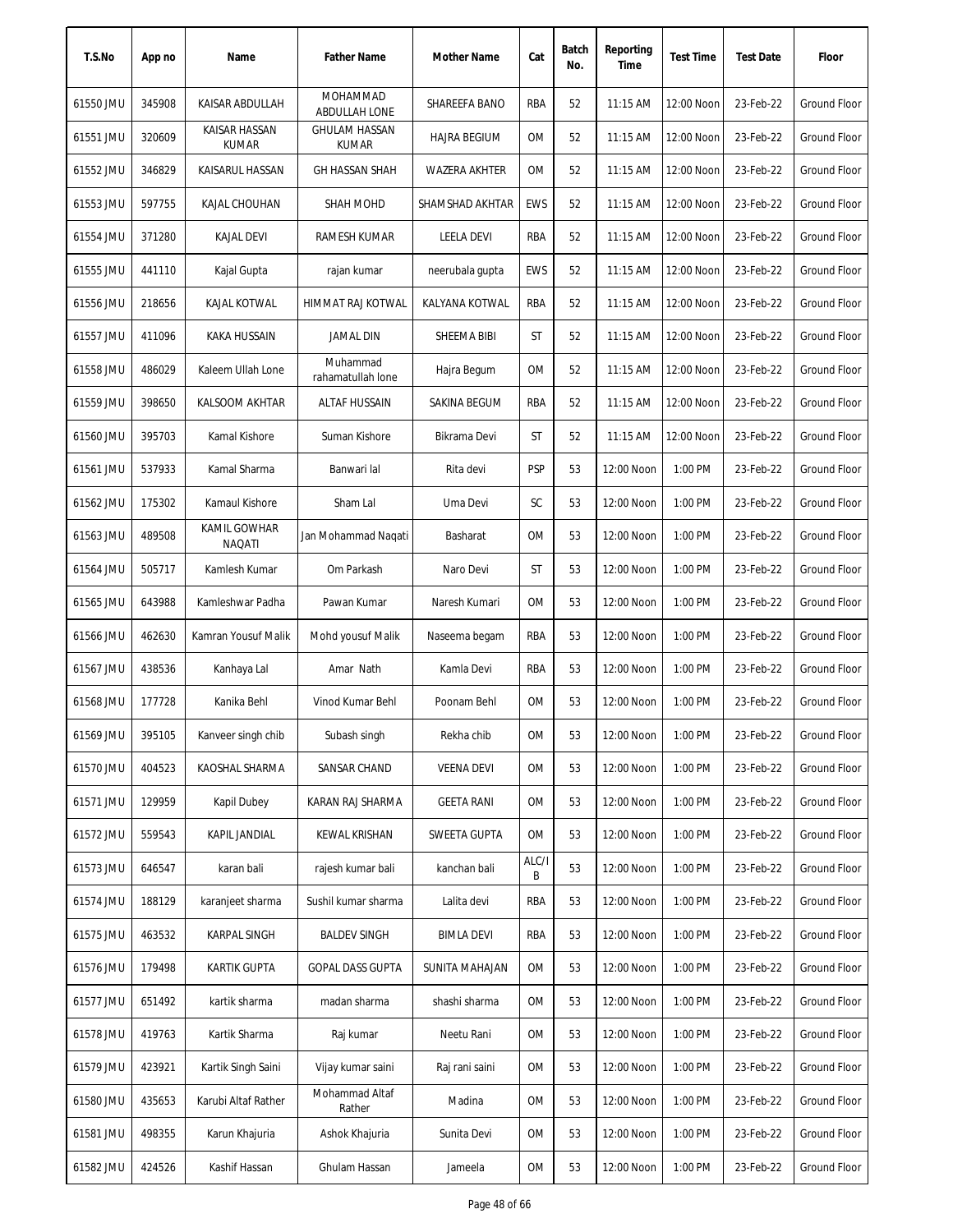| T.S.No    | App no | Name                            | <b>Father Name</b>             | Mother Name          | Cat        | Batch<br>No. | Reporting<br>Time | <b>Test Time</b> | <b>Test Date</b> | Floor               |
|-----------|--------|---------------------------------|--------------------------------|----------------------|------------|--------------|-------------------|------------------|------------------|---------------------|
| 61583 JMU | 247760 | kausar Abdullah khan            | M Abdullah khan                | zerifa Khan          | 0M         | 53           | 12:00 Noon        | 1:00 PM          | 23-Feb-22        | Ground Floor        |
| 61584 JMU | 411213 | Kaushal kumar                   | Manohar lal                    | Vijay Devi           | <b>RBA</b> | 53           | 12:00 Noon        | 1:00 PM          | 23-Feb-22        | Ground Floor        |
| 61585 JMU | 366570 | KAVEETA DEVI                    | <b>KASHMIRI LAL</b>            | <b>KIRNA DEVI</b>    | SC         | 53           | 12:00 Noon        | 1:00 PM          | 23-Feb-22        | Ground Floor        |
| 61586 JMU | 366867 | kavita kumari                   | SH ROMESH LAL                  | SMT ASHA KUMARI      | SC         | 53           | 12:00 Noon        | 1:00 PM          | 23-Feb-22        | Ground Floor        |
| 61587 JMU | 215280 | KAVITA RANA                     | KRISHAN CHAND RANA             | <b>KANTA RANA</b>    | SC         | 53           | 12:00 Noon        | 1:00 PM          | 23-Feb-22        | Ground Floor        |
| 61588 JMU | 334764 | KAWAID AHMED                    | Nizam Din                      | Fatama Begum         | ST         | 53           | 12:00 Noon        | 1:00 PM          | 23-Feb-22        | Ground Floor        |
| 61589 JMU | 398962 | KAWSAR IQBAL                    | MOHAMMAD AKBAR<br>QURASHI      | ZAREEFA BEGUM        | 0M         | 53           | 12:00 Noon        | 1:00 PM          | 23-Feb-22        | Ground Floor        |
| 61590 JMU | 169553 | KAWSAR UL ISLAM                 | <b>HABIB ULLAH</b>             | NABIZA BANO          | RBA        | 53           | 12:00 Noon        | 1:00 PM          | 23-Feb-22        | Ground Floor        |
| 61591 JMU | 241747 | Keshav Sharma                   | <b>Tarseem Paul</b>            | Sneh Lata            | 0M         | 54           | $1:15$ PM         | 2:00 PM          | 23-Feb-22        | <b>Ground Floor</b> |
| 61592 JMU | 489282 | KHADEEJA SHAHEEN                | <b>BADER MAJID</b>             | PERVAIZ AKHTER       | ST         | 54           | $1:15$ PM         | 2:00 PM          | 23-Feb-22        | <b>Ground Floor</b> |
| 61593 JMU | 284854 | KHALDA ZIA                      | MANSHA MOHD                    | <b>HAZRA BEGUM</b>   | RBA        | 54           | $1:15$ PM         | 2:00 PM          | 23-Feb-22        | <b>Ground Floor</b> |
| 61594 JMU | 351084 | <b>KHALID ALI</b>               | ALI MOHD BHAT                  | <b>HAJIRA BHAT</b>   | 0M         | 54           | $1:15$ PM         | 2:00 PM          | 23-Feb-22        | <b>Ground Floor</b> |
| 61595 JMU | 331534 | khalid Gowhar Ahmad             | Mohd Abdullah Hakim            | Shafiqa              | <b>OM</b>  | 54           | 1:15 PM           | 2:00 PM          | 23-Feb-22        | Ground Floor        |
| 61596 JMU | 442574 | KHALID HAMID SHIEKH             | AB HAMID SHIEKH                | ZARIFA               | RBA        | 54           | 1:15 PM           | 2:00 PM          | 23-Feb-22        | Ground Floor        |
| 61597 JMU | 586851 | KHALID HUSSAIN                  | <b>FAROOQ HUSSAIN</b>          | Hafiza Begum         | RBA        | 54           | $1:15$ PM         | 2:00 PM          | 23-Feb-22        | <b>Ground Floor</b> |
| 61598 JMU | 543250 | Khalid Hussain                  | Lal hussain                    | Rakhmat jan          | ST         | 54           | 1:15 PM           | 2:00 PM          | 23-Feb-22        | <b>Ground Floor</b> |
| 61599 JMU | 574609 | Khalid Hussain Lali             | Noor hussain lali              | Bali Bagum           | ST         | 54           | 1:15 PM           | 2:00 PM          | 23-Feb-22        | <b>Ground Floor</b> |
| 61600 JMU | 506372 | Khalid Rashid                   | Abdul Rashid                   | Kaneez Akhter        | ST         | 54           | 1:15 PM           | 2:00 PM          | 23-Feb-22        | <b>Ground Floor</b> |
| 61601 JMU | 611221 | KHALID RASOOL<br><b>SHEIKH</b>  | <b>GH RASOOL SHEIKH</b>        | <b>TAJA BANO</b>     | 0M         | 54           | 1:15 PM           | 2:00 PM          | 23-Feb-22        | Ground Floor        |
| 61602 JMU | 236712 | KHALID SAJAD BHAT               | SAJAD HUSSAIN BHAT             | RAFIEKA              | OM         | 54           | 1:15 PM           | 2:00 PM          | 23-Feb-22        | Ground Floor        |
| 61603 JMU | 593847 | Khalid Salam                    | Abdul salam najar              | Hamida banu          | <b>OSC</b> | 54           | 1:15 PM           | 2:00 PM          | 23-Feb-22        | Ground Floor        |
| 61604 JMU | 563870 | Khalid saleem                   | Shaheed ahmed                  | Parveena begum       | RBA        | 54           | 1:15 PM           | 2:00 PM          | 23-Feb-22        | Ground Floor        |
| 61605 JMU | 304136 | KHALID SAQIB LONE               | MOHAMMAD YOUSUF<br>LONE        | AFEERA BEGUM         | 0M         | 54           | 1:15 PM           | 2:00 PM          | 23-Feb-22        | Ground Floor        |
| 61606 JMU | 116957 | KHALID ZAFEER SAQUI             | GHULAM<br>MOHAMMAD DAR         | <b>GULSHAN BAGUM</b> | <b>OM</b>  | 54           | 1:15 PM           | 2:00 PM          | 23-Feb-22        | <b>Ground Floor</b> |
| 61607 JMU | 349225 | KHALIDA FIRDOOS                 | MOHD ABDULLAH<br><b>SHEIKH</b> | <b>HAJRA BEGUM</b>   | RBA        | 54           | 1:15 PM           | 2:00 PM          | 23-Feb-22        | Ground Floor        |
| 61608 JMU | 580230 | khalida Parveen                 | shaja ud din bhat              | sakina begum         | <b>PSP</b> | 54           | $1:15$ PM         | 2:00 PM          | 23-Feb-22        | Ground Floor        |
| 61609 JMU | 267687 | KHALIL AHMED SHEIKH             | <b>GHULAM MUSTAFA</b>          | AKTHERE BAGUM        | RBA        | 54           | 1:15 PM           | 2:00 PM          | 23-Feb-22        | Ground Floor        |
| 61610 JMU | 120369 | Khalil Ul Rehman Khan<br>Pathan | Shams UI Rehman<br>Khan Pathan | Naseema Akhter       | 0M         | 54           | $1:15$ PM         | 2:00 PM          | 23-Feb-22        | Ground Floor        |
| 61611 JMU | 615652 | Khaliq Mahmood                  | Yaqeen Mohd                    | Jan Begum            | 0M         | 54           | $1:15$ PM         | 2:00 PM          | 23-Feb-22        | Ground Floor        |
| 61612 JMU | 178215 | KHUBAN RASHID BABA              | <b>BABA ABDUL RASHID</b>       | HASEEBA RASHID       | 0M         | 54           | $1:15$ PM         | 2:00 PM          | 23-Feb-22        | Ground Floor        |
| 61613 JMU | 186228 | KHUDA BAKASH                    | MOHD MUSSA                     | KHATIJAN BEGUM       | ST         | 54           | $1:15$ PM         | 2:00 PM          | 23-Feb-22        | Ground Floor        |
| 61614 JMU | 354112 | KHURAM RIAZ                     | RIAZ AHMED                     | MOBINA SHEIKH        | 0M         | 54           | $1:15$ PM         | 2:00 PM          | 23-Feb-22        | Ground Floor        |
| 61615 JMU | 125629 | KHURSHAD AHMAD<br><b>NAJAR</b>  | <b>GH MOHD NAJAR</b>           | ZOONA                | RBA        | 54           | $1:15$ PM         | 2:00 PM          | 23-Feb-22        | Ground Floor        |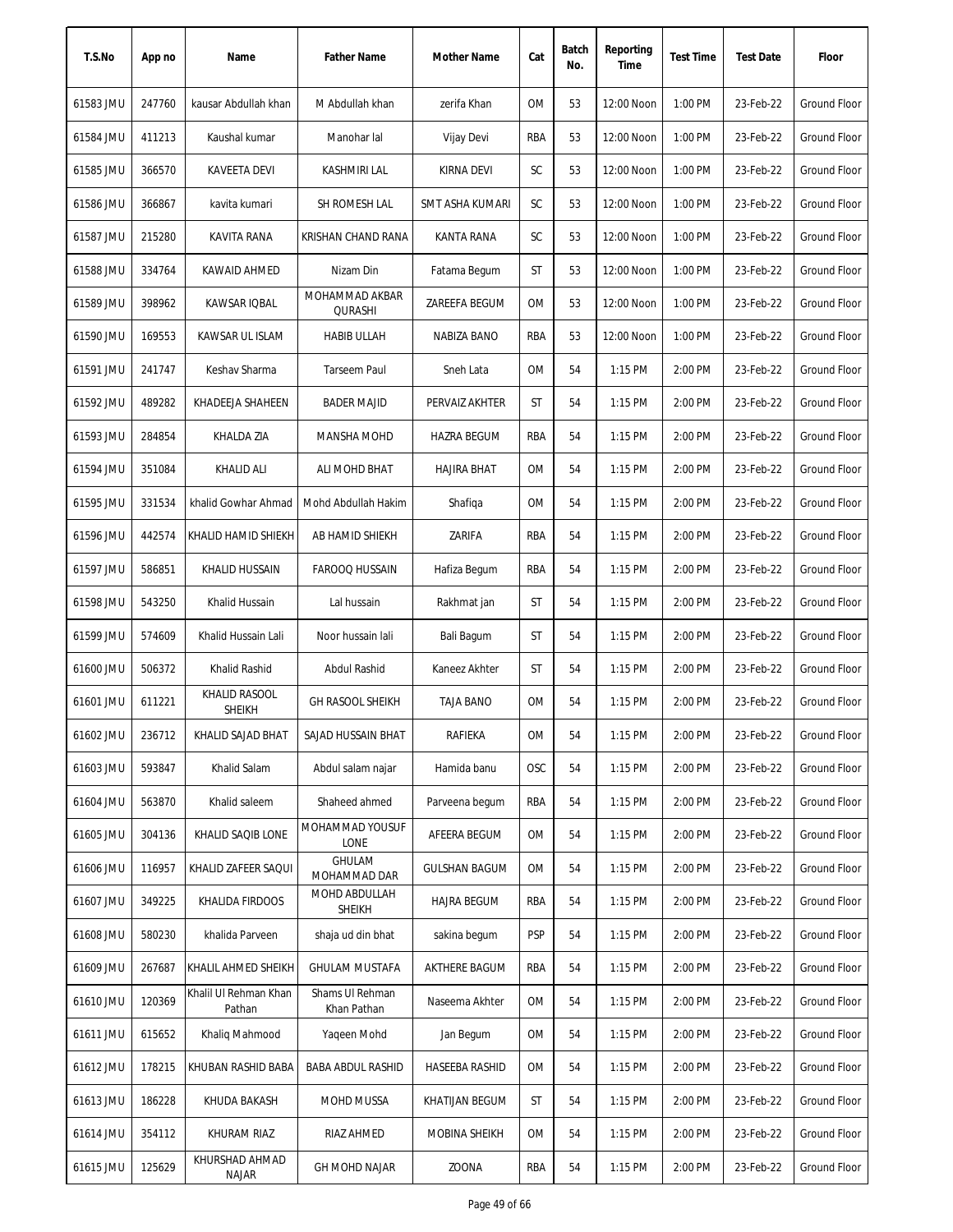| T.S.No    | App no | Name                           | <b>Father Name</b>            | Mother Name           | Cat        | Batch<br>No. | Reporting<br>Time | <b>Test Time</b> | <b>Test Date</b> | Floor               |
|-----------|--------|--------------------------------|-------------------------------|-----------------------|------------|--------------|-------------------|------------------|------------------|---------------------|
| 61616 JMU | 347349 | Khurshed Ahamed<br>Malik       | A R Malik                     | Ruby                  | <b>RBA</b> | 54           | $1:15$ PM         | 2:00 PM          | 23-Feb-22        | Ground Floor        |
| 61617 JMU | 291610 | Khursheed Ahmad Dar            | Mohammad Maqbool<br>Dar       | Khuma Begum           | 0M         | 54           | 1:15 PM           | 2:00 PM          | 23-Feb-22        | <b>Ground Floor</b> |
| 61618 JMU | 606677 | Khursheed Ahmad<br>Nadaf       | Gh mohi ud din nadaf          | Syeeda begum          | 0M         | 54           | 1:15 PM           | 2:00 PM          | 23-Feb-22        | Ground Floor        |
| 61619 JMU | 434885 | KHURSHEED AHMAD<br><b>SHAH</b> | <b>GHULAM NABI SHAH</b>       | MANSOORA BEGUM        | 0M         | 54           | 1:15 PM           | 2:00 PM          | 23-Feb-22        | <b>Ground Floor</b> |
| 61620 JMU | 215854 | Khurshid Ahmad Itoo            | Abdul khalig itoo             | Hanifa Banoo          | 0M         | 54           | 1:15 PM           | 2:00 PM          | 23-Feb-22        | <b>Ground Floor</b> |
| 61621 JMU | 383929 | KHURSHID AHMAD<br><b>MIR</b>   | AB RASHID MIR                 | ASHA BANO             | 0M         | 55           | 2:00 PM           | 3:00 PM          | 23-Feb-22        | Ground Floor        |
| 61622 JMU | 432718 | KHURSHID AHMAD<br>PATOO        | GHULAM<br>MOHAMMAD PATOO      | SALEEMA BEGUM         | RBA        | 55           | 2:00 PM           | 3:00 PM          | 23-Feb-22        | <b>Ground Floor</b> |
| 61623 JMU | 559087 | Khurshid Ahmed                 | Gulzar Hussain                | Khawaja Bi            | ST         | 55           | 2:00 PM           | 3:00 PM          | 23-Feb-22        | <b>Ground Floor</b> |
| 61624 JMU | 258559 | KHURSHID UL AALAM              | <b>ABDUL GANI WANI</b>        | RAJA                  | <b>OM</b>  | 55           | 2:00 PM           | 3:00 PM          | 23-Feb-22        | Ground Floor        |
| 61625 JMU | 427295 | KHUSBOO DAWOOD                 | dawood ahmad dar              | tahira akhter         | 0M         | 55           | 2:00 PM           | 3:00 PM          | 23-Feb-22        | Ground Floor        |
| 61626 JMU | 164689 | KHUSHBOO JAN                   | MOHAMMAD YAQUB<br><b>WANI</b> | <b>RAJA AKHTAR</b>    | 0M         | 55           | 2:00 PM           | 3:00 PM          | 23-Feb-22        | <b>Ground Floor</b> |
| 61627 JMU | 137024 | Khushneet singh                | Harbans Singh                 | Narinder Kour         | 0M         | 55           | 2:00 PM           | 3:00 PM          | 23-Feb-22        | <b>Ground Floor</b> |
| 61628 JMU | 573594 | KHUSWINDER SINGH               | <b>MOHAN SINGH</b>            | <b>SWARN KOUR</b>     | 0M         | 55           | 2:00 PM           | 3:00 PM          | 23-Feb-22        | Ground Floor        |
| 61629 JMU | 279132 | Kifayat Hussain                | Ali Mohd Dar                  | Zamruda               | 0M         | 55           | 2:00 PM           | 3:00 PM          | 23-Feb-22        | <b>Ground Floor</b> |
| 61630 JMU | 192316 | Kifayat Hussain Rather         | Ali mohd rather               | Sakeena               | 0M         | 55           | 2:00 PM           | 3:00 PM          | 23-Feb-22        | Ground Floor        |
| 61631 JMU | 326735 | Kiran Bala                     | Romesh lal                    | Makhno devi           | <b>EWS</b> | 55           | 2:00 PM           | 3:00 PM          | 23-Feb-22        | <b>Ground Floor</b> |
| 61632 JMU | 542291 | KIRAN JYOTI SHARMA             | HARBANS LAL SHARMA            | KAILASH DEVI          | RBA        | 55           | 2:00 PM           | 3:00 PM          | 23-Feb-22        | Ground Floor        |
| 61633 JMU | 299396 | KIRAN KUMARI                   | RAMESH CHAND                  | SOMA DEVI             | SC         | 55           | 2:00 PM           | 3:00 PM          | 23-Feb-22        | Ground Floor        |
| 61634 JMU | 118765 | KIRAN SHARMA                   | <b>JAYANT KUMAR</b><br>SHARMA | <b>SUMAN SHARMA</b>   | RBA        | 55           | 2:00 PM           | 3:00 PM          | 23-Feb-22        | <b>Ground Floor</b> |
| 61635 JMU | 383087 | Kirpal Singh                   | Chain Singh                   | Darshana Devi         | OM         | 55           | 2:00 PM           | 3:00 PM          | 23-Feb-22        | Ground Floor        |
| 61636 JMU | 208715 | Kirti Slathia                  | ANGREZ SINGH                  | KANTA DEVI            | 0M         | 55           | 2:00 PM           | 3:00 PM          | 23-Feb-22        | Ground Floor        |
| 61637 JMU | 145589 | KOMAL                          | RAMESH CHANDER                | NIRMAL KUMARI         | <b>OSC</b> | 55           | 2:00 PM           | 3:00 PM          | 23-Feb-22        | Ground Floor        |
| 61638 JMU | 611577 | KOMAL LATA                     | <b>LEKH RAJ</b>               | KRISHNA DEVI          | RBA        | 55           | 2:00 PM           | 3:00 PM          | 23-Feb-22        | Ground Floor        |
| 61639 JMU | 553771 | Komal Manhas                   | Raj Kumar                     | Usha Manhas           | RBA        | 55           | 2:00 PM           | 3:00 PM          | 23-Feb-22        | Ground Floor        |
| 61640 JMU | 452582 | KOMAL SAMBYAL                  | S S SAMBYAL                   | USHA SAMBYAL          | 0M         | 55           | 2:00 PM           | 3:00 PM          | 23-Feb-22        | Ground Floor        |
| 61641 JMU | 446621 | KONARK SHARMA                  | DEEPAK SHARMA                 | PUNAM SHARMA          | <b>PSP</b> | 55           | 2:00 PM           | 3:00 PM          | 23-Feb-22        | Ground Floor        |
| 61642 JMU | 581578 | Koshal Singh                   | Rashpal Singh                 | Bimla Devi            | RBA        | 55           | 2:00 PM           | 3:00 PM          | 23-Feb-22        | Ground Floor        |
| 61643 JMU | 648381 | Kossar Parveen                 | Gh Mohd Bohru                 | Shafiqa Begum         | RBA        | 55           | 2:00 PM           | 3:00 PM          | 23-Feb-22        | Ground Floor        |
| 61644 JMU | 353950 | KOUNSAR JAN                    | ABDUL REHMAN DAR              | SHAMEEMA              | OM         | 55           | 2:00 PM           | 3:00 PM          | 23-Feb-22        | Ground Floor        |
| 61645 JMU | 415394 | KOUNSAR RASHID                 | abdul rashid bhat             | mehbooba              | OM         | 55           | 2:00 PM           | 3:00 PM          | 23-Feb-22        | Ground Floor        |
| 61646 JMU | 562655 | KOUSAR JABEEN                  | MOHD SHARIEF KATARI           | <b>TASLEEMA BEGUM</b> | ST         | 55           | 2:00 PM           | 3:00 PM          | 23-Feb-22        | Ground Floor        |
| 61647 JMU | 629009 | KOUSAR MUSHTAQ                 | MUSHTAQ AHMED                 | NUSRAT BEGUM          | <b>OSC</b> | 55           | 2:00 PM           | 3:00 PM          | 23-Feb-22        | Ground Floor        |
| 61648 JMU | 466472 | KOUSER RASHID                  | AB RASHID MIR                 | <b>HALEEMA BANO</b>   | OM         | 55           | 2:00 PM           | 3:00 PM          | 23-Feb-22        | Ground Floor        |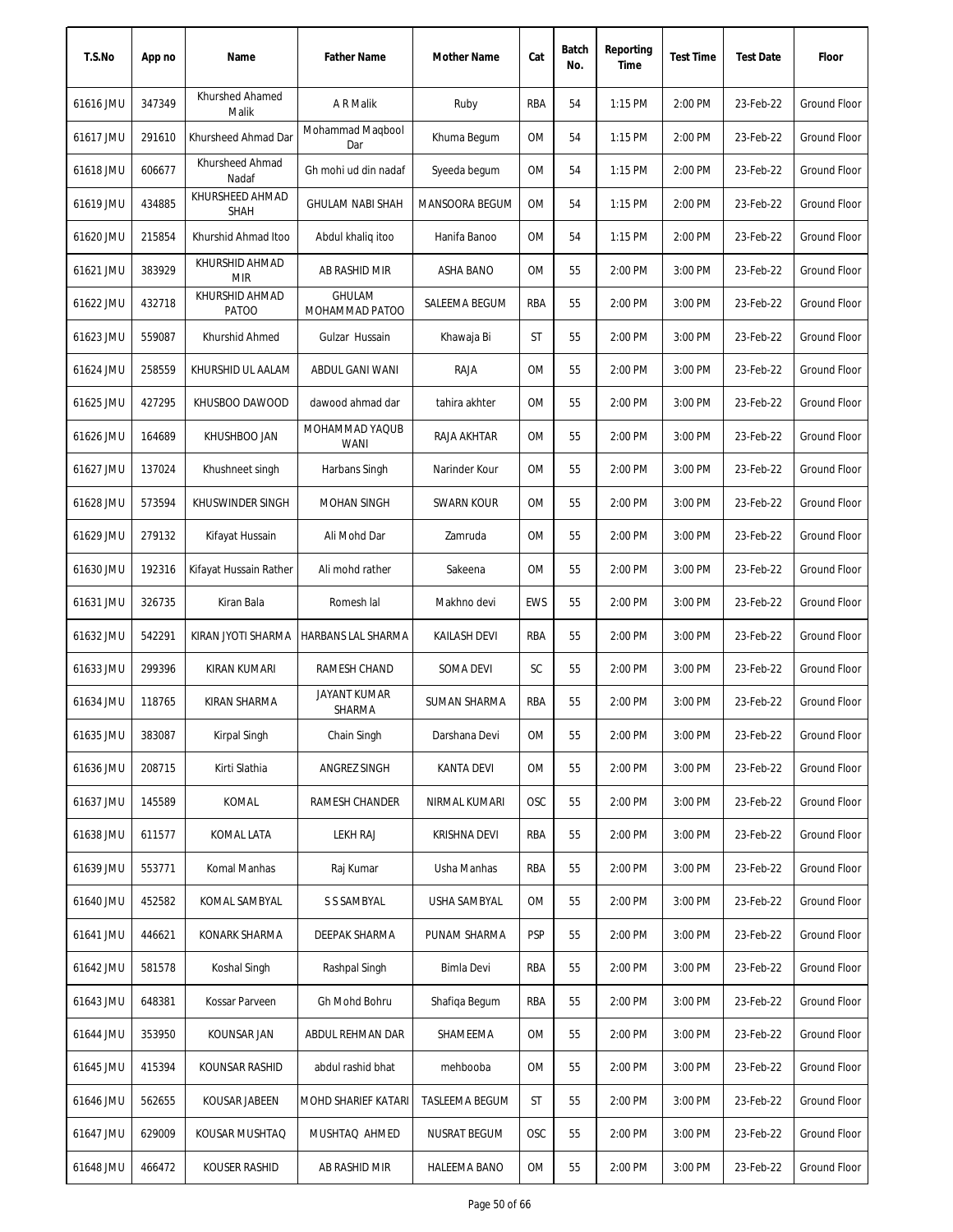| T.S.No    | App no | Name                           | <b>Father Name</b>                   | <b>Mother Name</b>    | Cat        | Batch<br>No. | Reporting<br>Time | <b>Test Time</b> | <b>Test Date</b> | Floor               |
|-----------|--------|--------------------------------|--------------------------------------|-----------------------|------------|--------------|-------------------|------------------|------------------|---------------------|
| 61649 JMU | 508920 | Krishan lal                    | PISHORI LAL                          | SARFO DEVI            | 0M         | 55           | 2:00 PM           | 3:00 PM          | 23-Feb-22        | Ground Floor        |
| 61650 JMU | 635245 | KULBHUSHAN SINGH               | <b>OMKAR SINGH JARAL</b>             | <b>GUDO DEVI</b>      | RBA        | 55           | 2:00 PM           | 3:00 PM          | 23-Feb-22        | Ground Floor        |
| 61651 JMU | 341494 | <b>KULBIR SINGH</b>            | ANCHAL SINGH                         | <b>RAM PAYARI</b>     | RBA        | 56           | 3:00 PM           | 4:00 PM          | 23-Feb-22        | Ground Floor        |
| 61652 JMU | 123515 | KULDEEP KUMAR                  | <b>NEK RAJ</b>                       | <b>JOBLI DEVI</b>     | ST         | 56           | 3:00 PM           | 4:00 PM          | 23-Feb-22        | <b>Ground Floor</b> |
| 61653 JMU | 555111 | <b>KULDEEP KUMAR</b>           | <b>TILAK RAJ</b>                     | PREM LATA             | 0M         | 56           | 3:00 PM           | 4:00 PM          | 23-Feb-22        | <b>Ground Floor</b> |
| 61654 JMU | 414137 | kuldeep singh                  | <b>Bhori Singh</b>                   | Jug Devi              | RBA        | 56           | 3:00 PM           | 4:00 PM          | 23-Feb-22        | Ground Floor        |
| 61655 JMU | 606300 | KULDEEP SINGH                  | <b>HARI SINGH</b>                    | <b>SATYA DEVI</b>     | <b>EWS</b> | 56           | 3:00 PM           | 4:00 PM          | 23-Feb-22        | <b>Ground Floor</b> |
| 61656 JMU | 579397 | KULDEEP SINGH                  | PIYAR SINGH                          | PREM DEVI             | <b>RBA</b> | 56           | 3:00 PM           | 4:00 PM          | 23-Feb-22        | <b>Ground Floor</b> |
| 61657 JMU | 372643 | Kuldeep Singh                  | Piyar Singh                          | Phool Daie            | SC         | 56           | 3:00 PM           | 4:00 PM          | 23-Feb-22        | <b>Ground Floor</b> |
| 61658 JMU | 268261 | kuljeet singh                  | Jagir Singh                          | Usha Devi             | 0M         | 56           | 3:00 PM           | 4:00 PM          | 23-Feb-22        | <b>Ground Floor</b> |
| 61659 JMU | 175380 | Kuljeet Singh Jasrotia         | Gopal Singh                          | Sudershan Kumari      | 0M         | 56           | 3:00 PM           | 4:00 PM          | 23-Feb-22        | <b>Ground Floor</b> |
| 61660 JMU | 535281 | KULSOOM AKHTER                 | <b>MOHD HANIEF</b>                   | ZEBO BEGUM            | RBA        | 56           | 3:00 PM           | 4:00 PM          | 23-Feb-22        | <b>Ground Floor</b> |
| 61661 JMU | 448656 | KULSOOMA AKHTAR                | <b>GHULAM NABI</b><br><b>TANTRAY</b> | <b>GULSHANA BEGUM</b> | <b>OM</b>  | 56           | 3:00 PM           | 4:00 PM          | 23-Feb-22        | <b>Ground Floor</b> |
| 61662 JMU | 469533 | <b>KULWANT KOUR</b>            | Sukhdev Singh                        | Ranjeet Kour          | ALC/I<br>B | 56           | 3:00 PM           | 4:00 PM          | 23-Feb-22        | Ground Floor        |
| 61663 JMU | 272027 | Kumari Manju Bhau              | karnail singh                        | Neelam Devi           | <b>RBA</b> | 56           | 3:00 PM           | 4:00 PM          | 23-Feb-22        | <b>Ground Floor</b> |
| 61664 JMU | 137152 | kunal sharma                   | Chander Mohan                        | Usha Kumari           | <b>OM</b>  | 56           | 3:00 PM           | 4:00 PM          | 23-Feb-22        | <b>Ground Floor</b> |
| 61665 JMU | 561781 | kunal singh                    | Diwaker Singh                        | Kamlesh Kumari        | 0M         | 56           | 3:00 PM           | 4:00 PM          | 23-Feb-22        | <b>Ground Floor</b> |
| 61666 JMU | 461548 | KUNDAN LAL                     | <b>BALWANT RAJ</b>                   | <b>RANO DEVI</b>      | SC         | 56           | 3:00 PM           | 4:00 PM          | 23-Feb-22        | Ground Floor        |
| 61667 JMU | 374169 | KURSHIED AHMED<br><b>NAJAR</b> | HABIB ULLAH NAJAR                    | <b>HOORA HABIB</b>    | <b>EWS</b> | 56           | 3:00 PM           | 4:00 PM          | 23-Feb-22        | Ground Floor        |
| 61668 JMU | 419139 | Kwansar Amin                   | Mohammad amin dar                    | Shamima               | 0M         | 56           | 3:00 PM           | 4:00 PM          | 23-Feb-22        | Ground Floor        |
| 61669 JMU | 558986 | LAIQ ALI                       | LIAQUAT ALI                          | SHARIFA BEE           | ST         | 56           | 3:00 PM           | 4:00 PM          | 23-Feb-22        | Ground Floor        |
| 61670 JMU | 216420 | LAKHVINDER SINGH               | <b>GURBACHAN SINGH</b>               | <b>SURINDER KOUR</b>  | 0M         | 56           | 3:00 PM           | 4:00 PM          | 23-Feb-22        | Ground Floor        |
| 61671 JMU | 637889 | Lalee Jan                      | SHABIR Ahmad                         | Salima                | <b>EWS</b> | 56           | 3:00 PM           | 4:00 PM          | 23-Feb-22        | <b>Ground Floor</b> |
| 61672 JMU | 562017 | LALIT SHARMA                   | SUBASH CHANDER<br>SHARMA             | ANITA SHARMA          | <b>OM</b>  | 56           | 3:00 PM           | 4:00 PM          | 23-Feb-22        | Ground Floor        |
| 61673 JMU | 496809 | Lalit sharma                   | Tarsem Raj                           | Kamla Devi            | 0M         | 56           | 3:00 PM           | 4:00 PM          | 23-Feb-22        | <b>Ground Floor</b> |
| 61674 JMU | 158870 | <b>LALIT SINGH</b>             | NARINDER SINGH                       | DARSHANA DEVI         | 0M         | 56           | 3:00 PM           | 4:00 PM          | 23-Feb-22        | Ground Floor        |
| 61675 JMU | 270786 | LATEEF AHMAD MIR               | ABDUL HAMEED MIR                     | KULSOOMA BANOO        | 0M         | 56           | 3:00 PM           | 4:00 PM          | 23-Feb-22        | Ground Floor        |
| 61676 JMU | 349478 | Latief Ahmad Ganaie            | Bashir Ahmad Ganaie                  | Asha Bano             | 0M         | 56           | 3:00 PM           | 4:00 PM          | 23-Feb-22        | Ground Floor        |
| 61677 JMU | 276716 | LATIEF AHMAD MALIK             | <b>GHULAM QADIR MALIK</b>            | RAFIQA                | OM         | 56           | 3:00 PM           | 4:00 PM          | 23-Feb-22        | <b>Ground Floor</b> |
| 61678 JMU | 601061 | Layaket Ali                    | Abdul Latief                         | Nisara Begum          | RBA        | 56           | 3:00 PM           | 4:00 PM          | 23-Feb-22        | Ground Floor        |
| 61679 JMU | 408896 | LAYAQAT HUSSAIN                | MOHD AKRAM                           | RAZIA BI              | ST         | 56           | 3:00 PM           | 4:00 PM          | 23-Feb-22        | Ground Floor        |
| 61680 JMU | 165410 | LAYEEQ AHMAD<br>SHEIKH         | GH MOHAMED SHEIKH                    | SALIMA BANOO          | OM         | 56           | 3:00 PM           | 4:00 PM          | 23-Feb-22        | Ground Floor        |
| 61681 JMU | 497657 | Laygait Hussain                | Ghulam Mustafa                       | Nasar Beagum          | <b>PSP</b> | 57           | 8:30 AM           | 9:30 AM          | 24-Feb-22        | Ground Floor        |
|           |        |                                |                                      |                       |            |              |                   |                  |                  |                     |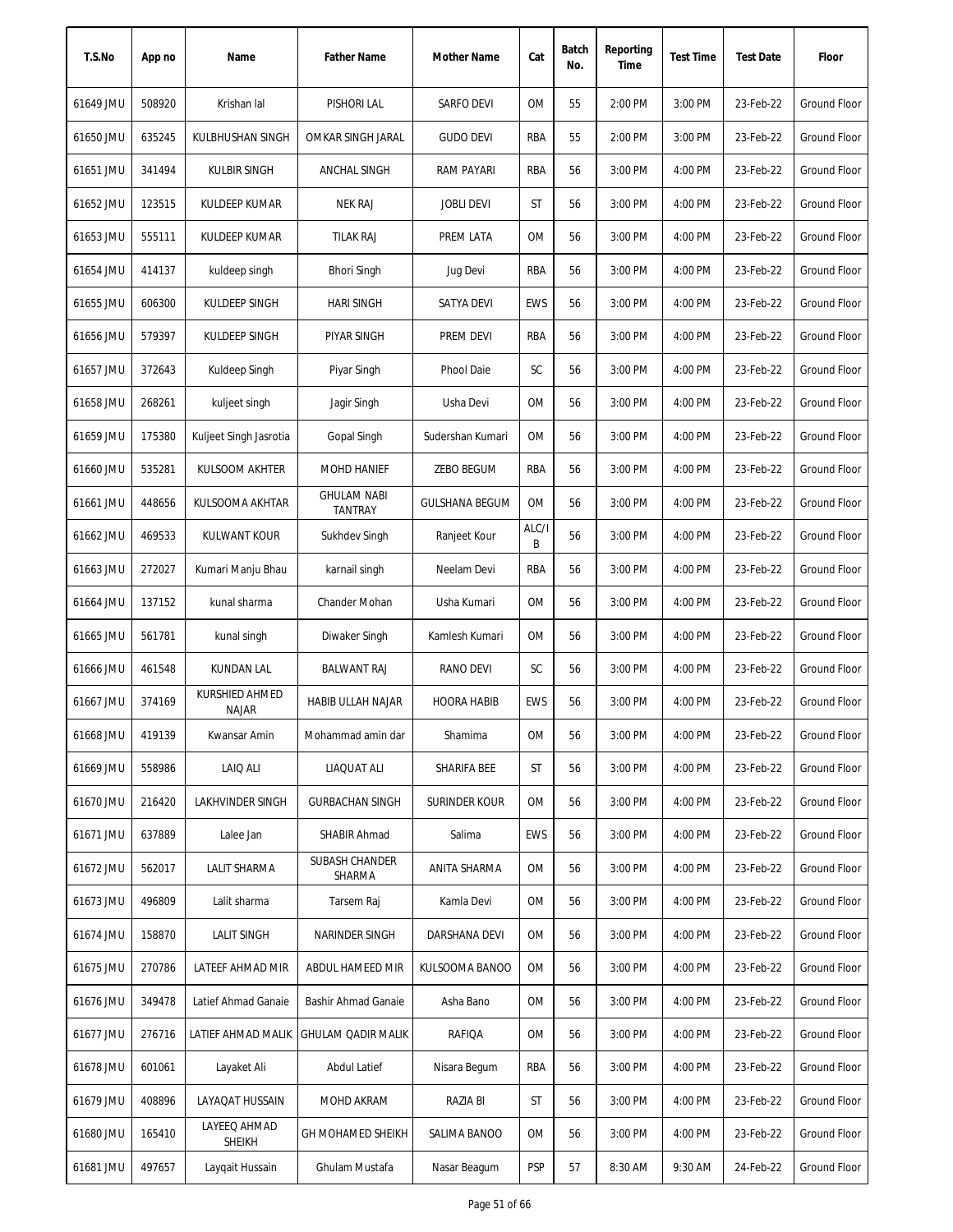| T.S.No    | App no | Name                 | <b>Father Name</b>             | Mother Name           | Cat        | Batch<br>No. | Reporting<br>Time | <b>Test Time</b> | <b>Test Date</b> | Floor               |
|-----------|--------|----------------------|--------------------------------|-----------------------|------------|--------------|-------------------|------------------|------------------|---------------------|
| 61682 JMU | 394560 | LIAKET ALI           | AKHTER HUSSAIN                 | <b>ZAITOONA BEGUM</b> | RBA        | 57           | 8:30 AM           | 9:30 AM          | 24-Feb-22        | <b>Ground Floor</b> |
| 61683 JMU | 139038 | Liagun Nisa          | Mohammad Muzafar<br>Miskeen    | Farooga               | 0M         | 57           | 8:30 AM           | 9:30 AM          | 24-Feb-22        | Ground Floor        |
| 61684 JMU | 354685 | LIYAQAT ALI RATHER   | <b>GH MUSTAFA RATHER</b>       | NASEEMA BEGUM         | RBA        | 57           | 8:30 AM           | 9:30 AM          | 24-Feb-22        | Ground Floor        |
| 61685 JMU | 360072 | <b>LOKESH KUMAR</b>  | <b>MADAN LAL</b>               | KIRAN KUMARI          | SC         | 57           | 8:30 AM           | 9:30 AM          | 24-Feb-22        | <b>Ground Floor</b> |
| 61686 JMU | 173784 | <b>LOOQMAN AHMED</b> | MOHD HAMID                     | <b>ULFAT BI</b>       | RBA        | 57           | 8:30 AM           | 9:30 AM          | 24-Feb-22        | Ground Floor        |
| 61687 JMU | 605681 | Love Bandral         | RANJEET SINGH                  | SARLA KUMARI          | 0M         | 57           | 8:30 AM           | 9:30 AM          | 24-Feb-22        | <b>Ground Floor</b> |
| 61688 JMU | 646791 | LOVIESH KUMAR        | ASHOK KUMAR                    | KAMLESH SHARMA        | ALC/I<br>В | 57           | 8:30 AM           | 9:30 AM          | 24-Feb-22        | Ground Floor        |
| 61689 JMU | 612127 | LUMESH KUMAR         | <b>KUNJ LAL</b>                | <b>MAYA DEVI</b>      | SC         | 57           | 8:30 AM           | 9:30 AM          | 24-Feb-22        | Ground Floor        |
| 61690 JMU | 180088 | Madhiya Shabir       | Shabir hussain                 | Gulnaz begum          | OSC        | 57           | 8:30 AM           | 9:30 AM          | 24-Feb-22        | <b>Ground Floor</b> |
| 61691 JMU | 267573 | <b>MADHU BALA</b>    | <b>SOM NATH</b>                | KRISHNA DEVI          | SC         | 57           | 8:30 AM           | 9:30 AM          | 24-Feb-22        | <b>Ground Floor</b> |
| 61692 JMU | 373849 | Madhu Madhu          | <b>CHAIN SINGH</b>             | DARSHNA DEVI          | 0M         | 57           | 8:30 AM           | 9:30 AM          | 24-Feb-22        | Ground Floor        |
| 61693 JMU | 131310 | madhu Manhas         | Bhagat singh manhas            | Swarn manhas          | RBA        | 57           | 8:30 AM           | 9:30 AM          | 24-Feb-22        | Ground Floor        |
| 61694 JMU | 644261 | <b>MADHU RANI</b>    | <b>SURESH KUMAR</b>            | <b>GITA DEVI</b>      | RBA        | 57           | 8:30 AM           | 9:30 AM          | 24-Feb-22        | <b>Ground Floor</b> |
| 61695 JMU | 347820 | MADHU SHARMA         | <b>MOHAN LAL</b>               | NEELAM SHARMA         | 0M         | 57           | 8:30 AM           | 9:30 AM          | 24-Feb-22        | Ground Floor        |
| 61696 JMU | 588459 | MADHU SHARMA         | <b>MOHAN LAL</b>               | RAMA KUMARI           | EWS        | 57           | 8:30 AM           | 9:30 AM          | 24-Feb-22        | Ground Floor        |
| 61697 JMU | 121206 | Madhu Sudan          | <b>JATINDER KUMAR</b>          | RAJ KARNI             | 0M         | 57           | 8:30 AM           | 9:30 AM          | 24-Feb-22        | Ground Floor        |
| 61698 JMU | 235183 | Madhur Bangathia     | som nath bangathia             | vijay kumari          | 0M         | 57           | 8:30 AM           | 9:30 AM          | 24-Feb-22        | Ground Floor        |
| 61699 JMU | 245043 | <b>MAHAK SHOWKAT</b> | Showkat Ahmad                  | Afroza                | <b>OM</b>  | 57           | 8:30 AM           | 9:30 AM          | 24-Feb-22        | Ground Floor        |
| 61700 JMU | 575367 | <b>MAHAN SINGH</b>   | PRITAM SINGH                   | <b>GAYTRI DEVI</b>    | RBA        | 57           | 8:30 AM           | 9:30 AM          | 24-Feb-22        | Ground Floor        |
| 61701 JMU | 569124 | Mahapara Magsood     | Munshi Maqsood<br>Ahmad        | Tahira                | 0M         | 57           | 8:30 AM           | 9:30 AM          | 24-Feb-22        | Ground Floor        |
| 61702 JMU | 201378 | Mahapara Rafi        | Rafi Ahmed Shah<br>Sogami      | Amina                 | 0M         | 57           | 8:30 AM           | 9:30 AM          | 24-Feb-22        | <b>Ground Floor</b> |
| 61703 JMU | 198076 | MAHAVIR SINGH        | <b>TEJINDER SINGH</b>          | <b>NARINDER KAUR</b>  | 0M         | 57           | 8:30 AM           | 9:30 AM          | 24-Feb-22        | <b>Ground Floor</b> |
| 61704 JMU | 264473 | MAHFOOZ AHMED        | MOHD LATIEF MIR                | <b>DUNIYA BI</b>      | ALC/I<br>B | 57           | 8:30 AM           | 9:30 AM          | 24-Feb-22        | <b>Ground Floor</b> |
| 61705 JMU | 242561 | <b>Mahin Muneer</b>  | Muneer Ahmad Sofi              | Tasleema Akhtar       | 0M         | 57           | 8:30 AM           | 9:30 AM          | 24-Feb-22        | <b>Ground Floor</b> |
| 61706 JMU | 329508 | Mahmood Ahmed        | Mohd Shrief                    | Sakha Bi              | <b>PSP</b> | 57           | 8:30 AM           | 9:30 AM          | 24-Feb-22        | <b>Ground Floor</b> |
| 61707 JMU | 635617 | Mahmoodul Islam      | Muneer ahmad shah              | Mehbooba begum        | <b>PSP</b> | 57           | 8:30 AM           | 9:30 AM          | 24-Feb-22        | <b>Ground Floor</b> |
| 61708 JMU | 627017 | MAHNAZ AKHTER        | FAZAL HUSSAIN SHAH             | <b>KHATOON NISSA</b>  | <b>EWS</b> | 57           | 8:30 AM           | 9:30 AM          | 24-Feb-22        | <b>Ground Floor</b> |
| 61709 JMU | 642318 | MAHPARA MANZOOR      | MANZOOR AHMAD<br><b>KUCHAY</b> | SHAKEELA              | 0M         | 57           | 8:30 AM           | 9:30 AM          | 24-Feb-22        | Ground Floor        |
| 61710 JMU | 354812 | MAHPARA SHEIKH       | RIAZ AHMED                     | MUBEENA AKHTER        | 0M         | 57           | 8:30 AM           | 9:30 AM          | 24-Feb-22        | <b>Ground Floor</b> |
| 61711 JMU | 506943 | mahraj khalid        | MOHD KHALID                    | ZAIBAN NISA           | <b>PSP</b> | 58           | 9:30 AM           | 10:30 AM         | 24-Feb-22        | Ground Floor        |
| 61712 JMU | 220812 | <b>MAJAD HUSSAIN</b> | <b>ABDUL AZIZ</b>              | NAZAR JAN             | RBA        | 58           | 9:30 AM           | 10:30 AM         | 24-Feb-22        | <b>Ground Floor</b> |
| 61713 JMU | 491099 | MAJED AHMED MIR      | MOHD ASHRAF MIR                | rafiga begum          | RBA        | 58           | 9:30 AM           | 10:30 AM         | 24-Feb-22        | Ground Floor        |
| 61714 JMU | 454453 | Majid Ali            | ALI MOHAMAD MALIK              | MARYAM                | 0M         | 58           | 9:30 AM           | 10:30 AM         | 24-Feb-22        | Ground Floor        |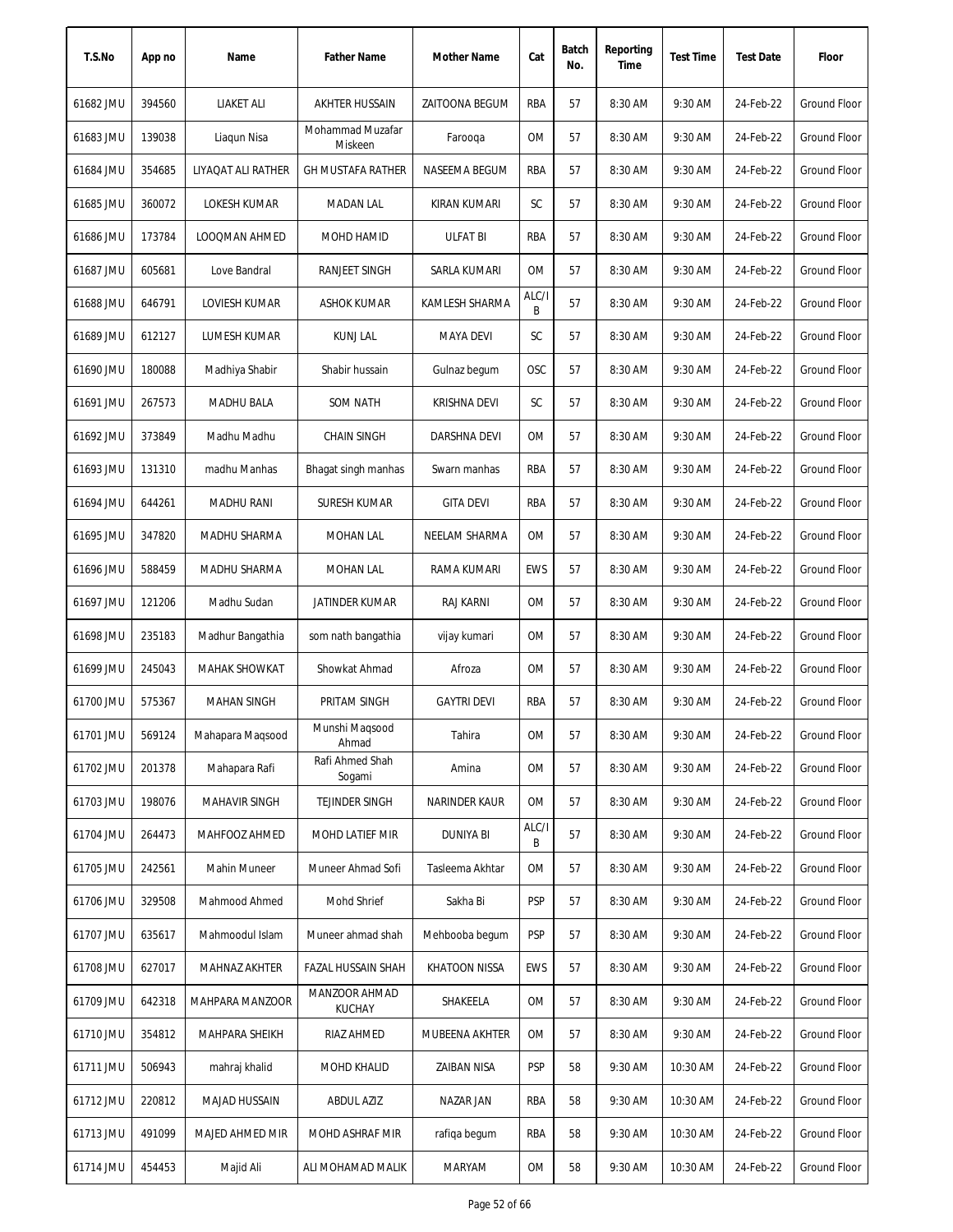| T.S.No    | App no | Name                             | <b>Father Name</b>                   | Mother Name                 | Cat        | Batch<br>No. | Reporting<br>Time | <b>Test Time</b> | <b>Test Date</b> | Floor               |
|-----------|--------|----------------------------------|--------------------------------------|-----------------------------|------------|--------------|-------------------|------------------|------------------|---------------------|
| 61715 JMU | 555303 | MAJID ALI MALIK                  | <b>GHULAM QUADIR</b><br><b>MALIK</b> | AMINA BEGUM<br><b>MALIK</b> | RBA        | 58           | 9:30 AM           | 10:30 AM         | 24-Feb-22        | Ground Floor        |
| 61716 JMU | 293444 | MAJID ALI SHAH                   | <b>KARBAN HUSSAIN</b><br><b>SHAH</b> | AFSAR BI                    | ALC/I<br>В | 58           | 9:30 AM           | 10:30 AM         | 24-Feb-22        | Ground Floor        |
| 61717 JMU | 357463 | Majid Gull                       | Gh Nabi Zarger                       | Shameema Akhter             | 0M         | 58           | 9:30 AM           | 10:30 AM         | 24-Feb-22        | Ground Floor        |
| 61718 JMU | 634938 | Majid MANAWAR                    | MANAWAR HUSSAIN                      | <b>SHAIN AKHTER</b>         | ALC/I<br>B | 58           | 9:30 AM           | 10:30 AM         | 24-Feb-22        | <b>Ground Floor</b> |
| 61719 JMU | 222845 | MAJID MOHI UD DIN                | GH MOHI UD DIN MIR                   | ZAREEFA BEGUM               | 0M         | 58           | 9:30 AM           | 10:30 AM         | 24-Feb-22        | Ground Floor        |
| 61720 JMU | 152112 | MAJID SALEEM LONE                | MOHD SALEEM LONE                     | DILSHADA AKHTER             | 0M         | 58           | 9:30 AM           | 10:30 AM         | 24-Feb-22        | Ground Floor        |
| 61721 JMU | 638758 | Malik Ayaz Amin                  | Mohammad Amin<br>Malik               | Dilshada Banoo              | RBA        | 58           | 9:30 AM           | 10:30 AM         | 24-Feb-22        | Ground Floor        |
| 61722 JMU | 615762 | Malik Faisal Hussain             | Reyaz Ahmad Malik                    | Shehzada                    | RBA        | 58           | 9:30 AM           | 10:30 AM         | 24-Feb-22        | Ground Floor        |
| 61723 JMU | 601465 | Malik Sameer ul Islam            | Mohmmad Shafi Malik                  | Sara Begum                  | RBA        | 58           | 9:30 AM           | 10:30 AM         | 24-Feb-22        | <b>Ground Floor</b> |
| 61724 JMU | 315924 | MALIK SHAKIR SHAFI               | MOHAMMAD SHAFI<br><b>MALIK</b>       | JAMEELA AKHTER              | <b>EWS</b> | 58           | 9:30 AM           | 10:30 AM         | 24-Feb-22        | <b>Ground Floor</b> |
| 61725 JMU | 354632 | MALIK WAJID ALI                  | AB GANI MALIK                        | SYEEDA BANO                 | 0M         | 58           | 9:30 AM           | 10:30 AM         | 24-Feb-22        | Ground Floor        |
| 61726 JMU | 496240 | Malik zada rayees<br>Zada Rayees | Mohmad Amin malik                    | Saleema begum               | RBA        | 58           | 9:30 AM           | 10:30 AM         | 24-Feb-22        | Ground Floor        |
| 61727 JMU | 580914 | MALKEET SINGH                    | RANJEET SINGH                        | <b>JOGINDER KOUR</b>        | <b>OM</b>  | 58           | 9:30 AM           | 10:30 AM         | 24-Feb-22        | <b>Ground Floor</b> |
| 61728 JMU | 312163 | MALVI SAMBYAL                    | PAWAN SINGH<br>SAMBYAL               | ANITA                       | 0M         | 58           | 9:30 AM           | 10:30 AM         | 24-Feb-22        | <b>Ground Floor</b> |
| 61729 JMU | 174364 | <b>MAMOON LATIF KHAN</b>         | MOHD LATIF KHAN                      | SHAHIDA PARVEEN             | ALC/I<br>B | 58           | 9:30 AM           | 10:30 AM         | 24-Feb-22        | Ground Floor        |
| 61730 JMU | 238176 | Mandeep Singh                    | PURAN SINGH                          | <b>VAISHNO DEVI</b>         | RBA        | 58           | 9:30 AM           | 10:30 AM         | 24-Feb-22        | <b>Ground Floor</b> |
| 61731 JMU | 516079 | <b>MANDEEP SINGH</b>             | <b>RAJ SINGH</b>                     | <b>KANTA DEVI</b>           | <b>RBA</b> | 58           | 9:30 AM           | 10:30 AM         | 24-Feb-22        | <b>Ground Floor</b> |
| 61732 JMU | 450281 | Mandeep Singh                    | Shiv narayan                         | Ayudhya devi                | <b>OM</b>  | 58           | 9:30 AM           | 10:30 AM         | 24-Feb-22        | <b>Ground Floor</b> |
| 61733 JMU | 523557 | Maneebullah Din                  | Sameeullah Din                       | Maqsooda                    | 0M         | 58           | 9:30 AM           | 10:30 AM         | 24-Feb-22        | <b>Ground Floor</b> |
| 61734 JMU | 355270 | Maneesh Sharma                   | Sansar Chand                         | Sudesh Kumari               | ALC/I<br>B | 58           | 9:30 AM           | 10:30 AM         | 24-Feb-22        | Ground Floor        |
| 61735 JMU | 348826 | MANESH KUMAR                     | HUSHYARI LAL                         | RAMA DEVI                   | RBA        | 58           | 9:30 AM           | 10:30 AM         | 24-Feb-22        | Ground Floor        |
| 61736 JMU | 110178 | Mangal Singh                     | Parbhat Singh                        | Shashan Devi                | RBA        | 58           | 9:30 AM           | 10:30 AM         | 24-Feb-22        | Ground Floor        |
| 61737 JMU | 311685 | MANGAT RAM                       | RASHPAL CHAND                        | PUSHPA DEVI                 | SC         | 58           | 9:30 AM           | 10:30 AM         | 24-Feb-22        | Ground Floor        |
| 61738 JMU | 139872 | Manhor Lal                       | Prem Chand                           | Pushpa Devi                 | SC         | 58           | 9:30 AM           | 10:30 AM         | 24-Feb-22        | Ground Floor        |
| 61739 JMU | 363193 | Manika Sharma                    | VED RATTAN SHARMA                    | KHEMA SHARMA                | 0M         | 58           | 9:30 AM           | 10:30 AM         | 24-Feb-22        | Ground Floor        |
| 61740 JMU | 334823 | Maninder singh                   | Prithipal singh                      | harpal kaur                 | RBA        | 58           | 9:30 AM           | 10:30 AM         | 24-Feb-22        | Ground Floor        |
| 61741 JMU | 521769 | <b>MANINDRA KOUR</b>             | RATTAN SINGH                         | <b>BABLI DEVI</b>           | SC         | 59           | 10:30 AM          | $11:15$ AM       | 24-Feb-22        | Ground Floor        |
| 61742 JMU | 424298 | Manish Kumar                     | Kiran Kumar                          | Santosha Devi               | RBA        | 59           | 10:30 AM          | 11:15 AM         | 24-Feb-22        | Ground Floor        |
| 61743 JMU | 649084 | <b>MANISH KUMAR</b>              | SAT PAL                              | PINKY SHARMA                | 0M         | 59           | 10:30 AM          | 11:15 AM         | 24-Feb-22        | Ground Floor        |
| 61744 JMU | 648826 | MANISH SHARMA                    | SURINDER SHARMA                      | VEENA                       | 0M         | 59           | 10:30 AM          | 11:15 AM         | 24-Feb-22        | Ground Floor        |
| 61745 JMU | 641388 | Manisha Devi                     | Bekham Singh                         | Lakshmi Devi                | RBA        | 59           | 10:30 AM          | 11:15 AM         | 24-Feb-22        | Ground Floor        |
| 61746 JMU | 498857 | Manisha Devi                     | Subash Chander                       | Parbhat Devi                | SC         | 59           | 10:30 AM          | 11:15 AM         | 24-Feb-22        | Ground Floor        |
| 61747 JMU | 473198 | MANISHA SHARMA                   | Sita Ram                             | Veena Khajuria              | 0M         | 59           | 10:30 AM          | 11:15 AM         | 24-Feb-22        | Ground Floor        |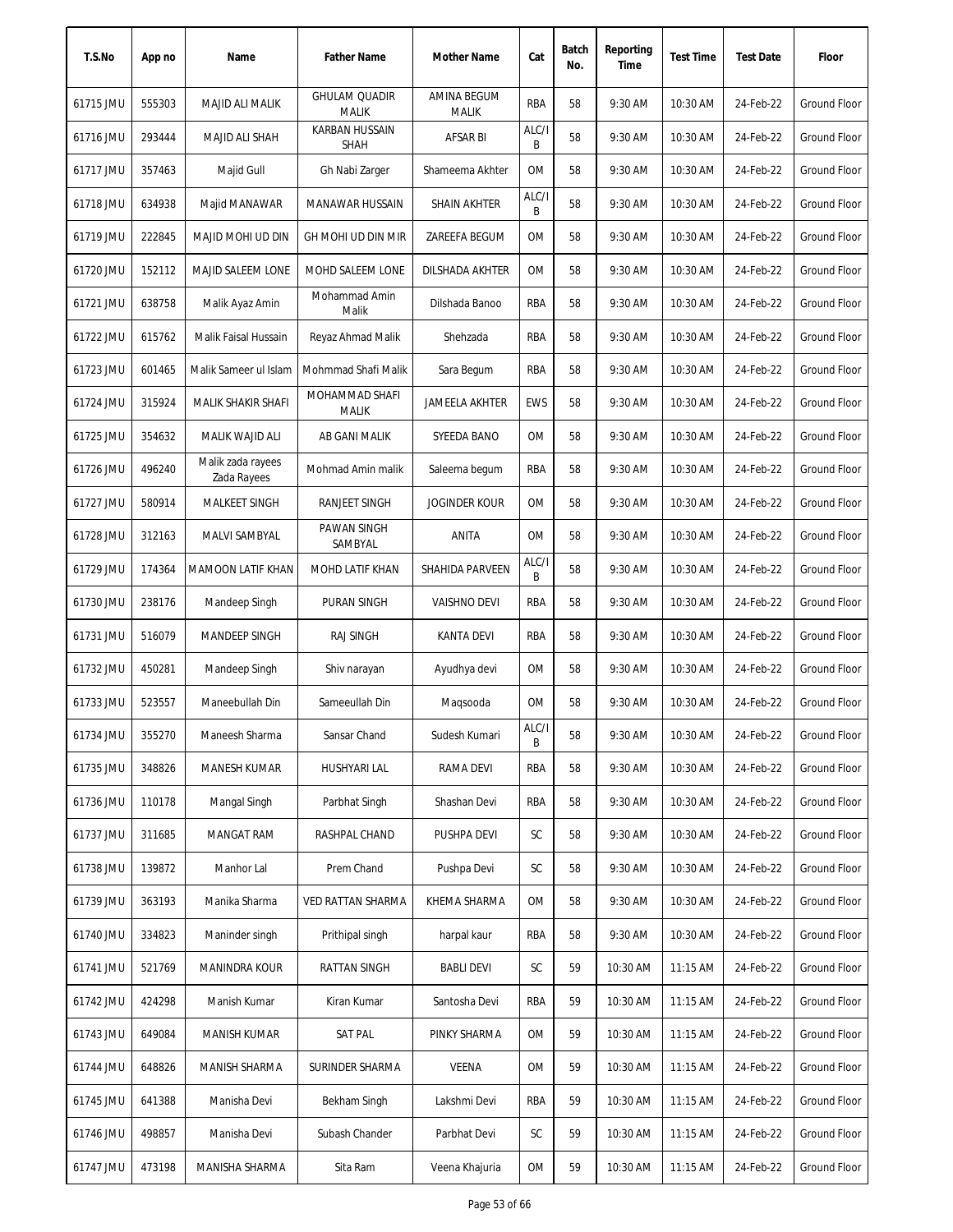| T.S.No    | App no | Name                                  | <b>Father Name</b>                   | Mother Name         | Cat        | Batch<br>No. | Reporting<br>Time | <b>Test Time</b> | <b>Test Date</b> | Floor               |
|-----------|--------|---------------------------------------|--------------------------------------|---------------------|------------|--------------|-------------------|------------------|------------------|---------------------|
| 61748 JMU | 159278 | MANJEET KUMAR                         | <b>BHURI SINGH</b>                   | <b>KRISHNA DEVI</b> | SC         | 59           | 10:30 AM          | $11:15$ AM       | 24-Feb-22        | <b>Ground Floor</b> |
| 61749 JMU | 505532 | MANJEET KUMAR                         | <b>NEK RAM</b>                       | <b>GOURAN DEVI</b>  | SC         | 59           | 10:30 AM          | 11:15 AM         | 24-Feb-22        | <b>Ground Floor</b> |
| 61750 JMU | 593724 | Manjeet Singh                         | Kamar singh                          | Rajani devi         | ОM         | 59           | 10:30 AM          | $11:15$ AM       | 24-Feb-22        | Ground Floor        |
| 61751 JMU | 146270 | Manjeet Singh                         | Munshi Ram                           | Shanti Devi         | RBA        | 59           | 10:30 AM          | 11:15 AM         | 24-Feb-22        | <b>Ground Floor</b> |
| 61752 JMU | 424374 | Manjeet Singh                         | Shanker Lal                          | Savitri Devi        | RBA        | 59           | 10:30 AM          | 11:15 AM         | 24-Feb-22        | <b>Ground Floor</b> |
| 61753 JMU | 348199 | <b>MANJEET SINGH</b>                  | SHANKER SINGH                        | <b>TOOSHA DEVI</b>  | RBA        | 59           | 10:30 AM          | 11:15 AM         | 24-Feb-22        | Ground Floor        |
| 61754 JMU | 627402 | <b>MANJEET SINGH</b><br><b>THAKUR</b> | JANKI NATH THAKUR                    | SHANTI DEVI THAKUR  | RBA        | 59           | 10:30 AM          | $11:15$ AM       | 24-Feb-22        | <b>Ground Floor</b> |
| 61755 JMU | 509401 | <b>MANJIT SINGH</b>                   | ROMESH CHANDER                       | <b>KIRAN BALA</b>   | 0M         | 59           | 10:30 AM          | 11:15 AM         | 24-Feb-22        | <b>Ground Floor</b> |
| 61756 JMU | 265852 | Manju Balla                           | Shanti Parkash                       | Champa Devi         | SC         | 59           | 10:30 AM          | 11:15 AM         | 24-Feb-22        | <b>Ground Floor</b> |
| 61757 JMU | 307701 | Manju Sharma                          | Sarwan Dass Sharma                   | Bimla Devi          | <b>OM</b>  | 59           | 10:30 AM          | $11:15$ AM       | 24-Feb-22        | Ground Floor        |
| 61758 JMU | 640781 | <b>MANJYOT KOUR</b><br><b>DUTTA</b>   | SAT PAUL SINGH<br><b>DUTTA</b>       | <b>HARJEET KOUR</b> | ОM         | 59           | 10:30 AM          | 11:15 AM         | 24-Feb-22        | <b>Ground Floor</b> |
| 61759 JMU | 644147 | Manmeet Kumar                         | Som raj                              | Sudarshan devi      | <b>PSP</b> | 59           | 10:30 AM          | 11:15 AM         | 24-Feb-22        | Ground Floor        |
| 61760 JMU | 233718 | <b>MANMEET SINGH</b>                  | Waryam singh                         | Amrit kour          | <b>EWS</b> | 59           | 10:30 AM          | 11:15 AM         | 24-Feb-22        | Ground Floor        |
| 61761 JMU | 573901 | <b>MANMOHAN</b><br><b>KHAJURIA</b>    | <b>BABU RAM KHAJURIA</b>             | KAMLESH KHAJURIA    | <b>OM</b>  | 59           | 10:30 AM          | $11:15$ AM       | 24-Feb-22        | Ground Floor        |
| 61762 JMU | 140452 | Manmohan Singh                        | <b>Bhadar Singh</b>                  | Kuldeep Kour        | SC         | 59           | 10:30 AM          | 11:15 AM         | 24-Feb-22        | <b>Ground Floor</b> |
| 61763 JMU | 439125 | <b>MANMOHAN SINGH</b>                 | RAM SARAN                            | SHEELA DEVI         | RBA        | 59           | 10:30 AM          | 11:15 AM         | 24-Feb-22        | Ground Floor        |
| 61764 JMU | 244267 | Manmohan Singh                        | Surinder Singh                       | Veena Devi          | <b>OM</b>  | 59           | 10:30 AM          | 11:15 AM         | 24-Feb-22        | <b>Ground Floor</b> |
| 61765 JMU | 588455 | Mannat Pandoh                         | Ashok Kumar                          | Suman Pandoh        | <b>OM</b>  | 59           | 10:30 AM          | 11:15 AM         | 24-Feb-22        | <b>Ground Floor</b> |
| 61766 JMU | 239674 | Manoj Kumar                           | Basant Raj                           | Krishna Devi        | RBA        | 59           | 10:30 AM          | 11:15 AM         | 24-Feb-22        | <b>Ground Floor</b> |
| 61767 JMU | 482962 | Manoj kumar                           | Vinod kumar                          | Babli sharma        | <b>PSP</b> | 59           | 10:30 AM          | 11:15 AM         | 24-Feb-22        | Ground Floor        |
| 61768 JMU | 551180 | <b>MANOJ KUMAR</b><br>ANGURANA        | DEWARKA DASS                         | <b>BIMLA DEVI</b>   | SC         | 59           | 10:30 AM          | 11:15 AM         | 24-Feb-22        | <b>Ground Floor</b> |
| 61769 JMU | 230239 | MANSHA JAN                            | MOHAMAD TARIQ JAN                    | ZAMROODA JAN        | ОM         | 59           | 10:30 AM          | 11:15 AM         | 24-Feb-22        | <b>Ground Floor</b> |
| 61770 JMU | 573610 | MANSHORE AHMED<br>KATOCH              | ABDUL JABBAR<br>KATOCH               | SAKINA BEGUM        | RBA        | 59           | 10:30 AM          | 11:15 AM         | 24-Feb-22        | Ground Floor        |
| 61771 JMU | 422945 | <b>MANSI SHARMA</b>                   | surinder kumar                       | chander kala        | EWS        | 60           | 11:15 AM          | 12:00 Noon       | 24-Feb-22        | <b>Ground Floor</b> |
| 61772 JMU | 136595 | MANSOOR AHMAD<br><b>GUROO</b>         | GHULAM<br>MOHAMMAD GUROO             | <b>BEGUM RAHTEE</b> | ОM         | 60           | 11:15 AM          | 12:00 Noon       | 24-Feb-22        | Ground Floor        |
| 61773 JMU | 636037 | Mansoor Ahmed Wani                    | Bashir ahmed wani                    | Hanefa begum wani   | RBA        | 60           | $11:15$ AM        | 12:00 Noon       | 24-Feb-22        | Ground Floor        |
| 61774 JMU | 507790 | Manu Sharma                           | Tilak Raj Sharma                     | Pushpa Sharma       | ОM         | 60           | 11:15 AM          | 12:00 Noon       | 24-Feb-22        | Ground Floor        |
| 61775 JMU | 379325 | MANZOOR AHMAD                         | <b>GH RASOOL BHAT</b>                | RAFIQA BANO         | ОM         | 60           | $11:15$ AM        | 12:00 Noon       | 24-Feb-22        | Ground Floor        |
| 61776 JMU | 549186 | Manzoor Ahmad                         | Gulam hussain wani                   | Raja bano           | RBA        | 60           | 11:15 AM          | 12:00 Noon       | 24-Feb-22        | Ground Floor        |
| 61777 JMU | 550311 | MANZOOR AHMAD<br>CONEW                | AB RAZAK CONEW                       | MUGHLI BEGUM        | ОM         | 60           | 11:15 AM          | 12:00 Noon       | 24-Feb-22        | Ground Floor        |
| 61778 JMU | 361963 | Manzoor Ahmad Dar                     | Gh Mohi u din Dar                    | Zoona Begum         | ОM         | 60           | 11:15 AM          | 12:00 Noon       | 24-Feb-22        | Ground Floor        |
| 61779 JMU | 567688 | Manzoor Ahmad Dar                     | GHULAM UD DIN DAR                    | HAJIRAH BANO        | ОM         | 60           | 11:15 AM          | 12:00 Noon       | 24-Feb-22        | Ground Floor        |
| 61780 JMU | 629804 | MANZOOR AHMAD<br>GOJREE               | <b>BASHIR AHMAD</b><br><b>GOJREE</b> | ATIQA BEGUM         | ОM         | 60           | 11:15 AM          | 12:00 Noon       | 24-Feb-22        | Ground Floor        |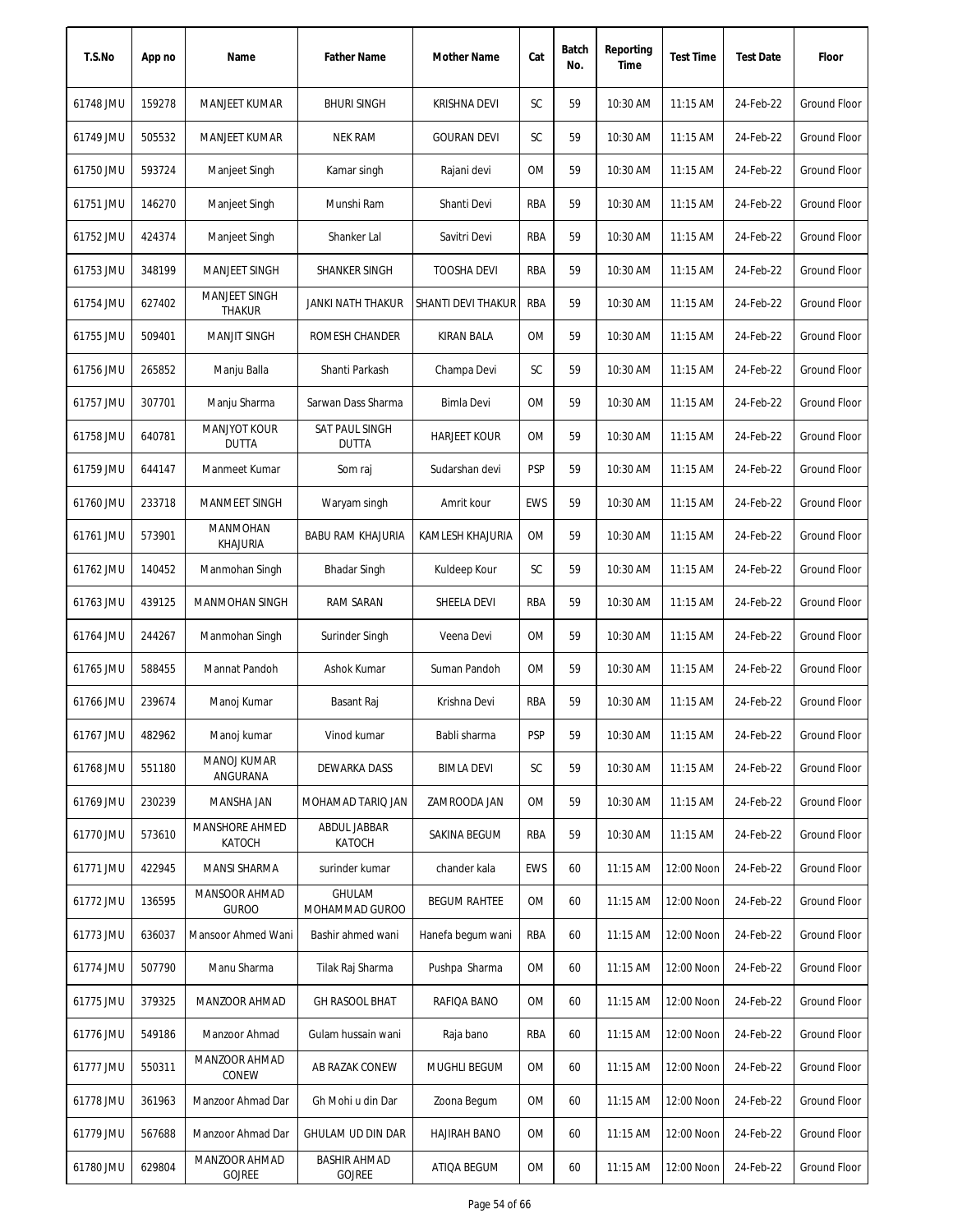| T.S.No    | App no | Name                            | <b>Father Name</b>            | Mother Name          | Cat        | Batch<br>No. | Reporting<br>Time | <b>Test Time</b> | <b>Test Date</b> | Floor               |
|-----------|--------|---------------------------------|-------------------------------|----------------------|------------|--------------|-------------------|------------------|------------------|---------------------|
| 61781 JMU | 337006 | Manzoor ahmad naik              | Hamidullah Naik               | Fahmeda Banoo        | RBA        | 60           | 11:15 AM          | 12:00 Noon       | 24-Feb-22        | Ground Floor        |
| 61782 JMU | 300000 | MANZOOR AHMAD<br><b>SHAH</b>    | ABDUL SAMAD SHAH              | KHATI BEGUM          | ОM         | 60           | 11:15 AM          | 12:00 Noon       | 24-Feb-22        | Ground Floor        |
| 61783 JMU | 210694 | MANZOOR AHMAD<br>WAZA           | GH MOHI UD DIN<br>WAZA        | <b>ZOONA</b>         | <b>EWS</b> | 60           | $11:15$ AM        | 12:00 Noon       | 24-Feb-22        | Ground Floor        |
| 61784 JMU | 145966 | MANZOOR AHMED                   | <b>MOHD SHAFI</b>             | <b>JUNA BEGUM</b>    | ST         | 60           | 11:15 AM          | 12:00 Noon       | 24-Feb-22        | <b>Ground Floor</b> |
| 61785 JMU | 528293 | Manzoor Ahmed<br>Jameel         | Kamal ud din                  | Sharifa Bi           | ST         | 60           | $11:15$ AM        | 12:00 Noon       | 24-Feb-22        | Ground Floor        |
| 61786 JMU | 565379 | Maqsood Ahmed                   | <b>Fateh Mohd</b>             | <b>Barket Begum</b>  | ST         | 60           | 11:15 AM          | 12:00 Noon       | 24-Feb-22        | Ground Floor        |
| 61787 JMU | 294573 | MAQSOOD AHMED                   | MANZOOR AHMED                 | NOOR FATIMA          | ST         | 60           | 11:15 AM          | 12:00 Noon       | 24-Feb-22        | <b>Ground Floor</b> |
| 61788 JMU | 594115 | MAQSOOD AHMED                   | Manzoor Hussain               | Zarina Bi            | ST         | 60           | 11:15 AM          | 12:00 Noon       | 24-Feb-22        | <b>Ground Floor</b> |
| 61789 JMU | 243369 | Magsood Ahmed                   | Mohd Qasim                    | Dilshad bi           | ST         | 60           | 11:15 AM          | 12:00 Noon       | 24-Feb-22        | <b>Ground Floor</b> |
| 61790 JMU | 494721 | MAQSOOD AHMED                   | RAFIQ AHMED                   | KANEERA BIBI         | ST         | 60           | 11:15 AM          | 12:00 Noon       | 24-Feb-22        | Ground Floor        |
| 61791 JMU | 550630 | MAQSOOD MOHD                    | ALI MOHD HURRAH               | SHAHZADA BANO        | ОM         | 60           | 11:15 AM          | 12:00 Noon       | 24-Feb-22        | <b>Ground Floor</b> |
| 61792 JMU | 426397 | <b>MARIA MANHAS</b>             | FAROOQ AHMAD<br><b>MANHAS</b> | ANJUM FAROOQ         | 0M         | 60           | 11:15 AM          | 12:00 Noon       | 24-Feb-22        | <b>Ground Floor</b> |
| 61793 JMU | 150049 | Marium Fayaz Shah               | fayaz ahmad shah              | kulsum fatima        | 0M         | 60           | 11:15 AM          | 12:00 Noon       | 24-Feb-22        | <b>Ground Floor</b> |
| 61794 JMU | 335070 | MARJEENA                        | FAROOQ AHMAD BHAT             | PARVEENA             | <b>OM</b>  | 60           | 11:15 AM          | 12:00 Noon       | 24-Feb-22        | Ground Floor        |
| 61795 JMU | 531584 | <b>MAROOF AHMED</b>             | CHOUDHARY CHANDIA             | RAKHMAT BI           | ST         | 60           | 11:15 AM          | 12:00 Noon       | 24-Feb-22        | Ground Floor        |
| 61796 JMU | 450188 | MAROOF JAN                      | MOHD SUBHAN GANIE             | AASHA BEGUM          | <b>OM</b>  | 60           | 11:15 AM          | 12:00 Noon       | 24-Feb-22        | <b>Ground Floor</b> |
| 61797 JMU | 606053 | Maryia Naz Mirza                | Ghulam nabi                   | Zahida begum         | RBA        | 60           | 11:15 AM          | 12:00 Noon       | 24-Feb-22        | Ground Floor        |
| 61798 JMU | 505427 | MARYIAM AHSAN<br>KHAN           | MOHD AHSAN KHAN               | <b>BAKHTEE</b>       | ST         | 60           | $11:15$ AM        | 12:00 Noon       | 24-Feb-22        | Ground Floor        |
| 61799 JMU | 203900 | MASARAT GULZAR                  | <b>GULZAR AHMAD MIR</b>       | KHALIDA              | 0M         | 60           | $11:15$ AM        | 12:00 Noon       | 24-Feb-22        | <b>Ground Floor</b> |
| 61800 JMU | 364337 | MASHKOOR AHMAD<br><b>NAIKOO</b> | MOHD YAQOOB<br><b>NAIKOO</b>  | MAHMOODA BANU        | RBA        | 60           | 11:15 AM          | 12:00 Noon       | 24-Feb-22        | Ground Floor        |
| 61801 JMU | 340534 | MASHOOQ AHMAD<br>PIRZADA        | GH MOHI UD DIN<br>PIRZADA     | NASEEMA BEGUM        | RBA        | 61           | 12:00 Noon        | 1:00 PM          | 24-Feb-22        | Ground Floor        |
| 61802 JMU | 186012 | MASOOD AHMAD<br><b>BHAT</b>     | WALI MOHD BHAT                | WAZIRA BANOO         | ОM         | 61           | 12:00 Noon        | 1:00 PM          | 24-Feb-22        | Ground Floor        |
| 61803 JMU | 640667 | MASOOD AHMED                    | SARAJ DIN DAR                 | SHAFEEKA BEGUM       | ОM         | 61           | 12:00 Noon        | 1:00 PM          | 24-Feb-22        | <b>Ground Floor</b> |
| 61804 JMU | 285723 | MASOODA<br>ASSADULLAH           | MOHD ASSADULLAH<br>PARA       | SYEDA ZAREENA        | 0M         | 61           | 12:00 Noon        | 1:00 PM          | 24-Feb-22        | <b>Ground Floor</b> |
| 61805 JMU | 323505 | masoom bali                     | Chander parkash bali          | Asha sharma          | ALC/I<br>B | 61           | 12:00 Noon        | 1:00 PM          | 24-Feb-22        | <b>Ground Floor</b> |
| 61806 JMU | 508107 | Mastoor Ahmed                   | Ali Joo                       | Ashi Begum           | RBA        | 61           | 12:00 Noon        | 1:00 PM          | 24-Feb-22        | Ground Floor        |
| 61807 JMU | 374500 | MAVISH BAKHTAWAR<br>RATHER      | BAKHTAWAR                     | <b>DILAFROZA</b>     | OM         | 61           | 12:00 Noon        | 1:00 PM          | 24-Feb-22        | Ground Floor        |
| 61808 JMU | 587253 | <b>MAVISH BHATT</b>             | ABDUL GHANI                   | SHAMIM AKHTAR        | <b>PSP</b> | 61           | 12:00 Noon        | 1:00 PM          | 24-Feb-22        | <b>Ground Floor</b> |
| 61809 JMU | 537204 | <b>MAYA DEVI</b>                | <b>KRISHAN LAL</b>            | SARISHTA DEVI        | RBA        | 61           | 12:00 Noon        | 1:00 PM          | 24-Feb-22        | <b>Ground Floor</b> |
| 61810 JMU | 551410 | <b>MAYANK MANHAS</b>            | <b>Bhagat Singh Manhas</b>    | Swarn Manhas         | rba        | 61           | 12:00 Noon        | 1:00 PM          | 24-Feb-22        | Ground Floor        |
| 61811 JMU | 513687 | MAYEED nazir                    | PEER NAZIR AHMAD              | peer hasina nazir    | ОM         | 61           | 12:00 Noon        | 1:00 PM          | 24-Feb-22        | Ground Floor        |
| 61812 JMU | 290025 | <b>MAZAHIR HUSSAIN</b>          | <b>ABDUL KHALIQ</b>           | <b>RASHIM BI</b>     | ST         | 61           | 12:00 Noon        | 1:00 PM          | 24-Feb-22        | Ground Floor        |
| 61813 JMU | 461624 | <b>MAZHAR BILAL AHMED</b>       | DIL MOHD                      | <b>BADRA KHATOON</b> | OSC        | 61           | 12:00 Noon        | 1:00 PM          | 24-Feb-22        | Ground Floor        |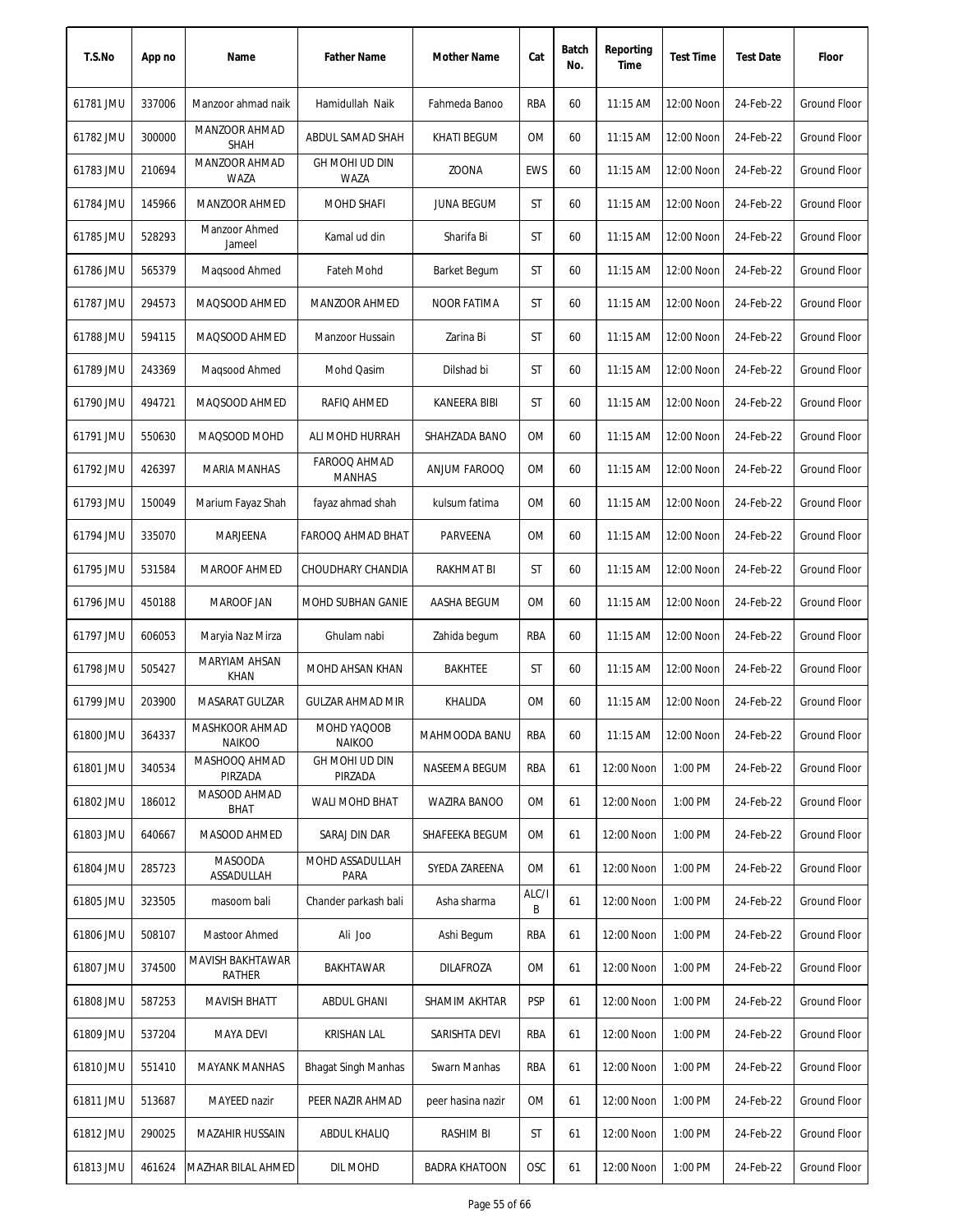| T.S.No    | App no | Name                   | <b>Father Name</b>            | Mother Name        | Cat        | Batch<br>No. | Reporting<br>Time | <b>Test Time</b> | <b>Test Date</b> | Floor               |
|-----------|--------|------------------------|-------------------------------|--------------------|------------|--------------|-------------------|------------------|------------------|---------------------|
| 61814 JMU | 643766 | MAZHAR IQBAL           | MOHD SADEEQ                   | <b>BARKET BI</b>   | ST         | 61           | 12:00 Noon        | 1:00 PM          | 24-Feb-22        | Ground Floor        |
| 61815 JMU | 292722 | mazhar ul hussan       | zakir hussain shah            | majid fatima       | RBA        | 61           | 12:00 Noon        | 1:00 PM          | 24-Feb-22        | Ground Floor        |
| 61816 JMU | 107406 | Meena Devi             | Bodh Raj                      | Darshna Devi       | 0M         | 61           | 12:00 Noon        | 1:00 PM          | 24-Feb-22        | Ground Floor        |
| 61817 JMU | 127357 | Meena Jamwal           | Porakh singh                  | Sarita devi        | <b>EWS</b> | 61           | 12:00 Noon        | 1:00 PM          | 24-Feb-22        | <b>Ground Floor</b> |
| 61818 JMU | 423051 | Meena Mukhtar          | Mukhtar Ahmad                 | Zubeeda Mukhtar    | 0M         | 61           | 12:00 Noon        | 1:00 PM          | 24-Feb-22        | <b>Ground Floor</b> |
| 61819 JMU | 108964 | Meena Rathore          | Suresh Kumar                  | Leela Devi         | 0M         | 61           | 12:00 Noon        | 1:00 PM          | 24-Feb-22        | Ground Floor        |
| 61820 JMU | 335706 | MEENAKSHI DEVI         | <b>BODH RAJ</b>               | DARSHNA DEVI       | SC         | 61           | 12:00 Noon        | 1:00 PM          | 24-Feb-22        | <b>Ground Floor</b> |
| 61821 JMU | 202374 | MEENAKSHI SHARMA       | <b>JAGDISH RAJ</b>            | SANTOSH SHARMA     | <b>OM</b>  | 61           | 12:00 Noon        | 1:00 PM          | 24-Feb-22        | Ground Floor        |
| 61822 JMU | 324884 | Meenakshi Sharma       | <b>SATISH KUMAR</b><br>SHARMA | <b>NIRMLA DEVI</b> | RBA        | 61           | 12:00 Noon        | 1:00 PM          | 24-Feb-22        | Ground Floor        |
| 61823 JMU | 239204 | MEETU SINGH            | NARINDER SINGH                | <b>JASBIR KOUR</b> | <b>EWS</b> | 61           | 12:00 Noon        | 1:00 PM          | 24-Feb-22        | Ground Floor        |
| 61824 JMU | 593068 | MEGHA SHARMA           | RAJINDER KUMAR                | SATYA DEVI         | 0M         | 61           | 12:00 Noon        | 1:00 PM          | 24-Feb-22        | <b>Ground Floor</b> |
| 61825 JMU | 457795 | <b>MEHAK</b>           | <b>DEVINDER KUMAR</b>         | SUDHA SHARMA       | <b>EWS</b> | 61           | 12:00 Noon        | 1:00 PM          | 24-Feb-22        | <b>Ground Floor</b> |
| 61826 JMU | 450551 | Mehak                  | Shabir Ahmad motta            | Shazia             | <b>OM</b>  | 61           | 12:00 Noon        | 1:00 PM          | 24-Feb-22        | <b>Ground Floor</b> |
| 61827 JMU | 523900 | Mehak Bilal            | Muhammad Bilal                | Hanifa             | 0M         | 61           | 12:00 Noon        | 1:00 PM          | 24-Feb-22        | <b>Ground Floor</b> |
| 61828 JMU | 207607 | Mehak Rathore          | Lochan Singh                  | Krishna Rathore    | RBA        | 61           | 12:00 Noon        | 1:00 PM          | 24-Feb-22        | <b>Ground Floor</b> |
| 61829 JMU | 491497 | <b>MEHAK SHARMA</b>    | SATISH KUMAR                  | NEELAM KUMARI      | 0M         | 61           | 12:00 Noon        | 1:00 PM          | 24-Feb-22        | <b>Ground Floor</b> |
| 61830 JMU | 261884 | Mehak Syed Qurashi     | Mohammad Syed<br>Qurashi      | Tasleema           | 0M         | 61           | 12:00 Noon        | 1:00 PM          | 24-Feb-22        | <b>Ground Floor</b> |
| 61831 JMU | 395391 | <b>MEHAK WANI</b>      | <b>GH NABI WANI</b>           | PARVEENA AKHTER    | 0M         | 62           | 1:15 PM           | 2:00 PM          | 24-Feb-22        | <b>Ground Floor</b> |
| 61832 JMU | 108841 | MEHAR UN NISA          | MOHD RAZAQ                    | PERVEEZ AKHTER     | ST         | 62           | $1:15$ PM         | 2:00 PM          | 24-Feb-22        | <b>Ground Floor</b> |
| 61833 JMU | 234480 | Mehboob Ali Dar        | Ali Mohd Dar                  | Saleema Bano       | 0M         | 62           | 1:15 PM           | 2:00 PM          | 24-Feb-22        | <b>Ground Floor</b> |
| 61834 JMU | 138557 | MEHBOOBA AHAD          | ABDUL AHAD TANTRAY            | SAIRA BEGUM        | 0M         | 62           | 1:15 PM           | 2:00 PM          | 24-Feb-22        | Ground Floor        |
| 61835 JMU | 345051 | Mehmood Ahmed          | Mohd Azam                     | Lal Begum          | ALC/I<br>B | 62           | 1:15 PM           | 2:00 PM          | 24-Feb-22        | Ground Floor        |
| 61836 JMU | 360089 | Mehmood Ahmed          | Wazir hussain                 | Sarda begum        | RBA        | 62           | 1:15 PM           | 2:00 PM          | 24-Feb-22        | Ground Floor        |
| 61837 JMU | 112450 | mehmood choudhary      | mohd bashir                   | amina bee          | ST         | 62           | 1:15 PM           | 2:00 PM          | 24-Feb-22        | <b>Ground Floor</b> |
| 61838 JMU | 616276 | <b>MEHMOOD HUSSAIN</b> | <b>GHULAM AHMED</b>           | KHURSHAD BEGUM     | ST         | 62           | 1:15 PM           | 2:00 PM          | 24-Feb-22        | <b>Ground Floor</b> |
| 61839 JMU | 114303 | MEHMOODA HASSAN        | <b>GHULAM HASSAN</b><br>WANI  | SHAFEEQA BEGUM     | 0M         | 62           | 1:15 PM           | 2:00 PM          | 24-Feb-22        | Ground Floor        |
| 61840 JMU | 609234 | MEHNAZ AKHTER          | MOHD FAROOQ                   | PARVEEN BEGUM      | OM         | 62           | $1:15$ PM         | 2:00 PM          | 24-Feb-22        | Ground Floor        |
| 61841 JMU | 101253 | MEHNAZ CHOUDHARY       | NOOR AHMAD                    | MUMTAZ BEGUM       | ST         | 62           | $1:15$ PM         | 2:00 PM          | 24-Feb-22        | Ground Floor        |
| 61842 JMU | 389319 | Mehnaz Faroog Khan     | Faroog Ahmad Khan             | Mymoona            | 0M         | 62           | 1:15 PM           | 2:00 PM          | 24-Feb-22        | Ground Floor        |
| 61843 JMU | 170500 | MEHNAZ KOSAR           | ABDUL GHANI                   | SAKINA BI          | ST         | 62           | 1:15 PM           | 2:00 PM          | 24-Feb-22        | Ground Floor        |
| 61844 JMU | 478257 | Mehnaz Kouser          | Mohd Farooq                   | Zatoon Begum       | ST         | 62           | 1:15 PM           | 2:00 PM          | 24-Feb-22        | Ground Floor        |
| 61845 JMU | 475847 | Mehnaz Rasool          | Ghulam Rasool Bhat            | Gulshan Bagum      | RBA        | 62           | 1:15 PM           | 2:00 PM          | 24-Feb-22        | Ground Floor        |
| 61846 JMU | 373623 | Mehr un nisa           | Ghulam Ahmad<br>Narwaroo      | Ruksana Begum      | <b>OM</b>  | 62           | 1:15 PM           | 2:00 PM          | 24-Feb-22        | Ground Floor        |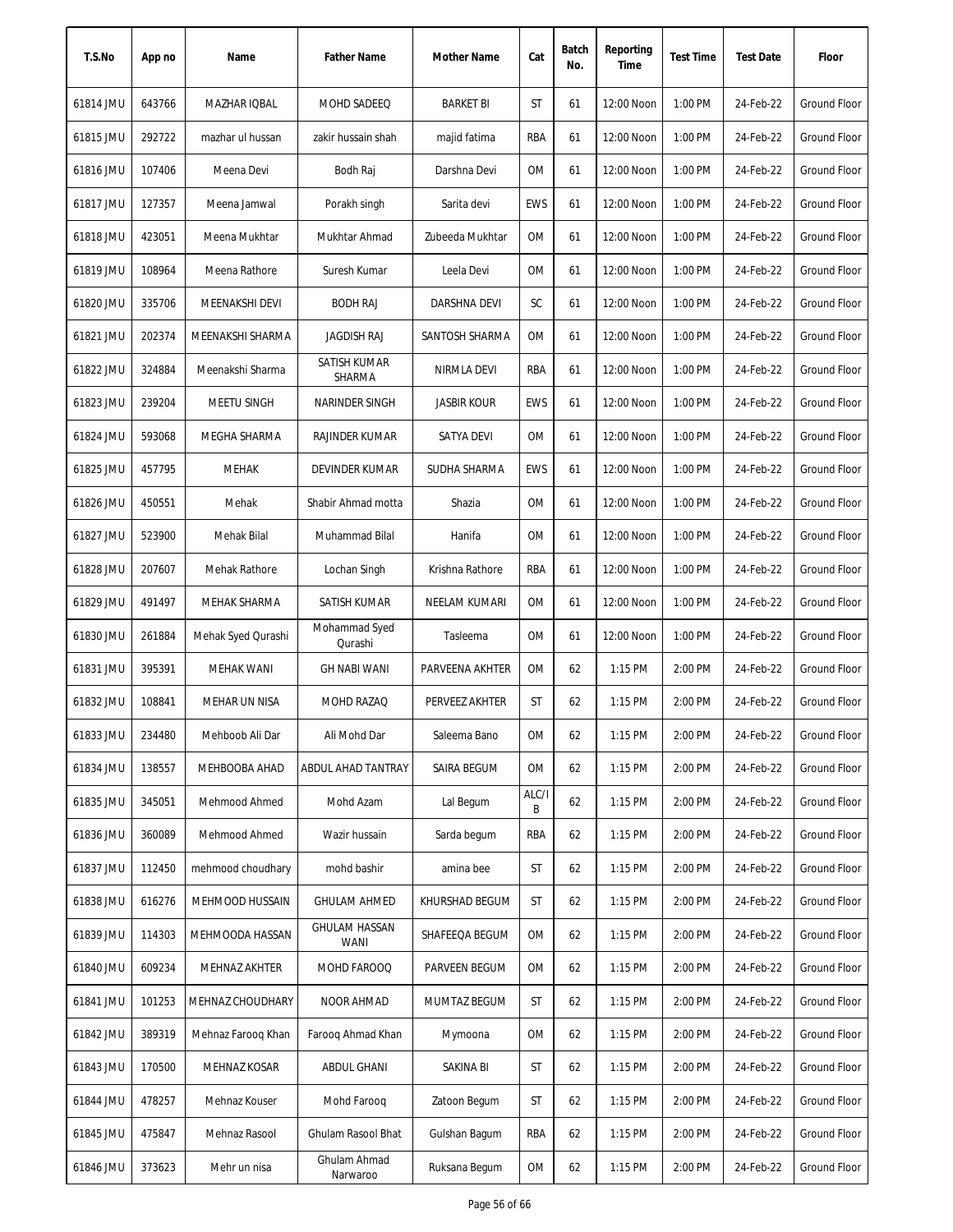| T.S.No    | App no | Name                         | <b>Father Name</b>                   | Mother Name           | Cat        | Batch<br>No. | Reporting<br>Time | <b>Test Time</b> | <b>Test Date</b> | Floor               |
|-----------|--------|------------------------------|--------------------------------------|-----------------------|------------|--------------|-------------------|------------------|------------------|---------------------|
| 61847 JMU | 284301 |                              | MEHRAJ AHMAD BHAT GHULAM RASOOL BHAT | ASHIA                 | RBA        | 62           | 1:15 PM           | 2:00 PM          | 24-Feb-22        | Ground Floor        |
| 61848 JMU | 283074 | MEHRAJ AHMAD TAILI           | <b>GH MOHIDIN TAILI</b>              | RAJA BANOO            | <b>OSC</b> | 62           | 1:15 PM           | 2:00 PM          | 24-Feb-22        | Ground Floor        |
| 61849 JMU | 489139 | MEHRAJ AHMAD WANI            | MOHD YOUSF WANI                      | SARA BANOO            | 0M         | 62           | 1:15 PM           | 2:00 PM          | 24-Feb-22        | Ground Floor        |
| 61850 JMU | 419206 | MEHRAJ U DIN DAR             | SAID U DIN DAR                       | RAFEEQA BANOO         | <b>OM</b>  | 62           | 1:15 PM           | 2:00 PM          | 24-Feb-22        | <b>Ground Floor</b> |
| 61851 JMU | 199788 | Mehraj u din Mir             | Mohammad sidiq Mir                   | Raja                  | 0M         | 62           | 1:15 PM           | 2:00 PM          | 24-Feb-22        | <b>Ground Floor</b> |
| 61852 JMU | 309953 | MEHRAJ UD DIN                | MOHD YAQOOB BHAT                     | HAFEEZAH              | 0M         | 62           | 1:15 PM           | 2:00 PM          | 24-Feb-22        | Ground Floor        |
| 61853 JMU | 445239 | MEHRAJ UDDIN YATOO           | MOHD MAQBOOL<br>YATOO                | NASEEMA AKTHER        | 0M         | 62           | 1:15 PM           | 2:00 PM          | 24-Feb-22        | Ground Floor        |
| 61854 JMU | 417652 | MEHRAJ UDIN WAGAY            | ABDUL JABAR WAGAY                    | HASEENA               | <b>RBA</b> | 62           | $1:15$ PM         | 2:00 PM          | 24-Feb-22        | Ground Floor        |
| 61855 JMU | 564510 | MEHRAJ UL DIN                | MOHAMMAD YASSIN<br><b>RESRAY</b>     | RAFIQA BANO           | <b>RBA</b> | 62           | $1:15$ PM         | 2:00 PM          | 24-Feb-22        | <b>Ground Floor</b> |
| 61856 JMU | 373555 | MEHREEN BANOO                | Mohd iqbal butt                      | Nishada begum         | 0M         | 62           | 1:15 PM           | 2:00 PM          | 24-Feb-22        | Ground Floor        |
| 61857 JMU | 619223 | MEHREEN IQBAL                | MOHD IQBAL SHAH                      | RAZIA JANA            | 0M         | 62           | 1:15 PM           | 2:00 PM          | 24-Feb-22        | Ground Floor        |
| 61858 JMU | 310802 | <b>MEHTAB AHMED</b><br>RAINA | ABDUL HAMID RAINA                    | RAZIA BEGUM           | <b>PSP</b> | 62           | 1:15 PM           | 2:00 PM          | 24-Feb-22        | Ground Floor        |
| 61859 JMU | 650787 | Mehwish Majid                | Abdul Majid wani                     | Zeenat                | OM         | 62           | 1:15 PM           | 2:00 PM          | 24-Feb-22        | <b>Ground Floor</b> |
| 61860 JMU | 400935 | MIDHAT JAN                   | ZAHOOR UL HASSAN<br>PEERZADA         | <b>TABASUM BASHIR</b> | 0M         | 62           | 1:15 PM           | 2:00 PM          | 24-Feb-22        | Ground Floor        |
| 61861 JMU | 427192 | Milkhi ram                   | Badri nath                           | Chanchlo devi         | <b>RBA</b> | 63           | 2:00 PM           | 3:00 PM          | 24-Feb-22        | Ground Floor        |
| 61862 JMU | 228193 | MINAKSHI DEVI                | SOM DUTT                             | SHARDA DEVI           | RBA        | 63           | 2:00 PM           | 3:00 PM          | 24-Feb-22        | Ground Floor        |
| 61863 JMU | 317561 | Minakshi sharma              | Lok Nath sharma                      | Swran Kanta           | <b>OM</b>  | 63           | 2:00 PM           | 3:00 PM          | 24-Feb-22        | Ground Floor        |
| 61864 JMU | 242823 | MINAKSHI SHARMA              | RAMESH SHARMA                        | <b>BHOLI SHARMA</b>   | 0M         | 63           | 2:00 PM           | 3:00 PM          | 24-Feb-22        | Ground Floor        |
| 61865 JMU | 109481 | MINAKSHY SHARMA              | DARSHAN KUMAR                        | NIRMAL KUMARI         | 0M         | 63           | 2:00 PM           | 3:00 PM          | 24-Feb-22        | Ground Floor        |
| 61866 JMU | 116818 | MINAZ MANZOOR                | MANZOOR HUSSAIN<br><b>SHAH</b>       | <b>HANIEFA BEGUM</b>  | <b>PSP</b> | 63           | 2:00 PM           | 3:00 PM          | 24-Feb-22        | Ground Floor        |
| 61867 JMU | 233174 | MINESH SHARMA                | GHAN SHYAM SHARMA                    | <b>USHA DEVI</b>      | RBA        | 63           | 2:00 PM           | 3:00 PM          | 24-Feb-22        | Ground Floor        |
| 61868 JMU | 435372 | MINTOO DEVI                  | MOOL RAJ                             | <b>LEELA DEVI</b>     | RBA        | 63           | 2:00 PM           | 3:00 PM          | 24-Feb-22        | Ground Floor        |
| 61869 JMU | 643116 | Mir Abdul Manan              | Mukhtar Ahmad Mir                    | Rifat Ara             | 0M         | 63           | 2:00 PM           | 3:00 PM          | 24-Feb-22        | Ground Floor        |
| 61870 JMU | 353660 | MIR ABRAR AHMAD<br>ALI       | MIR MOHAMMAD<br>SUBHAN               | SHAMSU NISA           | <b>OM</b>  | 63           | 2:00 PM           | 3:00 PM          | 24-Feb-22        | Ground Floor        |
| 61871 JMU | 251077 | MIR BUSHRA                   | GH MOHI U DIN MIR                    | <b>ZUBAIDA BEGUM</b>  | 0M         | 63           | 2:00 PM           | 3:00 PM          | 24-Feb-22        | <b>Ground Floor</b> |
| 61872 JMU | 604535 | Mir Hassan Mir               | Mir Qasim                            | Zahida Begum          | 0M         | 63           | 2:00 PM           | 3:00 PM          | 24-Feb-22        | Ground Floor        |
| 61873 JMU | 484374 | MIR IRFAN AHMAD              | MOHAMMAD SULTAN<br><b>MIR</b>        | ZAREEFA BANOO         | 0M         | 63           | 2:00 PM           | 3:00 PM          | 24-Feb-22        | Ground Floor        |
| 61874 JMU | 647056 | Mir Musroorul<br>Mohmad      | GH                                   | Mohammad Mir          | OM         | 63           | 2:00 PM           | 3:00 PM          | 24-Feb-22        | Ground Floor        |
| 61875 JMU | 543804 | Mir Muzamil Bashir           | Bashir Ahmad Mir                     | Parveena Akhter       | OM         | 63           | 2:00 PM           | 3:00 PM          | 24-Feb-22        | Ground Floor        |
| 61876 JMU | 482776 | MIR NASIR<br>MOHAMMAD        | GH MOHAMMAD MIR                      | MUBEENA AKHTAR        | OM         | 63           | 2:00 PM           | 3:00 PM          | 24-Feb-22        | Ground Floor        |
| 61877 JMU | 486727 | MIR RAYEES UL ISLAM          | AB RASHID MIR                        | MISRA BANOO           | RBA        | 63           | 2:00 PM           | 3:00 PM          | 24-Feb-22        | <b>Ground Floor</b> |
| 61878 JMU | 143867 | mir saima maqbool            | Mir Mohd Maqbool                     | Rafiqa                | OM         | 63           | 2:00 PM           | 3:00 PM          | 24-Feb-22        | Ground Floor        |
| 61879 JMU | 464094 | Mir Shaziah Kousar           | Mir Bashir Ahmad                     | Zahida Begum          | RBA        | 63           | 2:00 PM           | 3:00 PM          | 24-Feb-22        | Ground Floor        |
|           |        |                              |                                      |                       |            |              |                   |                  |                  |                     |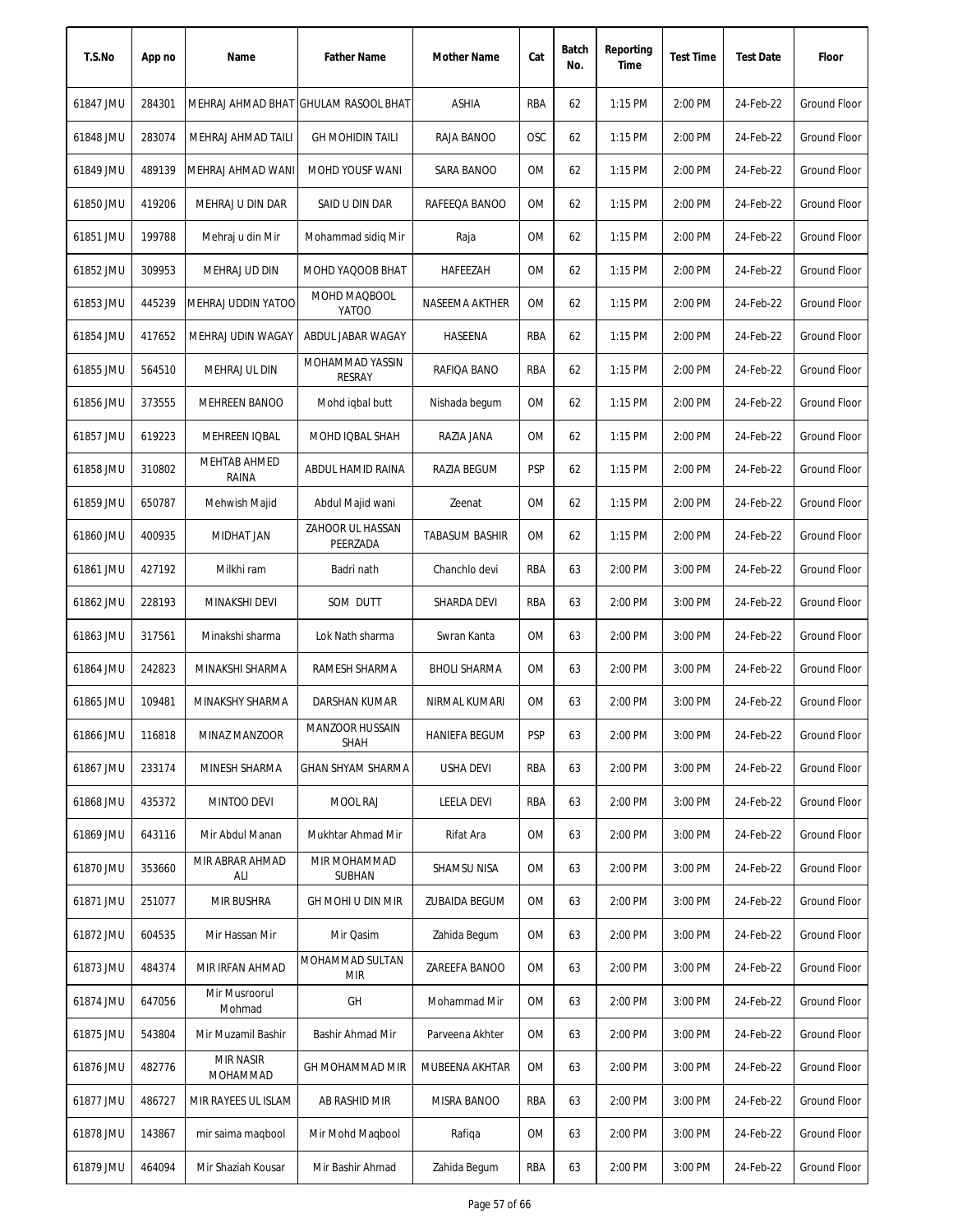| T.S.No    | App no | Name                                 | <b>Father Name</b>                        | Mother Name         | Cat        | Batch<br>No. | Reporting<br>Time | <b>Test Time</b> | <b>Test Date</b> | Floor               |
|-----------|--------|--------------------------------------|-------------------------------------------|---------------------|------------|--------------|-------------------|------------------|------------------|---------------------|
| 61880 JMU | 606900 | MIR WASEEM AHMAD                     | MIR GULAM MOHMAD                          | RASHIDA PARVEEN     | 0M         | 63           | 2:00 PM           | 3:00 PM          | 24-Feb-22        | Ground Floor        |
| 61881 JMU | 400871 | Mir Yavar Hayat                      | Abdul Majid Mir                           | Rabia               | ОM         | 63           | 2:00 PM           | 3:00 PM          | 24-Feb-22        | <b>Ground Floor</b> |
| 61882 JMU | 634503 |                                      | MIR ZUBAIR KHURSHID KHURSHID AHMAD MIR    | SHAKEELA AKHTER     | ОM         | 63           | 2:00 PM           | 3:00 PM          | 24-Feb-22        | Ground Floor        |
| 61883 JMU | 462021 | MIRZA RUHAN<br><b>MUKHTAR</b>        | MIRZA MUKHTAR<br>AHMAD                    | <b>FEROZA</b>       | 0M         | 63           | 2:00 PM           | 3:00 PM          | 24-Feb-22        | <b>Ground Floor</b> |
| 61884 JMU | 199432 | Misba Nissar                         | Nissar Ahamad Shah                        | Shafeeqa            | 0M         | 63           | 2:00 PM           | 3:00 PM          | 24-Feb-22        | <b>Ground Floor</b> |
| 61885 JMU | 577203 | MISBAH MUSHTAQ                       | MUSHTAQ AHMAD<br><b>RATHER</b>            | HAFIZA BANOO        | RBA        | 63           | 2:00 PM           | 3:00 PM          | 24-Feb-22        | Ground Floor        |
| 61886 JMU | 418090 | MISS SHAZIA BATOOL                   | FAZAL HUSSAIN DAR                         | NAZIRA BEGUM        | ОM         | 63           | 2:00 PM           | 3:00 PM          | 24-Feb-22        | <b>Ground Floor</b> |
| 61887 JMU | 624708 | Moaieen Ahmad<br>Kirmani             | Ghulam Jeelani Kirmani                    | Tabassum            | <b>OM</b>  | 63           | 2:00 PM           | 3:00 PM          | 24-Feb-22        | <b>Ground Floor</b> |
| 61888 JMU | 378443 | Mohamad Ashraf<br>Gojree             | Mohamad Ramzan<br>Gojree                  | Amina Bano          | OSC        | 63           | 2:00 PM           | 3:00 PM          | 24-Feb-22        | <b>Ground Floor</b> |
| 61889 JMU | 612452 | Mohamad Asif Bhat                    | Habibullah bhat                           | Jana begum          | RBA        | 63           | 2:00 PM           | 3:00 PM          | 24-Feb-22        | Ground Floor        |
| 61890 JMU | 529414 | Mohamad Sadiq<br>Kochey              | Noor Mohamad Kochey                       | Hameeda             | ОM         | 63           | 2:00 PM           | 3:00 PM          | 24-Feb-22        | Ground Floor        |
| 61891 JMU | 154521 | Mohamad Usman Bhat                   | mohamad yousuf bhat                       | shahzada begum      | <b>OM</b>  | 64           | 3:00 PM           | 4:00 PM          | 24-Feb-22        | Ground Floor        |
| 61892 JMU | 205414 | MOHAMMAD ALEEM                       | IRSHAD AHMAD SHAH                         | SHABINA NAHID       | <b>OM</b>  | 64           | 3:00 PM           | 4:00 PM          | 24-Feb-22        | Ground Floor        |
| 61893 JMU | 446528 | MOHAMMAD ALTAF<br>Rather             | Mohammad Amin<br>Rather                   | Fatima Banu         | <b>OM</b>  | 64           | 3:00 PM           | 4:00 PM          | 24-Feb-22        | Ground Floor        |
| 61894 JMU | 556795 |                                      | Mohammad Altaf Shah   Mohammad Shafi Shah | Naseema Begum       | RBA        | 64           | 3:00 PM           | 4:00 PM          | 24-Feb-22        | <b>Ground Floor</b> |
| 61895 JMU | 620880 | Mohammad Ameen<br>Shah               | Mohammad Siduq Shah                       | Fatima Begum        | RBA        | 64           | 3:00 PM           | 4:00 PM          | 24-Feb-22        | <b>Ground Floor</b> |
| 61896 JMU | 528370 | mohammad anees jan                   | Ghulam Nabi Jan                           | Muneera Begum       | <b>OM</b>  | 64           | 3:00 PM           | 4:00 PM          | 24-Feb-22        | <b>Ground Floor</b> |
| 61897 JMU | 533523 | Mohammad Aqib Ali<br>Handoo          | Ali Mohammad Handoo                       | Salima              | <b>OM</b>  | 64           | 3:00 PM           | 4:00 PM          | 24-Feb-22        | Ground Floor        |
| 61898 JMU | 313255 | Mohammad Aquib<br>Ganie              | Abdul Rashid ganie                        | Hajira bano         | <b>OM</b>  | 64           | 3:00 PM           | 4:00 PM          | 24-Feb-22        | Ground Floor        |
| 61899 JMU | 397124 | MOHAMMAD ARIF<br>BHAT                | MOHAMMAD AZAD<br><b>BHAT</b>              | ZARIFA AKHTER       | 0M         | 64           | 3:00 PM           | 4:00 PM          | 24-Feb-22        | Ground Floor        |
| 61900 JMU | 445906 | MOHAMMAD ASHRAF<br><b>SHEIKH</b>     | Late ABDUL QAYOOM<br><b>SHEIKH</b>        | MUMTAZA BANO        | ОM         | 64           | 3:00 PM           | 4:00 PM          | 24-Feb-22        | Ground Floor        |
| 61901 JMU | 466080 | Mohammad Asif Wani                   | Ali Mohammad Wani                         | Aisha Begum         | ОM         | 64           | 3:00 PM           | 4:00 PM          | 24-Feb-22        | Ground Floor        |
| 61902 JMU | 279511 | MOHAMMAD ASRAR<br><b>MIR</b>         | FAROOQ AHMAD MIR                          | <b>MEHMOODA</b>     | ОM         | 64           | 3:00 PM           | 4:00 PM          | 24-Feb-22        | Ground Floor        |
| 61903 JMU | 309671 | MOHAMMAD AYAZ<br><b>BHAT</b>         | MOHAMMAD YOUSUF<br>BHAT                   | <b>HALEEMA BANO</b> | ОM         | 64           | 3:00 PM           | 4:00 PM          | 24-Feb-22        | Ground Floor        |
| 61904 JMU | 166281 | Mohammad Azhar<br>Khan               | Bilal Ahmad Khan                          | Afroza Akhter       | ОM         | 64           | 3:00 PM           | 4:00 PM          | 24-Feb-22        | Ground Floor        |
| 61905 JMU | 381678 | MOHAMMAD AZHAR<br><b>MIR</b>         | Mohammad Ramzan<br>Mir                    | Shareefa Begum      | ОM         | 64           | 3:00 PM           | 4:00 PM          | 24-Feb-22        | Ground Floor        |
| 61906 JMU | 555413 | MOHAMMAD AZHARU<br><b>DIN SHEIKH</b> | <b>GULAM MOHAMMAD</b><br><b>SHEIKH</b>    | KHATEEJA BANO       | ОM         | 64           | 3:00 PM           | 4:00 PM          | 24-Feb-22        | Ground Floor        |
| 61907 JMU | 255652 | MOHAMMAD FAIZAN<br><b>KADOO</b>      | KAISAR AHMAD KADOO                        | DILSHADA AKHTER     | ОM         | 64           | 3:00 PM           | 4:00 PM          | 24-Feb-22        | Ground Floor        |
| 61908 JMU | 464063 | MOHAMMAD HANIEF<br><b>WANI</b>       | HABIB ULLAH WANI                          | RAJA BANO           | OM         | 64           | 3:00 PM           | 4:00 PM          | 24-Feb-22        | Ground Floor        |
| 61909 JMU | 162302 | Mohammad Haroon<br>Reshie            | Fayaz Ahmad reshi                         | Saja bano           | ОM         | 64           | 3:00 PM           | 4:00 PM          | 24-Feb-22        | Ground Floor        |
| 61910 JMU | 230431 | Mohammad Hussain<br>Teli             | ABDUL RASHID TELI                         | JANA BEGUM          | <b>OSC</b> | 64           | 3:00 PM           | 4:00 PM          | 24-Feb-22        | Ground Floor        |
| 61911 JMU | 175899 | MOHAMMAD IMRAN<br><b>THOKER</b>      | <b>GH HASSAN THOKER</b>                   | NASEEMA BANO        | RBA        | 64           | 3:00 PM           | 4:00 PM          | 24-Feb-22        | Ground Floor        |
| 61912 JMU | 404580 | Mohammad Iqbal Khan                  | Mohammad Sharief<br>Khan                  | Parveena begum      | OM         | 64           | 3:00 PM           | 4:00 PM          | 24-Feb-22        | Ground Floor        |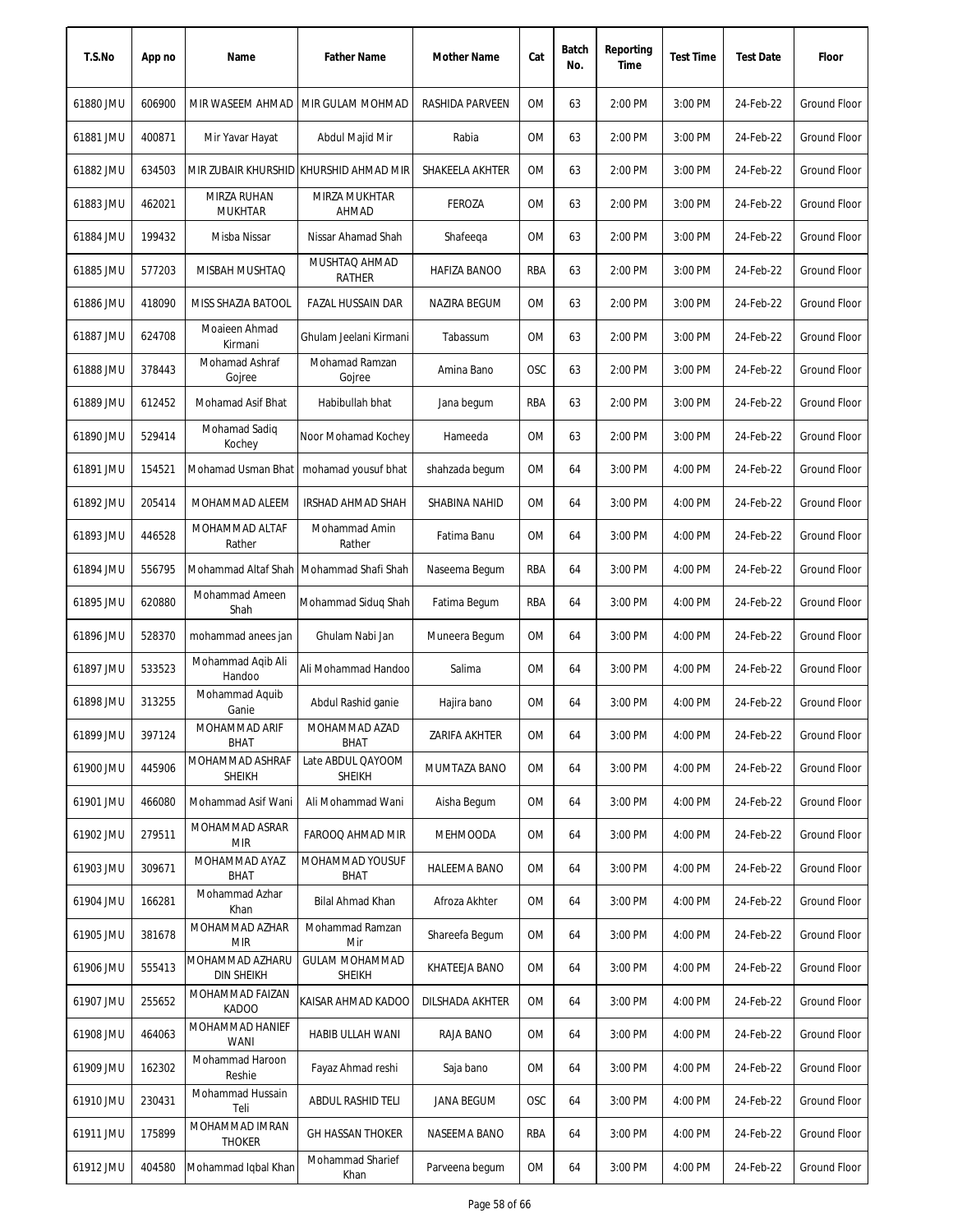| T.S.No    | App no | Name                             | <b>Father Name</b>               | Mother Name        | Cat        | Batch<br>No. | Reporting<br>Time | <b>Test Time</b> | <b>Test Date</b> | Floor               |
|-----------|--------|----------------------------------|----------------------------------|--------------------|------------|--------------|-------------------|------------------|------------------|---------------------|
| 61913 JMU | 633243 | Mohammad Iqbal Ione              | Gulam Hassan Lone                | Rafeega Hassan     | 0M         | 64           | 3:00 PM           | 4:00 PM          | 24-Feb-22        | Ground Floor        |
| 61914 JMU | 467485 | MOHAMMAD IQBAL<br><b>SULTANI</b> | MOHAMMAD NIZAM U<br>DIN SULTANI  | <b>ATIQA</b>       | 0M         | 64           | 3:00 PM           | 4:00 PM          | 24-Feb-22        | <b>Ground Floor</b> |
| 61915 JMU | 219535 | Mohammad Irfan<br>Ganaie         | Habib Ulla Ganaie                | Shameema           | 0M         | 64           | 3:00 PM           | 4:00 PM          | 24-Feb-22        | Ground Floor        |
| 61916 JMU | 551207 | Mohammad Irfan<br>Ganie          | Ghulam Mohi Ud din<br>Ganie      | Nazeera Bano       | 0M         | 64           | 3:00 PM           | 4:00 PM          | 24-Feb-22        | <b>Ground Floor</b> |
| 61917 JMU | 290658 | MOHAMMAD ISHAQ<br><b>BABA</b>    | ABDUL AHAD BABA                  | SALEEMA BANO       | 0M         | 64           | 3:00 PM           | 4:00 PM          | 24-Feb-22        | Ground Floor        |
| 61918 JMU | 180412 | MOHAMMAD<br><b>ISHTIYAQ</b>      | MOHAMMAD YOUSUF<br>SOFI          | AISHAYA BANOO      | 0M         | 64           | 3:00 PM           | 4:00 PM          | 24-Feb-22        | Ground Floor        |
| 61919 JMU | 346136 | MOHAMMAD LATEEF<br><b>MIR</b>    | Ghulam Mohammad<br>Mir           | RAJA BEGUM         | 0M         | 64           | 3:00 PM           | 4:00 PM          | 24-Feb-22        | <b>Ground Floor</b> |
| 61920 JMU | 241760 | MOHAMMAD<br><b>MOHSIN MIR</b>    | MOHAMMAD ISHAQ<br><b>MIR</b>     | <b>GULSHAN</b>     | RBA        | 64           | 3:00 PM           | 4:00 PM          | 24-Feb-22        | <b>Ground Floor</b> |
| 61921 JMU | 604544 | Mohammad Mussaib<br>Mattoo       | Nazir Ahmad Mattoo               | Waheeda Akhtar     | 0M         | 65           | 8:30 AM           | 9:30 AM          | 25-Feb-22        | <b>Ground Floor</b> |
| 61922 JMU | 641741 | Mohammad Muzamil<br>Gujri        | Mohammad Ramzan                  | Hameeda            | <b>OSC</b> | 65           | 8:30 AM           | 9:30 AM          | 25-Feb-22        | Ground Floor        |
| 61923 JMU | 259393 | MOHAMMAD<br><b>NAYEEM DAR</b>    | MOHAMMAD SHAFI<br>DAR            | PARVEENA           | 0M         | 65           | 8:30 AM           | 9:30 AM          | 25-Feb-22        | <b>Ground Floor</b> |
| 61924 JMU | 420713 | MOHAMMAD<br>NAYEEM UL HAQ        | <b>GHULAM</b><br>MOHAMMAD WANI   | SALEEMA BANU       | 0M         | 65           | 8:30 AM           | 9:30 AM          | 25-Feb-22        | Ground Floor        |
| 61925 JMU | 397240 | MOHAMMAD OWAISE<br><b>MIR</b>    | shabir ahmad mir                 | jamsheeda          | 0M         | 65           | 8:30 AM           | 9:30 AM          | 25-Feb-22        | Ground Floor        |
| 61926 JMU | 649265 | MOHAMMAD RAFEEQ<br><b>BHAT</b>   | <b>GHULAM</b><br>MOHAMMAD BHAT   | GULSHAN            | <b>RBA</b> | 65           | 8:30 AM           | 9:30 AM          | 25-Feb-22        | Ground Floor        |
| 61927 JMU | 482301 | MOHAMMAD RAFI<br><b>SHAH</b>     | WALI MOHD SHAH                   | MUBEENA BANOO      | 0M         | 65           | 8:30 AM           | 9:30 AM          | 25-Feb-22        | Ground Floor        |
| 61928 JMU | 365742 | Mohammad Rafie Bhat              | Abdul Majeed Bhat                | Seadag Bano        | 0M         | 65           | 8:30 AM           | 9:30 AM          | 25-Feb-22        | <b>Ground Floor</b> |
| 61929 JMU | 242209 | Mohammad Rowshan<br>Shehab       | Mohammad Saeed<br>Peerzada       | Hanifa Begum       | 0M         | 65           | 8:30 AM           | 9:30 AM          | 25-Feb-22        | Ground Floor        |
| 61930 JMU | 255495 | Mohammad Saleem<br>Dar           | Abdul Rashid Dar                 | Naseema Begum      | 0M         | 65           | 8:30 AM           | 9:30 AM          | 25-Feb-22        | Ground Floor        |
| 61931 JMU | 614196 | MOHAMMAD SHAFI<br><b>DAR</b>     | <b>GH NABI DAR</b>               | <b>TAJA BEGUM</b>  | 0M         | 65           | 8:30 AM           | 9:30 AM          | 25-Feb-22        | Ground Floor        |
| 61932 JMU | 483567 | MOHAMMAD SHAHID<br><b>KHAN</b>   | Gh Mohd khan                     | Ameera beigum      | RBA        | 65           | 8:30 AM           | 9:30 AM          | 25-Feb-22        | Ground Floor        |
| 61933 JMU | 530476 | MOHAMMAD SHUJA<br>JEELANI        | <b>GHULAM JEELANI</b>            | MUNEERA            | 0M         | 65           | 8:30 AM           | 9:30 AM          | 25-Feb-22        | Ground Floor        |
| 61934 JMU | 142668 | Mohammad Umar<br>Banday          | MOHAMMAD RAMZAN<br><b>BANDAY</b> | SHAFEEQA BEGUM     | RBA        | 65           | 8:30 AM           | 9:30 AM          | 25-Feb-22        | Ground Floor        |
| 61935 JMU | 434194 | Mohammad Usman                   | Abdul Rasheed Batt               | Kulsum Begum       | 0M         | 65           | 8:30 AM           | 9:30 AM          | 25-Feb-22        | Ground Floor        |
| 61936 JMU | 257296 | MOHAMMAD WASIM<br><b>MIR</b>     | TARIO AHMAD MIR                  | SUMEENA BANO       | 0M         | 65           | 8:30 AM           | 9:30 AM          | 25-Feb-22        | Ground Floor        |
| 61937 JMU | 463464 | Mohammad Younis<br>Sheikh        | Ab Qayoom Sheikh                 | Laali Bano         | <b>OSC</b> | 65           | 8:30 AM           | 9:30 AM          | 25-Feb-22        | Ground Floor        |
| 61938 JMU | 410286 | MOHAMMAD YOUSAF                  | MUHAMMAD HUSSAIN                 | ASHU BEGUM         | ST         | 65           | 8:30 AM           | 9:30 AM          | 25-Feb-22        | Ground Floor        |
| 61939 JMU | 508349 | MOHAMMAD ZAHID<br><b>KHAN</b>    | Mohd Javid khan                  | ZAIB UL NISA       | ALC/I<br>B | 65           | 8:30 AM           | 9:30 AM          | 25-Feb-22        | Ground Floor        |
| 61940 JMU | 476959 | Mohammad Zakir                   | Mohammad Ayoub                   | Hafeeza            | OM         | 65           | 8:30 AM           | 9:30 AM          | 25-Feb-22        | Ground Floor        |
| 61941 JMU | 461364 | Mohammad Zeeshan<br>Ahangar      | Ghulam Nabi Ahangar              | Jameela Jan        | SC         | 65           | 8:30 AM           | 9:30 AM          | 25-Feb-22        | Ground Floor        |
| 61942 JMU | 578673 | Mohammed Asif                    | Khadam hussain                   | Malka begum        | ALC/I<br>B | 65           | 8:30 AM           | 9:30 AM          | 25-Feb-22        | Ground Floor        |
| 61943 JMU | 170786 | MOHAMMED ASIF                    | <b>MOHD ARIF</b>                 | SHAHEEN AKHTER     | RBA        | 65           | 8:30 AM           | 9:30 AM          | 25-Feb-22        | Ground Floor        |
| 61944 JMU | 424775 | MOHAMMED ASLAM                   | SHER MOHAMMED                    | <b>NAZIR BEGUM</b> | ST         | 65           | 8:30 AM           | 9:30 AM          | 25-Feb-22        | Ground Floor        |
| 61945 JMU | 570668 | Mohammed Ayoub                   | Mohd Sadeeq                      | Kaniz Akhter       | RBA        | 65           | 8:30 AM           | 9:30 AM          | 25-Feb-22        | Ground Floor        |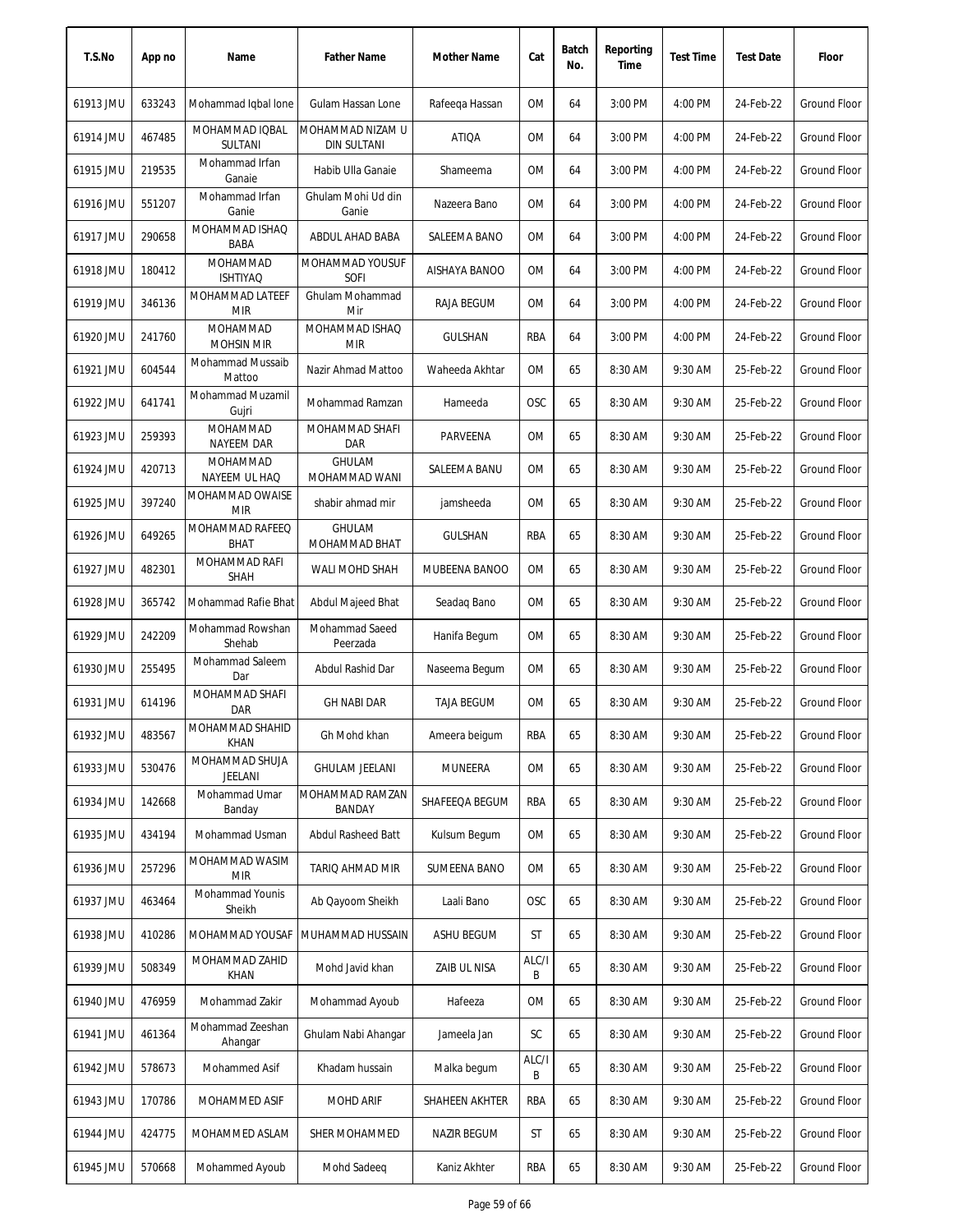| T.S.No    | App no | Name                           | <b>Father Name</b>            | Mother Name         | Cat        | Batch<br>No. | Reporting<br>Time | <b>Test Time</b> | <b>Test Date</b> | Floor               |
|-----------|--------|--------------------------------|-------------------------------|---------------------|------------|--------------|-------------------|------------------|------------------|---------------------|
| 61946 JMU | 123602 | MOHAMMED FAROOQ                | MOHAMMED JAMIL                | RAQIA BEGUM         | <b>ST</b>  | 65           | 8:30 AM           | 9:30 AM          | 25-Feb-22        | <b>Ground Floor</b> |
| 61947 JMU | 349853 | MOHAMMED HANIF                 | <b>GHULAM HUSSAIN</b>         | SUNDRA BEGUM        | ST         | 65           | 8:30 AM           | 9:30 AM          | 25-Feb-22        | Ground Floor        |
| 61948 JMU | 589847 | Mohammed Irfan                 | Abdul shakoor                 | Zareena Begum       | RBA        | 65           | 8:30 AM           | 9:30 AM          | 25-Feb-22        | Ground Floor        |
| 61949 JMU | 576138 | Mohammed Shafi Mir             | Saif u din mir                | Rashima bagum       | RBA        | 65           | 8:30 AM           | 9:30 AM          | 25-Feb-22        | <b>Ground Floor</b> |
| 61950 JMU | 146184 | MOHAMMED SLEEM<br><b>IQBAL</b> | <b>DIN ALI</b>                | <b>JAILMA BANOO</b> | ST         | 65           | 8:30 AM           | 9:30 AM          | 25-Feb-22        | Ground Floor        |
| 61951 JMU | 211596 | MOHAMMED SYED<br><b>DAR</b>    | <b>MOHMMED</b><br>MAQBOOL DAR | NASEEMA BANO        | 0M         | 66           | 9:30 AM           | 10:30 AM         | 25-Feb-22        | Ground Floor        |
| 61952 JMU | 225858 | MOHAMMED WAJID<br><b>IQBAL</b> | MOHD IQBAL                    | PARVEEN AKHTER      | ST         | 66           | 9:30 AM           | 10:30 AM         | 25-Feb-22        | Ground Floor        |
| 61953 JMU | 265829 | Mohan Lal                      | Sh Krishan chand              | Smt Palo devi       | RBA        | 66           | 9:30 AM           | 10:30 AM         | 25-Feb-22        | Ground Floor        |
| 61954 JMU | 512794 | <b>MOHAN SINGH</b>             | <b>MEHAL SINGH</b>            | SELMA DEVI          | RBA        | 66           | 9:30 AM           | 10:30 AM         | 25-Feb-22        | <b>Ground Floor</b> |
| 61955 JMU | 599430 | Mohd - Rafiq                   | Wali Mohd                     | Sebran Bibi         | <b>EWS</b> | 66           | 9:30 AM           | 10:30 AM         | 25-Feb-22        | Ground Floor        |
| 61956 JMU | 261193 | MOHD AANEES                    | KHUSHI MOHD                   | <b>BEGUM BIBI</b>   | ST         | 66           | 9:30 AM           | 10:30 AM         | 25-Feb-22        | Ground Floor        |
| 61957 JMU | 310062 | MOHD ABASS MALIK               | mushtaq ahmad malik           | saleema banoo       | 0M         | 66           | 9:30 AM           | 10:30 AM         | 25-Feb-22        | Ground Floor        |
| 61958 JMU | 615167 | MOHD ABASS PARAY               | Mushtag Ahmad Paray           | Shakeela banoo      | RBA        | 66           | 9:30 AM           | 10:30 AM         | 25-Feb-22        | <b>Ground Floor</b> |
| 61959 JMU | 478976 | MOHD ABBAS                     | MOHD ASLAM                    | KHURSHEED BEGUM     | ST         | 66           | 9:30 AM           | 10:30 AM         | 25-Feb-22        | <b>Ground Floor</b> |
| 61960 JMU | 493965 | MOHD ABBAS NAIK                | <b>GH AHMAD NAIK</b>          | NEEGENA BEGUM       | <b>RBA</b> | 66           | 9:30 AM           | 10:30 AM         | 25-Feb-22        | <b>Ground Floor</b> |
| 61961 JMU | 500650 | MOHD ABBAS WANI                | AB AHAD WANI                  | SAJA BANOO          | 0M         | 66           | 9:30 AM           | 10:30 AM         | 25-Feb-22        | Ground Floor        |
| 61962 JMU | 310452 | MOHD ABDULLAH                  | <b>LAL HUSSAIN</b>            | ZABIDA ANJUM        | RBA        | 66           | 9:30 AM           | 10:30 AM         | 25-Feb-22        | <b>Ground Floor</b> |
| 61963 JMU | 387276 | MOHD ABID BHAT                 | <b>GH QADIR BHAT</b>          | <b>HANEEFA BANO</b> | 0M         | 66           | 9:30 AM           | 10:30 AM         | 25-Feb-22        | Ground Floor        |
| 61964 JMU | 604195 | <b>MOHD Adrees</b>             | azhar ali rishu               | rehana begum        | 0M         | 66           | 9:30 AM           | 10:30 AM         | 25-Feb-22        | <b>Ground Floor</b> |
| 61965 JMU | 112707 | MOHD AFTAB                     | MOHD SADIQ                    | <b>FAROOZ BEGUM</b> | 0M         | 66           | 9:30 AM           | 10:30 AM         | 25-Feb-22        | Ground Floor        |
| 61966 JMU | 288314 | MOHD AFTAB MIR                 | <b>TALIB HUSSAIN</b>          | SAIRA BANO          | <b>PSP</b> | 66           | 9:30 AM           | 10:30 AM         | 25-Feb-22        | <b>Ground Floor</b> |
| 61967 JMU | 332132 | MOHD AFZAL                     | MOHD ASLAM                    | SAYEEDA BEGUM       | ST         | 66           | 9:30 AM           | 10:30 AM         | 25-Feb-22        | Ground Floor        |
| 61968 JMU | 308679 | MOHD AFZAL                     | SHABIR AHMED                  | Shaheen Akhter      | ST         | 66           | 9:30 AM           | 10:30 AM         | 25-Feb-22        | Ground Floor        |
| 61969 JMU | 525429 | <b>MOHD AKHTER</b>             | <b>GHULAM HASSAN</b>          | ZATOONA BEGUM       | RBA        | 66           | 9:30 AM           | 10:30 AM         | 25-Feb-22        | Ground Floor        |
| 61970 JMU | 526850 | <b>MOHD AKIB</b>               | MOHD HAFIZ                    | NOSHAD BEGUM        | <b>EWS</b> | 66           | 9:30 AM           | 10:30 AM         | 25-Feb-22        | Ground Floor        |
| 61971 JMU | 553782 | Mohd Akram                     | Mohd sadig                    | Farzi begum         | ST         | 66           | 9:30 AM           | 10:30 AM         | 25-Feb-22        | Ground Floor        |
| 61972 JMU | 335728 | Mohd Akram                     | Noor Mohd                     | Wazir Banoo         | ST         | 66           | 9:30 AM           | 10:30 AM         | 25-Feb-22        | Ground Floor        |
| 61973 JMU | 283670 | MOHD AKRAM                     | <b>SULTAN MOHD</b>            | SHARIFA BIBI        | ST         | 66           | 9:30 AM           | 10:30 AM         | 25-Feb-22        | Ground Floor        |
| 61974 JMU | 269873 | Mohd Ali Manhas                | Munir Ahmed Manhas            | Safina Begum        | <b>PSP</b> | 66           | 9:30 AM           | 10:30 AM         | 25-Feb-22        | Ground Floor        |
| 61975 JMU | 593440 | Mohd Alias                     | Ghulam Nabi                   | Jana Begum          | RBA        | 66           | 9:30 AM           | 10:30 AM         | 25-Feb-22        | Ground Floor        |
| 61976 JMU | 629613 | Mohd Amin Bhat                 | Abdul Rashid Bhat             | Zamrooda Banu       | 0M         | 66           | 9:30 AM           | 10:30 AM         | 25-Feb-22        | Ground Floor        |
| 61977 JMU | 633657 | MOHD AMIN DAR                  | MOHD YOUSUF DAR               | SALIMA              | 0M         | 66           | 9:30 AM           | 10:30 AM         | 25-Feb-22        | Ground Floor        |
| 61978 JMU | 557802 | Mohd Amin Mir                  | Ab Gani Mir                   | Saida Bano          | OM         | 66           | 9:30 AM           | 10:30 AM         | 25-Feb-22        | Ground Floor        |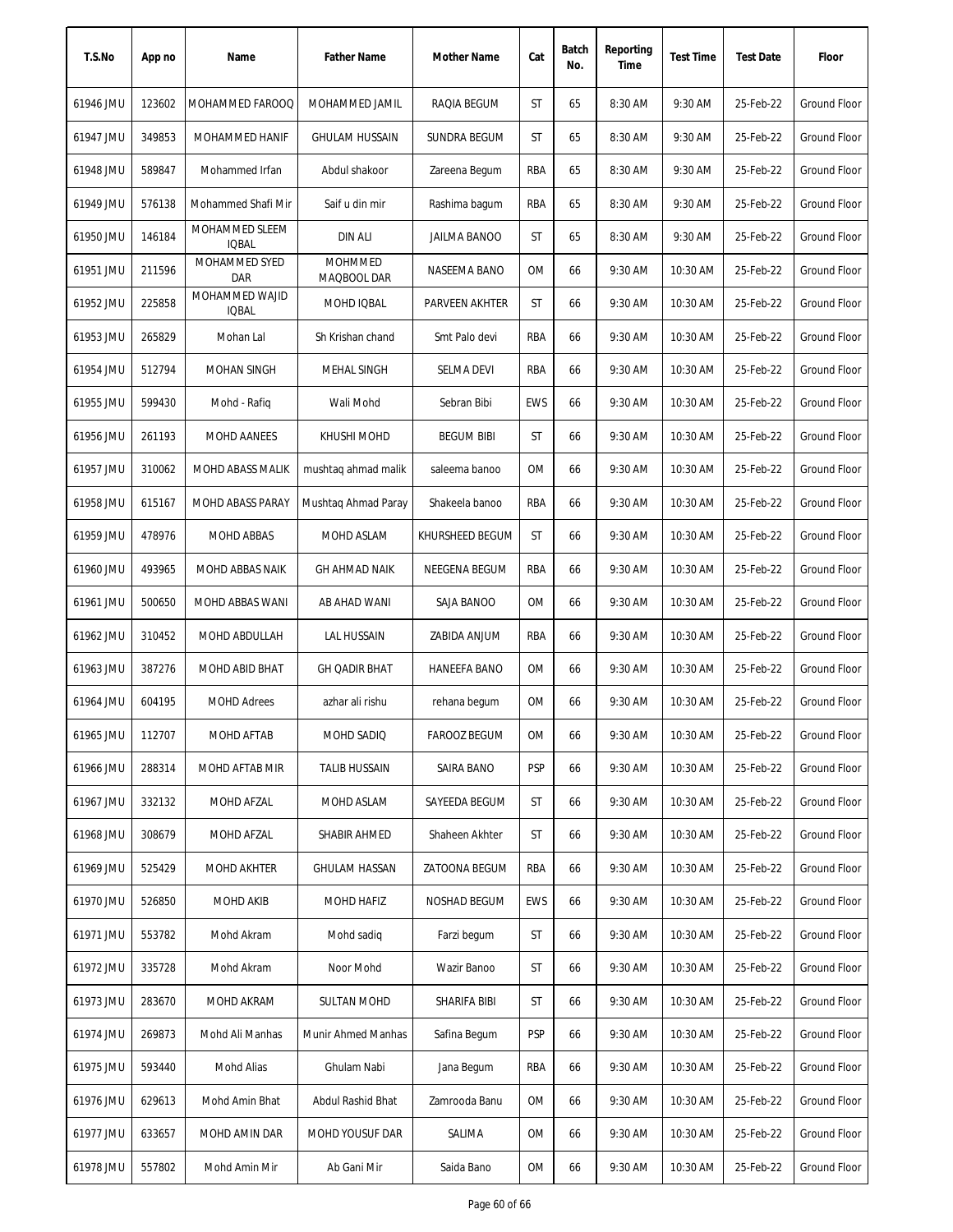| T.S.No    | App no | Name               | <b>Father Name</b>       | Mother Name        | Cat        | Batch<br>No. | Reporting<br>Time | <b>Test Time</b> | <b>Test Date</b> | Floor               |
|-----------|--------|--------------------|--------------------------|--------------------|------------|--------------|-------------------|------------------|------------------|---------------------|
| 61979 JMU | 323197 | MOHD AMIN MIR      | <b>GH QUADIR MIR</b>     | ZEEBA BANOO        | 0M         | 66           | 9:30 AM           | 10:30 AM         | 25-Feb-22        | <b>Ground Floor</b> |
| 61980 JMU | 636282 | Mohd Amir          | Mohd Amin                | Sayada Akhtar      | ОM         | 66           | 9:30 AM           | 10:30 AM         | 25-Feb-22        | Ground Floor        |
| 61981 JMU | 569018 | Mohd Amir Rah      | Nazir Ahmad Rah          | Sakeena            | ОM         | 67           | 10:30 AM          | $11:15$ AM       | 25-Feb-22        | <b>Ground Floor</b> |
| 61982 JMU | 223124 | MOHD AMJAD         | MOHD SHAQOOR             | SHAMSHAD BEGUM     | OSC        | 67           | 10:30 AM          | 11:15 AM         | 25-Feb-22        | <b>Ground Floor</b> |
| 61983 JMU | 400517 | Mohd Anwar Shabir  | Safe Ali                 | Shaloow Begum      | ST         | 67           | 10:30 AM          | 11:15 AM         | 25-Feb-22        | Ground Floor        |
| 61984 JMU | 208348 | MOHD AQIB          | MOHD HUSSAIN             | PARVEEN AKHTER     | ST         | 67           | 10:30 AM          | 11:15 AM         | 25-Feb-22        | <b>Ground Floor</b> |
| 61985 JMU | 615265 | Mohd Aqib          | <b>Taraq Hussain</b>     | Shamim Akhter      | RBA        | 67           | 10:30 AM          | $11:15$ AM       | 25-Feb-22        | Ground Floor        |
| 61986 JMU | 342345 | Mohd Agib          | Gulzar ahmad             | Aziza begam        | ST         | 67           | 10:30 AM          | 11:15 AM         | 25-Feb-22        | <b>Ground Floor</b> |
| 61987 JMU | 311133 | Mohd Araf Khan     | <b>Bashir Ahmed</b>      | Shahina Begum      | RBA        | 67           | 10:30 AM          | 11:15 AM         | 25-Feb-22        | <b>Ground Floor</b> |
| 61988 JMU | 646277 | Mohd Arfan         | Javeed Ahmed Ghani       | Shameema Begum     | <b>RBA</b> | 67           | 10:30 AM          | 11:15 AM         | 25-Feb-22        | <b>Ground Floor</b> |
| 61989 JMU | 606508 | <b>Mohd Arief</b>  | Ahmed Din                | Rakiya Begum       | ST         | 67           | 10:30 AM          | $11:15$ AM       | 25-Feb-22        | <b>Ground Floor</b> |
| 61990 JMU | 595046 | <b>MOHD ARIF</b>   | ABDUL HAMID              | REHANA BEGUM       | RBA        | 67           | 10:30 AM          | 11:15 AM         | 25-Feb-22        | <b>Ground Floor</b> |
| 61991 JMU | 597643 | <b>MOHD ARIF</b>   | ALI MOHD                 | <b>ISMA BEGUM</b>  | ST         | 67           | 10:30 AM          | 11:15 AM         | 25-Feb-22        | <b>Ground Floor</b> |
| 61992 JMU | 399729 | <b>MOHD ARIF</b>   | MOHD ARIF                | <b>MANIJA BI</b>   | ST         | 67           | 10:30 AM          | 11:15 AM         | 25-Feb-22        | Ground Floor        |
| 61993 JMU | 169223 | Mohd Arif Bhat     | Gh Mohd Bhat             | Shafiqa            | 0M         | 67           | 10:30 AM          | 11:15 AM         | 25-Feb-22        | <b>Ground Floor</b> |
| 61994 JMU | 378949 | MOHD ARIF KHAN     | <b>MOHD SHABIR</b>       | NASIM AKHTER       | ALC/I<br>B | 67           | 10:30 AM          | 11:15 AM         | 25-Feb-22        | Ground Floor        |
| 61995 JMU | 627785 | Mohd Arif Mahajan  | Mushtag Ahmad<br>Mahajan | Shameema           | <b>OM</b>  | 67           | 10:30 AM          | 11:15 AM         | 25-Feb-22        | <b>Ground Floor</b> |
| 61996 JMU | 398550 | MOHD ASGAR JARAL   | ABDUL AZIZ JARAL         | SAJO BEGUM         | EWS        | 67           | 10:30 AM          | 11:15 AM         | 25-Feb-22        | Ground Floor        |
| 61997 JMU | 568592 | Mohd Ashraf Bhat   | Gh Mohi Ud Din Bhat      | Rethi              | <b>OM</b>  | 67           | 10:30 AM          | $11:15$ AM       | 25-Feb-22        | Ground Floor        |
| 61998 JMU | 144007 | MOHD ASHRAF BOKAN  | LAL DIN BOKAN            | RAJ BIBI           | ST         | 67           | 10:30 AM          | 11:15 AM         | 25-Feb-22        | Ground Floor        |
| 61999 JMU | 497881 | Mohd Ashraf Bujran | Gh Qadir Bujran          | Raja Bano          | ST         | 67           | 10:30 AM          | 11:15 AM         | 25-Feb-22        | Ground Floor        |
| 62000 JMU | 196218 | MOHD ASHRAF DAR    | MOHD AKBAR DAR           | <b>KHATEE BANO</b> | 0M         | 67           | 10:30 AM          | 11:15 AM         | 25-Feb-22        | Ground Floor        |
| 62001 JMU | 164508 | Mohd Ashraf Khan   | Abdul khaliq khan        | Hanefa Banoo       | OM         | 67           | 10:30 AM          | 11:15 AM         | 25-Feb-22        | <b>Ground Floor</b> |
| 62002 JMU | 413947 | MOHD ASHRAF MIR    | ABDUL KABIR MIR          | ATIQA BEGUM        | RBA        | 67           | 10:30 AM          | 11:15 AM         | 25-Feb-22        | <b>Ground Floor</b> |
| 62003 JMU | 402952 | Mohd Ashraf Mir    | Mushtag Ahmad Mir        | Haleema Banoo      | 0M         | 67           | 10:30 AM          | 11:15 AM         | 25-Feb-22        | <b>Ground Floor</b> |
| 62004 JMU | 231264 | Mohd Ashraf Padder | Nazir Ahmad Padder       | Muneera            | RBA        | 67           | 10:30 AM          | 11:15 AM         | 25-Feb-22        | Ground Floor        |
| 62005 JMU | 330006 | Mohd Ashraf Reshi  | Ab Razak Reshi           | Aisha              | ОM         | 67           | 10:30 AM          | 11:15 AM         | 25-Feb-22        | Ground Floor        |
| 62006 JMU | 409760 | MOHD ASHRAF SHEIKH | AB HAMID SHEIKH          | ATIQA AKHTER       | RBA        | 67           | 10:30 AM          | 11:15 AM         | 25-Feb-22        | Ground Floor        |
| 62007 JMU | 488815 | Mohd Ashrif        | Ali Mohd                 | Sarya Begum        | RBA        | 67           | 10:30 AM          | 11:15 AM         | 25-Feb-22        | Ground Floor        |
| 62008 JMU | 257502 | MOHD ASIF          | <b>FAZAL HUSSAIN</b>     | MANSHA BEGUM       | ST         | 67           | 10:30 AM          | 11:15 AM         | 25-Feb-22        | Ground Floor        |
| 62009 JMU | 638738 | MOHD ASIF          | Maqbool Hussain          | Jabeen Akhter      | ST         | 67           | 10:30 AM          | 11:15 AM         | 25-Feb-22        | <b>Ground Floor</b> |
| 62010 JMU | 407453 | MOHD ASIF          | MOHD MANSHA              | PARVEEN AKHTER     | ST         | 67           | 10:30 AM          | 11:15 AM         | 25-Feb-22        | Ground Floor        |
| 62011 JMU | 450085 | Mohd Asif          | MOHD NASEEM              | PARVEEN AKHTER     | RBA        | 68           | 11:15 AM          | 12:00 Noon       | 25-Feb-22        | Ground Floor        |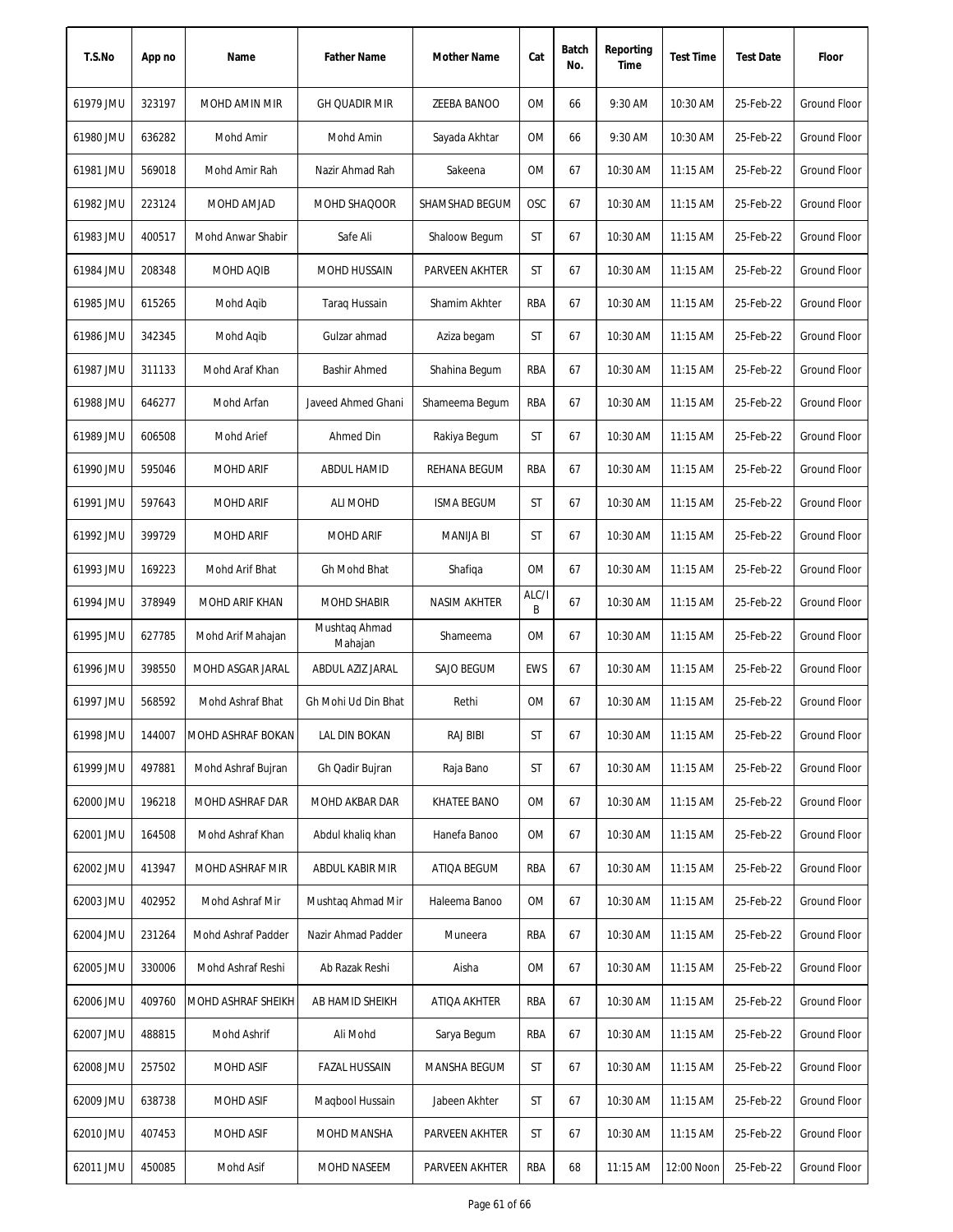| T.S.No    | App no | Name                         | <b>Father Name</b>                  | Mother Name           | Cat        | Batch<br>No. | Reporting<br>Time | <b>Test Time</b> | <b>Test Date</b> | Floor               |
|-----------|--------|------------------------------|-------------------------------------|-----------------------|------------|--------------|-------------------|------------------|------------------|---------------------|
| 62012 JMU | 587339 | <b>MOHD ASIF</b>             | REHMATULLHA                         | ZULIAKHA BEGUM        | <b>EWS</b> | 68           | 11:15 AM          | 12:00 Noon       | 25-Feb-22        | <b>Ground Floor</b> |
| 62013 JMU | 359344 | MOHD ASIF DAR                | <b>GH MOHD DAR</b>                  | HASEENA BANO          | ОM         | 68           | 11:15 AM          | 12:00 Noon       | 25-Feb-22        | Ground Floor        |
| 62014 JMU | 427903 | MOHD ASIF DAR                | REYAZ AHMAD DAR                     | <b>HASEENA AKHTER</b> | ОM         | 68           | $11:15$ AM        | 12:00 Noon       | 25-Feb-22        | Ground Floor        |
| 62015 JMU | 592539 | MOHD ASIF KHAN               | <b>SULIAMAN KHAN</b>                | <b>REKHMAT JAN</b>    | OM         | 68           | 11:15 AM          | 12:00 Noon       | 25-Feb-22        | <b>Ground Floor</b> |
| 62016 JMU | 209212 | Mohd Asif Khandi             | Mohd Ramzan Khandi                  | Dilshada Banoo        | OM         | 68           | 11:15 AM          | 12:00 Noon       | 25-Feb-22        | <b>Ground Floor</b> |
| 62017 JMU | 311003 | Mohd Asif Wani               | Ab Ahad Wani                        | Fatima Banu           | OM         | 68           | 11:15 AM          | 12:00 Noon       | 25-Feb-22        | <b>Ground Floor</b> |
| 62018 JMU | 257884 | MOHD ASLAM                   | <b>GHULAB DIN</b>                   | RASHEM BI             | ST         | 68           | 11:15 AM          | 12:00 Noon       | 25-Feb-22        | Ground Floor        |
| 62019 JMU | 256400 | Mohd Aslam                   | MASOOD MOHD                         | <b>VEENA BEGUM</b>    | ST         | 68           | 11:15 AM          | 12:00 Noon       | 25-Feb-22        | <b>Ground Floor</b> |
| 62020 JMU | 116883 | Mohd Aslam Bhat              | Mohd Magbool Bhat                   | Haleema Banoo         | RBA        | 68           | 11:15 AM          | 12:00 Noon       | 25-Feb-22        | <b>Ground Floor</b> |
| 62021 JMU | 437322 | Mohd Aslam<br>Choudhary      | Yousf Mohd                          | Sheela Begum          | ST         | 68           | 11:15 AM          | 12:00 Noon       | 25-Feb-22        | <b>Ground Floor</b> |
| 62022 JMU | 509585 | MOHD ASLAM THAKUR            | MOHD ABDULLAH<br><b>THAKUR</b>      | <b>KHATIJA</b>        | <b>OM</b>  | 68           | 11:15 AM          | 12:00 Noon       | 25-Feb-22        | <b>Ground Floor</b> |
| 62023 JMU | 145091 | MOHD ATHAR DAR               | SONAULLAH DAR                       | <b>POSHA</b>          | RBA        | 68           | 11:15 AM          | 12:00 Noon       | 25-Feb-22        | Ground Floor        |
| 62024 JMU | 322468 | MOHD AUNEEB KHAN             | showkat ahmad khan                  | tasleema khan         | <b>OM</b>  | 68           | 11:15 AM          | 12:00 Noon       | 25-Feb-22        | <b>Ground Floor</b> |
| 62025 JMU | 225081 | Mohd Ayoob Kumar             | <b>GH MOHI DIN KUMAR</b>            | SHAMEEMA              | <b>OSC</b> | 68           | 11:15 AM          | 12:00 Noon       | 25-Feb-22        | Ground Floor        |
| 62026 JMU | 264809 | MOHD AYOUB                   | <b>GHULAM HUSSAIN</b>               | <b>GHULAM BI</b>      | ST         | 68           | 11:15 AM          | 12:00 Noon       | 25-Feb-22        | <b>Ground Floor</b> |
| 62027 JMU | 617109 | Mohd Ayoub Malik             | Shah Mohd Malik                     | Reham Begum           | RBA        | 68           | $11:15$ AM        | 12:00 Noon       | 25-Feb-22        | Ground Floor        |
| 62028 JMU | 623702 | <b>MOHD AYOUB MIR</b>        | <b>ABDUL AZIZ</b>                   | <b>ZANIB BEGUM</b>    | RBA        | 68           | 11:15 AM          | 12:00 Noon       | 25-Feb-22        | Ground Floor        |
| 62029 JMU | 217632 | <b>MOHD AYOUB RATHER</b>     | DILAWAR AHMAD<br><b>RATHER</b>      | <b>FAZI BANO</b>      | <b>OM</b>  | 68           | 11:15 AM          | 12:00 Noon       | 25-Feb-22        | <b>Ground Floor</b> |
| 62030 JMU | 629202 | Mohd Azam                    | Abdul Hussain                       | Rasham Bi             | <b>PSP</b> | 68           | 11:15 AM          | 12:00 Noon       | 25-Feb-22        | <b>Ground Floor</b> |
| 62031 JMU | 180820 | Mohd Baber                   | Bashir Ahmed mir                    | Mansha Begum          | RBA        | 68           | 11:15 AM          | 12:00 Noon       | 25-Feb-22        | <b>Ground Floor</b> |
| 62032 JMU | 649866 | Mohd Bilal Ganai             | Mohd Rafiq Ganai                    | Shiraz akhter         | <b>EWS</b> | 68           | 11:15 AM          | 12:00 Noon       | 25-Feb-22        | Ground Floor        |
| 62033 JMU | 438845 | Mohd Dahood                  | Mohd Abdullah                       | Zaitoon Bi            | 0M         | 68           | 11:15 AM          | 12:00 Noon       | 25-Feb-22        | <b>Ground Floor</b> |
| 62034 JMU | 450229 | Mohd Danish Azeem            | Wazir Mohd                          | Shamshad Begum        | RBA        | 68           | $11:15$ AM        | 12:00 Noon       | 25-Feb-22        | Ground Floor        |
| 62035 JMU | 229524 | Mohd Fareed                  | Faroz Din                           | Razia Begum           | RBA        | 68           | 11:15 AM          | 12:00 Noon       | 25-Feb-22        | <b>Ground Floor</b> |
| 62036 JMU | 211624 | MOHD FARHAD<br><b>SHEIKH</b> | AB SALAM SHEIKH                     | <b>HASEENA BANOO</b>  | 0M         | 68           | 11:15 AM          | 12:00 Noon       | 25-Feb-22        | <b>Ground Floor</b> |
| 62037 JMU | 484835 | MOHD FAROOQ                  | Mohd Shaki                          | Rani Begum            | <b>PSP</b> | 68           | 11:15 AM          | 12:00 Noon       | 25-Feb-22        | Ground Floor        |
| 62038 JMU | 622246 | Mohd Fraz Sheikh             | Mohd Salim                          | Marima Begum          | ОM         | 68           | $11:15$ AM        | 12:00 Noon       | 25-Feb-22        | Ground Floor        |
| 62039 JMU | 148322 | MOHD HANIEF                  | ABDUL GAFOOR                        | <b>BEGUM BI</b>       | ST         | 68           | 11:15 AM          | 12:00 Noon       | 25-Feb-22        | Ground Floor        |
| 62040 JMU | 649789 | Mohd Hanif                   | Sheesh Mohd                         | Fatma Bibi            | ST         | 68           | 11:15 AM          | 12:00 Noon       | 25-Feb-22        | <b>Ground Floor</b> |
| 62041 JMU | 641581 | MOHD HAROON                  | ABDUL RAZAQ                         | SHAMIM AKHTER         | ST         | 69           | 12:00 Noon        | 1:00 PM          | 25-Feb-22        | Ground Floor        |
| 62042 JMU | 590761 | Mohd Haroon                  | Ghulam Mehdi                        | Shamim Akhter         | ALC/I<br>B | 69           | 12:00 Noon        | 1:00 PM          | 25-Feb-22        | Ground Floor        |
| 62043 JMU | 468574 | MOHD HAROON                  | <b>GHULAM MOHD</b><br><b>MINTOO</b> | MOOSMA BEGUM          | RBA        | 69           | 12:00 Noon        | 1:00 PM          | 25-Feb-22        | Ground Floor        |
| 62044 JMU | 596815 | Mohd Haseeb                  | <b>Taraq Hussain</b>                | Shamim Akhter         | RBA        | 69           | 12:00 Noon        | 1:00 PM          | 25-Feb-22        | Ground Floor        |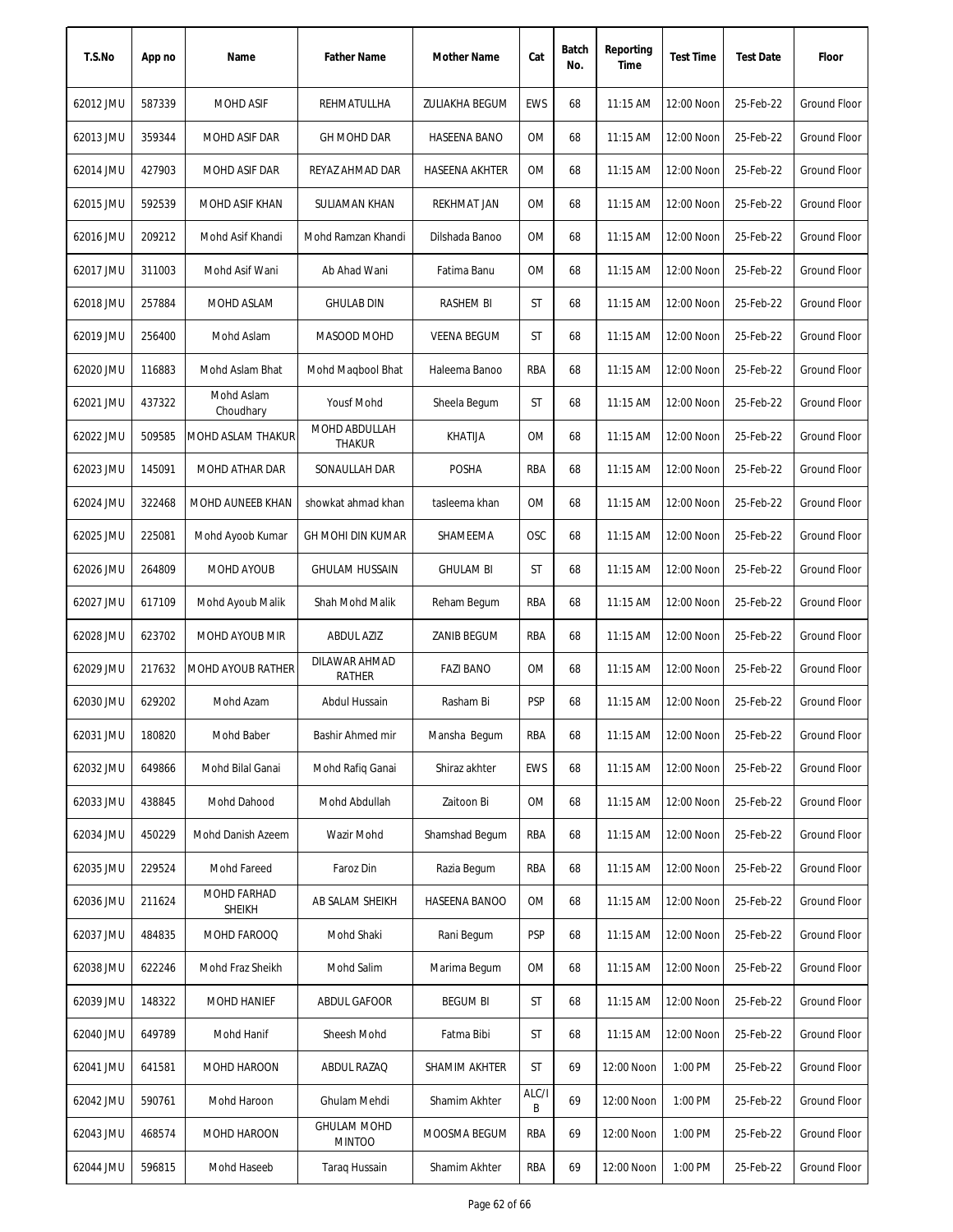| T.S.No    | App no | Name                                    | <b>Father Name</b>           | Mother Name         | Cat       | Batch<br>No. | Reporting<br>Time | <b>Test Time</b> | <b>Test Date</b> | Floor               |
|-----------|--------|-----------------------------------------|------------------------------|---------------------|-----------|--------------|-------------------|------------------|------------------|---------------------|
| 62045 JMU | 530938 | <b>MOHD HUSSAIN DAR</b>                 | <b>GH MOHD DAR</b>           | KHADMI BAGUM        | <b>ST</b> | 69           | 12:00 Noon        | 1:00 PM          | 25-Feb-22        | <b>Ground Floor</b> |
| 62046 JMU | 207578 | MOHD HUSSAIN MIR                        | <b>GH MOHD MIR</b>           | <b>RAJA BEGUM</b>   | RBA       | 69           | 12:00 Noon        | 1:00 PM          | 25-Feb-22        | <b>Ground Floor</b> |
| 62047 JMU | 609678 | MOHD IBRAHIM BHAT                       | AB MAJEED BHAT               | NOORI BANU          | ОM        | 69           | 12:00 Noon        | 1:00 PM          | 25-Feb-22        | Ground Floor        |
| 62048 JMU | 602170 | MOHD IBRAHIM KHAN                       | AB AHAD KHAN                 | DILSHADA BEGUM      | 0M        | 69           | 12:00 Noon        | 1:00 PM          | 25-Feb-22        | <b>Ground Floor</b> |
| 62049 JMU | 609095 | Mohd Ibrahim Mir                        | Ab Rashid Mir                | Amina Begum         | OM        | 69           | 12:00 Noon        | 1:00 PM          | 25-Feb-22        | <b>Ground Floor</b> |
| 62050 JMU | 593128 | Mohd Ibrar                              | Mohd Razaq                   | Zatoon Begum        | ST        | 69           | 12:00 Noon        | 1:00 PM          | 25-Feb-22        | <b>Ground Floor</b> |
| 62051 JMU | 580735 | <b>MOHD ILYAS</b>                       | MOHD IQBAL                   | KHATAMBI            | PSP       | 69           | 12:00 Noon        | 1:00 PM          | 25-Feb-22        | <b>Ground Floor</b> |
| 62052 JMU | 569733 | Mohd Imran                              | Mohd ishaq                   | Sakina begum        | ST        | 69           | 12:00 Noon        | 1:00 PM          | 25-Feb-22        | <b>Ground Floor</b> |
| 62053 JMU | 430033 | MOHD IMRAN DAR                          | ABDUL SALAM DAR              | RAJA BANU           | 0M        | 69           | 12:00 Noon        | 1:00 PM          | 25-Feb-22        | <b>Ground Floor</b> |
| 62054 JMU | 268884 | <b>MOHD IMRAN KHAN</b>                  | MOHD ASHRAF KHAN             | <b>FARIDA BEGUM</b> | <b>OM</b> | 69           | 12:00 Noon        | 1:00 PM          | 25-Feb-22        | <b>Ground Floor</b> |
| 62055 JMU | 465468 | Mohd Imran Lone                         | Ali Mohd Lone                | Fatima              | 0M        | 69           | 12:00 Noon        | 1:00 PM          | 25-Feb-22        | <b>Ground Floor</b> |
| 62056 JMU | 195430 | Mohd Imran Ione                         | Mohd shokoor lone            | khadmi bagum        | ST        | 69           | 12:00 Noon        | 1:00 PM          | 25-Feb-22        | Ground Floor        |
| 62057 JMU | 332712 | Mohd Imran Sheikh                       | Lt Gulam Mohiuddin<br>sheikh | Haleema Banoo       | <b>OM</b> | 69           | 12:00 Noon        | 1:00 PM          | 25-Feb-22        | <b>Ground Floor</b> |
| 62058 JMU | 616928 | Mohd Imtiaz Bhatti                      | Hussan Mohd                  | Safia Begum         | RBA       | 69           | 12:00 Noon        | 1:00 PM          | 25-Feb-22        | <b>Ground Floor</b> |
| 62059 JMU | 171811 | Mohd Imtiyaz                            | Rehmatullah Butt             | Shakeela Begum      | RBA       | 69           | 12:00 Noon        | 1:00 PM          | 25-Feb-22        | <b>Ground Floor</b> |
| 62060 JMU | 128662 | Mohd Iqbal                              | <b>Farid Ahmed</b>           | Zelekha Begum       | ST        | 69           | 12:00 Noon        | 1:00 PM          | 25-Feb-22        | <b>Ground Floor</b> |
| 62061 JMU | 536692 | MOHD IQBAL BAKSHI                       | <b>GH NABI BAKSHI</b>        | SHAKEELA BANO       | RBA       | 69           | 12:00 Noon        | 1:00 PM          | 25-Feb-22        | <b>Ground Floor</b> |
| 62062 JMU | 498318 | <b>MOHD IQBAL BHAT</b>                  | GH MOHI UD DIN BHAT          | <b>ARSHA BEGUM</b>  | <b>OM</b> | 69           | 12:00 Noon        | 1:00 PM          | 25-Feb-22        | <b>Ground Floor</b> |
| 62063 JMU | 219004 | Mohd Iqbal Mir                          | Ghulam Nabi                  | Farzana             | <b>OM</b> | 69           | 12:00 Noon        | 1:00 PM          | 25-Feb-22        | Ground Floor        |
| 62064 JMU | 444641 | MOHD IQBAL QURASHI Gulam Hassan Qurashi |                              | Haneefa Begum       | OM        | 69           | 12:00 Noon        | 1:00 PM          | 25-Feb-22        | Ground Floor        |
| 62065 JMU | 347473 | MOHD IQBAL<br>SHEERGOGRI                | MOHD RAMZAN                  | <b>FATIMA BEGUM</b> | OSC       | 69           | 12:00 Noon        | 1:00 PM          | 25-Feb-22        | <b>Ground Floor</b> |
| 62066 JMU | 343668 | MOHD IQBAL SHIEKH                       | MOHD AKLI SHIEKH             | MAHMOODA AKHTAR     | <b>OM</b> | 69           | 12:00 Noon        | 1:00 PM          | 25-Feb-22        | Ground Floor        |
| 62067 JMU | 472217 | MOHD IQBAL WANI                         | ABDUL RASHID WANI            | <b>AISHA BEGUM</b>  | rba       | 69           | 12:00 Noon        | 1:00 PM          | 25-Feb-22        | Ground Floor        |
| 62068 JMU | 119922 | Mohd Irfan                              | Abdul Rashid Wani            | Fatima Begum        | RBA       | 69           | 12:00 Noon        | 1:00 PM          | 25-Feb-22        | <b>Ground Floor</b> |
| 62069 JMU | 282453 | Mohd Irfan                              | Razag Ahmed                  | Azmet Begum         | ST        | 69           | 12:00 Noon        | 1:00 PM          | 25-Feb-22        | Ground Floor        |
| 62070 JMU | 634729 | MOHD IRFAN DOOM                         | GH MOHD DOOM                 | <b>HAJRA BEGUM</b>  | OSC       | 69           | 12:00 Noon        | 1:00 PM          | 25-Feb-22        | Ground Floor        |
| 62071 JMU | 404663 | mohd irfan shah                         | BASHIR AHMAD                 | RUBEENA BAGAM       | RBA       | 70           | $1:15$ PM         | 2:00 PM          | 25-Feb-22        | Ground Floor        |
| 62072 JMU | 272112 | MOHD ISAQ GANIE                         | AB RAHIM GANIE               | AMINA BANOO         | 0M        | 70           | 1:15 PM           | 2:00 PM          | 25-Feb-22        | Ground Floor        |
| 62073 JMU | 269522 | MOHD ISHAQ DAR                          | AB SALAM DAR                 | HAJRA BANOO         | 0M        | 70           | 1:15 PM           | 2:00 PM          | 25-Feb-22        | Ground Floor        |
| 62074 JMU | 143723 | Mohd Ishaq Mir                          | Ali Mohd Mir                 | Raja Banu           | 0M        | 70           | 1:15 PM           | 2:00 PM          | 25-Feb-22        | Ground Floor        |
| 62075 JMU | 240434 | Mohd Ishfaq Khan                        | Nazir Ahmad Khan             | Saja Begum          | ОM        | 70           | 1:15 PM           | 2:00 PM          | 25-Feb-22        | Ground Floor        |
| 62076 JMU | 422059 | Mohd Ishfaq Magloo                      | GH Ahmad Magloo              | Ashia Banoo         | RBA       | 70           | 1:15 PM           | 2:00 PM          | 25-Feb-22        | Ground Floor        |
| 62077 JMU | 645979 | MOHD ISRAR KHAN                         | MOHAMMAD SHAREEF<br>KHAN     | SHAMIMA BEGUM       | RBA       | 70           | 1:15 PM           | 2:00 PM          | 25-Feb-22        | Ground Floor        |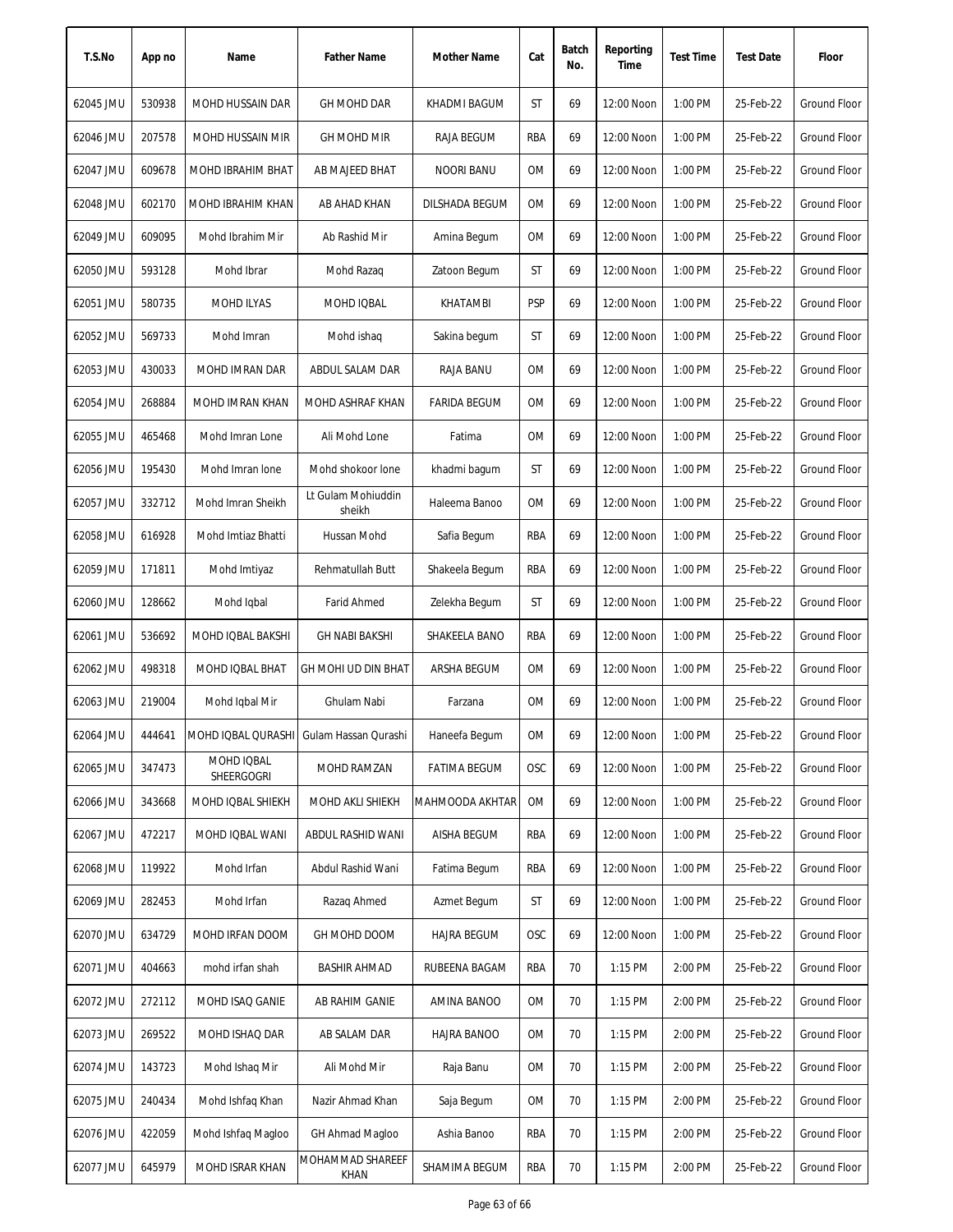| T.S.No    | App no | Name                         | <b>Father Name</b>    | Mother Name          | Cat        | Batch<br>No. | Reporting<br>Time | <b>Test Time</b> | <b>Test Date</b> | Floor               |
|-----------|--------|------------------------------|-----------------------|----------------------|------------|--------------|-------------------|------------------|------------------|---------------------|
| 62078 JMU | 405603 | Mohd israr khan              | Mohd ayoub khan       | <b>Balkes akhter</b> | RBA        | 70           | 1:15 PM           | 2:00 PM          | 25-Feb-22        | <b>Ground Floor</b> |
| 62079 JMU | 360020 | Mohd Jahid                   | Ch Late wali Mohd     | Mukhtiaran Bibi      | ST         | 70           | $1:15$ PM         | 2:00 PM          | 25-Feb-22        | Ground Floor        |
| 62080 JMU | 252288 | mohd jameel                  | anwar hussain         | gulzar bi            | ST         | 70           | $1:15$ PM         | 2:00 PM          | 25-Feb-22        | Ground Floor        |
| 62081 JMU | 174835 | MOHD JAMEEL                  | MOHD RAFIQ            | RAZIA BEGUM          | ST         | 70           | 1:15 PM           | 2:00 PM          | 25-Feb-22        | <b>Ground Floor</b> |
| 62082 JMU | 552051 | Mohd Jameel                  | Mohd sharief          | Azmat Bi             | ST         | 70           | 1:15 PM           | 2:00 PM          | 25-Feb-22        | <b>Ground Floor</b> |
| 62083 JMU | 445754 | MOHD JAMEEL KHAN             | MOHD RAMZAN KHAN      | SAEEDA BAGUM         | <b>EWS</b> | 70           | 1:15 PM           | 2:00 PM          | 25-Feb-22        | <b>Ground Floor</b> |
| 62084 JMU | 457194 | Mohd Javed                   | Wazir Hussain         | Anwer Begum          | ST         | 70           | $1:15$ PM         | 2:00 PM          | 25-Feb-22        | Ground Floor        |
| 62085 JMU | 635455 | MOHD KASHIF MALIK            | MOHD WAJAHAD          | SHAFQAT BEGUM        | <b>OM</b>  | 70           | $1:15$ PM         | 2:00 PM          | 25-Feb-22        | <b>Ground Floor</b> |
| 62086 JMU | 534258 | Mohd Lateef Dar              | Gh Mohd Dar           | Khati Begum          | <b>OM</b>  | 70           | $1:15$ PM         | 2:00 PM          | 25-Feb-22        | <b>Ground Floor</b> |
| 62087 JMU | 311819 | MOHD LATEEF WAGAY            | MOHD YOUSF WAGAY      | HALEEMA              | <b>OM</b>  | 70           | $1:15$ PM         | 2:00 PM          | 25-Feb-22        | <b>Ground Floor</b> |
| 62088 JMU | 551216 | Mohd Laygat                  | abdul rashid          | Kalsoom begum        | ST         | 70           | $1:15$ PM         | 2:00 PM          | 25-Feb-22        | Ground Floor        |
| 62089 JMU | 625806 | Mohd Liakat                  | Mohd Hanif            | Saria Bi             | ST         | 70           | $1:15$ PM         | 2:00 PM          | 25-Feb-22        | Ground Floor        |
| 62090 JMU | 428589 | <b>MOHD MAJEED</b>           | SADIQ HUSSAIN         | <b>JIA BIBI</b>      | ST         | 70           | $1:15$ PM         | 2:00 PM          | 25-Feb-22        | Ground Floor        |
| 62091 JMU | 209751 | <b>MOHD MANSHA</b>           | SURAJ UL DIN          | <b>NOOR JAHAN</b>    | ST         | 70           | 1:15 PM           | 2:00 PM          | 25-Feb-22        | Ground Floor        |
| 62092 JMU | 482839 | <b>MOHD MANSOOR</b><br>MALLA | MOHD AYUOB MALLA      | <b>HAJRA</b>         | 0M         | 70           | 1:15 PM           | 2:00 PM          | 25-Feb-22        | Ground Floor        |
| 62093 JMU | 592364 | MOHD MAQBOOL<br><b>WANI</b>  | <b>GH AHMAD WANI</b>  | KHATOONA BANO        | 0M         | 70           | $1:15$ PM         | 2:00 PM          | 25-Feb-22        | <b>Ground Floor</b> |
| 62094 JMU | 227788 | Mohd Magsood                 | Mohd Akram            | Naseem Akhter        | ALC/I<br>B | 70           | $1:15$ PM         | 2:00 PM          | 25-Feb-22        | <b>Ground Floor</b> |
| 62095 JMU | 533353 | MOHD MAQSOOD                 | MOHD ASHRAF           | PARI BANO            | ST         | 70           | 1:15 PM           | 2:00 PM          | 25-Feb-22        | <b>Ground Floor</b> |
| 62096 JMU | 425984 | Mohd Mohsin Magray           | Mohd Kamal Magray     | Gulshan Ara          | RBA        | 70           | $1:15$ PM         | 2:00 PM          | 25-Feb-22        | <b>Ground Floor</b> |
| 62097 JMU | 225376 | MOHD MOHSIN RAZA             | MOHD QASIM            | NASEEM AKHTER        | RBA        | 70           | 1:15 PM           | 2:00 PM          | 25-Feb-22        | Ground Floor        |
| 62098 JMU | 245806 | MOHD MUJTABA<br><b>KHAN</b>  | <b>WAZIR HUSSAIN</b>  | <b>TARMIM AKHTER</b> | <b>PSP</b> | 70           | 1:15 PM           | 2:00 PM          | 25-Feb-22        | Ground Floor        |
| 62099 JMU | 646855 | Mohd Mukhtar                 | Mohd Amin             | Zarda begum          | OSC        | 70           | 1:15 PM           | 2:00 PM          | 25-Feb-22        | Ground Floor        |
| 62100 JMU | 508338 | Mohd Murtaza                 | Bader Hussain         | Meniba begum         | RBA        | 70           | $1:15$ PM         | 2:00 PM          | 25-Feb-22        | Ground Floor        |
| 62101 JMU | 564757 | Mohd Murtaza                 | Ghulam Mohd           | Zatoon Begum         | <b>RBA</b> | 71           | 2:00 PM           | 3:00 PM          | 25-Feb-22        | Ground Floor        |
| 62102 JMU | 638520 | MOHD MUSTAFA                 | JAHANGIR AHMED        | ARSHAD BEGUM         | RBA        | 71           | 2:00 PM           | 3:00 PM          | 25-Feb-22        | <b>Ground Floor</b> |
| 62103 JMU | 578584 | Mohd Nadeem                  | Abdul Rashid          | Parveen Akhter       | RBA        | 71           | 2:00 PM           | 3:00 PM          | 25-Feb-22        | Ground Floor        |
| 62104 JMU | 107183 | MOHD NADEEM BHAT             | MOHD ABDULLAH<br>BHAT | SALEEMA              | ОM         | 71           | 2:00 PM           | 3:00 PM          | 25-Feb-22        | Ground Floor        |
| 62105 JMU | 157484 | MOHD NADEEM IQBAL            | MOHD IQBAL            | NOOR JAHAN           | <b>PSP</b> | 71           | 2:00 PM           | 3:00 PM          | 25-Feb-22        | Ground Floor        |
| 62106 JMU | 545625 | Mohd Nahyeem Khan            | ALI AFSAR KHAN        | PARWAL BEGUM         | ALC/I<br>В | 71           | 2:00 PM           | 3:00 PM          | 25-Feb-22        | Ground Floor        |
| 62107 JMU | 613935 | Mohd Naveed                  | Fazal Hussain         | Gulzar begum         | ST         | 71           | 2:00 PM           | 3:00 PM          | 25-Feb-22        | Ground Floor        |
| 62108 JMU | 590105 | MOHD NAWAZ SHARIF            | <b>MOHD SHARIF</b>    | <b>HANIEFA BI</b>    | ST         | 71           | 2:00 PM           | 3:00 PM          | 25-Feb-22        | Ground Floor        |
| 62109 JMU | 514377 | MOHD NAZIM<br>CHOWDHARY      | BASHIR HUSSAIN        | <b>HALIMA BEGUM</b>  | ST         | 71           | 2:00 PM           | 3:00 PM          | 25-Feb-22        | Ground Floor        |
| 62110 JMU | 635166 | MOHD NISSAR                  | SHAH MOHD             | <b>KASSER BANOO</b>  | 0M         | 71           | 2:00 PM           | 3:00 PM          | 25-Feb-22        | Ground Floor        |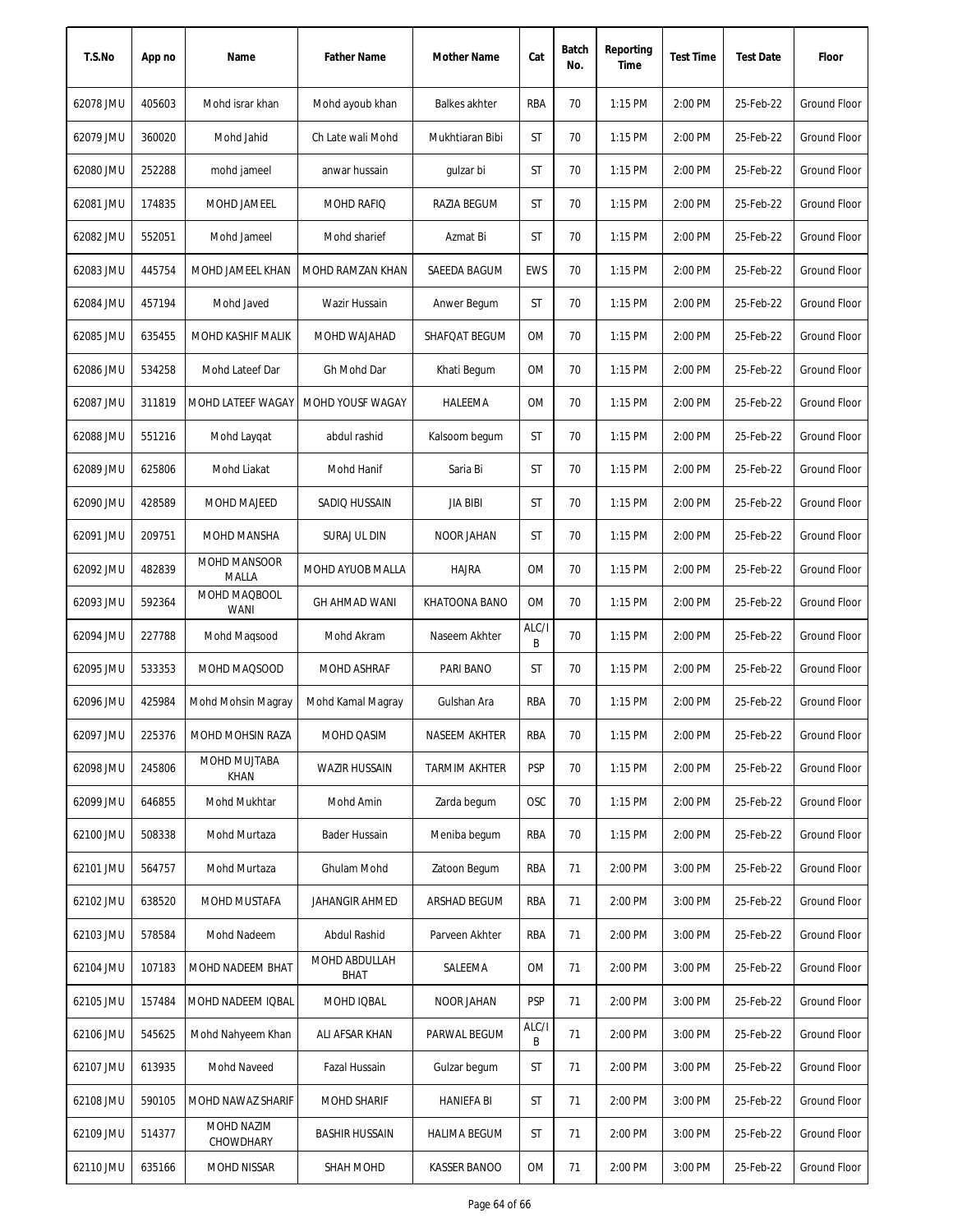| T.S.No    | App no | Name                         | <b>Father Name</b>                    | Mother Name             | Cat        | Batch<br>No. | Reporting<br>Time | <b>Test Time</b> | <b>Test Date</b> | Floor               |
|-----------|--------|------------------------------|---------------------------------------|-------------------------|------------|--------------|-------------------|------------------|------------------|---------------------|
| 62111 JMU | 381802 | MOHD NIZAM KHAN              | MOHD RAZAQ KHAN                       | <b>IRSHAD BEGUM</b>     | ALC/I<br>B | 71           | 2:00 PM           | 3:00 PM          | 25-Feb-22        | Ground Floor        |
| 62112 JMU | 163758 | MOHD NUMAN<br>SAROORI        | <b>IRSHAD AHMAD</b><br><b>SAROORI</b> | SAMIRA BANOO<br>SAROORI | 0M         | 71           | 2:00 PM           | 3:00 PM          | 25-Feb-22        | Ground Floor        |
| 62113 JMU | 457286 | Mohd Qasim                   | Mohd Bashir                           | Nazir Begum             | <b>PSP</b> | 71           | 2:00 PM           | 3:00 PM          | 25-Feb-22        | Ground Floor        |
| 62114 JMU | 163065 | MOHD QUAYUM                  | MOHD SADIQ                            | PARVEEN AKHTER          | ST         | 71           | 2:00 PM           | 3:00 PM          | 25-Feb-22        | Ground Floor        |
| 62115 JMU | 538206 | MOHD RAFEEQ DAR              | <b>GH MOHD DAR</b>                    | <b>HAJRA</b>            | 0M         | 71           | 2:00 PM           | 3:00 PM          | 25-Feb-22        | Ground Floor        |
| 62116 JMU | 327035 | <b>MOHD RAFI</b>             | <b>AKTHER HUSSAIN</b>                 | <b>FARIDA BEGUM</b>     | <b>EWS</b> | 71           | 2:00 PM           | 3:00 PM          | 25-Feb-22        | <b>Ground Floor</b> |
| 62117 JMU | 137189 | MOHD RAFIQ                   | <b>GHULAM HASSAN</b>                  | KULSOOMA BEGUM          | RBA        | 71           | 2:00 PM           | 3:00 PM          | 25-Feb-22        | Ground Floor        |
| 62118 JMU | 488238 | Mohd Rafiq Bhat              | Mohd Sakinder Bhat                    | Ashma Begum             | <b>OM</b>  | 71           | 2:00 PM           | 3:00 PM          | 25-Feb-22        | <b>Ground Floor</b> |
| 62119 JMU | 153222 | <b>MOHD RAFIO KUMHAR</b>     | ALI MOHD KUMAR                        | RAJA                    | <b>OM</b>  | 71           | 2:00 PM           | 3:00 PM          | 25-Feb-22        | <b>Ground Floor</b> |
| 62120 JMU | 586353 | MOHD RAFIQ<br><b>NOVEROZ</b> | GH HASSAN NOVEROZ                     | <b>FAREEDA BEGUM</b>    | <b>OM</b>  | 71           | 2:00 PM           | 3:00 PM          | 25-Feb-22        | Ground Floor        |
| 62121 JMU | 537864 | Mohd Rashid                  | Hussan Din                            | Ashim bi                | ST         | 71           | 2:00 PM           | 3:00 PM          | 25-Feb-22        | Ground Floor        |
| 62122 JMU | 407362 | Mohd Rashid                  | Mohd Rafiq                            | Razia Begum             | ST         | 71           | 2:00 PM           | 3:00 PM          | 25-Feb-22        | Ground Floor        |
| 62123 JMU | 604545 | <b>MOHD RASHID</b>           | MOHD YAQOOB                           | PERVAIZ BEGUM           | <b>RBA</b> | 71           | 2:00 PM           | 3:00 PM          | 25-Feb-22        | <b>Ground Floor</b> |
| 62124 JMU | 373246 | Mohd Rayaz                   | Ghulam Qadar                          | Malka Bi                | ST         | 71           | 2:00 PM           | 3:00 PM          | 25-Feb-22        | <b>Ground Floor</b> |
| 62125 JMU | 439637 | MOHD RAYAZ                   | <b>JALAL DIN</b>                      | <b>FATMA BEGUM</b>      | ST         | 71           | 2:00 PM           | 3:00 PM          | 25-Feb-22        | <b>Ground Floor</b> |
| 62126 JMU | 570423 | MOHD RAYAZ                   | Khadam Hussain                        | Shamim Akhter           | ST         | 71           | 2:00 PM           | 3:00 PM          | 25-Feb-22        | <b>Ground Floor</b> |
| 62127 JMU | 427739 | MOHD RAZAQ                   | MOHD IQBAL                            | MAQSOOD BEGUM           | <b>OM</b>  | 71           | 2:00 PM           | 3:00 PM          | 25-Feb-22        | <b>Ground Floor</b> |
| 62128 JMU | 586305 | mohd rezwan                  | gh mohi ud dn wani                    | fozi akhter             | <b>OM</b>  | 71           | 2:00 PM           | 3:00 PM          | 25-Feb-22        | <b>Ground Floor</b> |
| 62129 JMU | 446542 | Mohd Riaz                    | Mohd Azam                             | Sabza Bi                | ALC/I<br>В | 71           | 2:00 PM           | 3:00 PM          | 25-Feb-22        | <b>Ground Floor</b> |
| 62130 JMU | 315456 | Mohd Riaz                    | Mohd Sharief Butt                     | Farida Begum            | <b>OSC</b> | 71           | 2:00 PM           | 3:00 PM          | 25-Feb-22        | Ground Floor        |
| 62131 JMU | 602185 | MOHD RIAZ                    | SHOKET ALI                            | SUREYIA BEGUM           | ST         | 72           | 3:00 PM           | 4:00 PM          | 25-Feb-22        | Ground Floor        |
| 62132 JMU | 603403 | MOHD ROUF KHAN               | <b>GH QUADIR KHAN</b>                 | <b>FATIMA BEGUM</b>     | RBA        | 72           | 3:00 PM           | 4:00 PM          | 25-Feb-22        | Ground Floor        |
| 62133 JMU | 325262 | MOHD SADEEQ                  | <b>ABDUL MAJID</b>                    | <b>RANI BEGUM</b>       | ST         | 72           | 3:00 PM           | 4:00 PM          | 25-Feb-22        | Ground Floor        |
| 62134 JMU | 417518 | Mohd Sajad                   | Mohd Sharief                          | Farida Begum            | OSC        | 72           | 3:00 PM           | 4:00 PM          | 25-Feb-22        | Ground Floor        |
| 62135 JMU | 146011 | mohd Sajid Khan              | Mohd ikhlag khan                      | Zahida begum            | <b>PSP</b> | 72           | 3:00 PM           | 4:00 PM          | 25-Feb-22        | <b>Ground Floor</b> |
| 62136 JMU | 552229 | Mohd Sajid Malik             | Tasadig Hussain                       | Shahida Perveen         | RBA        | 72           | 3:00 PM           | 4:00 PM          | 25-Feb-22        | Ground Floor        |
| 62137 JMU | 285096 | MOHD SALEEM                  | ABDUL HAMID                           | <b>GULZED BEGUM</b>     | ST         | 72           | 3:00 PM           | 4:00 PM          | 25-Feb-22        | Ground Floor        |
| 62138 JMU | 492423 | Mohd Saleem Mirza            | Abdul Aziz Mirza                      | Haniefa Begum           | <b>PSP</b> | 72           | 3:00 PM           | 4:00 PM          | 25-Feb-22        | Ground Floor        |
| 62139 JMU | 246305 | Mohd Saleem<br>Shairgogery   | Gh Ahmad Shairgogery                  | Sundeer Banoo           | OSC        | 72           | 3:00 PM           | 4:00 PM          | 25-Feb-22        | Ground Floor        |
| 62140 JMU | 330619 | MOHD SALIM DAR               | FAROOQ AHMAD DAR                      | MASOODA AKHTER          | RBA        | 72           | 3:00 PM           | 4:00 PM          | 25-Feb-22        | Ground Floor        |
| 62141 JMU | 269064 | MOHD SALMAN                  | MOHD SALEEM                           | SAYDA BEGUM             | OSC        | 72           | 3:00 PM           | 4:00 PM          | 25-Feb-22        | Ground Floor        |
| 62142 JMU | 629593 | MOHD SARFRAZ                 | MOHD SALEEM                           | RAFIQA BEGUM            | RBA        | 72           | 3:00 PM           | 4:00 PM          | 25-Feb-22        | Ground Floor        |
| 62143 JMU | 289476 | MOHD SARFRAZ                 | <b>SAIF DIN</b>                       | <b>HANIFA BEGUM</b>     | <b>PSP</b> | 72           | 3:00 PM           | 4:00 PM          | 25-Feb-22        | Ground Floor        |